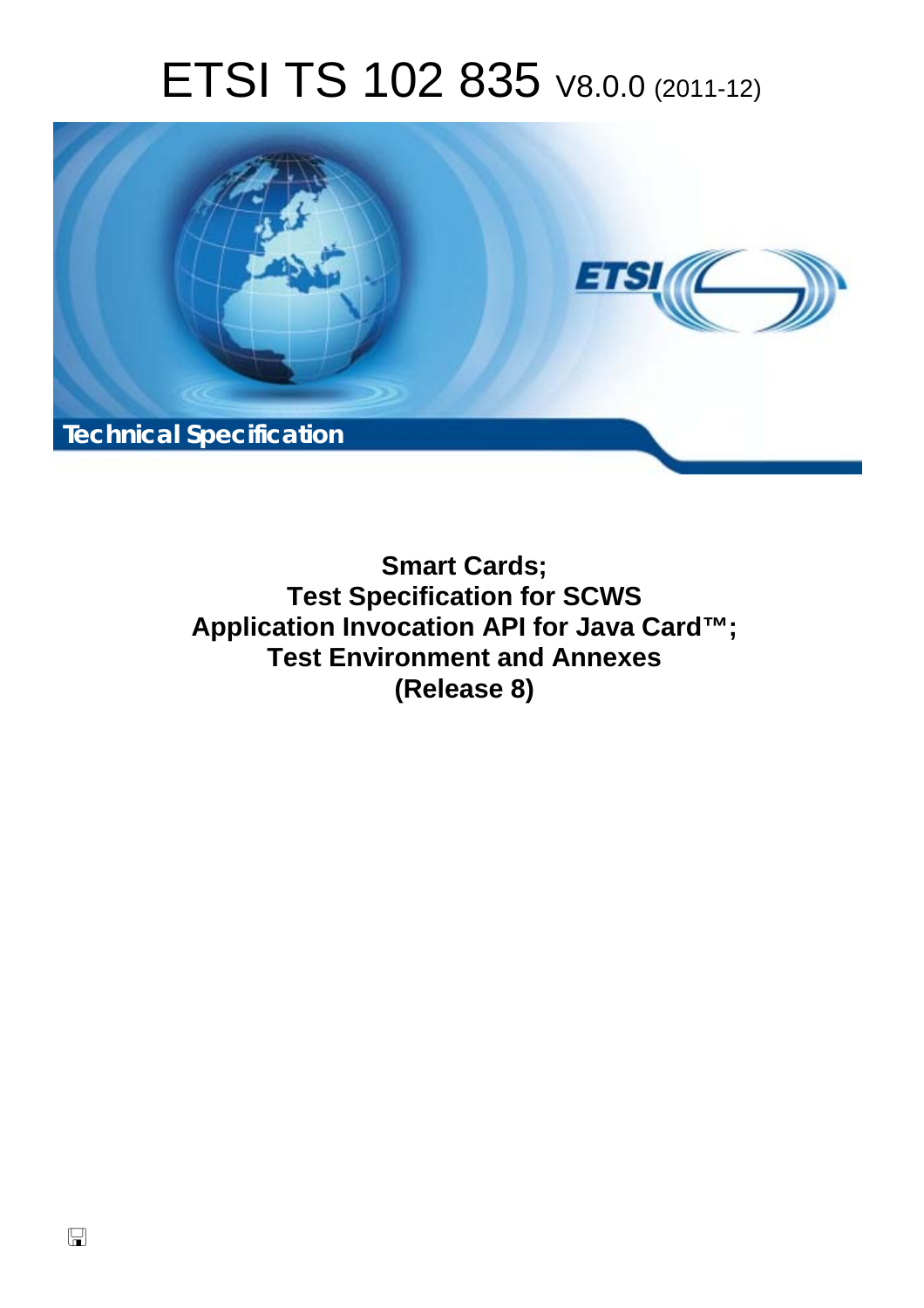Reference RTS/SCP-00SCWSv800

Keywords

API, SCWS, testing

#### *ETSI*

#### 650 Route des Lucioles F-06921 Sophia Antipolis Cedex - FRANCE

Tel.: +33 4 92 94 42 00 Fax: +33 4 93 65 47 16

Siret N° 348 623 562 00017 - NAF 742 C Association à but non lucratif enregistrée à la Sous-Préfecture de Grasse (06) N° 7803/88

#### *Important notice*

Individual copies of the present document can be downloaded from: [http://www.etsi.org](http://www.etsi.org/)

The present document may be made available in more than one electronic version or in print. In any case of existing or perceived difference in contents between such versions, the reference version is the Portable Document Format (PDF). In case of dispute, the reference shall be the printing on ETSI printers of the PDF version kept on a specific network drive within ETSI Secretariat.

Users of the present document should be aware that the document may be subject to revision or change of status. Information on the current status of this and other ETSI documents is available at <http://portal.etsi.org/tb/status/status.asp>

If you find errors in the present document, please send your comment to one of the following services: [http://portal.etsi.org/chaircor/ETSI\\_support.asp](http://portal.etsi.org/chaircor/ETSI_support.asp)

#### *Copyright Notification*

No part may be reproduced except as authorized by written permission. The copyright and the foregoing restriction extend to reproduction in all media.

> © European Telecommunications Standards Institute 2011. All rights reserved.

DECT<sup>™</sup>, PLUGTESTS<sup>™</sup>, UMTS<sup>™</sup> and the ETSI logo are Trade Marks of ETSI registered for the benefit of its Members. **3GPP**TM and **LTE**™ are Trade Marks of ETSI registered for the benefit of its Members and of the 3GPP Organizational Partners.

**GSM**® and the GSM logo are Trade Marks registered and owned by the GSM Association.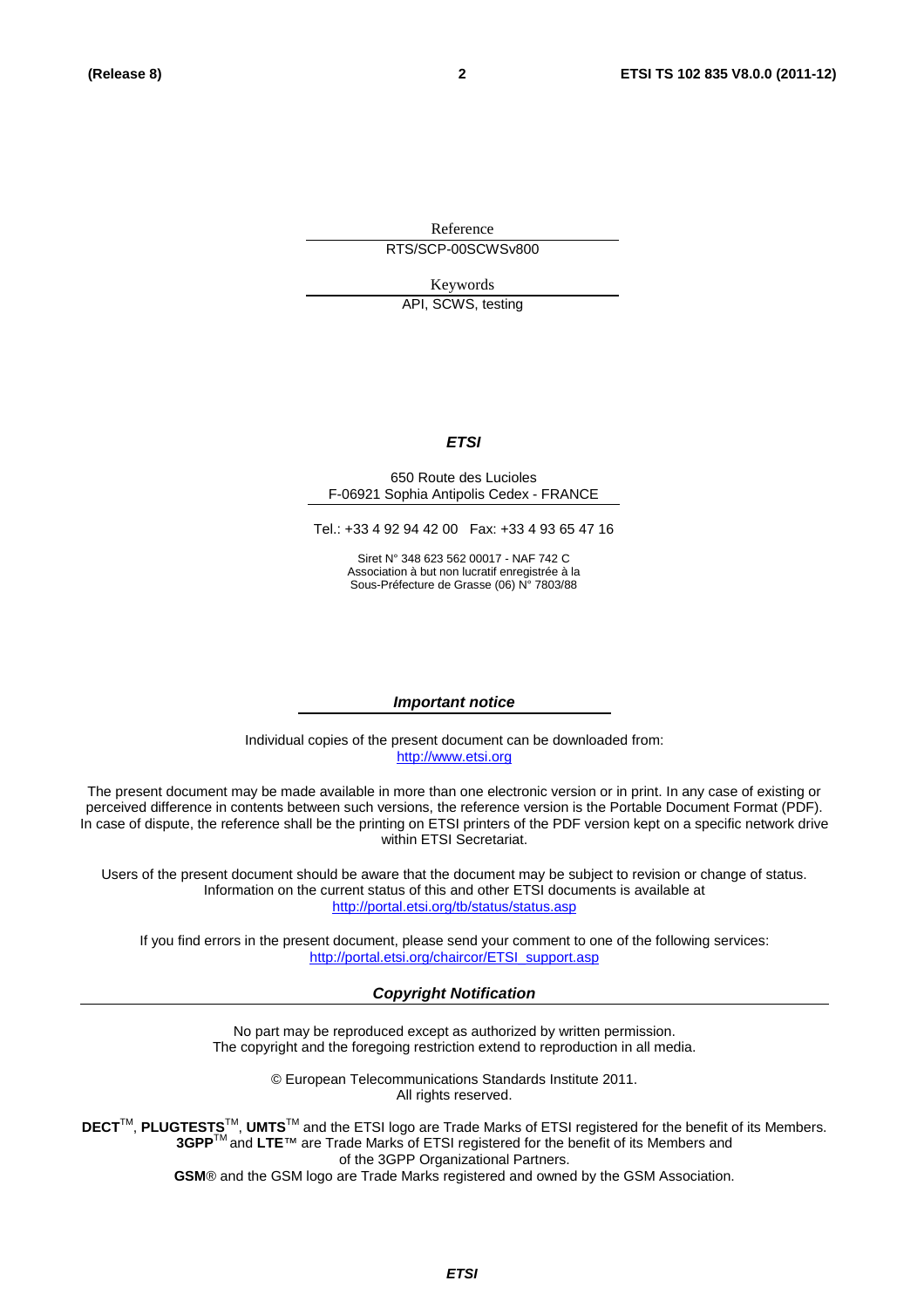# Contents

| 1                      |  |  |
|------------------------|--|--|
| 2                      |  |  |
| 2.1                    |  |  |
| 2.2                    |  |  |
| 3                      |  |  |
| 3.1                    |  |  |
| 3.2                    |  |  |
|                        |  |  |
| 4                      |  |  |
| 4.1                    |  |  |
| 4.2                    |  |  |
| 4.3                    |  |  |
| 4.4                    |  |  |
| 4.4.1                  |  |  |
| 4.4.2                  |  |  |
| 4.4.3                  |  |  |
| 4.5                    |  |  |
| 4.6                    |  |  |
| 5                      |  |  |
| 5.1                    |  |  |
| 5.2                    |  |  |
| 5.2.1                  |  |  |
| 5.2.1.1                |  |  |
| 5.2.1.2                |  |  |
| 5.2.1.3                |  |  |
| 5.2.1.4                |  |  |
| 5.3                    |  |  |
| 5.4                    |  |  |
| 5.5                    |  |  |
| 5.6                    |  |  |
| 5.6.1                  |  |  |
| 5.6.2                  |  |  |
| 5.6.3<br>5.6.4         |  |  |
|                        |  |  |
| 6                      |  |  |
| 6.1                    |  |  |
| 6.1.1                  |  |  |
| 6.1.1.1                |  |  |
| 6.1.1.1.1              |  |  |
| 6.1.1.1.2              |  |  |
| 6.1.1.1.3              |  |  |
| 6.1.1.1.4              |  |  |
| 6.1.1.2                |  |  |
| 6.1.1.2.1              |  |  |
| 6.1.1.2.2<br>6.1.1.2.3 |  |  |
| 6.1.1.2.4              |  |  |
| 6.1.2                  |  |  |
| 6.1.3                  |  |  |
| 6.1.3.1                |  |  |
| 6.1.3.1.1              |  |  |
| 6.1.3.1.2              |  |  |
|                        |  |  |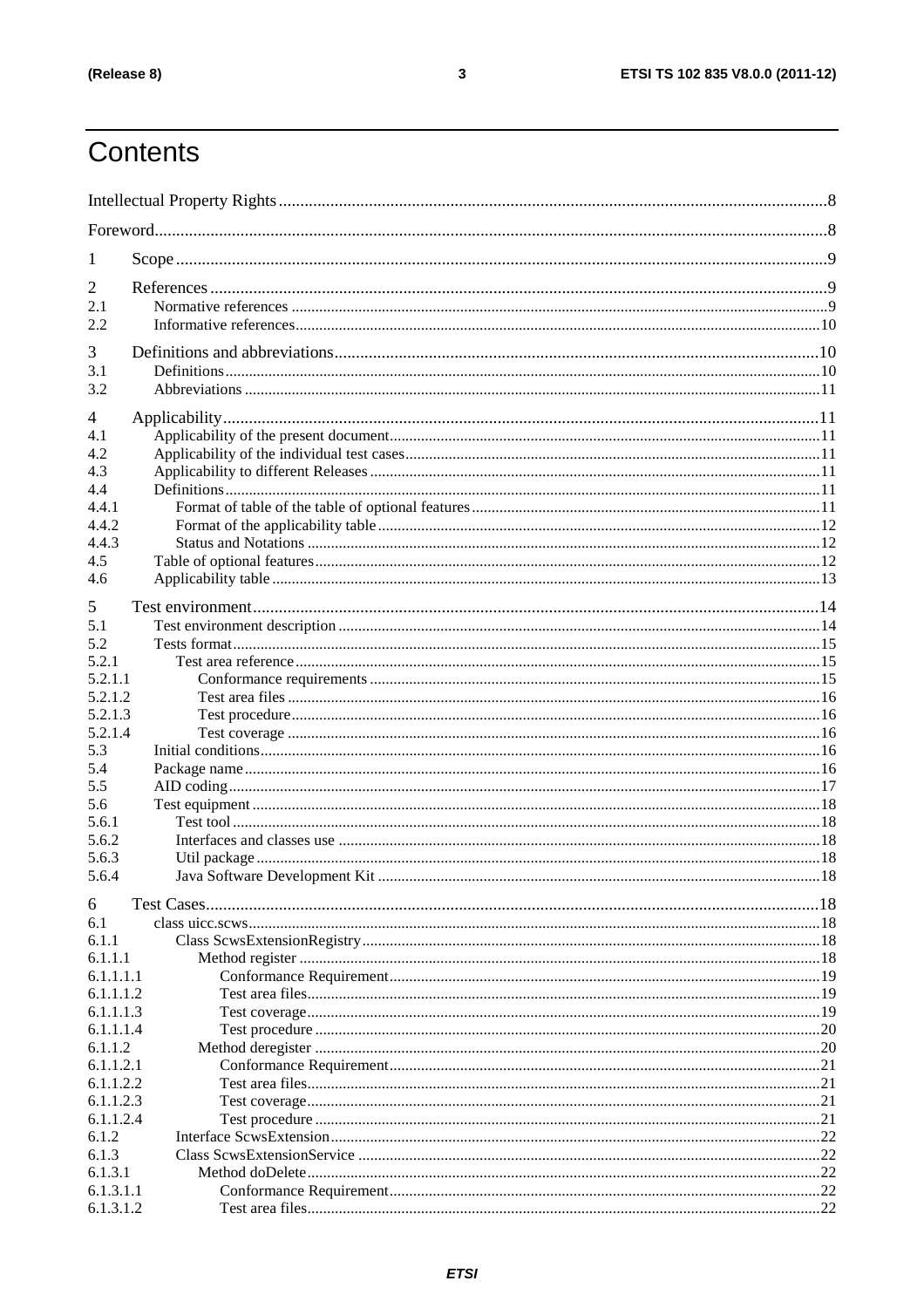| 6.1.3.1.3   |  |
|-------------|--|
| 6.1.3.1.4   |  |
| 6.1.3.2     |  |
| 6.1.3.2.1   |  |
| 6.1.3.2.2   |  |
| 6.1.3.2.3   |  |
| 6.1.3.2.4   |  |
| 6.1.3.3     |  |
| 6.1.3.3.1   |  |
| 6.1.3.3.2   |  |
|             |  |
| 6.1.3.3.3   |  |
| 6.1.3.3.4   |  |
| 6.1.3.4     |  |
| 6.1.3.4.1   |  |
| 6.1.3.4.2   |  |
| 6.1.3.4.3   |  |
| 6.1.3.4.4   |  |
| 6.1.3.5     |  |
| 6.1.3.5.1   |  |
| 6.1.3.5.2   |  |
| 6.1.3.5.3   |  |
| 6.1.3.5.4   |  |
| 6.1.3.6     |  |
| 6.1.3.6.1   |  |
| 6.1.3.6.2   |  |
| 6.1.3.6.3   |  |
| 6.1.3.6.4   |  |
| 6.1.3.7     |  |
| 6.1.3.7.1   |  |
| 6.1.3.7.2   |  |
| 6.1.3.7.3   |  |
| 6.1.3.7.4   |  |
| 6.1.4       |  |
| 6.1.4.1     |  |
| 6.1.4.1.1   |  |
| 6.1.4.1.2   |  |
| 6.1.4.1.3   |  |
| 6.1.4.1.4   |  |
| 6.1.4.2     |  |
| 6.1.4.2.1   |  |
| 6.1.4.2.2   |  |
| 6.1.4.2.3   |  |
| 6.1.4.2.4   |  |
| 6.1.4.3     |  |
| 6.1.4.3.1   |  |
| 6.1.4.3.2   |  |
| 6.1.4.3.3   |  |
| 6.1.4.3.4   |  |
| 6.1.4.4     |  |
| 6.1.4.4.1   |  |
| 6.1.4.4.2   |  |
| 6.1.4.4.3   |  |
| 6.1.4.4.4   |  |
| 6.1.4.5     |  |
| 6.1.4.5.1   |  |
| 6.1.4.5.2   |  |
| 6.1.4.5.3   |  |
| 6.1.4.5.4   |  |
| 6.1.4.6     |  |
| 6.1.4.6.1   |  |
| 6.1.4.6.1.1 |  |
| 6.1.4.6.3   |  |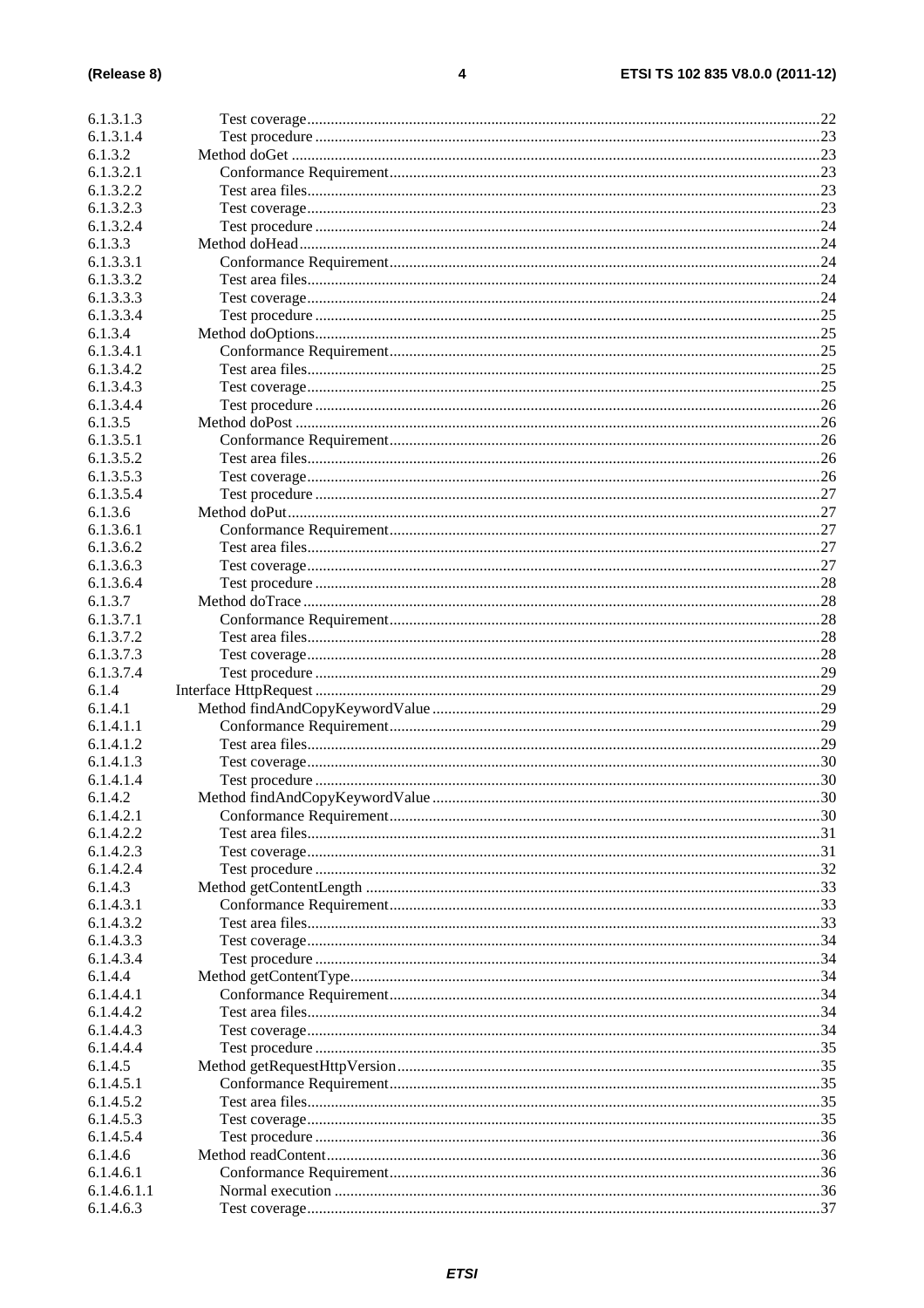| 6.1.4.6.4                |                                                                                             |  |
|--------------------------|---------------------------------------------------------------------------------------------|--|
| 6.1.4.7                  |                                                                                             |  |
| 6.1.4.7.1                |                                                                                             |  |
| 6.1.4.7.2                |                                                                                             |  |
| 6.1.4.7.3                |                                                                                             |  |
| 6.1.4.7.4                |                                                                                             |  |
| 6.1.5                    |                                                                                             |  |
| 6.1.5.1                  |                                                                                             |  |
| 6.1.5.1.1                |                                                                                             |  |
| 6.1.5.1.2                |                                                                                             |  |
| 6.1.5.1.3                |                                                                                             |  |
| 6.1.5.1.4                |                                                                                             |  |
| 6.1.5.2                  |                                                                                             |  |
| 6.1.5.2.1                |                                                                                             |  |
| 6.1.5.2.2                |                                                                                             |  |
| 6.1.5.2.3                |                                                                                             |  |
| 6.1.5.2.4<br>6.1.5.3     |                                                                                             |  |
|                          | Method appendHeaderVariable (byte[] name, short nameOffset, short nameLength, byte[] value, |  |
| 6.1.5.3.1                |                                                                                             |  |
| 6.1.5.3.2                |                                                                                             |  |
| 6.1.5.3.3                |                                                                                             |  |
| 6.1.5.3.4                |                                                                                             |  |
| 6.1.5.4                  | Method appendHeaderVariable (short headerKeywordNameId, byte[] value, short valueOffset,    |  |
|                          |                                                                                             |  |
| 6.1.5.4.1                |                                                                                             |  |
| 6.1.5.4.2                |                                                                                             |  |
| 6.1.5.5                  |                                                                                             |  |
| 6.1.5.5.1                |                                                                                             |  |
| 6.1.5.5.2                |                                                                                             |  |
| 6.1.5.5.3                |                                                                                             |  |
| 6.1.5.5.4                |                                                                                             |  |
| 6.1.5.6                  |                                                                                             |  |
| 6.1.5.6.1                |                                                                                             |  |
| 6.1.5.6.2                |                                                                                             |  |
| 6.1.5.6.3                |                                                                                             |  |
| 6.1.5.6.4                |                                                                                             |  |
| 6.1.5.7                  |                                                                                             |  |
| 6.1.5.7.1                |                                                                                             |  |
| 6.1.5.7.2<br>6.1.5.7.3   |                                                                                             |  |
| 6.1.5.7.4                |                                                                                             |  |
| 6.1.5.8                  |                                                                                             |  |
| 6.1.5.8.1                |                                                                                             |  |
| 6.1.5.8.2                |                                                                                             |  |
| 6.1.5.8.3                |                                                                                             |  |
| 6.1.5.8.4                |                                                                                             |  |
| 6.1.5.9                  |                                                                                             |  |
| 6.1.5.9.1                |                                                                                             |  |
| 6.1.5.9.2                |                                                                                             |  |
| 6.1.5.9.3                |                                                                                             |  |
| 6.1.5.9.4                |                                                                                             |  |
| 6.1.5.10                 |                                                                                             |  |
| 6.1.5.10.1               |                                                                                             |  |
| 6.1.5.10.2               |                                                                                             |  |
| 6.1.5.10.3               |                                                                                             |  |
| 6.1.5.10.4               |                                                                                             |  |
| 6.1.5.11                 |                                                                                             |  |
| 6.1.5.11.1<br>6.1.5.11.2 |                                                                                             |  |
| 6.1.5.11.3               |                                                                                             |  |
| 6.1.5.11.4               |                                                                                             |  |
|                          |                                                                                             |  |

 $\overline{\mathbf{5}}$ 

**ETSI**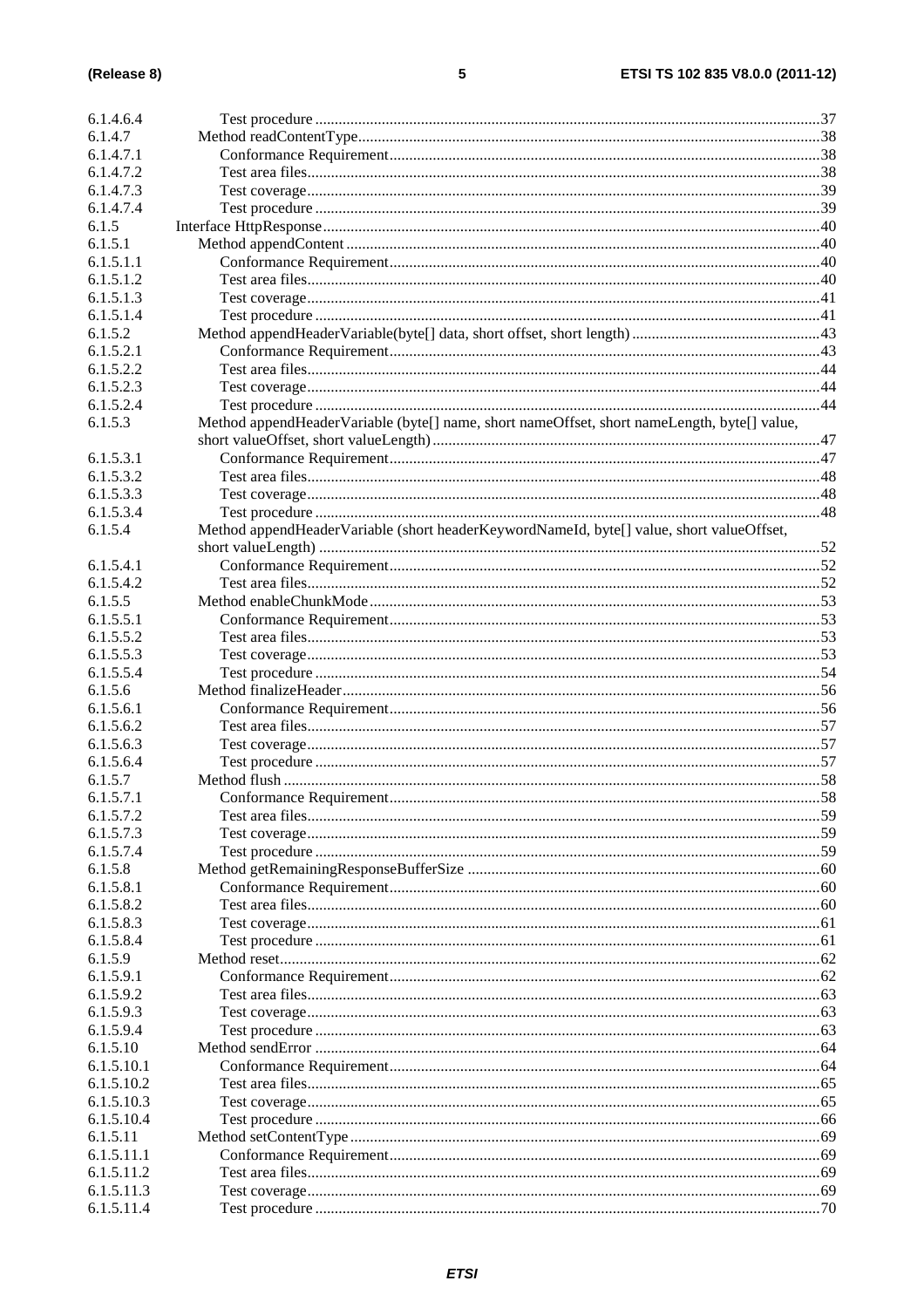| 6.1.5.12               |                             |              |
|------------------------|-----------------------------|--------------|
| 6.1.5.12.1             |                             |              |
| 6.1.5.12.2             |                             |              |
| 6.1.5.12.3             |                             |              |
| 6.1.5.12.4             |                             |              |
| 6.2                    |                             |              |
| 6.2.1                  |                             |              |
| 6.2.1.1                |                             |              |
| 6.2.1.1.1              |                             |              |
| 6.2.1.1.2              |                             |              |
| 6.2.1.1.3              |                             |              |
| 6.2.1.1.4              |                             |              |
| 6.2.1.2                |                             |              |
| 6.2.1.2.1              |                             |              |
| 6.2.1.2.2              |                             |              |
| 6.2.1.2.3              |                             |              |
| 6.2.1.2.4              |                             |              |
| 6.2.2                  |                             |              |
| 6.2.3                  |                             |              |
| 6.2.3.1                |                             |              |
| 6.2.3.1.1              |                             |              |
| 6.2.3.1.2<br>6.2.3.1.3 |                             |              |
| 6.2.3.1.4              |                             |              |
| 6.2.4                  |                             |              |
| 6.2.4.1                |                             |              |
| 6.2.4.1.1              |                             |              |
| 6.2.4.1.2              |                             |              |
| 6.2.4.1.3              |                             |              |
| 6.2.4.1.4              |                             |              |
| 6.2.5                  |                             |              |
| 6.2.5.1                |                             |              |
| 6.2.5.1.1              |                             |              |
| 6.2.5.1.2              |                             |              |
| 6.2.5.1.3              |                             |              |
| 6.2.5.1.4              |                             |              |
| 6.2.5.2                |                             |              |
| 6.2.5.2.1              |                             |              |
| 6.2.5.2.2              |                             |              |
| 6.2.5.2.3              |                             |              |
| 6.2.5.2.4              |                             |              |
| 6.2.5.3                |                             |              |
| 6.2.5.3.1              |                             |              |
| 6.2.5.3.2              |                             |              |
| 6.2.5.3.3              |                             |              |
| 6.2.5.3.4              |                             |              |
| 6.2.5.4                |                             |              |
| 6.2.5.4.1              |                             |              |
| 6.2.5.4.2              |                             |              |
| 6.2.5.4.3              |                             |              |
| 6.2.5.4.4              |                             |              |
| 6.2.5.5                |                             |              |
| 6.2.5.5.1              |                             |              |
| 6.2.5.5.2              |                             |              |
| 6.2.5.5.3              |                             |              |
| 6.2.5.5.4              |                             |              |
|                        | <b>Annex A (normative):</b> |              |
| A.1                    |                             |              |
| A.1.1                  |                             |              |
| A 1 $2$                | Class SewsExtensionService  | $90^{\circ}$ |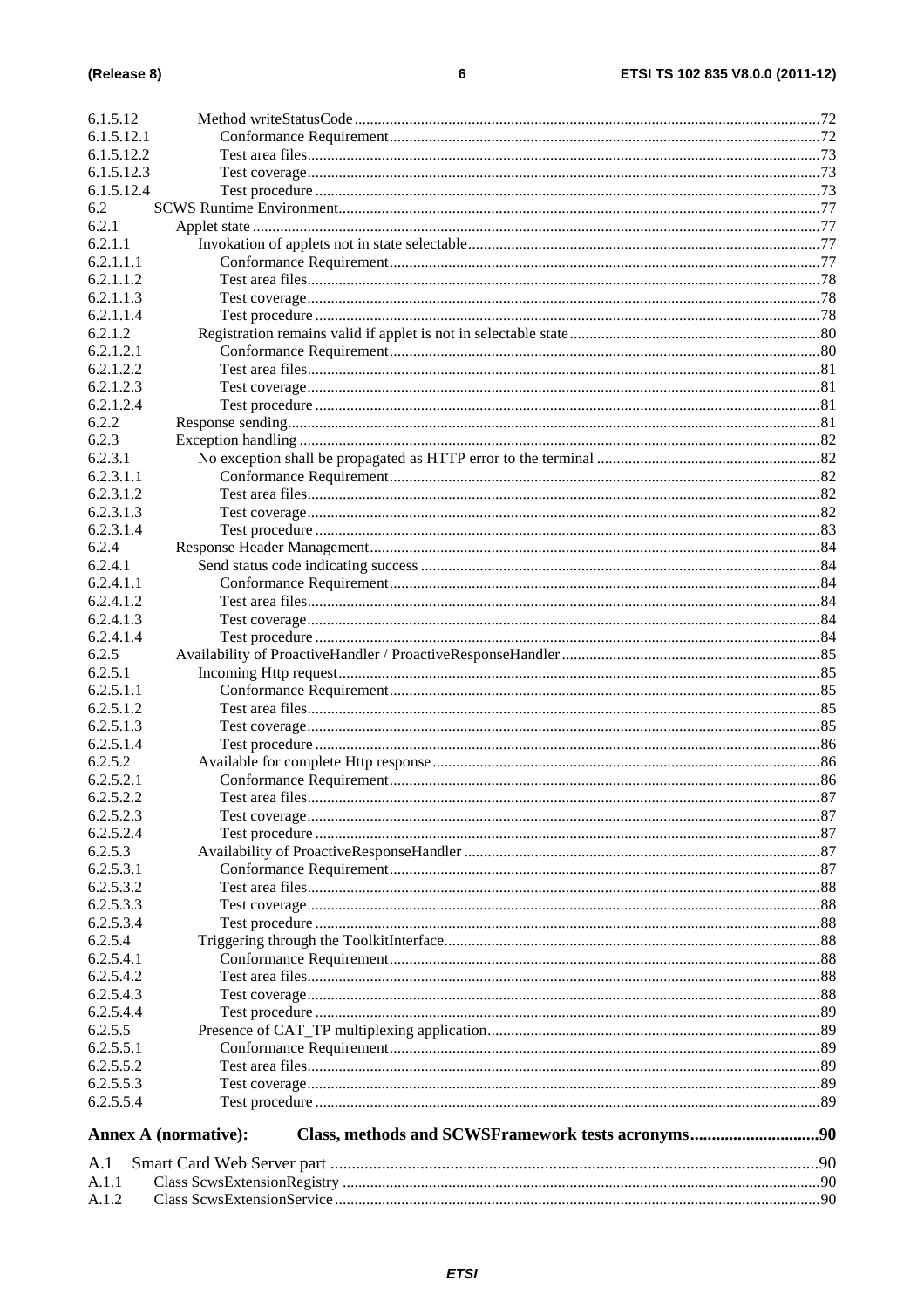| A.1.3                                   |  |
|-----------------------------------------|--|
| A.1.4                                   |  |
| A.2<br>A.2.1<br>A.2.3<br>A.2.4<br>A.2.5 |  |
| <b>Annex B</b> (normative):             |  |
| <b>Annex C</b> (normative):             |  |
| <b>Annex D</b> (normative):             |  |
| <b>Annex E</b> (informative):           |  |
| <b>Annex F</b> (informative):           |  |
| <b>Annex G (informative):</b>           |  |
|                                         |  |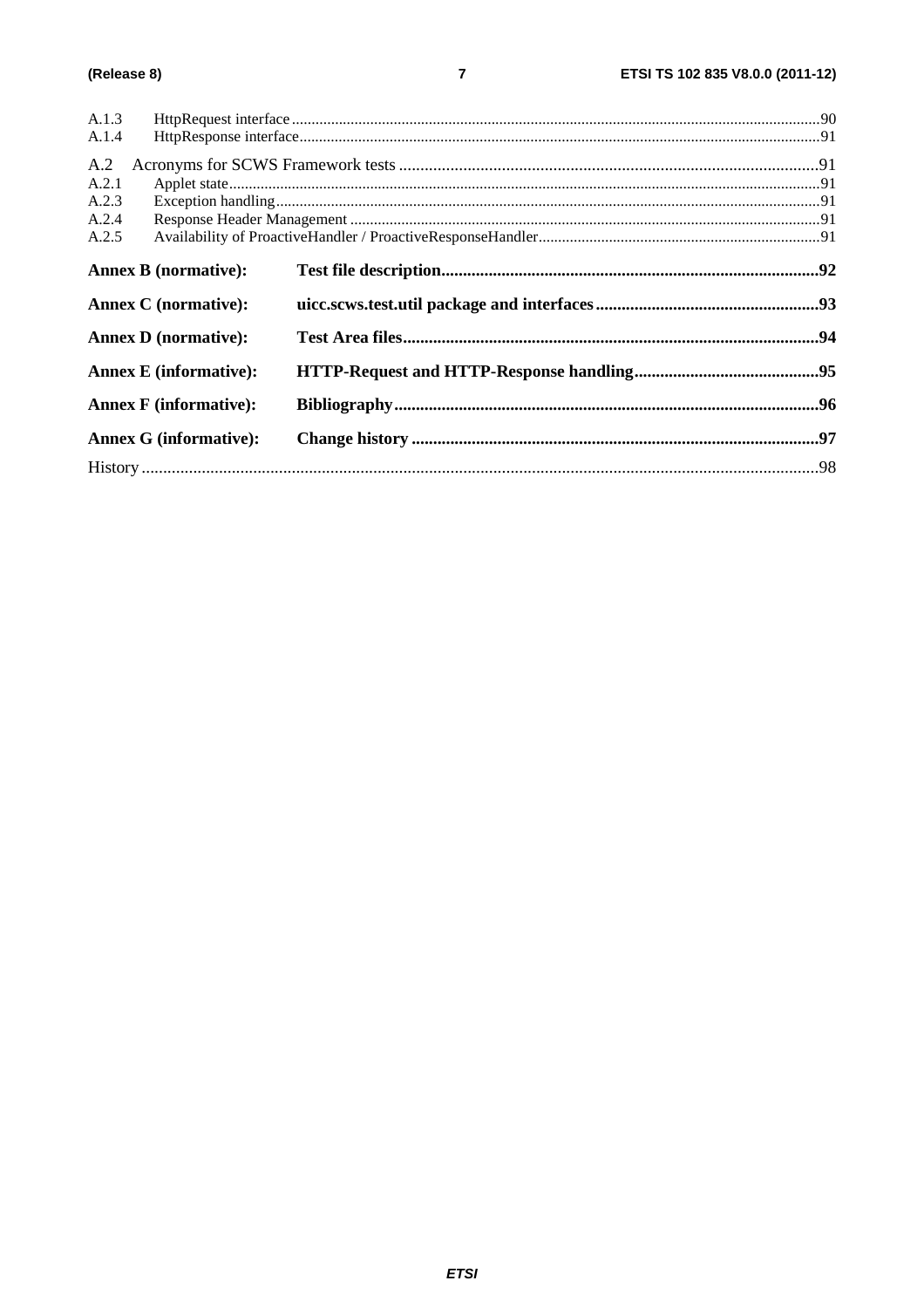# Intellectual Property Rights

IPRs essential or potentially essential to the present document may have been declared to ETSI. The information pertaining to these essential IPRs, if any, is publicly available for **ETSI members and non-members**, and can be found in ETSI SR 000 314: *"Intellectual Property Rights (IPRs); Essential, or potentially Essential, IPRs notified to ETSI in respect of ETSI standards"*, which is available from the ETSI Secretariat. Latest updates are available on the ETSI Web server [\(http://ipr.etsi.org](http://webapp.etsi.org/IPR/home.asp)).

Pursuant to the ETSI IPR Policy, no investigation, including IPR searches, has been carried out by ETSI. No guarantee can be given as to the existence of other IPRs not referenced in ETSI SR 000 314 (or the updates on the ETSI Web server) which are, or may be, or may become, essential to the present document.

# Foreword

This Technical Specification (TS) has been produced by ETSI Technical Committee Smart Card Platform (SCP).

The contents of the present document are subject to continuing work within TC SCP and may change following formal TC SCP approval. If TC SCP decides to modify the contents of the present document, it will be re-released by EP SPC with an identifying change of release date and an increase in version number as follows:

Version x.y.z

where:

- x the first digit:
	- 1 presented to TSG for information;
	- 2 presented to TSG for approval;
	- 3 or greater indicates TSG approved document under change control.
- y the second digit is incremented for all changes of substance, i.e. technical enhancements, corrections, updates, etc.
- z the third digit is incremented when editorial only changes have been incorporated in the document.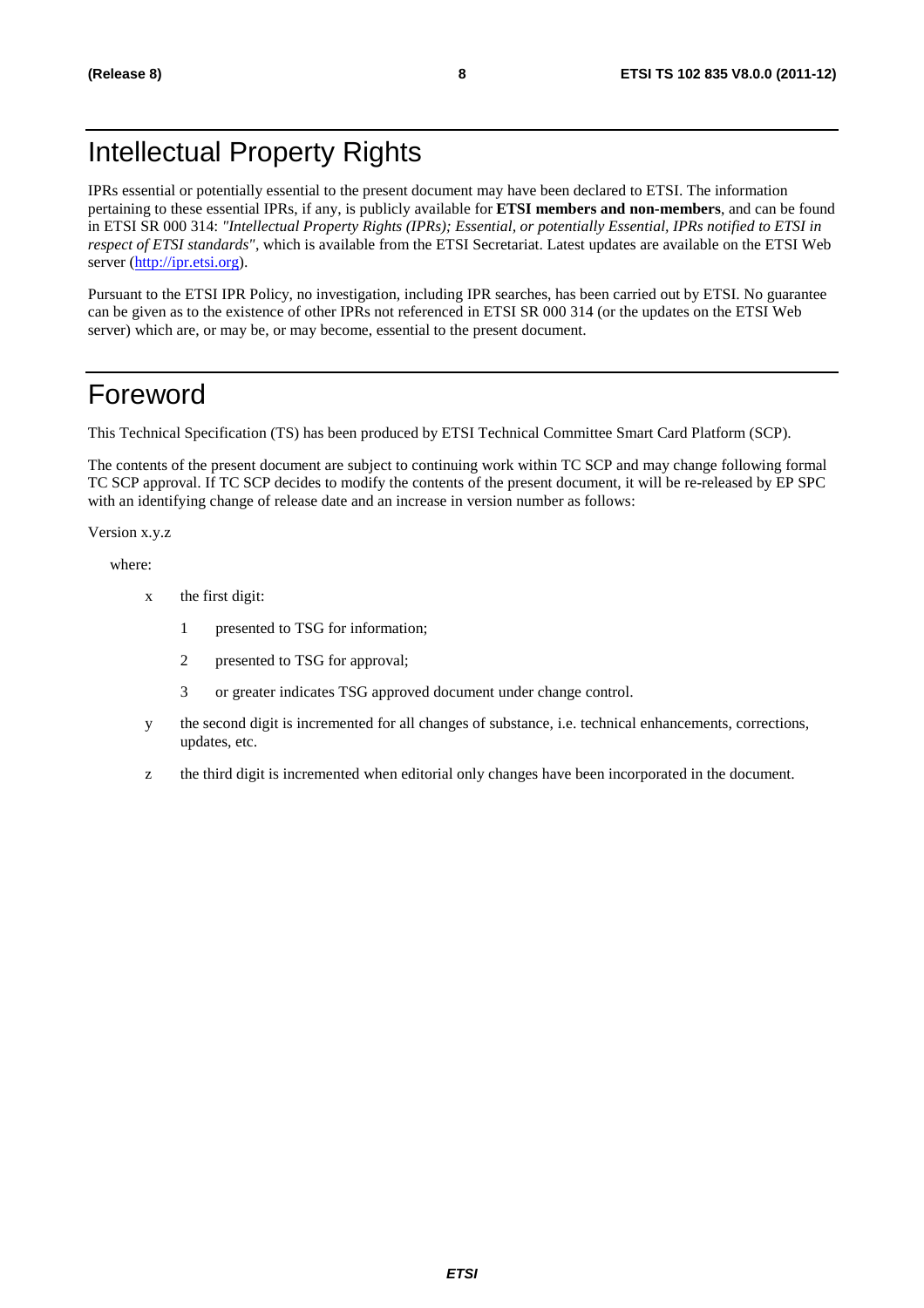# 1 Scope

The present document covers the minimum characteristics considered necessary in order to provide compliance to TS 102 588 [2].

It describes the technical characteristics and methods for testing the SCWS API for Java Card<sup>TM</sup> (TS 102 588 [2]) implemented in a UICC platform. It specifies the following parts:

- test applicability;
- test environment description;
- tests format;
- test area reference:
- conformance requirements;
- test suite files;
- test procedure:
- test coverage; and
- a description of the associated testing tools that shall be used.

# 2 References

References are either specific (identified by date of publication and/or edition number or version number) or non-specific. For specific references, only the cited version applies. For non-specific references, the latest version of the reference document (including any amendments) applies.

• In the case of a reference to a TC SCP document, a non specific reference implicitly refers to the latest version of that document in the same Release as the present document.

Referenced documents which are not found to be publicly available in the expected location might be found at <http://docbox.etsi.org/Reference>.

NOTE: While any hyperlinks included in this clause were valid at the time of publication ETSI cannot guarantee their long term validity.

### 2.1 Normative references

The following referenced documents are necessary for the application of the present document.

- [1] ISO/IEC 9646-7 (1995): "Information technology Open Systems Interconnection Conformance testing methodology and framework - Part 7: Implementation Conformance Statements".
- [2] ETSI TS 102 588: "Smart Cards; Application invocation Application Programming Interface (API) by a UICC webserver for Java Card™ platform".
- [3] ETSI TS 102 483: "Smart cards; UICC-Terminal interface; Internet Protocol connectivity between UICC and terminal".
- [4] OMA: "Smartcard -Web Server Enable Architecture", OMA-AD-Smartcard-Web-Server-V1-0- 20080421-A.
- NOTE: Available at [http://www.openmobilealliance.org/technical/release\\_program/SCWS\\_v1\\_0.aspx](http://www.openmobilealliance.org/technical/release_program/SCWS_v1_0.aspx).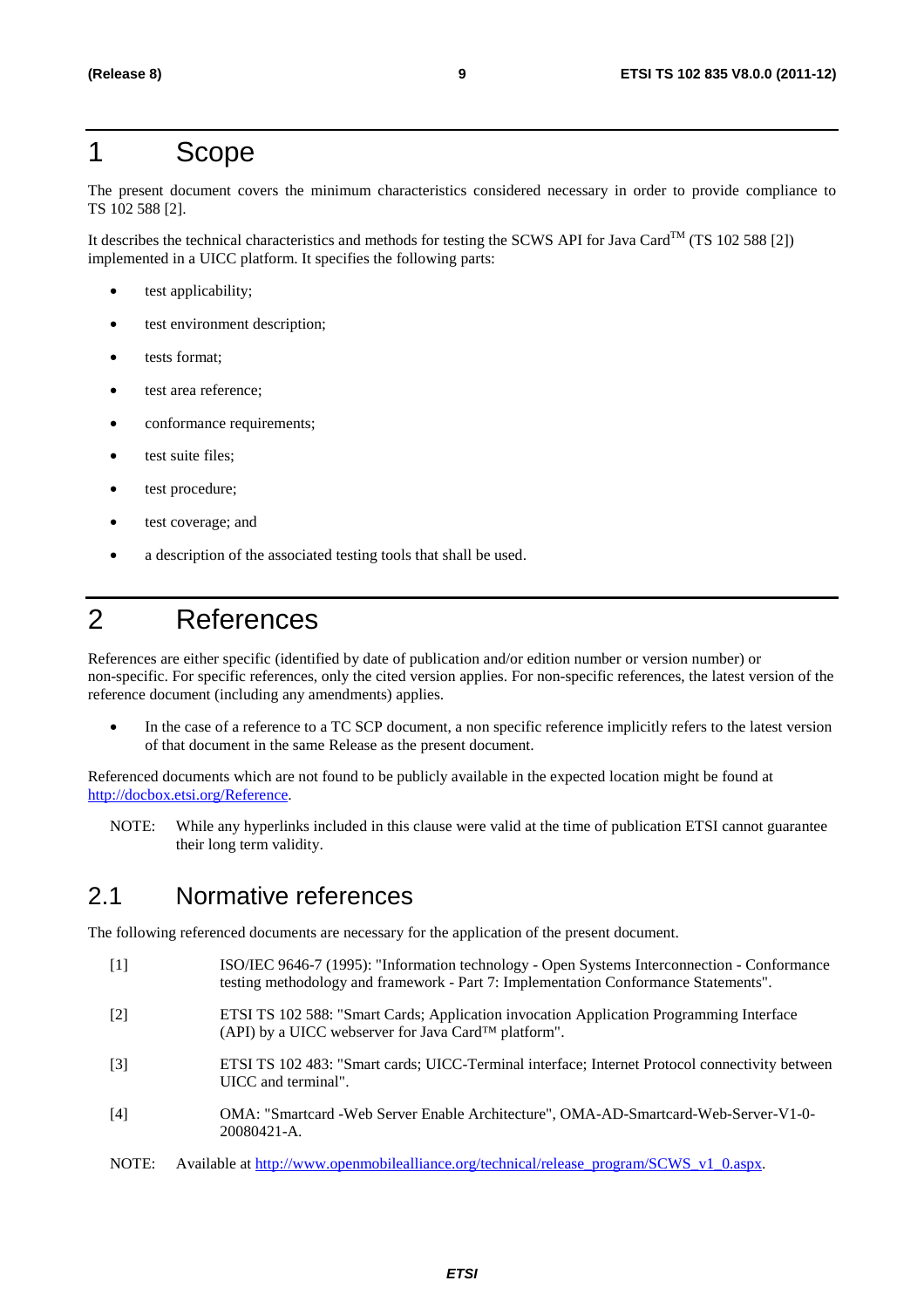| $[5]$  | OMA: "Smartcard-Web-Server", OMA-TS-Smartcard-Web-Server-V1-0-20080421-A.                                                                |
|--------|------------------------------------------------------------------------------------------------------------------------------------------|
| NOTE:  | Available at http://www.openmobilealliance.org/technical/release_program/SCWS_v1_0.aspx.                                                 |
| [6]    | Sun Microsystems Java Card™ Specification: "Java Card™ 2.2.2 Application Programming<br>Interface".                                      |
| $[7]$  | Sun Microsystems Java Card™ Specification: "Java Card™ 2.2.2 Runtime Environment<br>Specification".                                      |
| [8]    | Sun Microsystems Java Card™ Specification: "Java Card™ 2.2.2 Virtual Machine Specification".                                             |
| NOTE:  | SUN Java Card Specifications can be downloaded at http://java.sun.com/products/javacard.                                                 |
| $[9]$  | ETSI TS 102 268: "Smart Cards; Test specification for the UICC Application Programming<br>Interface (AP)I for Java Card <sup>TM"</sup> . |
| $[10]$ | ETSI TS 101 220: "Smart Cards; ETSI numbering system for telecommunication application<br>providers".                                    |
| $[11]$ | ETSI TS 102 223: "Smart Cards; Card Application Toolkit (CAT)".                                                                          |
| $[12]$ | ETSI TS 102 241: "Smart Cards; UICC Application Programming Interface (UICC API) for Java<br>Card (TM)".                                 |
| $[13]$ | ETSI TS 102 221: "Smart Cards; UICC-Terminal interface; Physical and logical characteristics".                                           |
| $[14]$ | ETSI TS 102 225: "Smart Cards; Secured packet structure for UICC based applications<br>(Release 8)".                                     |

### 2.2 Informative references

The following referenced documents are not necessary for the application of the present document but they assist the user with regard to a particular subject area.

[i.1] ETSI TS 102 600: "Smart Cards; UICC-Terminal interface; Characteristics of the USB interface".

[i.2] HttpClient project.

NOTE: Available at<http://hc.apache.org/httpcomponents-client/index.html>.

# 3 Definitions and abbreviations

### 3.1 Definitions

For the purposes of the present document, the following terms and definitions apply:

**applet installation parameters:** values for applet installation parameters

**Conformance Requirement Reference (CRR):** description of the expected SCWS behaviour according to TS 102 588 [2]

**expected state:** state in which the UICC is supposed to be after the execution of the test procedure applied on the relevant initial conditions

**security parameters:** minimum security requirements defined for the applet installation process

**test area:** set of Test Cases applicable to a specific part (class method, SCWS RE behaviour, etc.) of TS 102 588 [2]

**test case:** elementary test that checks for compliance with one or more Conformance Requirement References

**test procedure:** sequence of actions/commands to perform all the test cases defined in a test area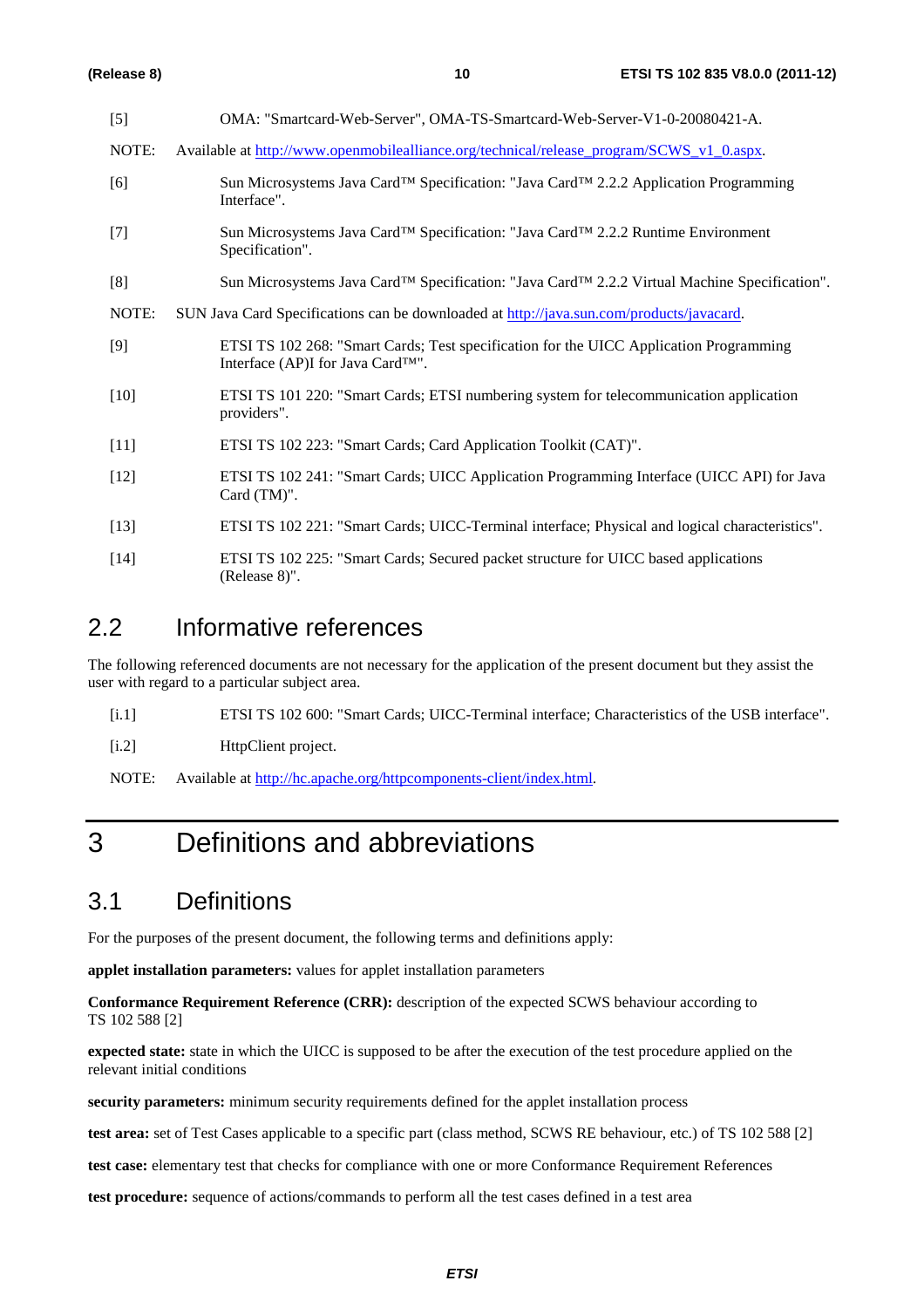**test source file:** java file containing methods that will load and install test applet in the card, execute and verify the test results, and restore the Default Initial Conditions on the UICC (when possible)

**test toolkit applet:** applet designed to test a specific functionality of the SCWS API (TS 102 588 [2])

### 3.2 Abbreviations

For the purposes of the present document, the following abbreviations apply:

| AID         | <b>Application IDentifier</b>                                           |
|-------------|-------------------------------------------------------------------------|
| API         | <b>Application Programming Interface</b>                                |
| BIP         | Bearer Independent Protocol according to TS 102 223 [11]                |
| <b>CAT</b>  | <b>Card Application Toolkit</b>                                         |
| <b>CRR</b>  | <b>Conformance Requirements Reference</b>                               |
| <b>CRRC</b> | Conformance Requirement Reference Context Error                         |
| <b>CRRN</b> | Conformance Requirement Reference Normal                                |
| <b>CRRP</b> | Conformance Requirement Reference Parameter Error                       |
| IP          | Internet Protocol                                                       |
| <b>JCRE</b> | Java Card <sup>TM</sup> Run-time Environment                            |
| <b>HTTP</b> | <b>HyperText Transfer Protocol</b>                                      |
| <b>RE</b>   | <b>Runtime Environment</b>                                              |
| <b>SCWS</b> | Smart Card based Web Server according to OMA specifications [4] and [5] |
| <b>USB</b>  | Universal Serial Bus interface according to TS 102 600 [i.1]            |

# 4 Applicability

# 4.1 Applicability of the present document

This present test specification applies to UICCs containing a SCWS invocation API according to TS 102 588 [2].

# 4.2 Applicability of the individual test cases

Table A.1 lists the optional features for which the supplier of the implementation states the support.

# 4.3 Applicability to different Releases

The applicability to different releases specified in table B.1 of the present document shall apply, unless otherwise specified.

# 4.4 Definitions

### 4.4.1 Format of table of the table of optional features

The columns in table A.1 have the following meaning.

| <b>Column</b> | <b>Meaning</b>                                                                                                                                                                                                                                                                                                                                                                                                                      |  |  |  |
|---------------|-------------------------------------------------------------------------------------------------------------------------------------------------------------------------------------------------------------------------------------------------------------------------------------------------------------------------------------------------------------------------------------------------------------------------------------|--|--|--|
| Option:       | The optional feature supported or not by the implementation.                                                                                                                                                                                                                                                                                                                                                                        |  |  |  |
| Status:       | See clause 4.4.3 'Status and Notations'                                                                                                                                                                                                                                                                                                                                                                                             |  |  |  |
| Support:      | The support columns shall be filled in by the supplier of the implementation. The following common<br>Inotations, defined in ISO/IEC 9646-7 [1], are used for the support column in table A.1.<br>supported by the implementation<br>Y or y<br>not supported by the implementation<br>N or n<br>no answer required (allowed only if the status is N/A, directly or after evaluation of a<br>$N/A$ , n/a or -<br>conditional status) |  |  |  |
| Mnemonic:     | The mnemonic column contains mnemonic identifiers for each item.                                                                                                                                                                                                                                                                                                                                                                    |  |  |  |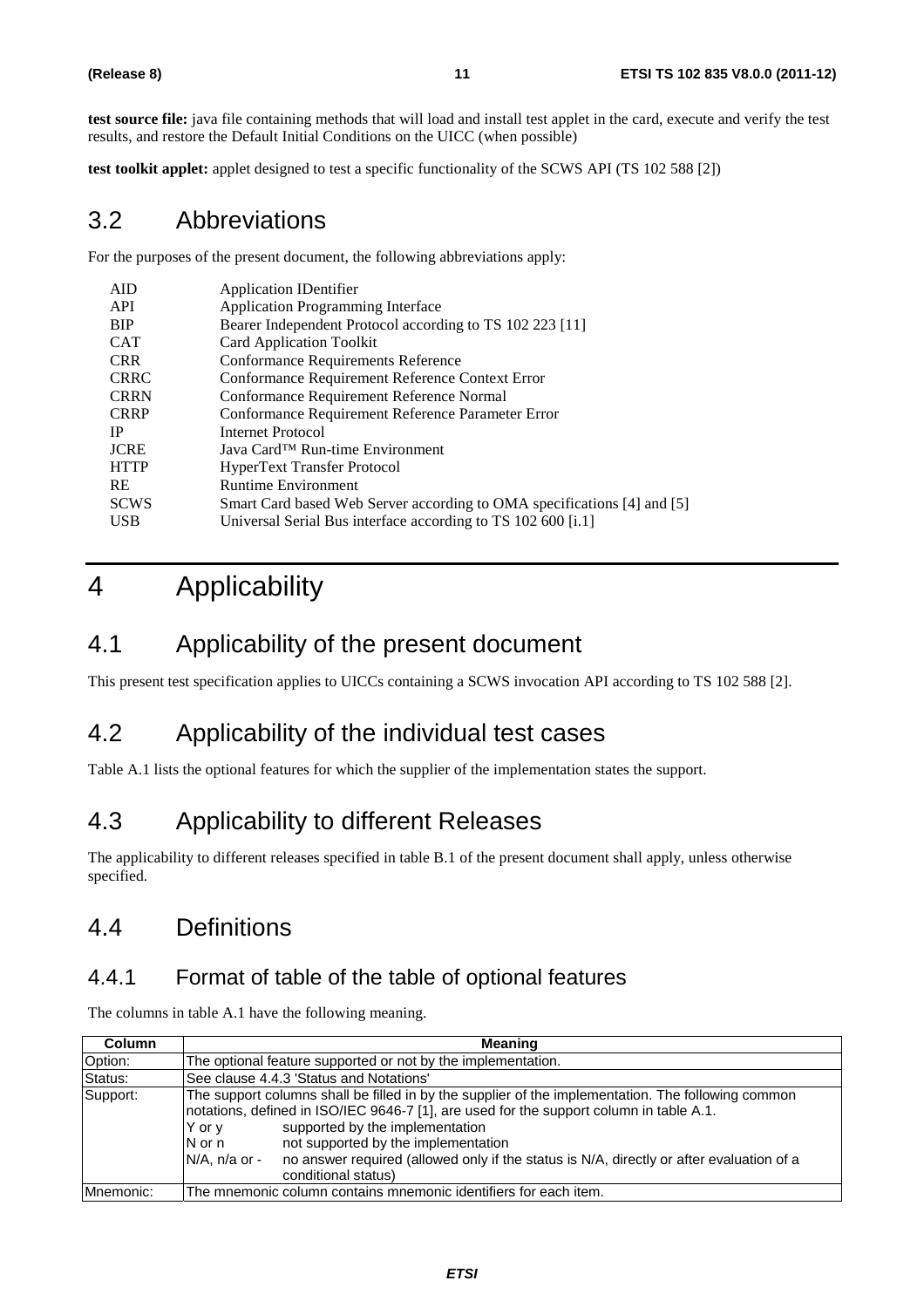# 4.4.2 Format of the applicability table

The applicability of every test in table B.1 is formally expressed by the use of Boolean expression defined in the following clause.

The columns in table B.1 have the following meaning.

| <b>Column</b> | Meaning                                                                                                                                                                                                     |
|---------------|-------------------------------------------------------------------------------------------------------------------------------------------------------------------------------------------------------------|
| Test case:    | The "Test case" column gives a reference to the test case number(s) detailed in the present document<br>and required to validate the implementation of the corresponding item in the "Description" column   |
|               |                                                                                                                                                                                                             |
| Release:      | The "Release" column gives the Release applicable and onwards, for the item in the "Test case" column                                                                                                       |
|               |                                                                                                                                                                                                             |
| Support:      | The "Support" column is blank in the proforma, and shall be completed by the manufacturer in respect of<br>each particular requirement to indicate the choices, which have been made in the implementation. |

### 4.4.3 Status and Notations

The following notations, defined in ISO/IEC 9646-7 [1], are used for the status column:

| M        | mandatory - the capability is required to be supported.                                                                                                                                                                                                                                                                                                                                       |
|----------|-----------------------------------------------------------------------------------------------------------------------------------------------------------------------------------------------------------------------------------------------------------------------------------------------------------------------------------------------------------------------------------------------|
| $\Omega$ | optional - the capability may be supported or not.                                                                                                                                                                                                                                                                                                                                            |
| N/A      | not applicable - in the given context, it is impossible to use the capability.                                                                                                                                                                                                                                                                                                                |
| X        | prohibited (excluded) - there is a requirement not to use this capability in the given context.                                                                                                                                                                                                                                                                                               |
| $O_{.1}$ | qualified optional - for mutually exclusive or selectable options from a set. "i" is an integer which<br>identifies an unique group of related optional items and the logic of their selection which is<br>defined immediately following the table.                                                                                                                                           |
| Ci       | conditional - the requirement on the capability ("M", "O", "X" or "N/A") depends on the support<br>of other optional or conditional items. "i" is an integer identifying an unique conditional status<br>expression which is defined immediately following the table. For nested conditional expressions,<br>the syntax "IF  THEN (IF  THEN  ELSE) ELSE " shall be used to avoid ambiguities. |

# 4.5 Table of optional features

#### **Table A.1: Options**

| <b>Item</b> | <b>Option</b>             | <b>Status</b> | <b>Support</b> | <b>Mnemonic</b> |
|-------------|---------------------------|---------------|----------------|-----------------|
|             | ScwsExtension.doGet()     | М             |                | doGet           |
| 2           | ScwsExtension.doPost()    | М             |                | doPost          |
| 3           | ScwsExtension.doHead()    | М             |                | doHead          |
|             | ScwsExtension.doPut()     | м             |                | doPut           |
| 5           | ScwsExtension.doDelete()  | М             |                | doDelete        |
| 6           | ScwsExtension.doOptions() |               |                | doOptions       |
|             | ScwsExtension.doTrace()   |               |                | doTrace         |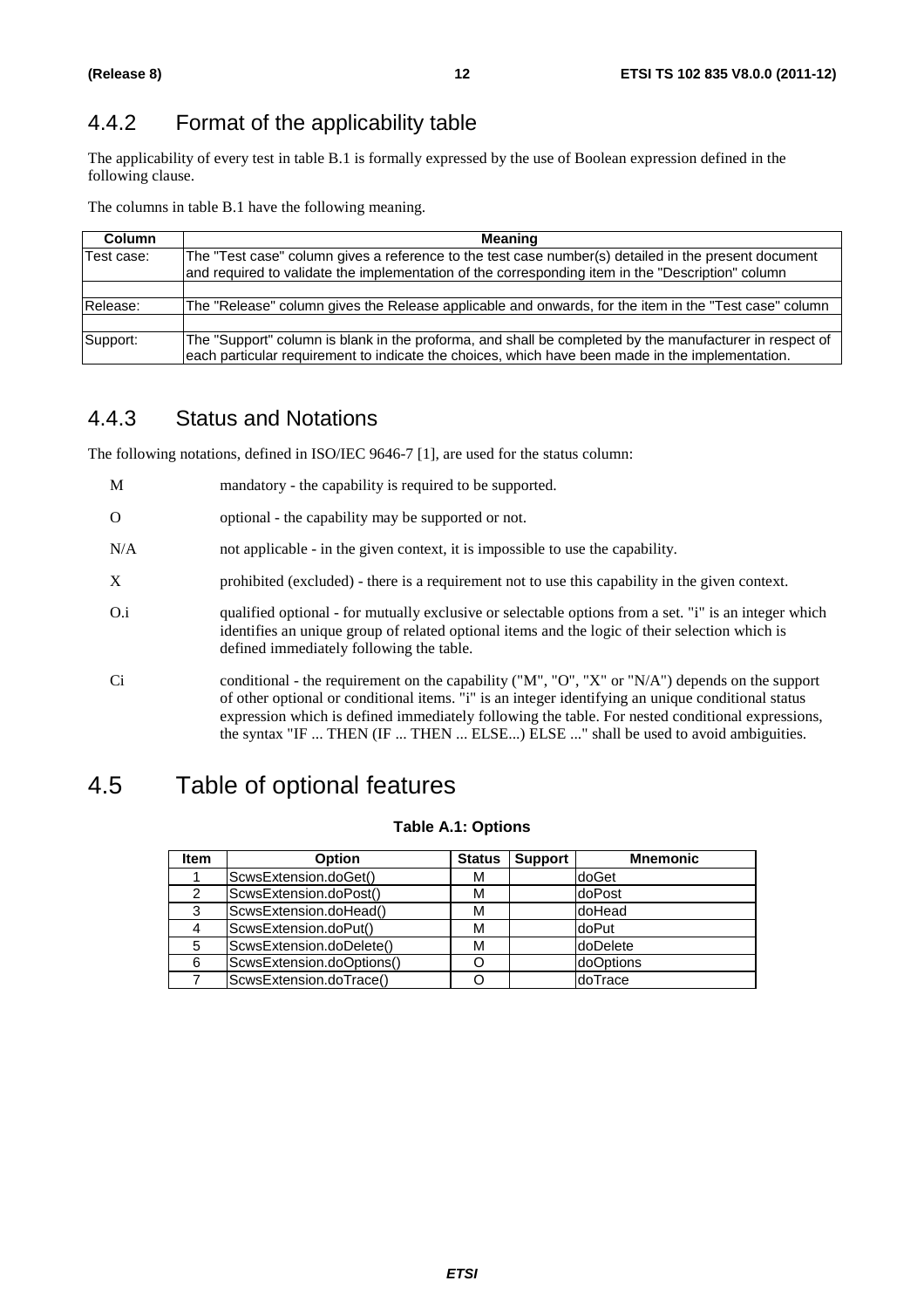# 4.6 Applicability table

### **Table B.1: Applicability of tests**

| <b>Test</b><br>case | <b>Description</b>                                                    | <b>Release</b> | Rel-7 | Rel-8                   |
|---------------------|-----------------------------------------------------------------------|----------------|-------|-------------------------|
|                     | <b>Class ScwsExtensionRegistry</b>                                    |                |       |                         |
| 6.1.1.1             | Method register                                                       | Rel-7          | M     | M                       |
| 6.1.1.2             | Method deregister                                                     | Rel-7          | M     | M                       |
|                     | <b>Class ScwsExtensionService</b>                                     |                |       |                         |
| 6.1.3.1             | Method doDelete                                                       | Rel-7          | М     | М                       |
| 6.1.3.2             | Method doGet                                                          | Rel-7          | M     | M                       |
| 6.1.3.3             | Method doHead                                                         | Rel-7          | M     | M                       |
| 6.1.3.4             | Method doOptions                                                      | Rel-7          | C001  | C001                    |
| 6.1.3.5             | Method doPost                                                         | Rel-7          | M     | M                       |
| 6.1.3.6             | Method doPut                                                          | Rel-7          | M     | $\overline{\mathsf{M}}$ |
| 6.1.3.7             | Method doTrace                                                        | Rel-7          | C002  | C002                    |
|                     | <b>Interface HttpRequest</b>                                          |                |       |                         |
| 6.1.4.1             | Method findAndCopyKeywordValue                                        | Rel-7          | M     | M                       |
| 6.1.4.2             | Method findAndCopyKeywordValue                                        | Rel-7          | M     | $\overline{M}$          |
| 6.1.4.3             | Method getContentLength                                               | Rel-7          | M     | M                       |
| 6.1.4.4             | Method getContentType                                                 | Rel-7          | M     | M                       |
| 6.1.4.5             | Method getRequestHttpVersion                                          | Rel-7          | M     | M                       |
| 6.1.4.6             | Method readContent                                                    | Rel-7          | M     | M                       |
| 6.1.4.7             | Method readContentType                                                | Rel-7          | м     | M                       |
|                     | <b>Interface HttpResponse</b>                                         |                |       |                         |
| 6.1.5.1             | Method appendContent                                                  | Rel-7          | M     | M                       |
| 6.1.5.2             | Method appendHeaderVariable(byte[] data, short offset, short length)  | Rel-7          | M     | M                       |
| 6.1.5.3             | Method appendHeaderVariable (byte[] name, short nameOffset, short     | Rel-7          | M     | M                       |
|                     | nameLength, byte[] value, short valueOffset, short valueLength)       |                |       |                         |
| 6.1.5.4             | Method appendHeaderVariable (short headerKeywordNameld, byte[] value, | Rel-7          | M     | M                       |
|                     | short valueOffset, short valueLength)                                 |                |       |                         |
| 6.1.5.5             | Method enableChunkMode                                                | Rel-7          | M     | M                       |
| 6.1.5.6             | Method finalizeHeader                                                 | Rel-7          | M     | M                       |
| 6.1.5.7             | Method flush                                                          | Rel-7          | M     | M                       |
| 6.1.5.8             | Method getRemainingResponseBufferSize                                 | Rel-7          | M     | M                       |
| 6.1.5.9             | Method reset                                                          | Rel-7          | M     | M                       |
| 6.1.5.10            | Method sendError                                                      | Rel-7          | M     | M                       |
| 6.1.5.11            | Method setContentType                                                 | Rel-7          | M     | M                       |
| 6.1.5.12            | Method writeStatusCode                                                | Rel-7          | м     | M                       |
|                     | <b>SCWS Runtime Environment: Applet state</b>                         |                |       |                         |
| 6.2.1.1             | Invokation of applets not in state selectable                         | Rel-7          | M     | M                       |
| 6.2.1.2             | Registration remains valid if applet is not in selectable state       | Rel-7          | M     | М                       |
|                     | <b>SCWS Runtime Environment: Exception handling</b>                   |                |       |                         |
| 6.2.3.1             | No exception shall be propagated as HTTP error to the terminal        | Rel-7          | M     | M                       |
|                     | <b>SCWS Runtime Environment: Response Header Management</b>           |                |       |                         |
| 6.2.4.1             | Send status code indicating success                                   | Rel-7          | M     | M                       |
|                     | <b>SCWS Runtime Environment: Availability of ProactiveHandler /</b>   |                |       |                         |
|                     | ProactiveResponseHandler                                              |                |       |                         |
| 6.2.5.1             | Incoming Http request                                                 | Rel-8          | N/A   | M                       |
| 6.2.5.2             | Available for complete Http response                                  | Rel-8          | N/A   | M                       |
| 6.2.5.3             | Availability of ProactiveResponseHandler                              | Rel-8          | N/A   | м                       |
| 6.2.5.4             | Triggering through the ToolkitInterface                               | Rel-8          | N/A   | M                       |
| 6.2.5.5             | Presence of CAT_TP multiplexing application                           | Rel-8          | N/A   | C003                    |
| C001:               | IF (doOptions supported) THEN M ELSE N/A.                             |                |       |                         |
| C002:               | IF (doTrace supported) THEN M ELSE N/A.                               |                |       |                         |
| C003:               | IF (CAT Multiplexing application present) THEN M ELSE N/A.            |                |       |                         |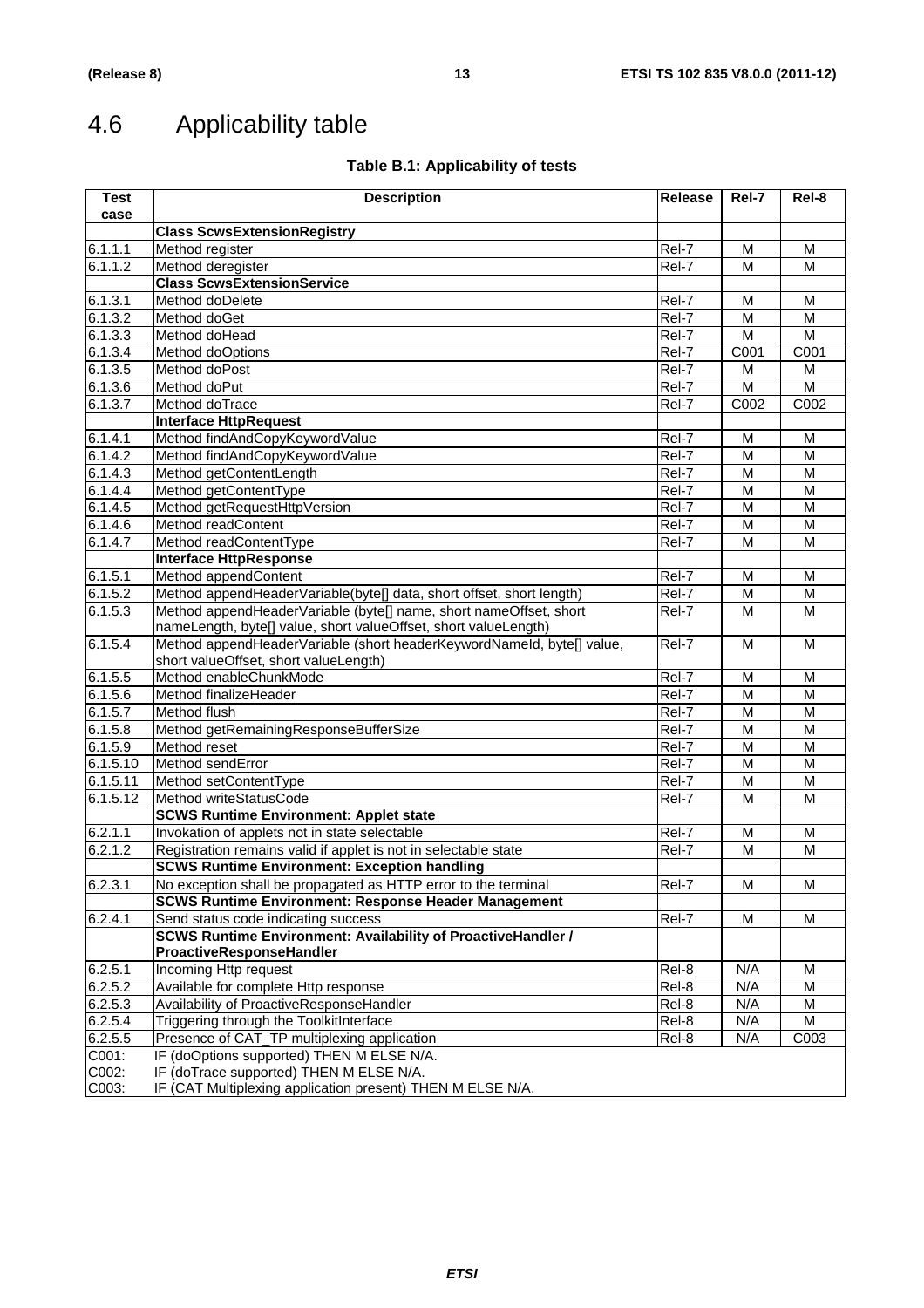# 5 Test environment

This clause specifies requirements that shall be met and the testing rules that shall be followed during the test procedure.

The test cases described in the present document shall be performed independently of the interface used between the UICC and the terminal. In particular, any test case shall have the same result regardless of using BIP in Server Mode as defined in TS 102 223 [11] or an IP connection according to TS 102 483 [3] and TS 102 600 [i.1].

# 5.1 Test environment description

The general architecture for the test environment is:



**Figure 5.1**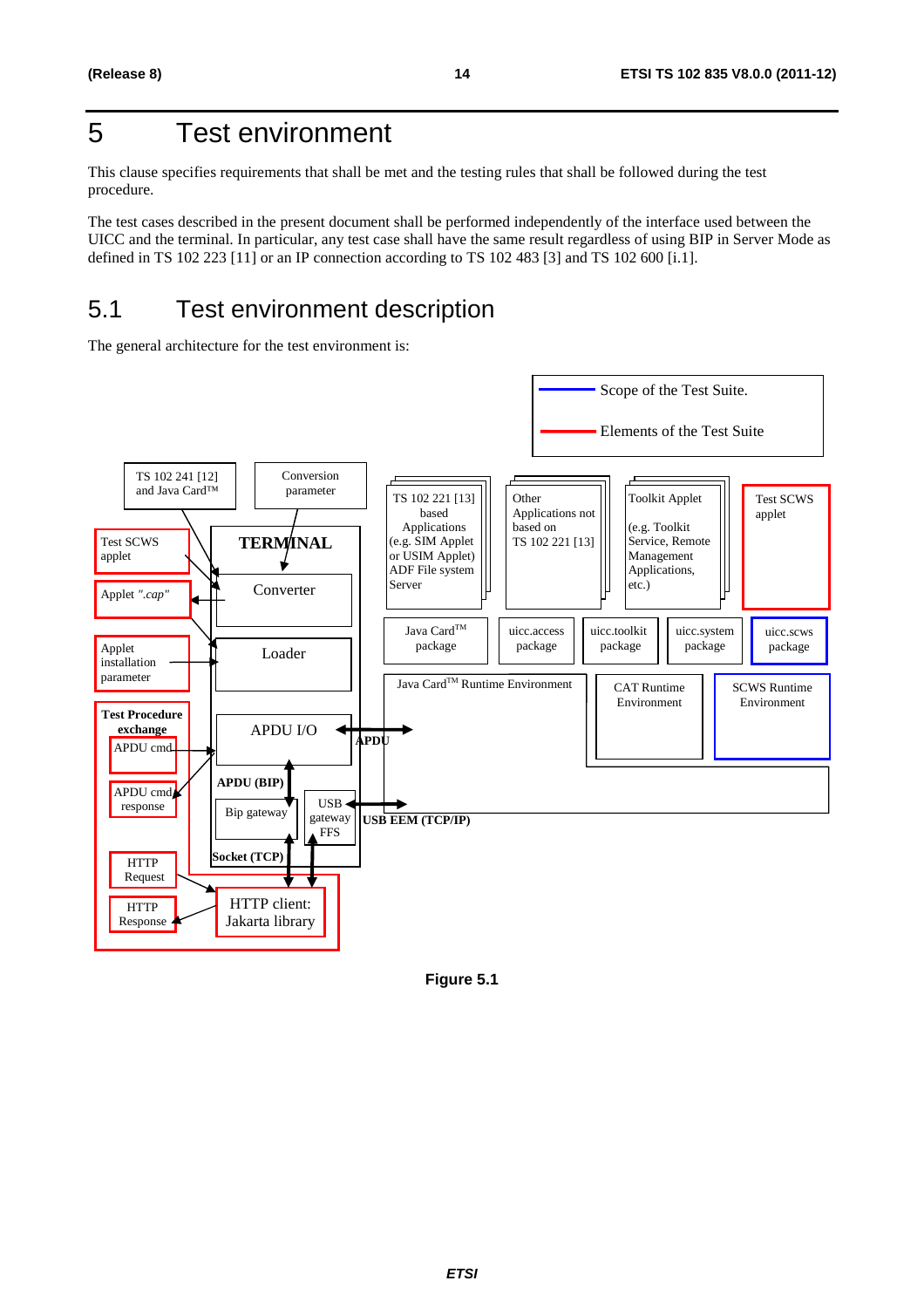# 5.2 Tests format

### 5.2.1 Test area reference

Each test area is referenced as follows:

For API Testing: 'API\_[package name]\_[class name]\_[method name]' where

• package name:

uicc.scws: '1'.

• class name:

yyy: 3 letters for each class.

See annex A for full classes acronyms list.

method name:

zzzz[input parameters]:

See annex A for full methods name acronyms list.

For SCWS Framework testing: 'API\_2\_[clause name]\_[subclause name]' where

• Clause name:

xxx: 3 letters for each clause.

See annex A for full clause acronyms list.

Subclause name:

yyyy: 4 letters for each subclause.

See annex A for full subclause acronyms list.

#### 5.2.1.1 Conformance requirements

The conformance requirements are expressed in the following way:

- Method prototype as listed in TS 102 588 [2].
- Normal execution:
	- Contains normal execution and correct parameters limit values, each referenced as a Conformance Requirement Reference Normal (CRRN).
- Parameters error:
	- Contains parameter errors and incorrect parameter limit values, each referenced as a Conformance Requirement Reference Parameter Error (CRRP).
- Context error:
	- Contains errors due to the context the method is used in, each referenced as a Conformance Requirement Reference Context Error (CRRC).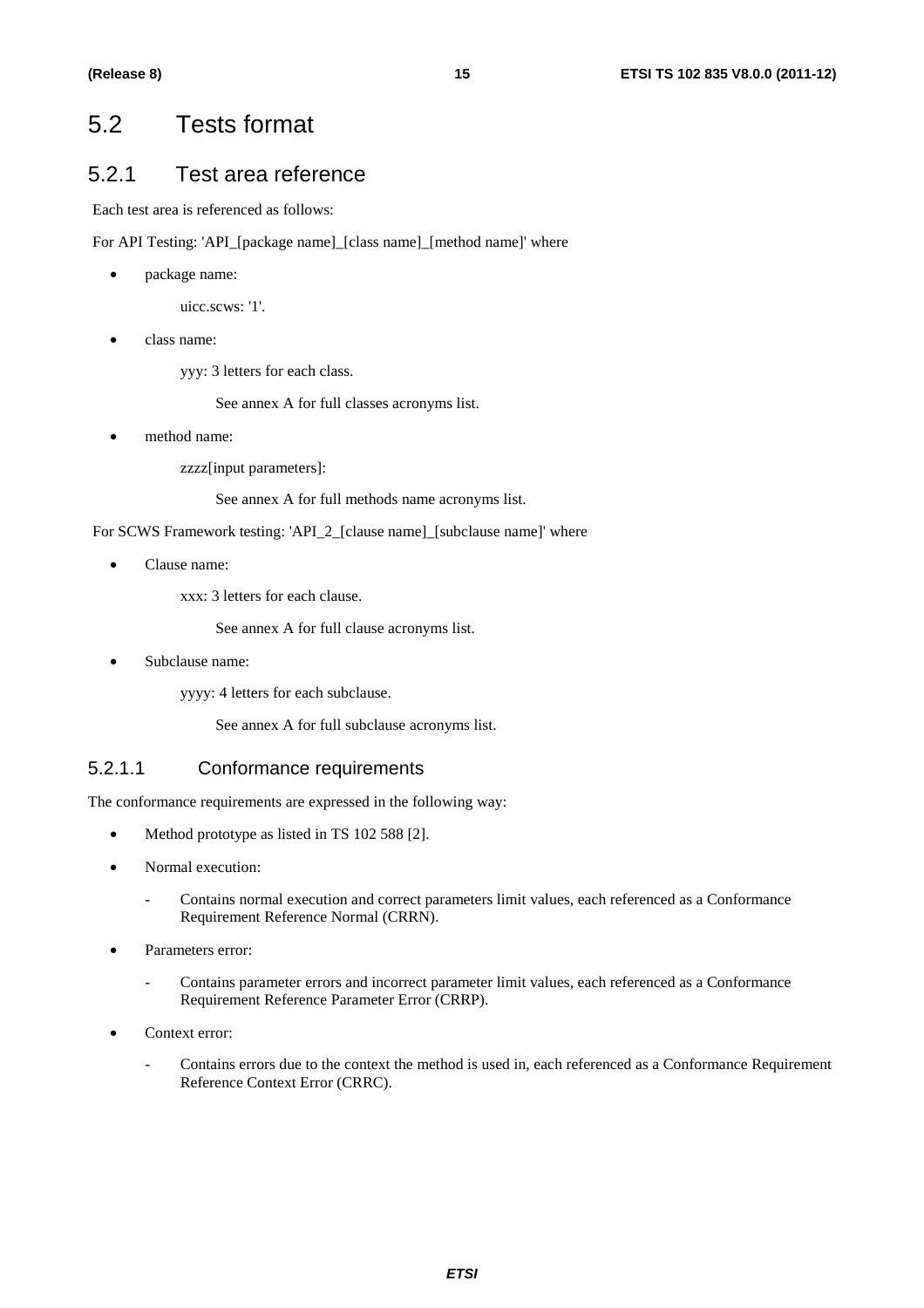#### 5.2.1.2 Test area files

The files included in the Test Area use the following naming convention:

- Test Source: Test\_[Test Area Reference].java
- Test Applet: [Test Area Reference] [Test applet number].java
- Cap File: [Test Area Reference].cap

The applet numbers start from '1'.

The test source shall use the common interfaces defined in annex C.

The Cap File format is described in Java Card™ Virtual Machine Specification [8].

Test files can be run in any order.

All files from the same test area are located in the same subfolder.

#### 5.2.1.3 Test procedure

Each test procedure contains a table to indicate the expected responses form the API and/or the HTTP level as follows.

|    |                    | Test Case                                                                                                        |                              |
|----|--------------------|------------------------------------------------------------------------------------------------------------------|------------------------------|
| ld | <b>Description</b> | <b>API/SCWS Framework Expectation</b>                                                                            | <b>APDU/HTTP Expectation</b> |
|    |                    | l Test Case detailed description\API and/or SCWS Framework expected behaviour.\Expected response at HTTP level.\ |                              |

#### 5.2.1.4 Test coverage

The table above each test procedure indicates the correspondence between the Conformance Requirements Reference (CRR) and the different test cases.

# 5.3 Initial conditions

The Initial Conditions are a set of general prerequisites for the (U)SIM prior to the execution of testing. For each test procedure described in the present document, the following rules apply to the Initial Conditions:

• unless otherwise stated, before installing the applet(s) relevant to the current test procedure, all packages specific to other test procedures shall not be present.

Prior to any test the test environment shall have the (U)SIM powered on and performed the PROFILE DOWNLOAD procedure.

# 5.4 Package name

Java packages integrating this Test Suite shall follow this naming convention:

**uicc.scws.test.[Test Area Reference]:** Java Card packages containing Test Area References for the TS 102 588 [2] uicc.scws package.

**uicc.scws.test.scwsframework.[Test Area Reference]:** Java Card packages containing Test Area References for the TS 102 588 [2] SCWS Framework.

**uicc.scws.test.util:** for the Test util package defined in this Test Suite. Requires package uicc.test.util from TS 102 268 [9].

where the Test Area Reference is written in lower case.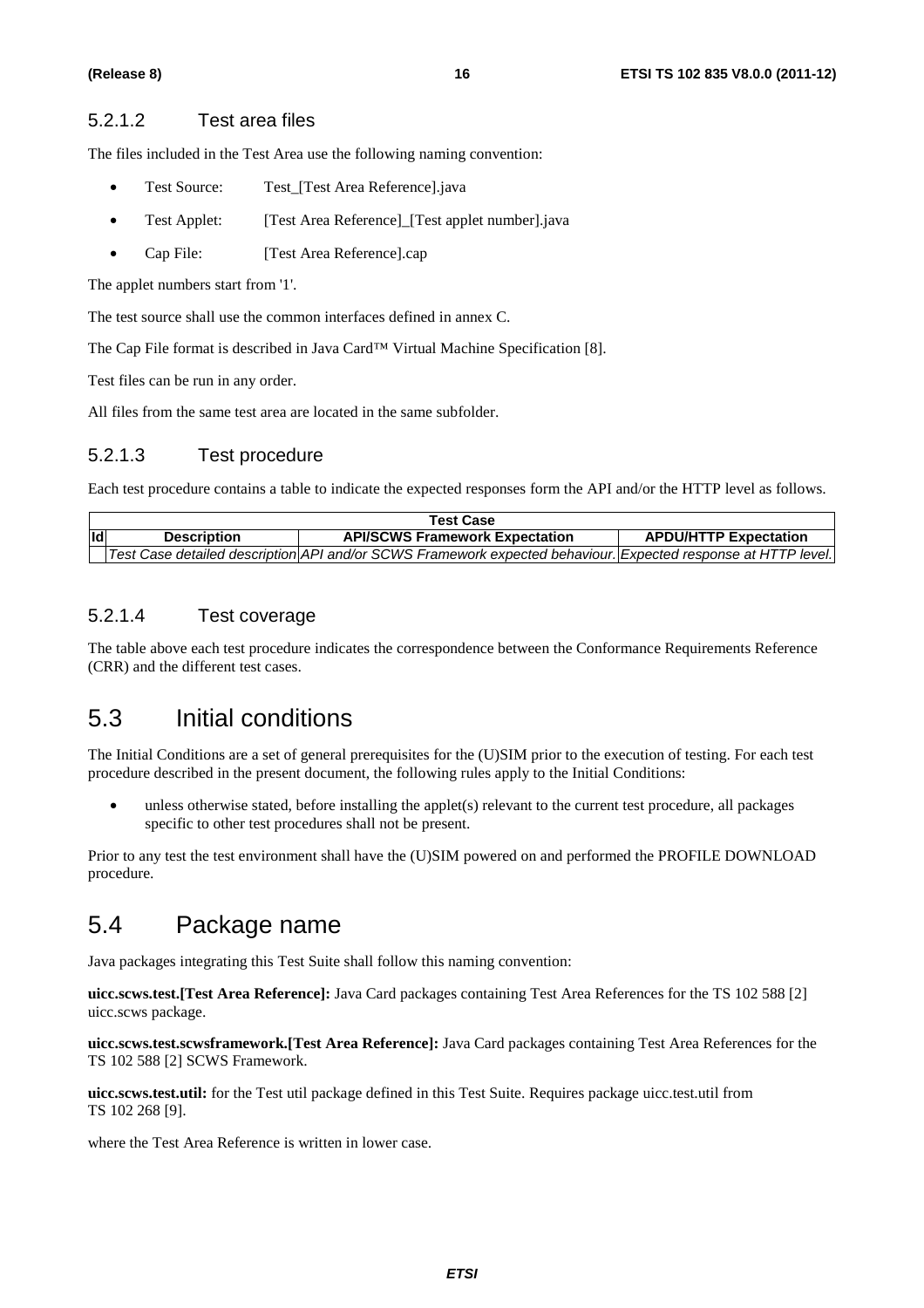EXAMPLE: The package *../uicc.scws.test.[Test Area Reference]* creates the following directory structure *../uicc/scws/test/[Test Area Reference]/Api\_1\_...\_[1..n].\*,* where '*Api\_1\_...\_[1..n].\**' are the different test applets Java source files used in *[Test Area Reference]*.

# 5.5 AID coding

The AID coding for the Test Packages, Applet classes and Applets shall be as specified in TS 101 220 [10]. In addition, the following TAR and Application Provider specific data values are defined for use within the present document:

AID coding

| Byte 1 | Byte 12 | Byte 13 | Byte 14 | Byte 15 | Byte 16 |                                           |
|--------|---------|---------|---------|---------|---------|-------------------------------------------|
|        |         |         |         |         |         | Application Provider specific data<br>TAR |
|        |         |         |         |         |         | Specified in TS 101 220 [10]              |

TAR coding (3 bytes/ 24 bits):

| b1 | b4 | b <sub>5</sub> | b8 | b <sub>9</sub> | b12 b13 | b16 b17 | b24                         |
|----|----|----------------|----|----------------|---------|---------|-----------------------------|
|    |    |                |    |                |         |         | Applet instance number      |
|    |    |                |    |                |         |         | Applet class number         |
|    |    |                |    |                |         |         | Package number              |
|    |    |                |    |                |         |         | RFU                         |
|    |    |                |    |                |         |         | <b>Test Part Identifier</b> |

Applet instance number, Applet Class number, Package number:

- For package AID, package number shall start from 0 and class and instance numbers shall be 0.
- For class AID, package number is the number of the class package, class number shall start from 1 and instance shall be 0.
- For instance AID, package and class number are the number of class and package of which instance belongs, and instance number shall start from 1.

Test part Identifier (bits b1-b4):

- 0000 reserved (as TAR= '00.00.00' is reserved for Issuer Security Domain).
- 0010 API uicc.scws.
- 0101 SCWS Framework.
- 1111 package uicc.scws.test.util
- other values are RFU.

Application Provider specific data (1 byte):

- '00' for Package.
- '01' for Applet class.
- '02' for Applet Instance.

EXAMPLE: The AID of Package uicc.scws is 'A0 00 00 00 87 10 05 FF FF FF FF 89 20 00 00 00'.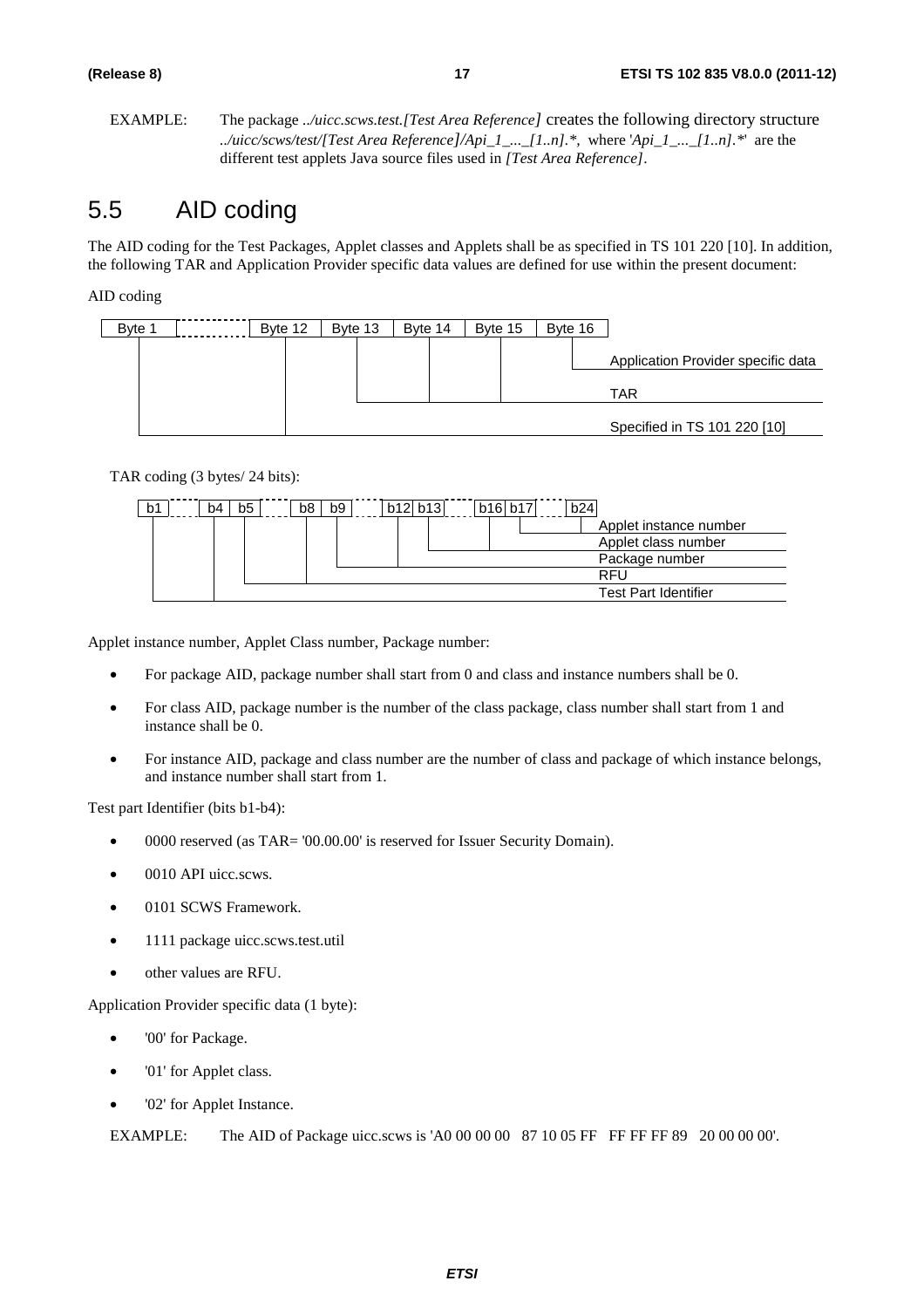# 5.6 Test equipment

These clauses recommend a minimum specification for each of the items of test equipment referenced in the tests.

### 5.6.1 Test tool

This test tool shall meet the following requirements:

- be able to send and receive HTTP messages to the SCWS in the UICC;
- the result of I/O commands must be presented at the application layer;
- be able to provide results of the tests;
- shall send and/or compare all HTTP messages specified in the test files.

### 5.6.2 Interfaces and classes use

The SCWS test tool extends the UICC test tool defined in TS 102 268 [9]. Therefore the SCWS test tool cannot be run without having implemented the UICC test tool.

The SCWS test tool shall use the interfaces and classes as defined in Annex C. They define the only allowed methods to write the test sources.

Interfaces and classes are defined as follow:

- ScwsApplicationManagementService defines methods to manage applications;
- ScwsCardManagementService defines methods to manage the UICC;
- ScwsToolkitService defines methods to manage toolkit commands;
- ScwsHttpManagement defines methods to send and receive HTTP messages;
- ScwsAPITestCardService defines the static method to get a reference of the class implementing all interfaces.

### 5.6.3 Util package

Annex C includes java source code of TestScwsApplet abstract class of the uicc.scws package. Each test applet shall extend this abstract class in order to retrieve test results when selecting it.

### 5.6.4 Java Software Development Kit

Java Card™ software development kit (SDK) version supported by Java Card 2.2.2 specifications ([6], [7], [8]) is 1.4.1.

# 6 Test Cases

- 6.1 class uicc.scws
- 6.1.1 Class ScwsExtensionRegistry
- 6.1.1.1 Method register

Test Area Reference: API\_1\_Ser\_Regi.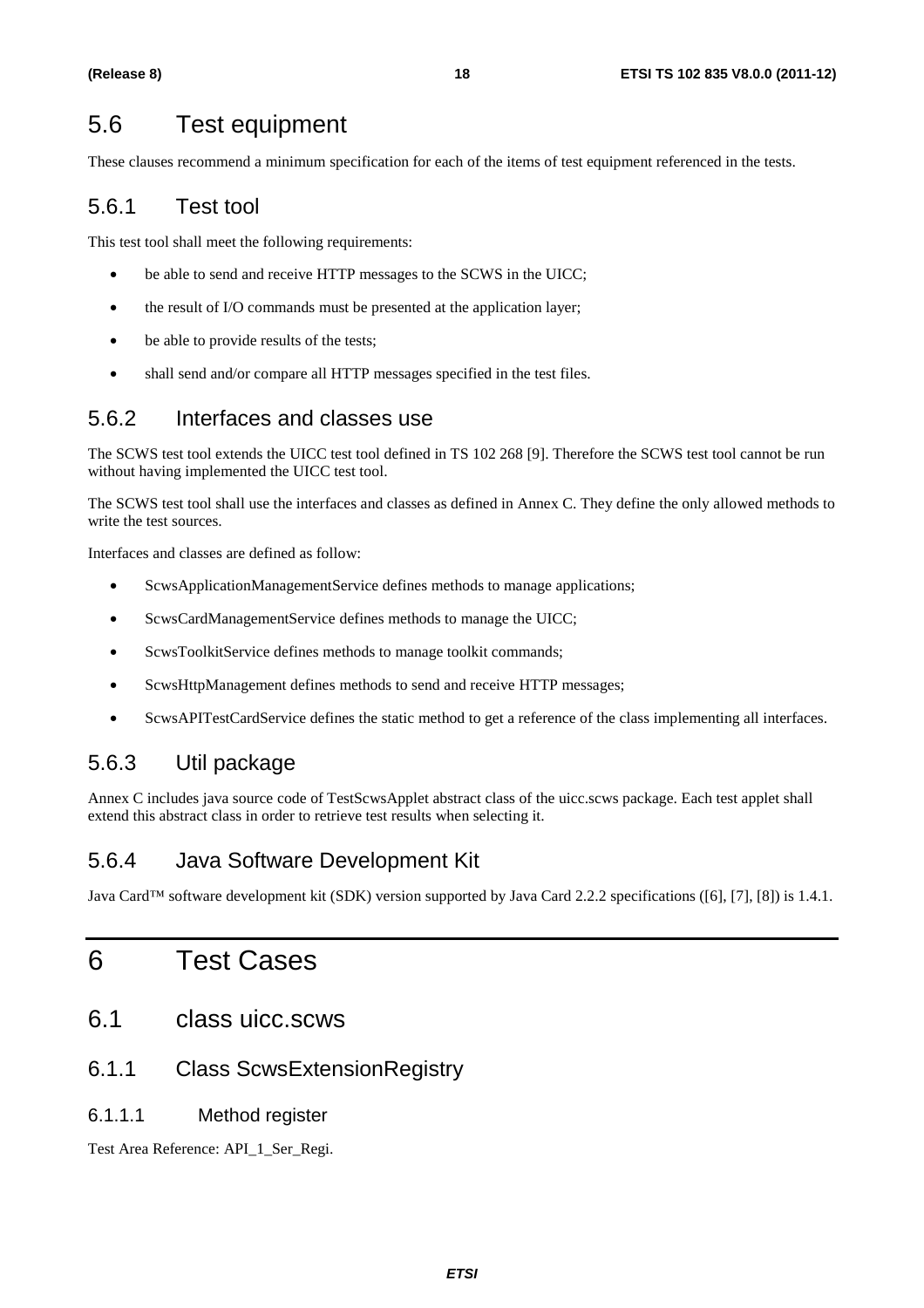#### 6.1.1.1.1 Conformance Requirement

The method with following header shall be compliant to its definition in the API.

static void register(ScwsExtension scwsExtension,

 byte[] appId, short offset, short length) throws java.lang.NullPointerException, java.lang.ArrayIndexOutOfBoundsException, ScwsException

#### 6.1.1.1.1.1 Normal execution

• CRRN1: registers the scwsExtension object to the SCWS.

#### 6.1.1.1.1.2 Parameter Errors

- CRRP1: if scwsExtension is null, a NullPointerException is thrown.
- CRRP2: if appId is null, a NullPointerException is thrown.
- CRRP3: if offset or length or both would cause access outside of the array bounds, or if length is negative an ArrayIndexOutOfBoundsException is thrown.

#### 6.1.1.1.1.3 Context errors

• CRRC1: if the appId is already registered, an ScwsException with reason code SCWSEXTENSION\_REGISTRY\_ERROR is thrown.

#### 6.1.1.1.2 Test area files

Specific triggering: Unrecognized envelope:

| Test Source: | Test_Api_1_Ser_Regi.java. |
|--------------|---------------------------|
|--------------|---------------------------|

|  | Test Applet: | Api_1_Ser_Regi_1.java. |
|--|--------------|------------------------|
|--|--------------|------------------------|

Cap File: Api\_1\_Ser\_Regi.cap.

#### 6.1.1.1.3 Test coverage

| <b>CRR</b> number | Test case number |
|-------------------|------------------|
| N1                |                  |
|                   |                  |
| P2                |                  |
| PЗ                | 3, 4, 5, 6, 7    |
|                   |                  |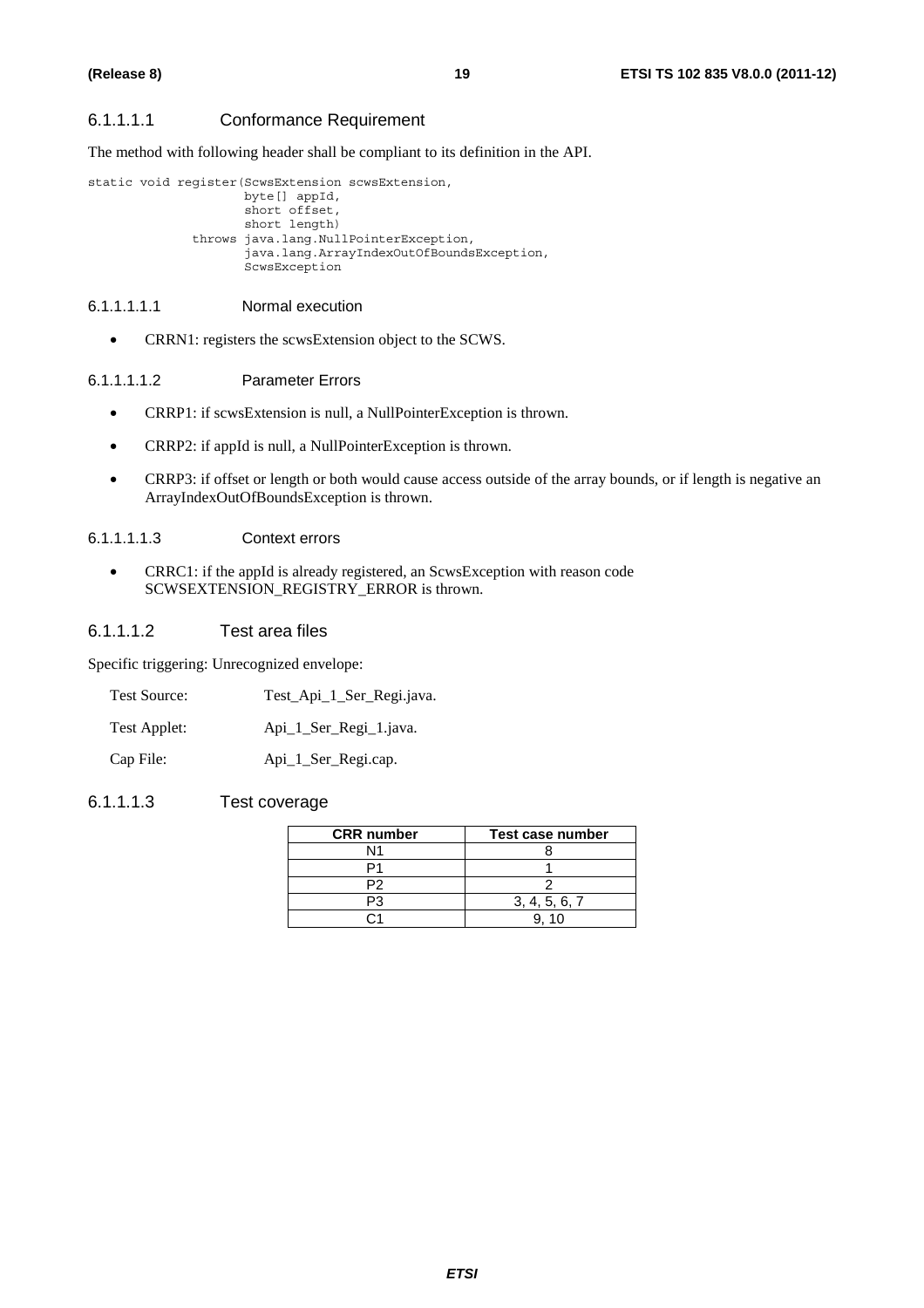### 6.1.1.1.4 Test procedure

|                | <b>Test Case</b>                                                                                                                                                              |                                                                          |                                        |  |  |  |  |
|----------------|-------------------------------------------------------------------------------------------------------------------------------------------------------------------------------|--------------------------------------------------------------------------|----------------------------------------|--|--|--|--|
| ld             | <b>Description</b>                                                                                                                                                            | <b>API/SCWS Framework Expectation</b>                                    | <b>APDU/HTTP</b><br><b>Expectation</b> |  |  |  |  |
| 0              | Instanciate an object implementing<br>the scwsExtension interface                                                                                                             |                                                                          |                                        |  |  |  |  |
| 1              | <b>Null scwsExtension</b><br>register()                                                                                                                                       | NullPointerException is thrown                                           |                                        |  |  |  |  |
| $\overline{2}$ | <b>Null appid</b><br>register()                                                                                                                                               | NullPointerException is thrown                                           |                                        |  |  |  |  |
| 3              | offset > appld.length<br>register()<br>$appId.length = 5$<br>$offset = 6$<br>length = $0$                                                                                     | ArrayIndexOutOfBoundsException is thrown                                 |                                        |  |  |  |  |
| 4              | offset $< 0$<br>register()<br>$appId.length = 5$<br>$offset = -1$<br>$length = 1$                                                                                             | ArrayIndexOutOfBoundsException is thrown                                 |                                        |  |  |  |  |
| 5              | length > appld.length<br>register()<br>$appId.length = 5$<br>$offset = 0$<br>$length = 6$                                                                                     | ArrayIndexOutOfBoundsException is thrown                                 |                                        |  |  |  |  |
| 6              | offset + length > appld.length<br>register()<br>$appId.length = 5$<br>$offset = 3$<br>$length = 3$                                                                            | ArrayIndexOutOfBoundsException is thrown                                 |                                        |  |  |  |  |
| $\overline{7}$ | length < 0<br>register()<br>$appId.length = 5$<br>$offset = 0$<br>$length = -1$<br>register the object implementing the<br>scwsExtension interface with the                   | ArrayIndexOutOfBoundsException is thrown                                 |                                        |  |  |  |  |
| 8              | name "Name1" to the SCWS.<br>successful registration<br>reqister()<br>$appId = (byte) 'N', (byte) 'a',$<br>(byte) 'm', (byte) 'e', (byte) '1'<br>$offset = 0$<br>$length = 5$ |                                                                          |                                        |  |  |  |  |
|                | reqister the same object a second<br>time with the same name                                                                                                                  |                                                                          |                                        |  |  |  |  |
| 9              | unsuccessful registration<br>register()<br>$appId = (byte) 'N', (byte) 'a',$<br>(byte) 'm', (byte) 'e', (byte) '1'<br>$offset = 0$<br>$length = 5$                            | ScwsException with reason code<br>SCWSEXTENSION_REGISTRY_ERROR is thrown |                                        |  |  |  |  |
|                | retrieve a second object<br>implementing the scwsExtension<br>interface                                                                                                       |                                                                          |                                        |  |  |  |  |
| 10             | register different object with the same<br>appid<br>register()<br>$appId = (byte) 'N', (byte) 'a',$<br>(byte) 'm', (byte) 'e', (byte) '1'<br>$offset = 0$<br>length = $5$     | ScwsException with reason code<br>SCWSEXTENSION_REGISTRY_ERROR is thrown |                                        |  |  |  |  |

### 6.1.1.2 Method deregister

Test Area Reference: API\_1\_Ser\_Dreg, Api\_1\_Ser\_Dreg\_Helper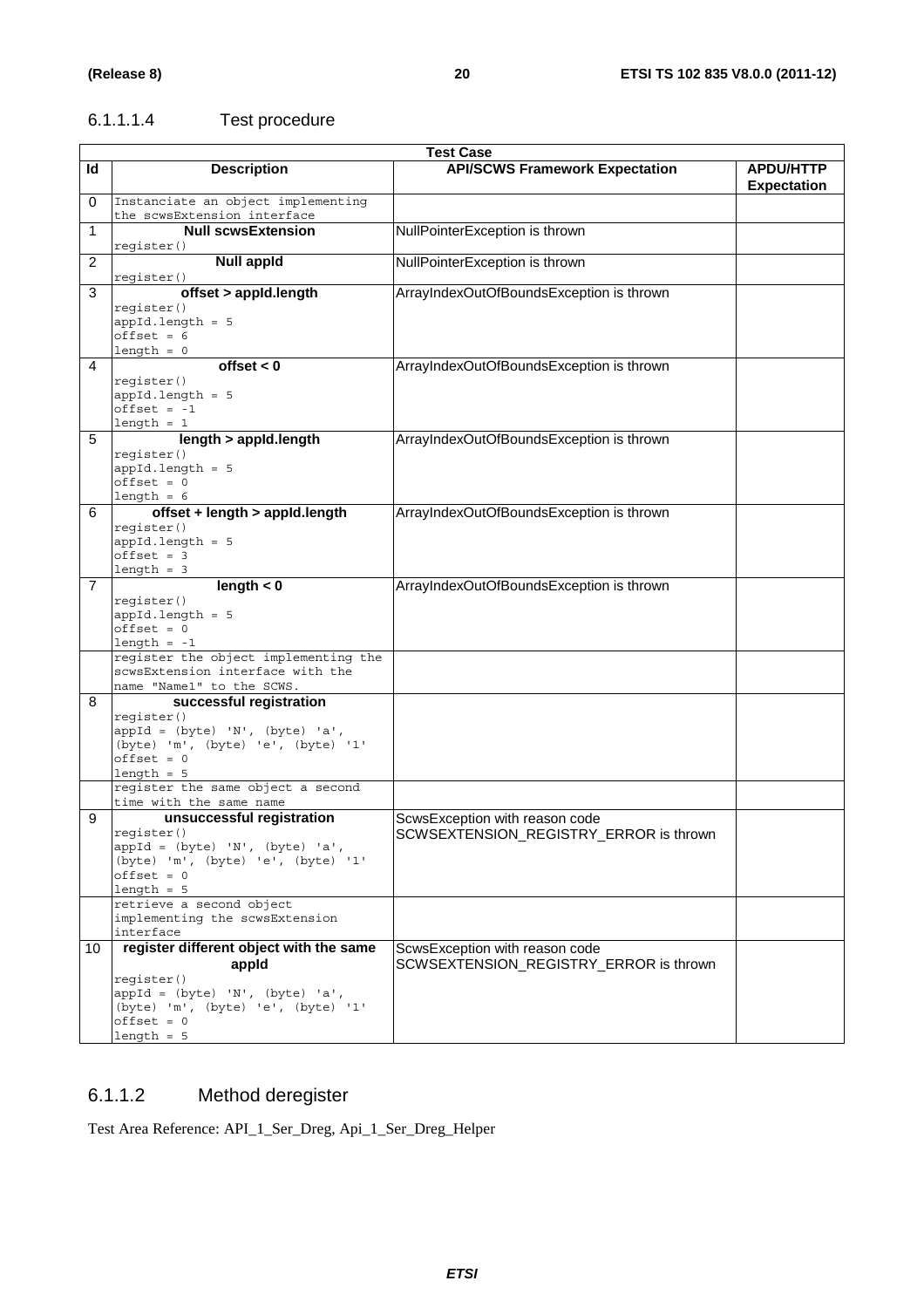#### 6.1.1.2.1 Conformance Requirement

The method with following header shall be compliant to its definition in the API.

```
static void deregister(ScwsExtension scwsExtension) 
       throws java.lang.NullPointerException, 
              ScwsException, 
              java.lang.SecurityException
```
#### 6.1.1.2.1.1 Normal execution

• CRRN1: deregisters the scwsExtension object from the SCWS.

#### 6.1.1.2.1.2 Parameter Errors

• CRRP1: if scwsExtension is null, a NullPointerException is thrown.

#### 6.1.1.2.1.3 Context errors

- CRRC1: if the scwsExtension was not registered before, an ScwsException with reason code SCWSEXTENSION\_REGISTRY\_ERROR is thrown.
- CRRC2: if the scwsExtension was previously registered by a different JCRE context than it is used for the deregistration, a java.lang.SecurityException shall be thrown.
- CRRC3: if the scwsExtension was already deregistered, an ScwsException with reason code SCWSEXTENSION\_REGISTRY\_ERROR is thrown.

#### 6.1.1.2.2 Test area files

Specific triggering: Unrecognized envelope:

| <b>Test Source:</b> | Test_Api_1_Ser_Dreg.java.   |
|---------------------|-----------------------------|
| Test Applet:        | Api_1_Ser_Dreg_1.java.      |
|                     | Api_1_Ser_Dreg_Helper.java. |
| Cap File:           | Api_1_Ser_Dreg.cap.         |
| Cap File:           | Api_1_Ser_Dreg_Helper.cap.  |

#### 6.1.1.2.3 Test coverage

| <b>CRR</b> number | Test case number |
|-------------------|------------------|
| N <sub>1</sub>    |                  |
|                   |                  |
|                   |                  |
|                   |                  |
|                   |                  |

#### 6.1.1.2.4 Test procedure

|                | <b>Test Case</b>                     |                                        |                                        |  |  |  |
|----------------|--------------------------------------|----------------------------------------|----------------------------------------|--|--|--|
| <b>Id</b>      | <b>Description</b>                   | <b>API/SCWS Framework Expectation</b>  | <b>APDU/HTTP</b><br><b>Expectation</b> |  |  |  |
|                | 0 Instanciate an object implementing |                                        |                                        |  |  |  |
|                | the scwsExtension interface.         |                                        |                                        |  |  |  |
| $\vert$ 1      | No previous registration             | ScwsException with reason code         |                                        |  |  |  |
|                | deregister()                         | SCWSEXTENSION_REGISTRY_ERROR is thrown |                                        |  |  |  |
|                | Register the object to the SCWS      |                                        |                                        |  |  |  |
| $\overline{2}$ | <b>Null scwsExtension</b>            | NullPointerException is thrown         |                                        |  |  |  |
|                | deregister()                         |                                        |                                        |  |  |  |
|                | scwsExtension = null                 |                                        |                                        |  |  |  |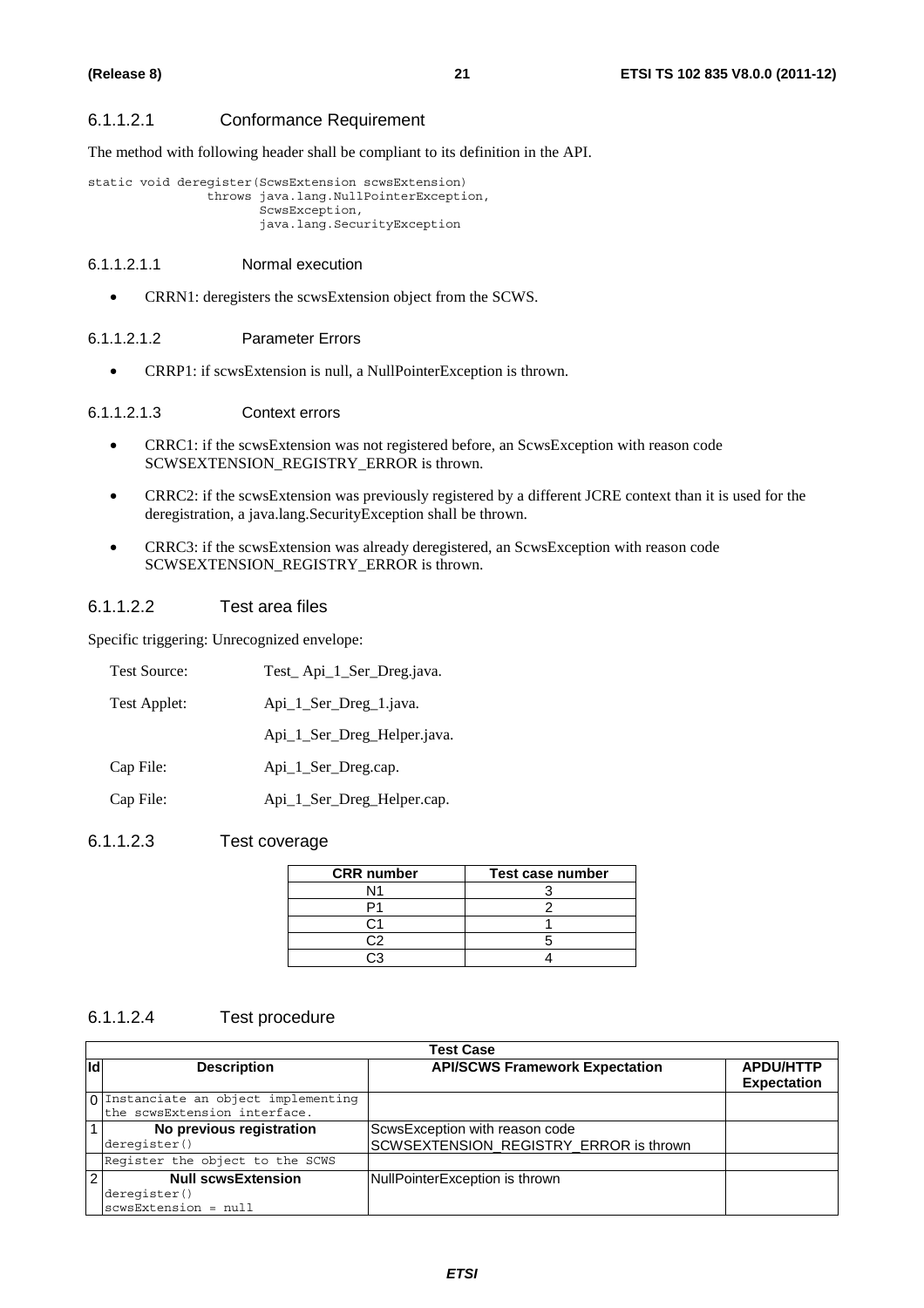|     | <b>Test Case</b>                 |                                        |                                        |  |  |  |
|-----|----------------------------------|----------------------------------------|----------------------------------------|--|--|--|
| lld | <b>Description</b>               | <b>API/SCWS Framework Expectation</b>  | <b>APDU/HTTP</b><br><b>Expectation</b> |  |  |  |
|     | <b>Succesful deregistration</b>  |                                        |                                        |  |  |  |
|     | deregister()                     |                                        |                                        |  |  |  |
|     | Second deregistration            | ScwsException with reason code         |                                        |  |  |  |
|     | deregister()                     | SCWSEXTENSION_REGISTRY_ERROR is thrown |                                        |  |  |  |
| 5   | <b>Different context</b>         | java.lang.SecurityException is thrown  |                                        |  |  |  |
|     | Request the SCWSExtension object |                                        |                                        |  |  |  |
|     | from a different context and     |                                        |                                        |  |  |  |
|     | deregister it.                   |                                        |                                        |  |  |  |

### 6.1.2 Interface ScwsExtension

This interface is implicitely tested by the tests covering the SCWSExtensionService.

### 6.1.3 Class ScwsExtensionService

#### 6.1.3.1 Method doDelete

Test Area Reference: Api\_1\_Ses\_Ddel.

#### 6.1.3.1.1 Conformance Requirement

The method with following header shall be compliant to its definition in the API.

```
public void doDelete(HttpRequest request, 
            HttpResponse response) 
  throws ScwsException
```
#### 6.1.3.1.1.1 Normal execution

 $n/a$ .

#### 6.1.3.1.1.2 Parameter Errors

 $n/a$ .

#### 6.1.3.1.1.3 Context errors

• CRRC1: if a ScwsException with reason code METHOD\_NOT\_SUPPORTED was thrown by the application then an appropriate HTML status page is returned by the SCWS (status code 5xx, 4xx).

#### 6.1.3.1.2 Test area files

Specific triggering: Unrecognized envelope:

- Test Source: Test\_Api\_1\_Ses\_Ddel.java.
- Test Applet: Api\_1\_Ses\_Ddel\_1.java.

Cap File: Api\_1\_Ses\_Ddel.cap.

#### 6.1.3.1.3 Test coverage

| <b>CRR</b> number | Test case number |
|-------------------|------------------|
|                   |                  |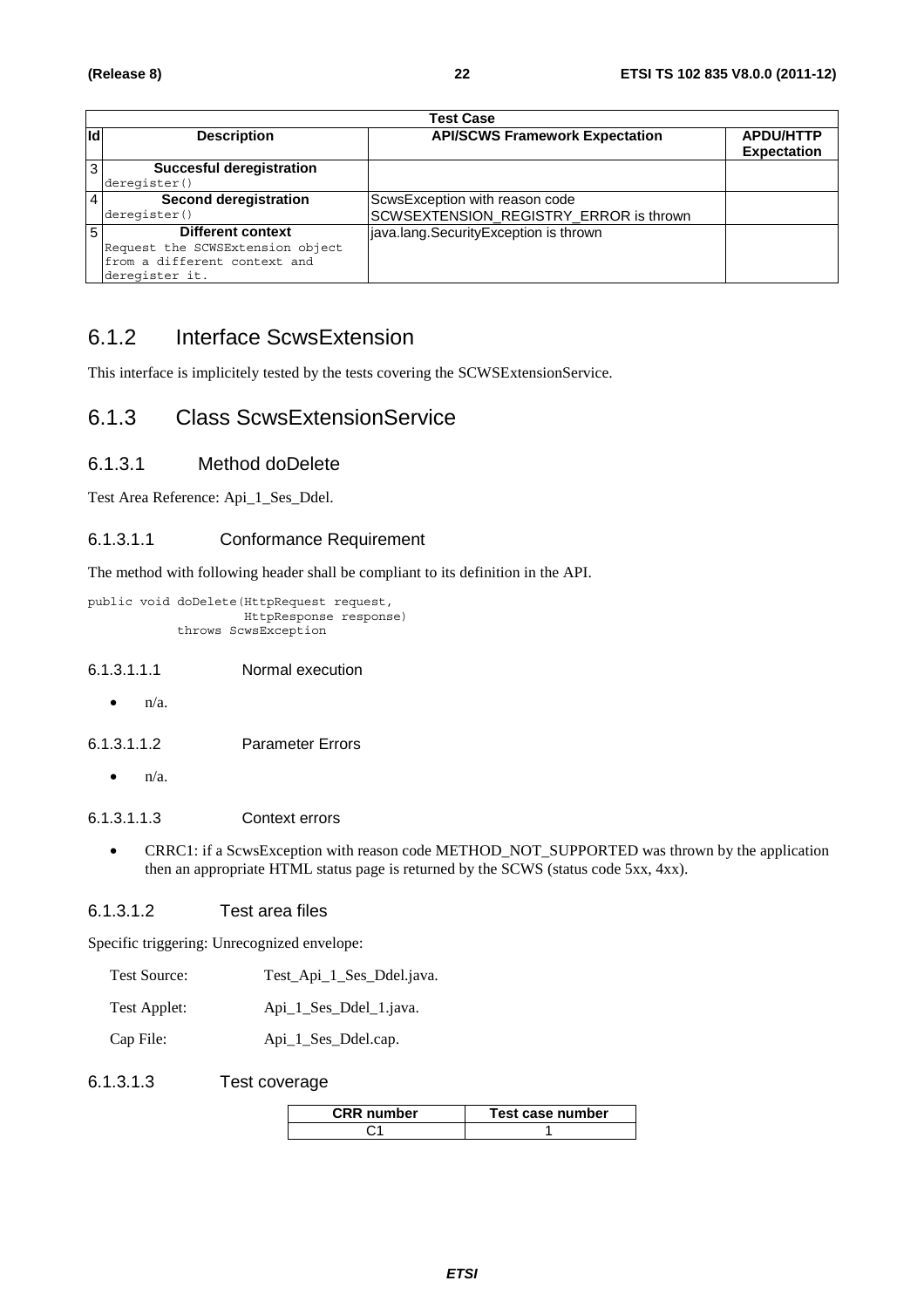#### 6.1.3.1.4 Test procedure

|     | <b>Test Case</b>                                                                                                                                                                                                                   |                                                           |                                                                             |  |  |
|-----|------------------------------------------------------------------------------------------------------------------------------------------------------------------------------------------------------------------------------------|-----------------------------------------------------------|-----------------------------------------------------------------------------|--|--|
| lld | <b>Description</b>                                                                                                                                                                                                                 | <b>API/SCWS</b><br><b>Framework</b><br><b>Expectation</b> | <b>APDU/HTTP</b><br><b>Expectation</b>                                      |  |  |
|     | O Instantiate an doDeleteScwsExtensionServiceObject object and<br>register to the SCWS. Map the object to the path<br>"/Test Api 1 Ses Ddel" in the SCWS and send a HTTP Delete request<br>to the SCWS triggering the application. |                                                           |                                                                             |  |  |
|     | 1 Throw ScwsException with reason code METHOD_NOT_SUPPORTED                                                                                                                                                                        |                                                           | Appropriate status<br>code (4xx, 5xx) is<br>returned by the<br><b>ISCWS</b> |  |  |

#### 6.1.3.2 Method doGet

Test Area Reference: Api\_1\_Ses\_Dget.

#### 6.1.3.2.1 Conformance Requirement

The method with following header shall be compliant to its definition in the API.

```
public void doGet(HttpRequest request, 
        HttpResponse response) 
  throws ScwsException
```
#### 6.1.3.2.1.1 Normal execution

 $\bullet$   $n/a$ .

6.1.3.2.1.2 Parameter Errors

 $\bullet$   $n/a$ .

#### 6.1.3.2.1.3 Context errors

• CRRC1: if an ScwsException with reason code METHOD\_NOT\_SUPPORTED was thrown by the application then an appropriate HTML status page is returned by the SCWS (status code 4xx, 5xx).

#### 6.1.3.2.2 Test area files

Specific triggering: Unrecognized envelope:

| Test Source: | Test_Api_1_Ses_Dget.java. |
|--------------|---------------------------|
|--------------|---------------------------|

| Test Applet: |  | Api_1_Ses_Dget_1.java. |
|--------------|--|------------------------|

Cap File: Api\_1\_Ses\_Dget.cap.

#### 6.1.3.2.3 Test coverage

| <b>CRR</b> number | Test case number |
|-------------------|------------------|
|                   |                  |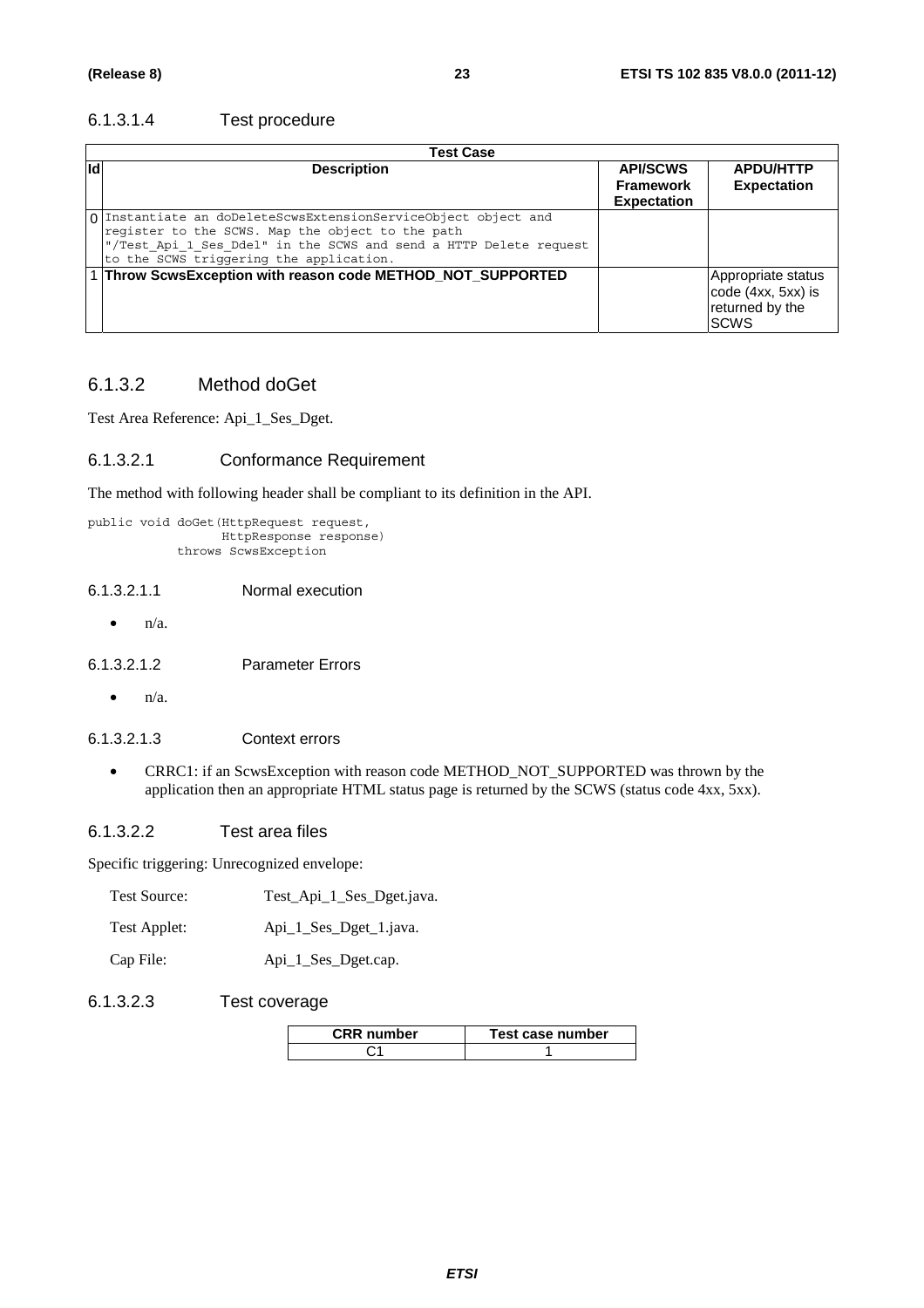#### 6.1.3.2.4 Test procedure

|           | <b>Test Case</b>                                                                                                                                                                                                             |                                                           |                                                                             |  |  |
|-----------|------------------------------------------------------------------------------------------------------------------------------------------------------------------------------------------------------------------------------|-----------------------------------------------------------|-----------------------------------------------------------------------------|--|--|
| <b>Id</b> | <b>Description</b>                                                                                                                                                                                                           | <b>API/SCWS</b><br><b>Framework</b><br><b>Expectation</b> | <b>APDU/HTTP</b><br><b>Expectation</b>                                      |  |  |
|           | 0 Instantiate an doGetScwsExtensionServiceObject object and<br>register to the SCWS. Map the object to the path<br>"/Test_Api_1_Ses_Dget" in the SCWS and send a HTTP Get request to<br>the SCWS triggering the application. |                                                           |                                                                             |  |  |
|           | <b>Throw ScwsException with reason code METHOD_NOT_SUPPORTED</b>                                                                                                                                                             |                                                           | Appropriate status<br>code (4xx, 5xx) is<br>returned by the<br><b>ISCWS</b> |  |  |

#### 6.1.3.3 Method doHead

Test Area Reference: Api\_1\_Ses\_Dhea.

#### 6.1.3.3.1 Conformance Requirement

The method with following header shall be compliant to its definition in the API.

```
public void doHead(HttpRequest request, 
         HttpResponse response) 
  throws ScwsException
```
#### 6.1.3.3.1.1 Normal execution

 $\bullet$   $n/a$ .

6.1.3.3.1.2 Parameter Errors

 $\bullet$   $n/a$ .

#### 6.1.3.3.1.3 Context errors

• CRRC1: if an ScwsException with reason code METHOD\_NOT\_SUPPORTED was thrown by the application then an appropriate HTML status page is returned by the SCWS (status code 4xx, 5xx).

#### 6.1.3.3.2 Test area files

Specific triggering: Unrecognized envelope:

| Test Source: | Test_Api_1_Ses_Dhea.java. |
|--------------|---------------------------|
|--------------|---------------------------|

| Test Applet: |  |  | Api_1_Ses_Dhea_1.java. |
|--------------|--|--|------------------------|
|              |  |  |                        |

Cap File: Api\_1\_Ses\_Dhea.cap.

#### 6.1.3.3.3 Test coverage

| <b>CRR</b> number | Test case number |
|-------------------|------------------|
|                   |                  |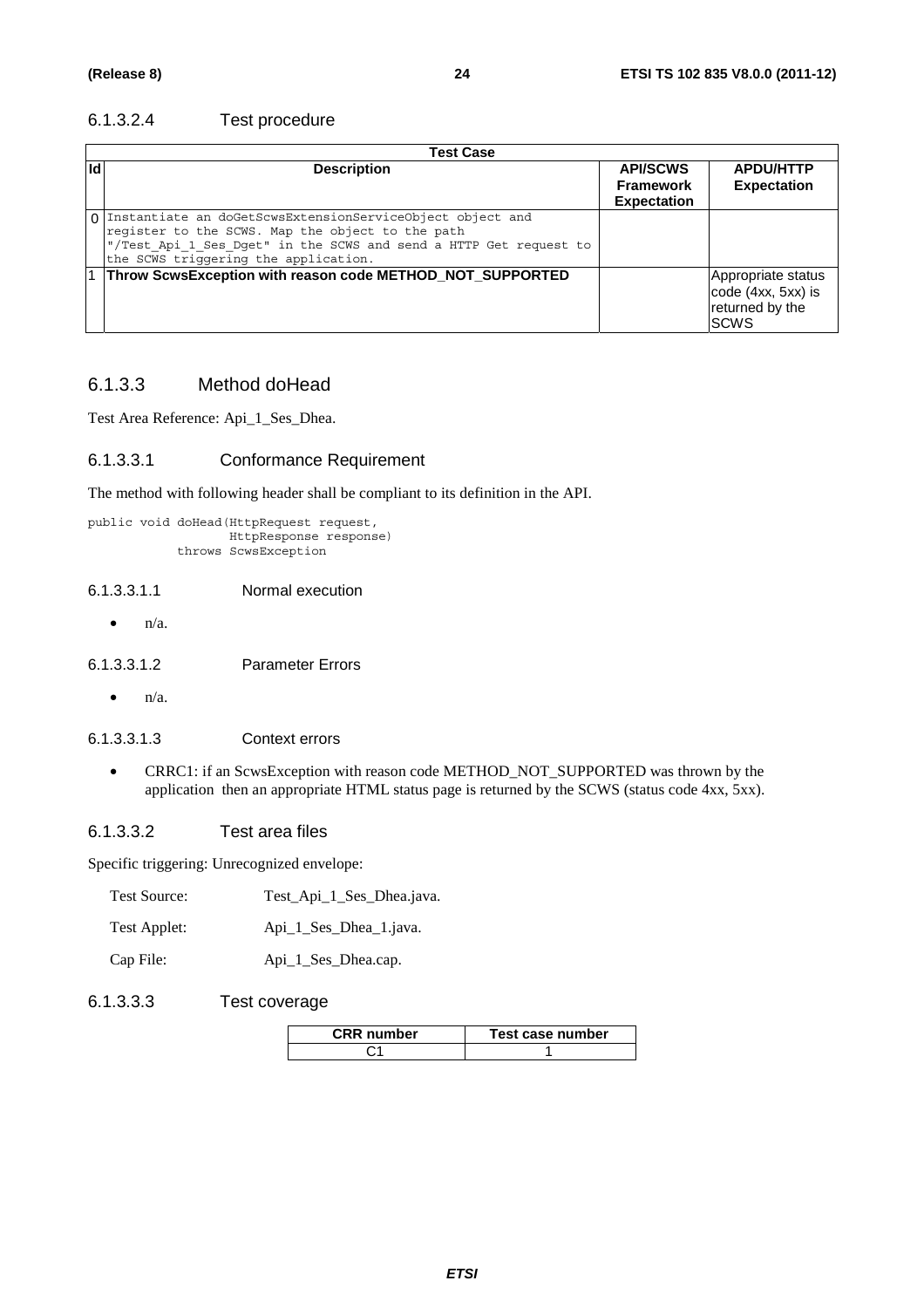#### 6.1.3.3.4 Test procedure

|           | <b>Test Case</b>                                                                                                                                                                                                               |                                                           |                                                                             |  |  |
|-----------|--------------------------------------------------------------------------------------------------------------------------------------------------------------------------------------------------------------------------------|-----------------------------------------------------------|-----------------------------------------------------------------------------|--|--|
| <b>Id</b> | <b>Description</b>                                                                                                                                                                                                             | <b>API/SCWS</b><br><b>Framework</b><br><b>Expectation</b> | <b>APDU/HTTP</b><br><b>Expectation</b>                                      |  |  |
|           | O Instantiate an doHeadScwsExtensionServiceObject object and<br>register to the SCWS. Map the object to the path<br>"/Test Api 1 Ses Dhea" in the SCWS and send a HTTP Head request<br>to the SCWS triggering the application. |                                                           |                                                                             |  |  |
|           | 1 Throw ScwsException with reason code METHOD_NOT_SUPPORTED                                                                                                                                                                    |                                                           | Appropriate status<br>code (4xx, 5xx) is<br>returned by the<br><b>ISCWS</b> |  |  |

#### 6.1.3.4 Method doOptions

Test Area Reference: Api\_1\_Ses\_Dopt.

#### 6.1.3.4.1 Conformance Requirement

The method with following header shall be compliant to its definition in the API.

```
public void doOptions(HttpRequest request, 
           HttpResponse response)
  throws ScwsException
```
#### 6.1.3.4.1.1 Normal execution

 $\bullet$   $n/a$ .

6.1.3.4.1.2 Parameter Errors

 $\bullet$   $n/a$ .

#### 6.1.3.4.1.3 Context errors

• CRRC1: if a ScwsException with reason code METHOD\_NOT\_SUPPORTED was thrown by the application (which is Intercept or Non Intercept Application ) then an appropriate HTML status page is returned by the SCWS (status code 4xx, 5xx).

#### 6.1.3.4.2 Test area files

Specific triggering: Unrecognized envelope:

| Test Source: | Test_Api_1_Ses_Dopt.java. |
|--------------|---------------------------|
|--------------|---------------------------|

| Test Applet: |  | Api_1_Ses_Dopt_1.java. |
|--------------|--|------------------------|
|              |  |                        |

Cap File: Api\_1\_Ses\_Dopt.cap.

#### 6.1.3.4.3 Test coverage

| <b>CRR</b> number | Test case number |
|-------------------|------------------|
|                   |                  |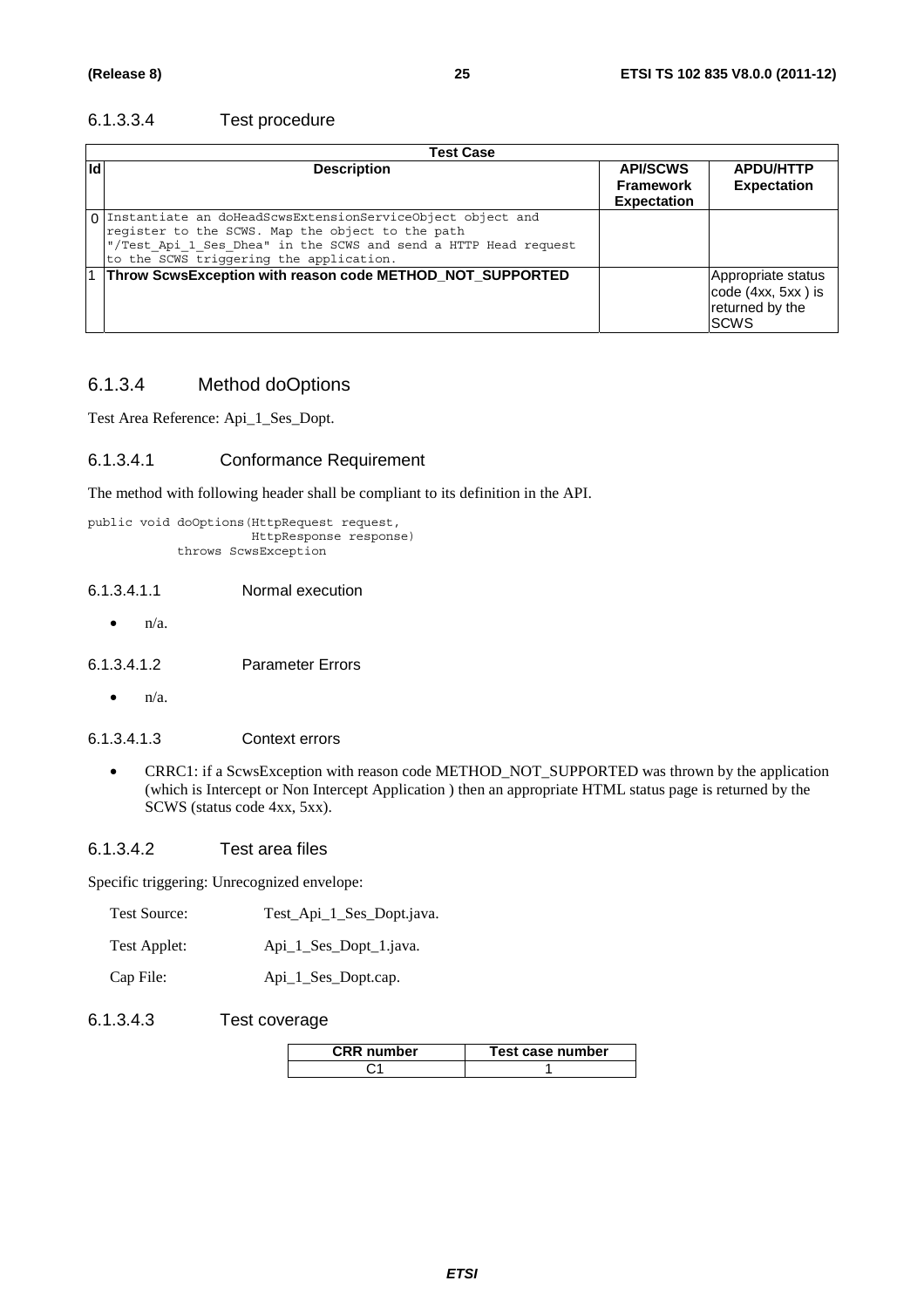#### 6.1.3.4.4 Test procedure

|     | Test Case                                                                                                                                                                                                                            |                                                           |                                                                             |
|-----|--------------------------------------------------------------------------------------------------------------------------------------------------------------------------------------------------------------------------------------|-----------------------------------------------------------|-----------------------------------------------------------------------------|
| lld | <b>Description</b>                                                                                                                                                                                                                   | <b>API/SCWS</b><br><b>Framework</b><br><b>Expectation</b> | <b>APDU/HTTP</b><br><b>Expectation</b>                                      |
|     | 0 Instantiate an doOptionsScwsExtensionServiceObject object and<br>register to the SCWS. Map the object to the path<br>"/Test_Api_1_Ses_Dopt" in the SCWS and send a HTTP Options<br>request to the SCWS triggering the application. |                                                           |                                                                             |
|     | 1 Throw ScwsException with reason code METHOD_NOT_SUPPORTED                                                                                                                                                                          |                                                           | Appropriate status<br>code (4xx, 5xx) is<br>returned by the<br><b>ISCWS</b> |

#### 6.1.3.5 Method doPost

Test Area Reference: Api\_1\_Ses\_Dpos.

#### 6.1.3.5.1 Conformance Requirement

The method with following header shall be compliant to its definition in the API.

```
public void doPost(HttpRequest request, 
         HttpResponse response) 
  throws ScwsException
```
#### 6.1.3.5.1.1 Normal execution

 $\bullet$   $n/a$ .

6.1.3.5.1.2 Parameter Errors

 $\bullet$   $n/a$ .

#### 6.1.3.5.1.3 Context errors

• CRRC1: if an ScwsException with reason code METHOD\_NOT\_SUPPORTED was thrown by the application then an appropriate HTML status page is returned by the SCWS (status code 4xx, 5xx).

#### 6.1.3.5.2 Test area files

Specific triggering: Unrecognized envelope:

| Test Applet: |  |  | Api_1_Ses_Dpos_1.java. |  |
|--------------|--|--|------------------------|--|

Cap File: Api\_1\_Ses\_Dpos.cap.

#### 6.1.3.5.3 Test coverage

| CRR number | Test case number |
|------------|------------------|
|            |                  |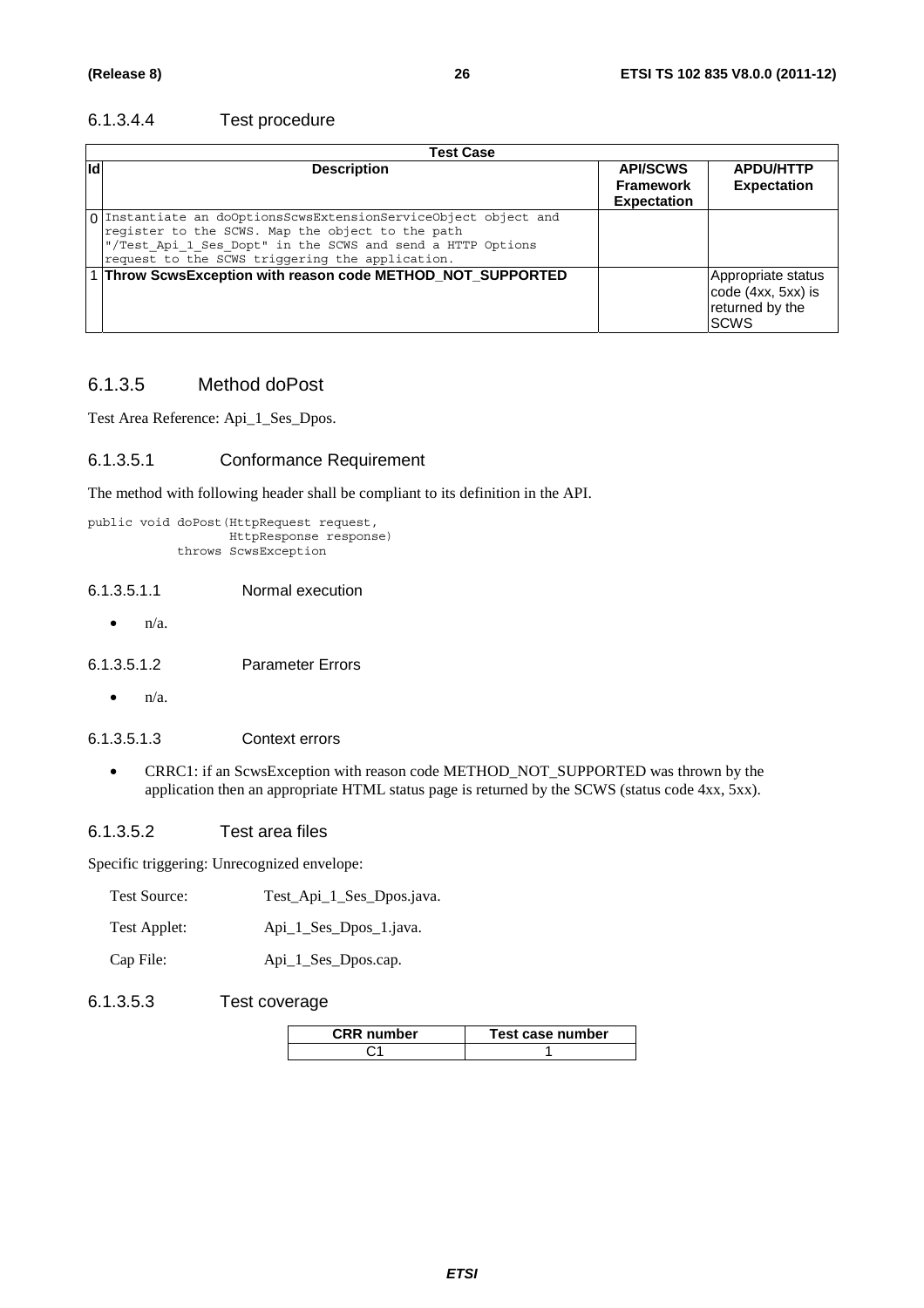#### 6.1.3.5.4 Test procedure

|     | <b>Test Case</b>                                                                                                                                                                                                               |                                                           |                                                                            |
|-----|--------------------------------------------------------------------------------------------------------------------------------------------------------------------------------------------------------------------------------|-----------------------------------------------------------|----------------------------------------------------------------------------|
| lld | <b>Description</b>                                                                                                                                                                                                             | <b>API/SCWS</b><br><b>Framework</b><br><b>Expectation</b> | <b>APDU/HTTP</b><br><b>Expectation</b>                                     |
|     | 0 Instantiate an doPostScwsExtensionServiceObject object and<br>register to the SCWS. Map the object to the path<br>"/Test_Api_1_Ses_Dpos" in the SCWS and send a HTTP Post request<br>to the SCWS triggering the application. |                                                           |                                                                            |
|     | 1 Throw ScwsException with reason code METHOD_NOT_SUPPORTED                                                                                                                                                                    |                                                           | Appropriate status<br>code (4xx, 5xx) is<br>returned by the<br><b>SCWS</b> |

#### 6.1.3.6 Method doPut

Test Area Reference: Api\_1\_Ses\_Dput.

#### 6.1.3.6.1 Conformance Requirement

The method with following header shall be compliant to its definition in the API.

```
public void doPut(HttpRequest request, 
        HttpResponse response) 
  throws ScwsException
```
#### 6.1.3.6.1.1 Normal execution

 $\bullet$   $n/a$ .

6.1.3.6.1.2 Parameter Errors

 $\bullet$   $n/a$ .

#### 6.1.3.6.1.3 Context errors

• CRRC1: if a ScwsException with reason code METHOD\_NOT\_SUPPORTED was thrown by the application (which is Intercept or Non Intercept Application) then an appropriate HTML status page is returned by the SCWS (status code 4xx, 5xx).

#### 6.1.3.6.2 Test area files

Specific triggering: Unrecognized envelope:

| Test Source: | Test_Api_1_Ses_Dput.java. |
|--------------|---------------------------|
|--------------|---------------------------|

| Api_1_Ses_Dput_1.java. |
|------------------------|
|                        |

Cap File: Api\_1\_Ses\_Dput.cap.

#### 6.1.3.6.3 Test coverage

| <b>CRR</b> number | Test case number |
|-------------------|------------------|
|                   |                  |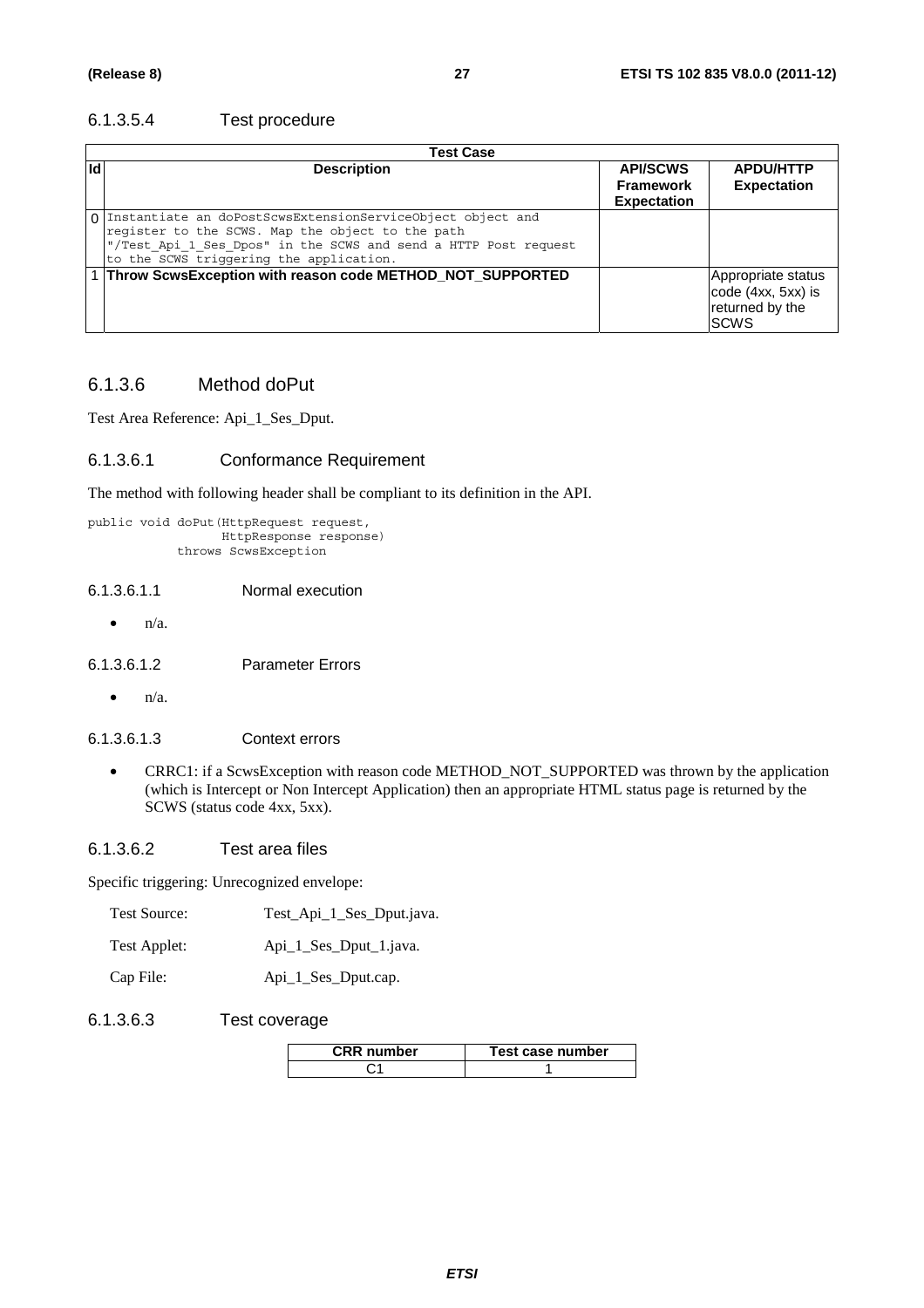#### 6.1.3.6.4 Test procedure

|     | Test Case                                                                                                                                                                                                                    |                                                           |                                                                            |
|-----|------------------------------------------------------------------------------------------------------------------------------------------------------------------------------------------------------------------------------|-----------------------------------------------------------|----------------------------------------------------------------------------|
| lld | <b>Description</b>                                                                                                                                                                                                           | <b>API/SCWS</b><br><b>Framework</b><br><b>Expectation</b> | <b>APDU/HTTP</b><br><b>Expectation</b>                                     |
|     | 0 Instantiate an doPutScwsExtensionServiceObject object and<br>register to the SCWS. Map the object to the path<br>"/Test_Api_1_Ses_Dput" in the SCWS and send a HTTP Put request to<br>the SCWS triggering the application. |                                                           |                                                                            |
|     | 1 Throw ScwsException with reason code METHOD_NOT_SUPPORTED                                                                                                                                                                  |                                                           | Appropriate status<br>code (4xx, 5xx) is<br>returned by the<br><b>SCWS</b> |

#### 6.1.3.7 Method doTrace

Test Area Reference: Api\_1\_Ses\_Dtra.

#### 6.1.3.7.1 Conformance Requirement

The method with following header shall be compliant to its definition in the API.

```
public void doTrace(HttpRequest request, 
           HttpResponse response) 
  throws ScwsException
```
#### 6.1.3.7.1.1 Normal execution

 $\bullet$   $n/a$ .

6.1.3.7.1.2 Parameter Errors

 $\bullet$  n/a.

#### 6.1.3.7.1.3 Context errors

• CRRC1: if a ScwsException with reason code METHOD\_NOT\_SUPPORTED was thrown by the application (which is Intercept or Non Intercept Application ) then an appropriate HTML status page is returned by the SCWS (status code 4xx, 5xx).

#### 6.1.3.7.2 Test area files

Specific triggering: Unrecognized envelope:

| Test Source:   | Test_Api_1_Ses_Dtra.java.             |
|----------------|---------------------------------------|
| $T$ est Annlet | $\Delta$ ni 1 $\Delta$ es Dtra 1 iava |

| rest Applet: | $Ap1_$ _1 $Bes_$ _Dua_1. Java |
|--------------|-------------------------------|
|              |                               |

Cap File: Api\_1\_Ses\_Dtra.cap.

#### 6.1.3.7.3 Test coverage

| <b>CRR</b> number | Test case number |
|-------------------|------------------|
|                   |                  |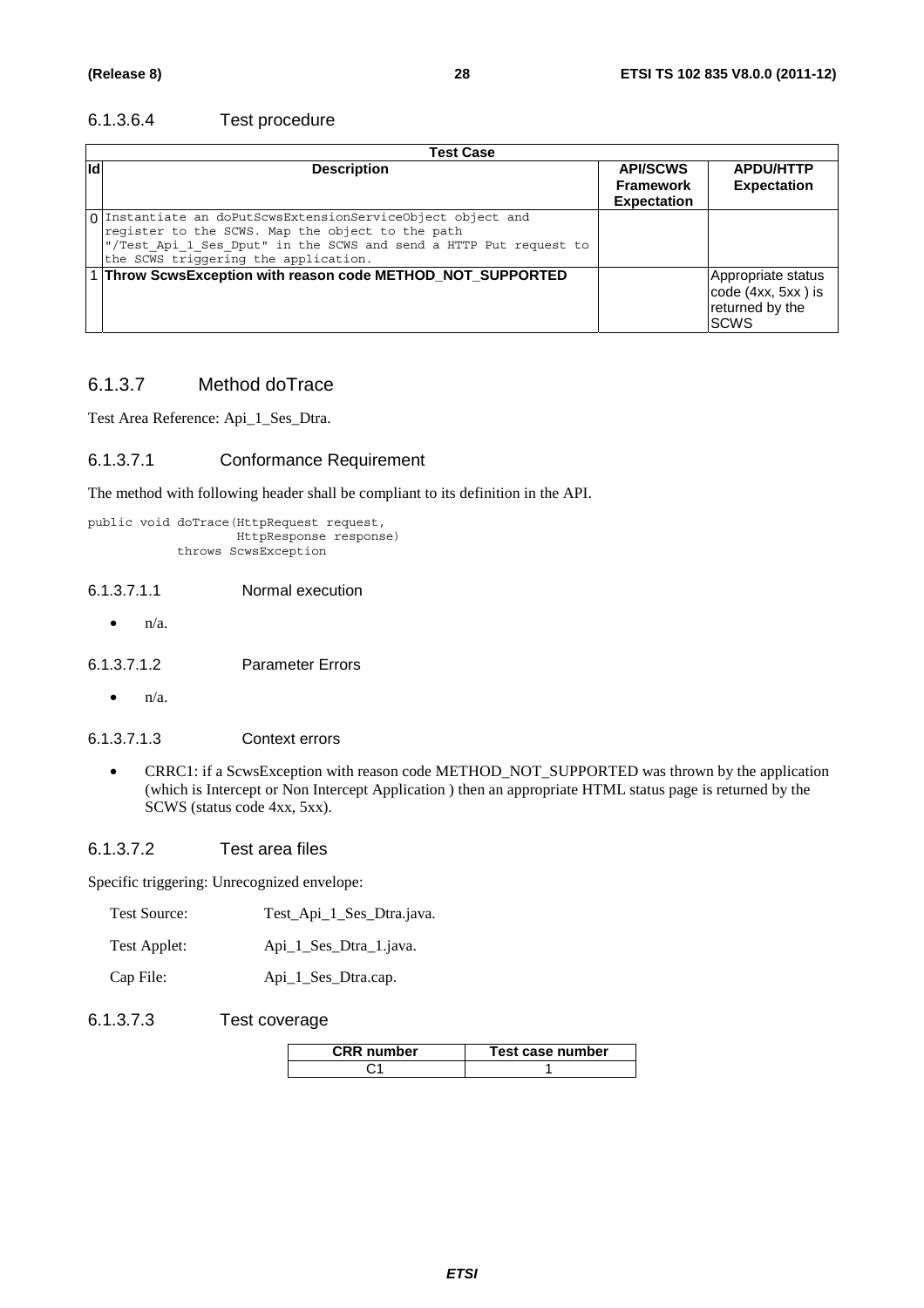#### 6.1.3.7.4 Test procedure

|     | <b>Test Case</b>                                                                                                                                                                                                                 |                                                           |                                                                      |  |  |
|-----|----------------------------------------------------------------------------------------------------------------------------------------------------------------------------------------------------------------------------------|-----------------------------------------------------------|----------------------------------------------------------------------|--|--|
| lld | <b>Description</b>                                                                                                                                                                                                               | <b>API/SCWS</b><br><b>Framework</b><br><b>Expectation</b> | <b>APDU/HTTP</b><br><b>Expectation</b>                               |  |  |
|     | 0 Instantiate an doTraceScwsExtensionServiceObject object and<br>register to the SCWS. Map the object to the path<br>"/Test Api 1 Ses Dtra" in the SCWS and send a HTTP Trace request<br>to the SCWS triggering the application. |                                                           |                                                                      |  |  |
|     | 1 Throw ScwsException with reason code METHOD_NOT_SUPPORTED                                                                                                                                                                      |                                                           | Appropriate status<br>code (4xx, 5xx) is<br>returned by the<br>SCWS. |  |  |

### 6.1.4 Interface HttpRequest

#### 6.1.4.1 Method findAndCopyKeywordValue

Test Area Reference: Api\_1\_Hrq\_Fckw.

#### 6.1.4.1.1 Conformance Requirement

The method with following header shall be compliant to its definition in the API.

short findAndCopyKeywordValue(byte[] headerKeywordName,  $short$  nameOffs, short nameLength, byte[] buffer, short bufferOffs, short maxLength) throws: java.lang.NullPointerException, java.lang.ArrayIndexOutOfBoundsException.

#### 6.1.4.1.1.1 Normal execution

- CRRN1: Find and copy the value of a header.
- CRRN2: bufferOffs+length of the copied value or KEYWORD\_NOT\_FOUND in case the keyword is not found.

#### 6.1.4.1.1.2 Parameter Errors

- CRRP1: if headerKeywordName is equal to null a java.lang.NullPointerException is thrown.
- CRRP2: if buffer is equal to null a NullPointerException is thrown.
- CRRP3: if the copy operation would cause access out of bounds an ArrayIndexOutOfBoundsException is thrown.

#### 6.1.4.1.1.3 Context errors

 $\bullet$   $n/a$ .

#### 6.1.4.1.2 Test area files

Specific triggering: Unrecognized envelope:

| <b>Test Source:</b> | Test_Api_1_Hrq_Fckw_Bss_Bss.java. |
|---------------------|-----------------------------------|
| Test Applet:        | Api 1 Hrq Fckw Bss Bss 1.java.    |
| Cap File:           | Api_1_Hrq_Fckw_Bss_Bss.cap.       |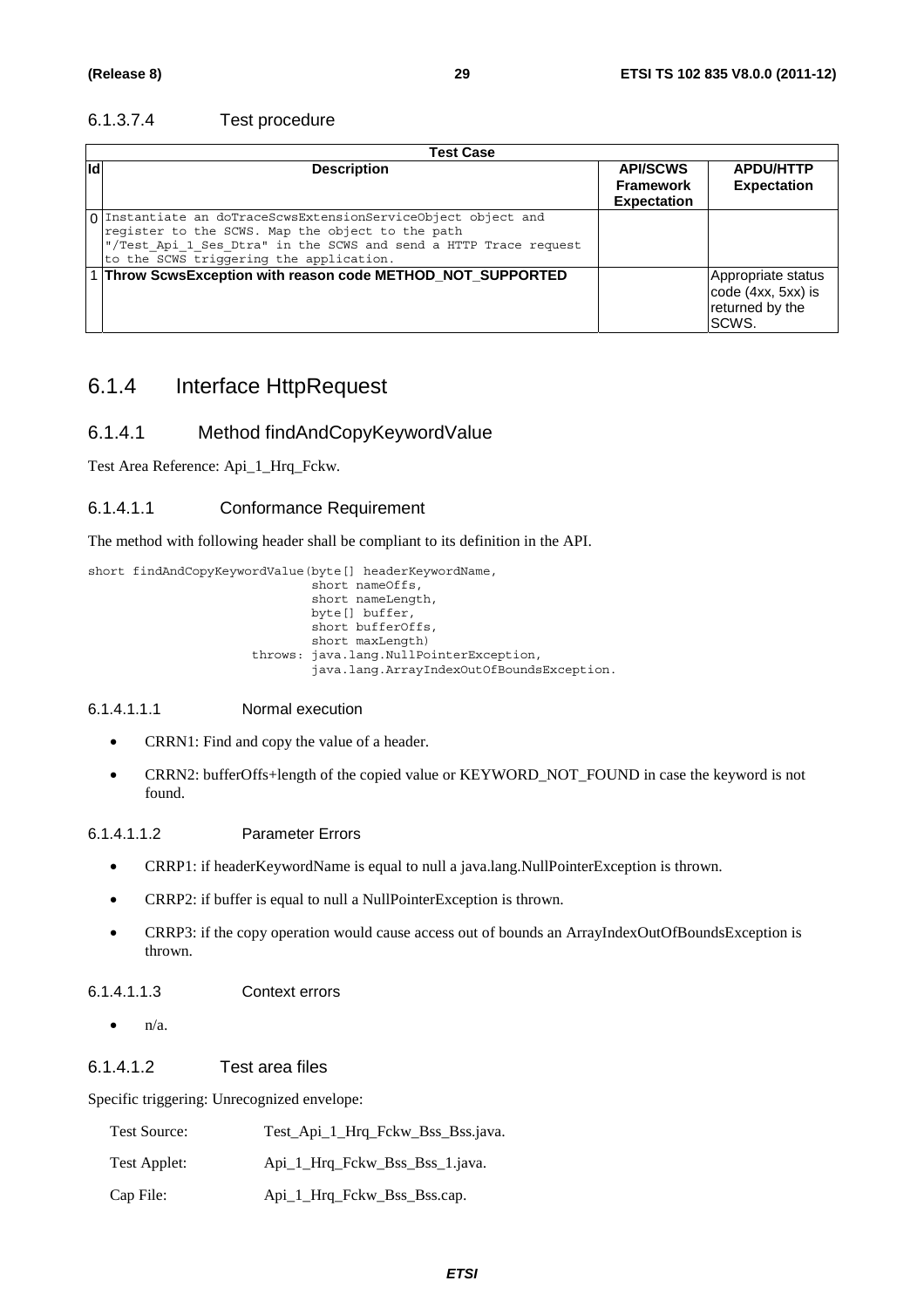#### 6.1.4.1.3 Test coverage

| <b>CRR</b> number | Test case number |
|-------------------|------------------|
|                   |                  |
|                   |                  |
|                   | 3, 4, 5, 6, 7    |
| N1                |                  |
|                   |                  |

#### 6.1.4.1.4 Test procedure

|                | <b>Test Case</b>                              |                                          |                    |  |  |  |
|----------------|-----------------------------------------------|------------------------------------------|--------------------|--|--|--|
| Id             | <b>Description</b>                            | <b>API/SCWS Framework Expectation</b>    | <b>APDU/HTTP</b>   |  |  |  |
|                |                                               |                                          | <b>Expectation</b> |  |  |  |
| 1              | findAndCopyKeywordValue () with a null        | NullPointerException is thrown           |                    |  |  |  |
|                | headerKeywordName                             |                                          |                    |  |  |  |
| $\overline{c}$ | findAndCopyKeywordValue () with a null buffer | NullPointerException is thrown           |                    |  |  |  |
| 3              | bufferOffs ≥ buffer.length                    | ArrayIndexOutOfBoundsException is        |                    |  |  |  |
|                | findAndCopyKeywordValue ()                    | thrown                                   |                    |  |  |  |
|                | $nameOffs = 0$                                |                                          |                    |  |  |  |
|                | $buffer.length = 2$                           |                                          |                    |  |  |  |
|                | $bufferOffs = 2$                              |                                          |                    |  |  |  |
|                | $maxLength = 1$                               |                                          |                    |  |  |  |
| 4              | bufferOffs $< 0$                              | ArrayIndexOutOfBoundsException is        |                    |  |  |  |
|                | findAndCopyKeywordValue()                     | thrown                                   |                    |  |  |  |
|                | $buffer.length = 2$                           |                                          |                    |  |  |  |
|                | $bufferOffs = -1$                             |                                          |                    |  |  |  |
|                | $maxLength = 1$                               |                                          |                    |  |  |  |
| 5              | maxLength > buffer.length                     | ArrayIndexOutOfBoundsException is        |                    |  |  |  |
|                | findAndCopyKeywordValue()                     | thrown                                   |                    |  |  |  |
|                | $buffer.length = 2$<br>$bufferOffs = 0$       |                                          |                    |  |  |  |
|                | $maxLength = 3$                               |                                          |                    |  |  |  |
|                | bufferOffs + maxLength > buffer.length        |                                          |                    |  |  |  |
| 6              | findAndCopyKeywordValue()                     | ArrayIndexOutOfBoundsException is        |                    |  |  |  |
|                | $buffer.length = 2$                           | thrown                                   |                    |  |  |  |
|                | $bufferOffs = 1$                              |                                          |                    |  |  |  |
|                | $maxLength = 2$                               |                                          |                    |  |  |  |
| 7              | maxLength < 0                                 | ArrayIndexOutOfBoundsException is        |                    |  |  |  |
|                | findAndCopyKeywordValue()                     | thrown                                   |                    |  |  |  |
|                | $buffer.length = 2$                           |                                          |                    |  |  |  |
|                | $bufferOffs = 0$                              |                                          |                    |  |  |  |
|                | $maxLength = -1$                              |                                          |                    |  |  |  |
| 8              | findAndCopyKeywordValue()                     | ScwsConstants.KEYWORD_NOT_FOU            |                    |  |  |  |
|                | headerKeywordName= HEADER AB [ This header is | <b>ND</b>                                |                    |  |  |  |
|                | not present in the request]                   |                                          |                    |  |  |  |
|                | $bufferOffs = 0$                              |                                          |                    |  |  |  |
| g              | findAndCopyKeywordValue()                     | lenght of Header AB (1) + bufferOffs (1) |                    |  |  |  |
|                | headerKeywordName= HEADER AB [ This header is | $= 2$                                    |                    |  |  |  |
|                | present in the request]                       |                                          |                    |  |  |  |
|                | $bufferOffs = 1$                              |                                          |                    |  |  |  |

### 6.1.4.2 Method findAndCopyKeywordValue

Test Area Reference: Api\_1\_Hrq\_Fckw.

#### 6.1.4.2.1 Conformance Requirement

The method with following header shall be compliant to its definition in the API.

```
short findAndCopyKeywordValue(short keywordId, 
                      byte[] buffer, 
                     short bufferOffs,
                    short maxLength)
              throws ScwsException, 
                     NullPointerException, 
                     ArrayIndexOutOfBoundsException
```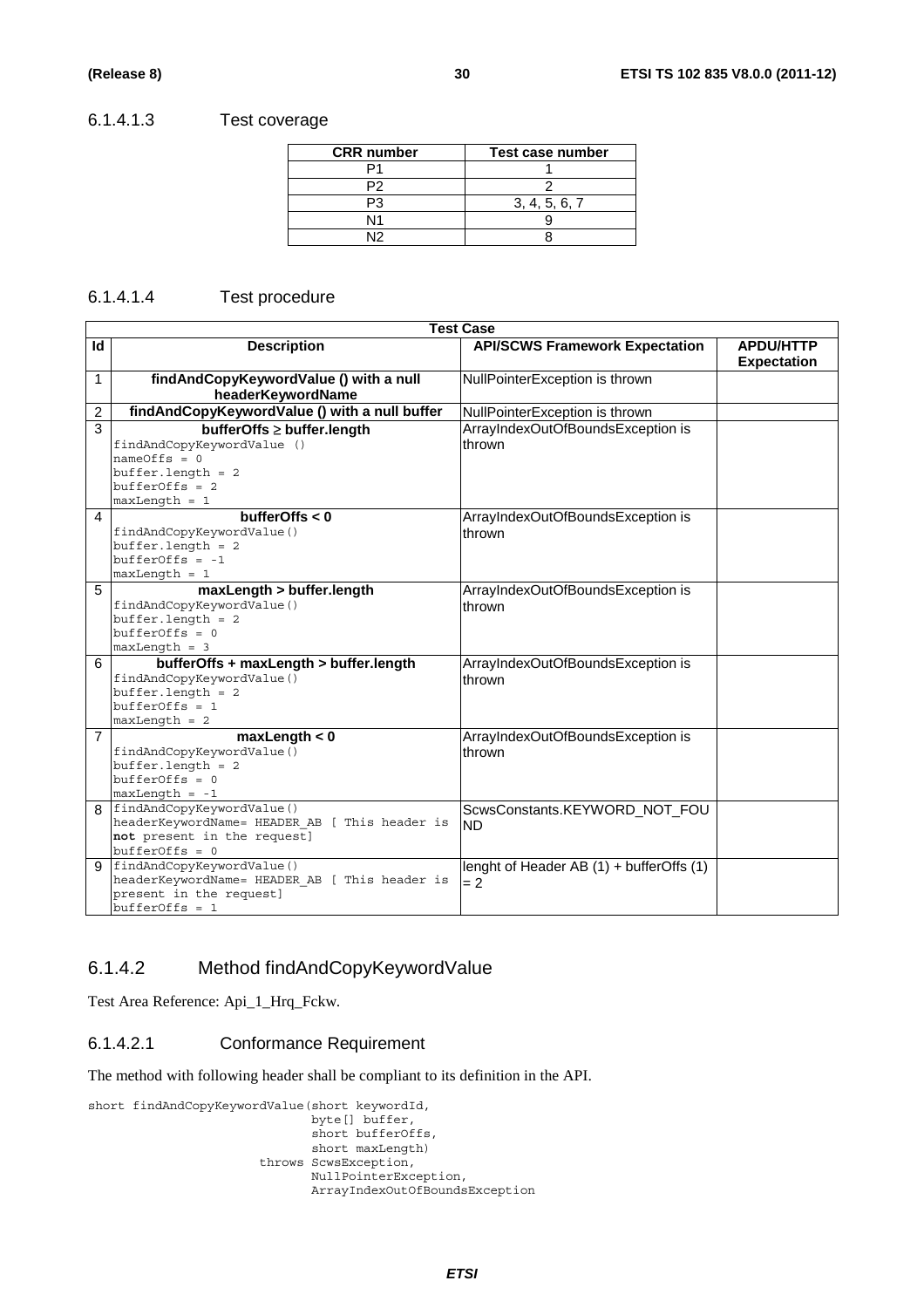#### 6.1.4.2.1.1 Normal execution

• CRRN1 Find and copy the value of a header or the value of a keyword/value part of the URI indicated by a keywordId. The supported keywords are defined in ScwsConstants Interface.

#### 6.1.4.2.1.2 Parameter Errors

- CRRP1 KEYWORD NOT FOUND in case the keyword is not found.
- CRRP2 if the keywordId is not recognized a ScwsException with reason UNKNOWN KEYWORD ID.
- CRRP3: if buffer is equal to null a NullPointerException is thrown.
- CRRP4: if the copy operation would cause access out of bounds an ArrayIndexOutOfBoundsException is thrown.

#### 6.1.4.2.1.3 Context errors

 $\bullet$   $n/a$ .

#### 6.1.4.2.2 Test area files

Specific triggering: Unrecognized envelope:

| Test Source: | Test_Api_1_Hrq_Fckws_Bss.java. |
|--------------|--------------------------------|
|--------------|--------------------------------|

Test Applet: Api\_1\_Hrq\_Fckws\_Bss\_1.java.

Cap File: Api\_1\_Hrq\_Fckws\_Bss.cap.

#### 6.1.4.2.3 Test coverage

| <b>CRR</b> number | Test case number                                           |  |  |
|-------------------|------------------------------------------------------------|--|--|
|                   |                                                            |  |  |
| P2                |                                                            |  |  |
| Р3                | 19                                                         |  |  |
| PΔ                | 20, 21, 22, 23, 24                                         |  |  |
| N1                | 3, 4, 5, 6, 7, 8, 9, 10, 11,<br>12, 13, 14, 15, 16, 17, 18 |  |  |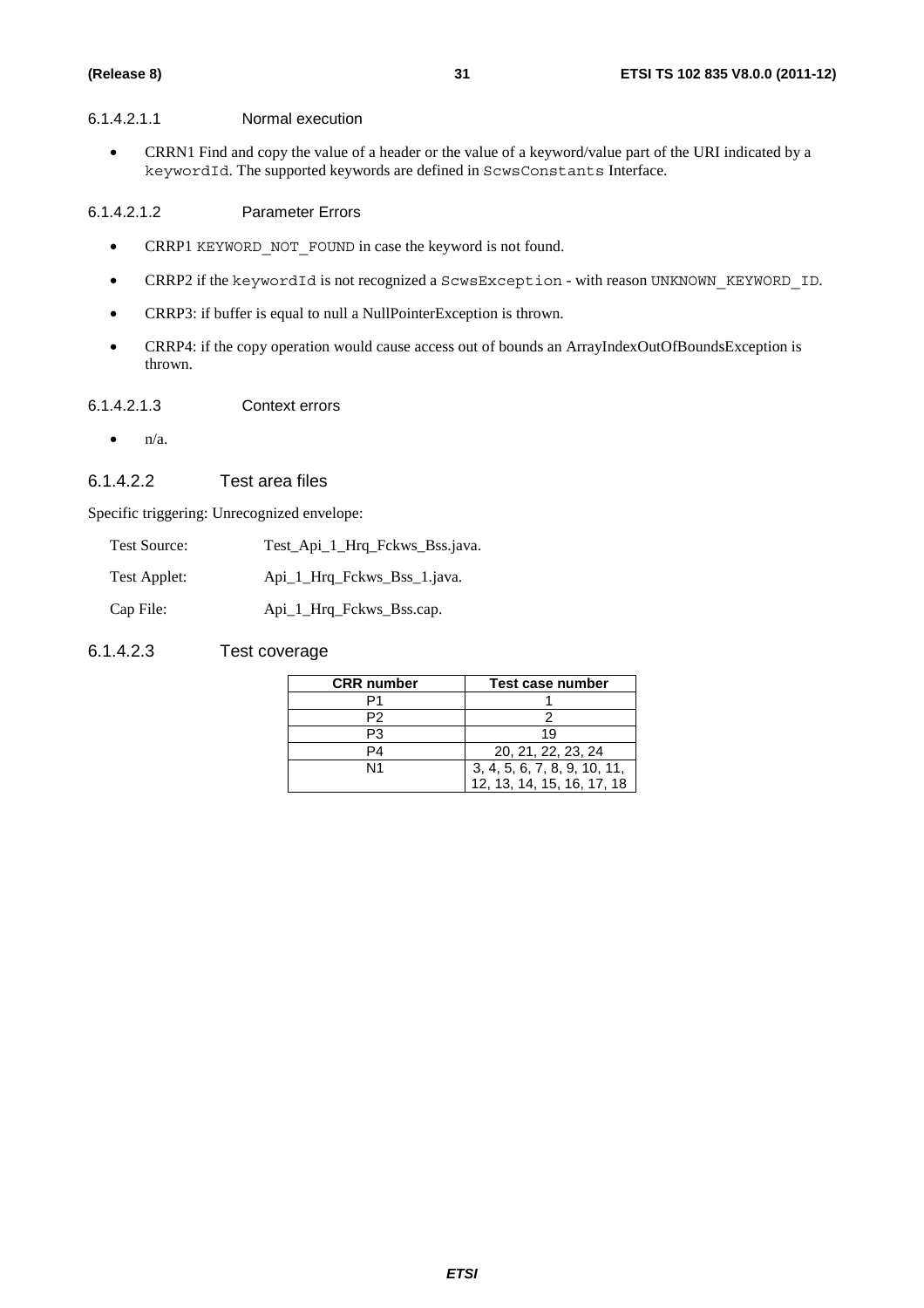### 6.1.4.2.4 Test procedure

|    | <b>Test Case</b>                                                               |                                       |                                        |  |  |  |
|----|--------------------------------------------------------------------------------|---------------------------------------|----------------------------------------|--|--|--|
| ld | <b>Description</b>                                                             | <b>API/SCWS Framework Expectation</b> | <b>APDU/HTTP</b><br><b>Expectation</b> |  |  |  |
|    | 1 findAndCopyKeywordValue()                                                    | ScwsConstants.KEYWORD_NOT_FOUND       |                                        |  |  |  |
|    | keywordId = ScwsConstants.HEADER ACCEPT ENCODING<br>[not present in request]   |                                       |                                        |  |  |  |
|    | $bufferOffs = 0$                                                               |                                       |                                        |  |  |  |
|    | 2 findAndCopyKeywordValue()                                                    | ScwsException - with reason           |                                        |  |  |  |
|    | keywordId = 99 (Unknown)                                                       | UNKNOWN KEYWORD ID                    |                                        |  |  |  |
|    | $bufferOffs = 0$<br>3 findAndCopyKeywordValue()                                |                                       |                                        |  |  |  |
|    | keywordId = ScwsConstants.HEADER ACCEPT                                        |                                       |                                        |  |  |  |
|    | [present in request]                                                           |                                       |                                        |  |  |  |
|    | $bufferOffs = 0$                                                               |                                       |                                        |  |  |  |
|    | 4 findAndCopyKeywordValue()<br>keywordId = ScwsConstants.HEADER ACCEPT CHARSET |                                       |                                        |  |  |  |
|    | [present in request]                                                           |                                       |                                        |  |  |  |
|    | $bufferOffs = 0$                                                               |                                       |                                        |  |  |  |
|    | 5 findAndCopyKeywordValue()                                                    |                                       |                                        |  |  |  |
|    | keywordId = ScwsConstants.HEADER ACCEPT ENCODING                               |                                       |                                        |  |  |  |
|    | [present in request]<br>$bufferOffs = 0$                                       |                                       |                                        |  |  |  |
|    | 6 findAndCopyKeywordValue()                                                    |                                       |                                        |  |  |  |
|    | keywordId = ScwsConstants.HEADER_ACCEPT_LANGUAGE                               |                                       |                                        |  |  |  |
|    | [present in request]<br>$bufferOffs = 0$                                       |                                       |                                        |  |  |  |
|    | 7 findAndCopyKeywordValue()                                                    |                                       |                                        |  |  |  |
|    | keywordId = ScwsConstants.HEADER_HOST                                          |                                       |                                        |  |  |  |
|    | [present in request]                                                           |                                       |                                        |  |  |  |
|    | $butferoffs = 0$                                                               |                                       |                                        |  |  |  |
|    | 8 findAndCopyKeywordValue()<br>keywordId = ScwsConstants.HEADER_USER_AGENT     |                                       |                                        |  |  |  |
|    | [present in request]                                                           |                                       |                                        |  |  |  |
|    | $bufferOffs = 0$                                                               |                                       |                                        |  |  |  |
|    | 9 findAndCopyKeywordValue()                                                    |                                       |                                        |  |  |  |
|    | keywordId = ScwsConstants.HEADER_CONTENT_ENCODING<br>[present in request]      |                                       |                                        |  |  |  |
|    | $bufferOffs = 0$                                                               |                                       |                                        |  |  |  |
|    | 10 findAndCopyKeywordValue()                                                   |                                       |                                        |  |  |  |
|    | keywordId = ScwsConstants.HEADER_CONTENT_LANGUAGE                              |                                       |                                        |  |  |  |
|    | [present in request]<br>$bufferOffs = 0$                                       |                                       |                                        |  |  |  |
|    | 11 findAndCopyKeywordValue()                                                   |                                       |                                        |  |  |  |
|    | keywordId = ScwsConstants.HEADER CONTENT LENGTH                                |                                       |                                        |  |  |  |
|    | [present in request]                                                           |                                       |                                        |  |  |  |
|    | $bufferOffs = 0$<br>12 findAndCopyKeywordValue()                               |                                       |                                        |  |  |  |
|    | keywordId = ScwsConstants.HEADER CONTENT TYPE                                  |                                       |                                        |  |  |  |
|    | [present in request]                                                           |                                       |                                        |  |  |  |
|    | $bufferOffs = 0$                                                               |                                       |                                        |  |  |  |
|    | 13 findAndCopyKeywordValue()<br>keywordId = ScwsConstants.HEADER SERVER        |                                       |                                        |  |  |  |
|    | [present in request]                                                           |                                       |                                        |  |  |  |
|    | $bufferOffs = 0$                                                               |                                       |                                        |  |  |  |
|    | 14 findAndCopyKeywordValue()                                                   |                                       |                                        |  |  |  |
|    | keywordId = ScwsConstants.URI TAG<br>[present in request]                      |                                       |                                        |  |  |  |
|    | $bufferOffs = 0$                                                               |                                       |                                        |  |  |  |
|    | 15 findAndCopyKeywordValue()                                                   |                                       |                                        |  |  |  |
|    | keywordId = ScwsConstants.URI SCHEMA TAG                                       |                                       |                                        |  |  |  |
|    | [present in request]<br>$bufferOffs = 0$                                       |                                       |                                        |  |  |  |
|    | 16 findAndCopyKeywordValue()                                                   |                                       |                                        |  |  |  |
|    | keywordId = ScwsConstants.URI AUTHORITY TAG                                    |                                       |                                        |  |  |  |
|    | [present in request]                                                           |                                       |                                        |  |  |  |
|    | $bufferOffs = 0$                                                               |                                       |                                        |  |  |  |
|    | 17 findAndCopyKeywordValue()<br>keywordId = ScwsConstants.URI PATH TAG         |                                       |                                        |  |  |  |
|    | [present in request]                                                           |                                       |                                        |  |  |  |
|    | $bufferOffs = 0$                                                               |                                       |                                        |  |  |  |
|    | 18 findAndCopyKeywordValue()                                                   |                                       |                                        |  |  |  |
|    | keywordId = ScwsConstants.URI QUERY TAG<br>[present in request]                |                                       |                                        |  |  |  |
|    | $bufferOffs = 0$                                                               |                                       |                                        |  |  |  |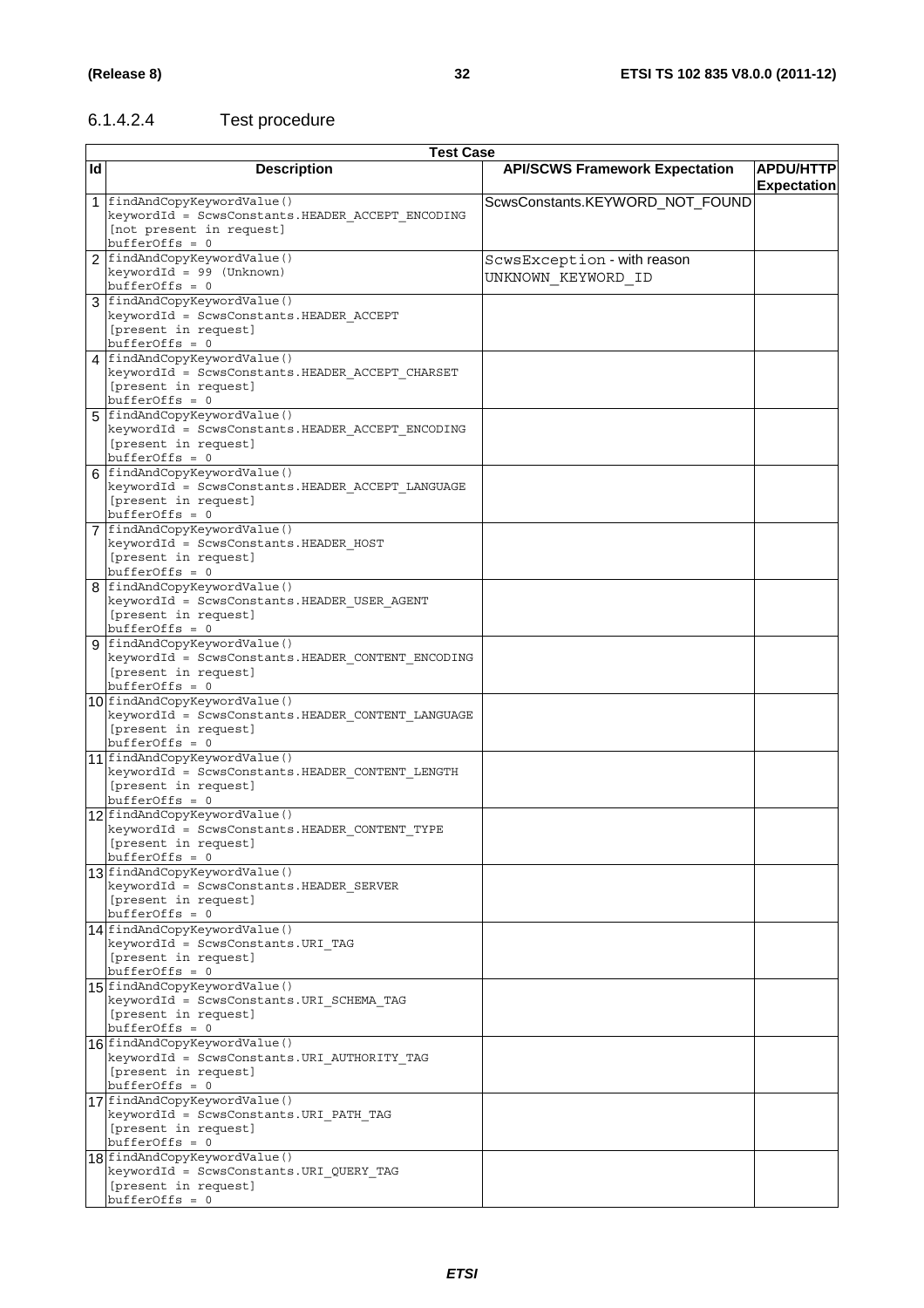|          | <b>Test Case</b>                                                                                                                                                                                                                                                                                             |                                                                                            |                    |  |  |
|----------|--------------------------------------------------------------------------------------------------------------------------------------------------------------------------------------------------------------------------------------------------------------------------------------------------------------|--------------------------------------------------------------------------------------------|--------------------|--|--|
| Id       | <b>Description</b>                                                                                                                                                                                                                                                                                           | <b>API/SCWS Framework Expectation</b>                                                      | <b>APDU/HTTP</b>   |  |  |
|          |                                                                                                                                                                                                                                                                                                              |                                                                                            | <b>Expectation</b> |  |  |
|          | 19 findAndCopyKeywordValue() with a null buffer                                                                                                                                                                                                                                                              | NullPointerException is thrown                                                             |                    |  |  |
| 20       | $bufferOffs \geq buffer.length$                                                                                                                                                                                                                                                                              | ArrayIndexOutOfBoundsException is                                                          |                    |  |  |
|          | findAndCopyKeywordValue ()                                                                                                                                                                                                                                                                                   | thrown                                                                                     |                    |  |  |
|          | $buffer.length = 2$                                                                                                                                                                                                                                                                                          |                                                                                            |                    |  |  |
|          | $bufferOffs = 3$                                                                                                                                                                                                                                                                                             |                                                                                            |                    |  |  |
|          | $maxLength = 1$                                                                                                                                                                                                                                                                                              |                                                                                            |                    |  |  |
| 21       | bufferOffs $< 0$                                                                                                                                                                                                                                                                                             | ArrayIndexOutOfBoundsException is                                                          |                    |  |  |
|          | findAndCopyKeywordValue()                                                                                                                                                                                                                                                                                    | thrown                                                                                     |                    |  |  |
|          | $buffer.length = 2$                                                                                                                                                                                                                                                                                          |                                                                                            |                    |  |  |
|          | $bufferOffs = -1$                                                                                                                                                                                                                                                                                            |                                                                                            |                    |  |  |
|          | $maxLength = 1$                                                                                                                                                                                                                                                                                              |                                                                                            |                    |  |  |
| 22       | maxLength > buffer.length                                                                                                                                                                                                                                                                                    | ArrayIndexOutOfBoundsException is                                                          |                    |  |  |
|          | findAndCopyKeywordValue()                                                                                                                                                                                                                                                                                    | thrown                                                                                     |                    |  |  |
|          |                                                                                                                                                                                                                                                                                                              |                                                                                            |                    |  |  |
|          |                                                                                                                                                                                                                                                                                                              |                                                                                            |                    |  |  |
|          |                                                                                                                                                                                                                                                                                                              |                                                                                            |                    |  |  |
|          |                                                                                                                                                                                                                                                                                                              |                                                                                            |                    |  |  |
|          |                                                                                                                                                                                                                                                                                                              |                                                                                            |                    |  |  |
|          |                                                                                                                                                                                                                                                                                                              |                                                                                            |                    |  |  |
|          |                                                                                                                                                                                                                                                                                                              |                                                                                            |                    |  |  |
|          |                                                                                                                                                                                                                                                                                                              |                                                                                            |                    |  |  |
|          |                                                                                                                                                                                                                                                                                                              |                                                                                            |                    |  |  |
|          |                                                                                                                                                                                                                                                                                                              |                                                                                            |                    |  |  |
|          |                                                                                                                                                                                                                                                                                                              |                                                                                            |                    |  |  |
|          |                                                                                                                                                                                                                                                                                                              |                                                                                            |                    |  |  |
| 23<br>24 | $buffer.length = 2$<br>$bufferOffs = 0$<br>$maxLength = 3$<br>bufferOffs + maxLength > buffer.length<br>findAndCopyKeywordValue()<br>$buffer.length = 2$<br>$bufferOffs = 1$<br>$maxLength = 2$<br>maxLength < 0<br>findAndCopyKeywordValue()<br>$buffer.length = 2$<br>$bufferOffs = 0$<br>$maxLength = -1$ | ArrayIndexOutOfBoundsException is<br>thrown<br>ArrayIndexOutOfBoundsException is<br>thrown |                    |  |  |

### 6.1.4.3 Method getContentLength

Test Area Reference: Api\_1\_Hrq\_Gcle.

#### 6.1.4.3.1 Conformance Requirement

The method with following header shall be compliant to its definition in the API.

int getContentLength()

- 6.1.4.3.1.1 Normal execution
	- CRRN1: Returns the length of the HTTP request content.
- 6.1.4.3.1.2 Parameter Errors
	- None.
- 6.1.4.3.1.3 Context errors
	- None.

#### 6.1.4.3.2 Test area files

Specific triggering: Unrecognized envelope:

| Test Source: | Test_Api_1_Hrq_Gcle.java. |
|--------------|---------------------------|
| Test Applet: | Api 1 Hrg Gele 1.java.    |
| Cap File:    | Api_1_Hrq_Gcle.cap.       |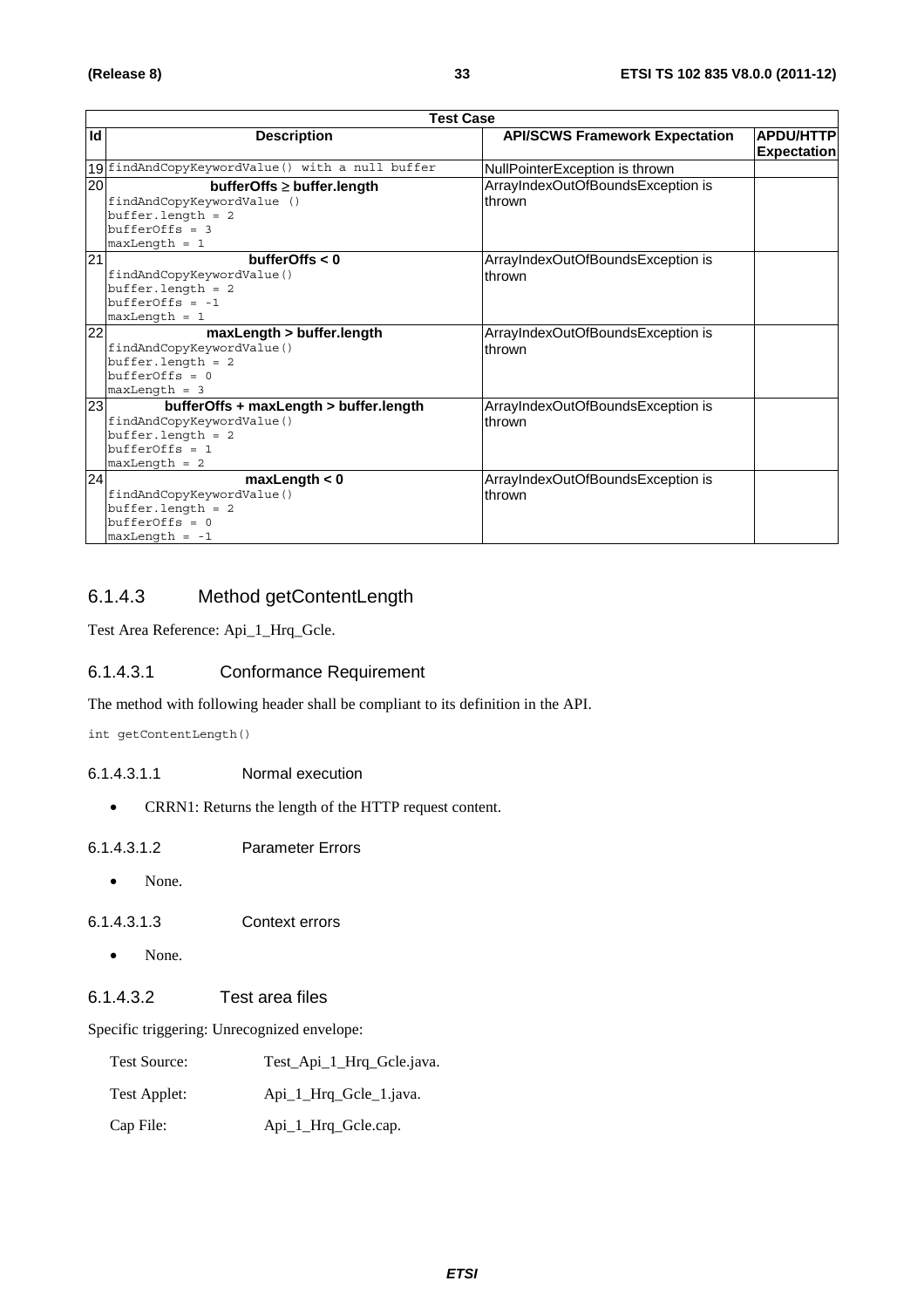#### 6.1.4.3.3 Test coverage

| <b>CRR</b> number | Test case number |
|-------------------|------------------|
|                   |                  |

#### 6.1.4.3.4 Test procedure

|                                                                                                                   | <b>Test Case</b>                        |                    |                    |  |  |  |  |
|-------------------------------------------------------------------------------------------------------------------|-----------------------------------------|--------------------|--------------------|--|--|--|--|
| <b>Id</b>                                                                                                         | <b>Description</b>                      | <b>API/SCWS</b>    | <b>APDU/HTTP</b>   |  |  |  |  |
|                                                                                                                   |                                         | <b>Framework</b>   | <b>Expectation</b> |  |  |  |  |
|                                                                                                                   |                                         | <b>Expectation</b> |                    |  |  |  |  |
|                                                                                                                   | <b>Normal execution</b>                 | getContentLenght() |                    |  |  |  |  |
|                                                                                                                   | Send a HTTP request of 0xFF bytes.      | returns 0xFF       |                    |  |  |  |  |
| $\overline{2}$                                                                                                    | <b>Normal execution</b>                 | getContentLenght() |                    |  |  |  |  |
|                                                                                                                   | Send a HTTP request of 0x00 bytes.      | returns 0x00       |                    |  |  |  |  |
| Tests regarding the upper boundaries of the HTTPRequest buffer can not be performed since a minimum size<br>NOTE: |                                         |                    |                    |  |  |  |  |
|                                                                                                                   | of the request buffer is not specified. |                    |                    |  |  |  |  |

### 6.1.4.4 Method getContentType

Test Area Reference: Api\_1\_Hrq\_Gcty.

#### 6.1.4.4.1 Conformance Requirement

The method with following header shall be compliant to its definition in the API.

short getContentType()

#### 6.1.4.4.1.1 Normal execution

• CRRN1: Returns the content-type keyword of the HTTP request or an appropriate error code.

#### 6.1.4.4.1.2 Parameter Errors

• None.

6.1.4.4.1.3 Context errors

• None.

#### 6.1.4.4.2 Test area files

Specific triggering: Unrecognized envelope:

| Test Source: |  |  |  |  | Test_Api_1_Hrq_Gcty.java. |  |
|--------------|--|--|--|--|---------------------------|--|
|--------------|--|--|--|--|---------------------------|--|

- Test Applet: Api\_1\_Hrq\_Gcty\_1.java.
- Cap File: Api\_1\_Hrq\_Gcty.cap.

#### 6.1.4.4.3 Test coverage

| <b>CRR</b> number | Test case number |
|-------------------|------------------|
|                   |                  |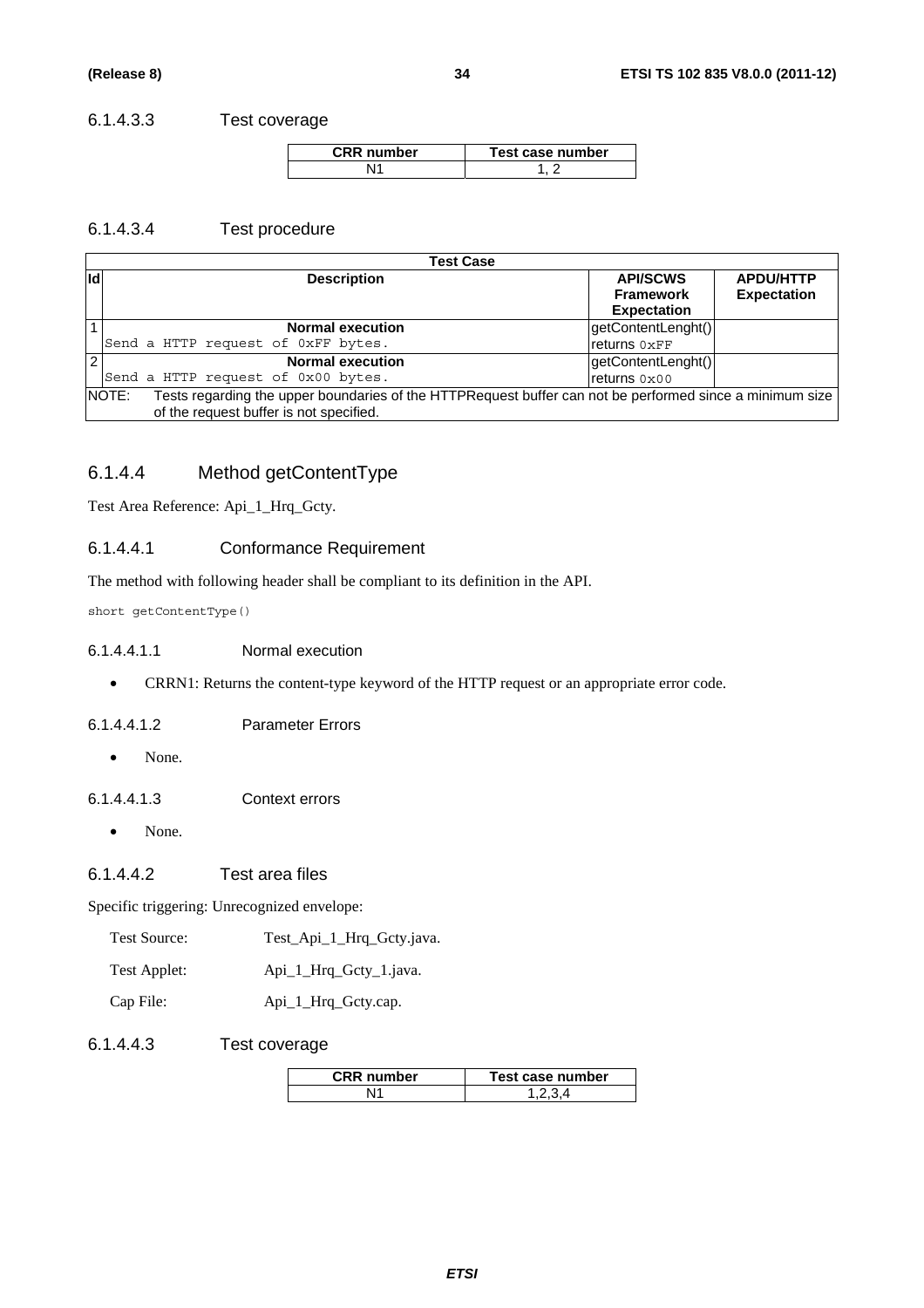#### 6.1.4.4.4 Test procedure

|                | <b>Test Case</b>                                                                                                          |                                                  |                                        |  |  |
|----------------|---------------------------------------------------------------------------------------------------------------------------|--------------------------------------------------|----------------------------------------|--|--|
| Id             | <b>Description</b>                                                                                                        | <b>API/SCWS Framework Expectation</b>            | <b>APDU/HTTP</b><br><b>Expectation</b> |  |  |
|                | <b>Normal execution</b><br>Send a HTTP request with content type set to:<br>text/html.                                    | Returns<br>ScwsConstants.CONTENT_TYPE_TEXT_HTML  |                                        |  |  |
| 2              | <b>Normal execution</b><br>Send a HTTP request with content type set to:<br>text/plain.                                   | Returns<br>ScwsConstants.CONTENT_TYPE_TEXT_PLAIN |                                        |  |  |
| 3              | <b>Keyword not found</b><br>Send a HTTP request with content type header ScwsConstants.KEYWORD_NOT_FOUND<br>field missing | Returns                                          |                                        |  |  |
| $\overline{4}$ | Content type unknown<br>Send a HTTP request with content type which<br>doesn't match one of the possible contents         | Returns<br>ScwsConstants.CONTENT TYPE UNKNOWN    |                                        |  |  |

### 6.1.4.5 Method getRequestHttpVersion

Test Area Reference: Api\_1\_Hrq\_Grhv.

#### 6.1.4.5.1 Conformance Requirement

The method with following header shall be compliant to its definition in the API.

short getRequestHttpVersion()

#### 6.1.4.5.1.1 Normal execution

• CRRN1: Returns the version of the HTTP protocol of the current request.

#### 6.1.4.5.1.2 Parameter Errors

• None.

6.1.4.5.1.3 Context errors

- None.
- 6.1.4.5.2 Test area files

Specific triggering: Unrecognized envelope:

| Test Source: | Test_Api_1_Hrq_Grhv.java. |
|--------------|---------------------------|
|--------------|---------------------------|

| Test Applet: | Api_1_Hrq_Grhv_1.java. |
|--------------|------------------------|
|--------------|------------------------|

Cap File: Api\_1\_Hrq\_Grhv.cap.

#### 6.1.4.5.3 Test coverage

| <b>CRR</b> number | Test case number |
|-------------------|------------------|
|                   |                  |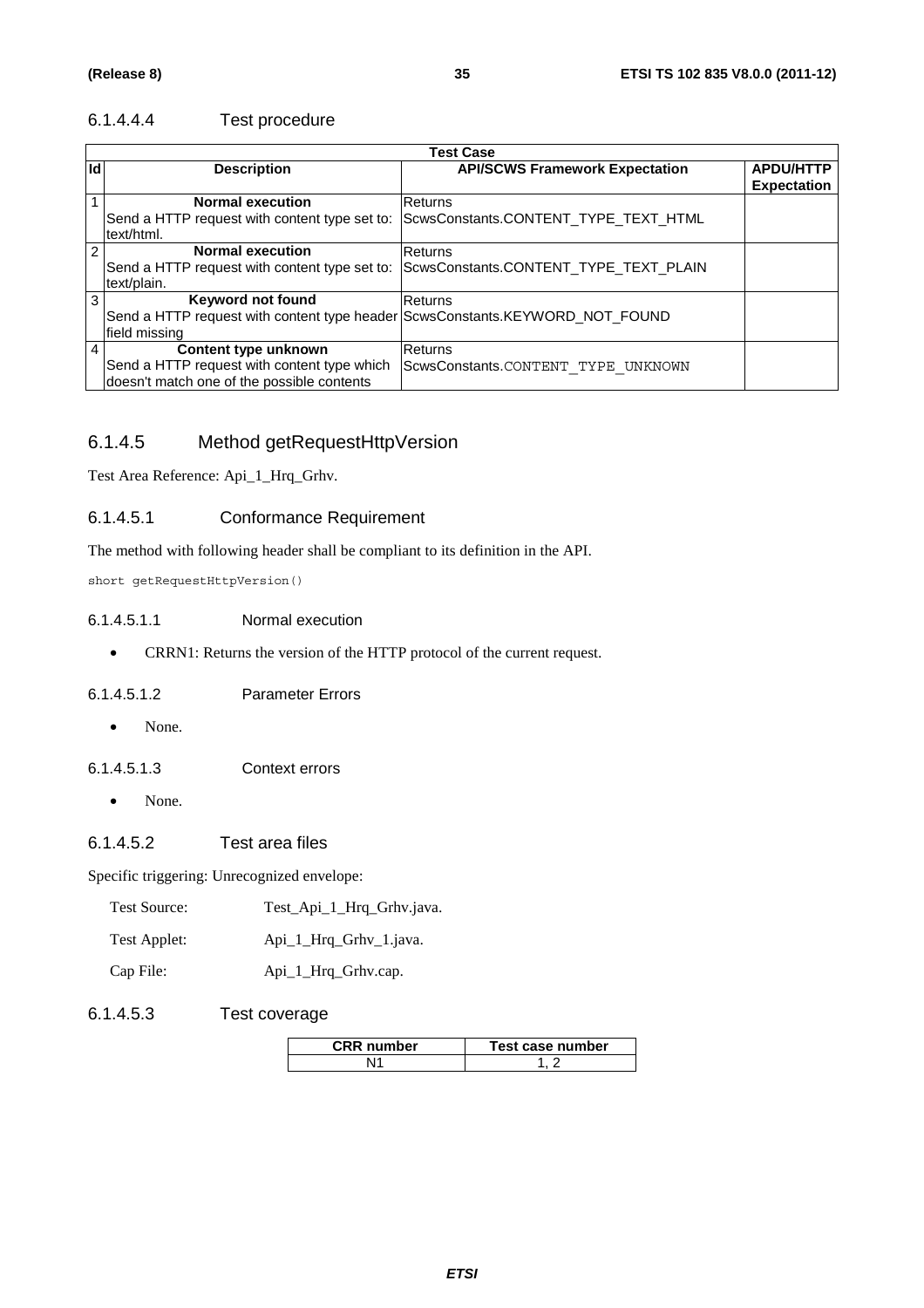#### 6.1.4.5.4 Test procedure

|     | <b>Test Case</b>                                                                          |                                                   |                                        |  |  |  |
|-----|-------------------------------------------------------------------------------------------|---------------------------------------------------|----------------------------------------|--|--|--|
| lld | <b>Description</b>                                                                        | <b>API/SCWS Framework Expectation</b>             | <b>APDU/HTTP</b><br><b>Expectation</b> |  |  |  |
|     | <b>Normal execution</b><br>Send a HTTP request with protocol version<br>set to: HTTP/1.0. | Returns<br>ScwsConstants.HTTP_PROTOCOL_VERSION_10 |                                        |  |  |  |
|     | <b>Normal execution</b><br>Send a HTTP request with protocol version<br>set to: HTTP/1.1. | Returns<br>ScwsConstants.HTTP_PROTOCOL_VERSION_11 |                                        |  |  |  |

#### 6.1.4.6 Method readContent

Test Area Reference: Api\_1\_Hrq\_Rcon.

#### 6.1.4.6.1 Conformance Requirement

The method with following header shall be compliant to its definition in the API.

```
short readContent(int requestOffset,
         byte[] data, 
         short offset, 
         short len) 
throws: ScwsException 
         java.lang.NulPointerException 
         java.lang.ArrayIndexOutOfBoundsException
```
#### 6.1.4.6.1.1 Normal execution

• CRRN1: Read a part of the request content and copy it in the data buffer.

6.1.4.6.1.2 Parameter Errors

- CRRP1: if the data buffer is equal to null, a java.lang.Null PointerException is thrown.
- CRRP2: if the copy operation would cause access out of bounds, a java.lang.ArrayIndexOutOfBoundsException will be thrown.
- CRRP3: if the requested offset is out of the request bounds, a ScwsException.UNREACHABLE\_OFFSET will be thrown.

6.1.4.6.1.3 Context errors

• None.

6.1.4.6.2 Test area files

Specific triggering: Unrecognized envelope:

Test Source: Test\_Api\_1\_Hrq\_Rcon.java.

- Test Applet: Api\_1\_Hrq\_Rcon\_1.java.
- Cap File: Api\_1\_Hrq\_Rcon.cap.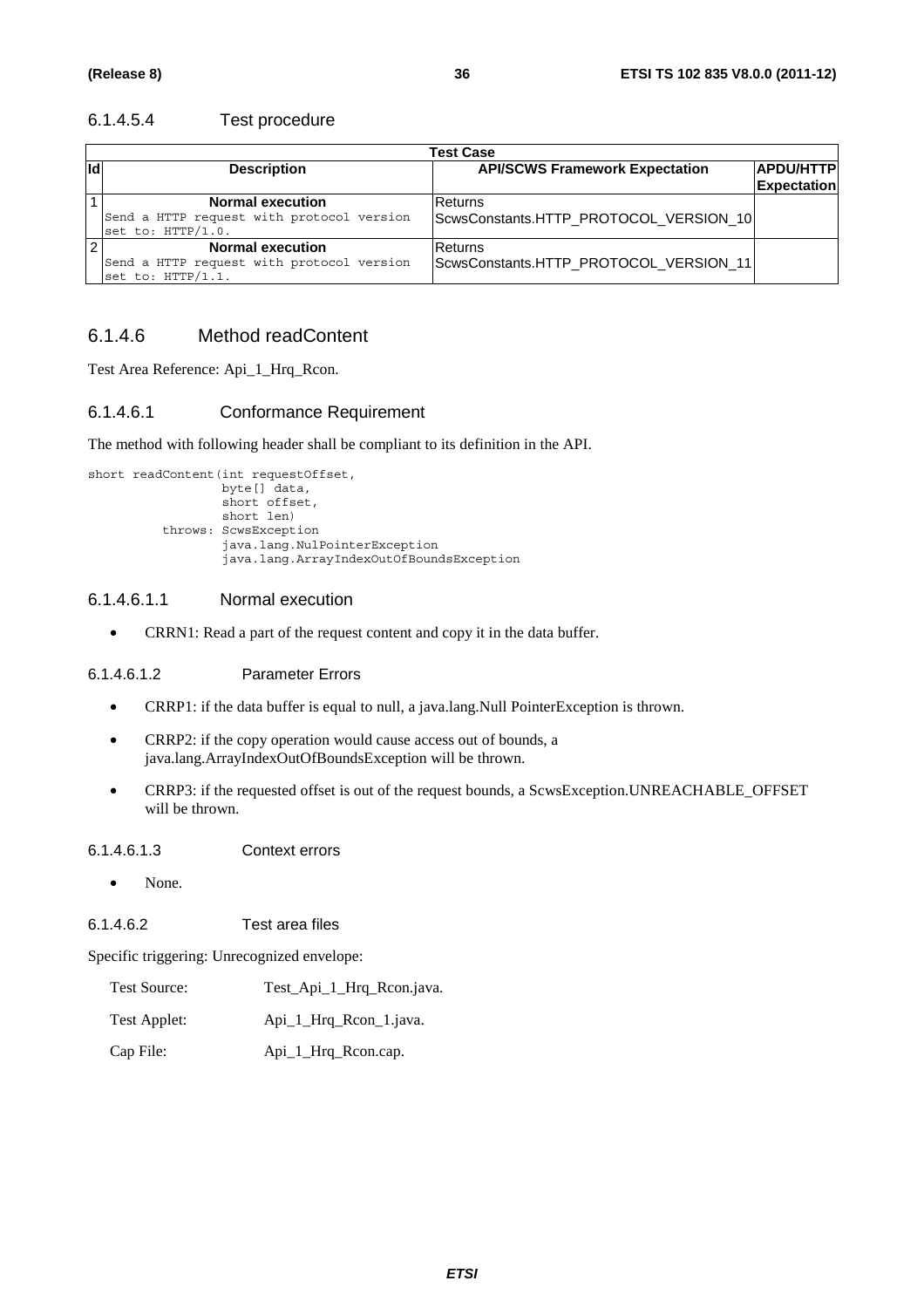# 6.1.4.6.3 Test coverage

| <b>CRR</b> number | Test case number |
|-------------------|------------------|
| Ν1                |                  |
|                   |                  |
|                   | 4, 5, 6, 7, 8    |
|                   |                  |

# 6.1.4.6.4 Test procedure

|              | <b>Test Case</b>                          |                                                  |                    |
|--------------|-------------------------------------------|--------------------------------------------------|--------------------|
| Id           | <b>Description</b>                        | <b>API/SCWS Framework Expectation</b>            | <b>APDU/HTTP</b>   |
|              |                                           |                                                  | <b>Expectation</b> |
| $\mathbf{1}$ | <b>Normal execution</b>                   | Data buffers contains the first bytes of the     |                    |
|              | Send a request with Content-length set to | request content                                  |                    |
|              | 0x20                                      |                                                  |                    |
|              | readContent()                             |                                                  |                    |
|              | requestOffset = $0$                       |                                                  |                    |
|              | $offset = 0$                              |                                                  |                    |
|              | $len = 0x10$                              |                                                  |                    |
| 2            | <b>Normal execution</b>                   | Data buffers contains the entire request content |                    |
|              | Send a request with Content-length set to |                                                  |                    |
|              | 0x20                                      |                                                  |                    |
|              | readContent()                             |                                                  |                    |
|              | requestOffset = $0$                       |                                                  |                    |
|              | $offset = 0$                              |                                                  |                    |
|              | $len = 0x20$                              |                                                  |                    |
| 3            | <b>Null pointer exception</b>             | NullPointerException is thrown                   |                    |
|              | Send a request with Content-length set to |                                                  |                    |
|              | 0x20                                      |                                                  |                    |
|              | readContent()                             |                                                  |                    |
|              | data[] is set to null                     |                                                  |                    |
| 4            | offset > data.length                      | ArrayIndexOutOfBoundException is thrown          |                    |
|              | Send a request with Content-length set to |                                                  |                    |
|              | 0x20                                      |                                                  |                    |
|              | readContent()                             |                                                  |                    |
|              | $data.length = 0x20$<br>$offset = 0x20$   |                                                  |                    |
|              | $length = 0x10$                           |                                                  |                    |
| 5            | length > data.length                      | ArrayIndexOutOfBoundException is thrown          |                    |
|              | Send a request with Content-length set to |                                                  |                    |
|              | 0x20                                      |                                                  |                    |
|              | readContent()                             |                                                  |                    |
|              | $data.length = 0x1F$                      |                                                  |                    |
|              | $offset = 0x00$                           |                                                  |                    |
|              | $length = 0x20$                           |                                                  |                    |
| 6            | offset + length > data.length             | ArrayIndexOutOfBoundException is thrown          |                    |
|              | Send a request with Content-length set to |                                                  |                    |
|              | 0x20                                      |                                                  |                    |
|              | readContent()                             |                                                  |                    |
|              | $data.length = 0x20$                      |                                                  |                    |
|              | $offset = 0x10$                           |                                                  |                    |
|              | $length = 0x11$                           |                                                  |                    |
| 7            | length $< 0$                              | ArrayIndexOutOfBoundException is thrown          |                    |
|              | Send a request with Content-length set to |                                                  |                    |
|              | 0x20                                      |                                                  |                    |
|              | readContent()                             |                                                  |                    |
|              | $data.length = 0x20$<br>$offset = 0x00$   |                                                  |                    |
|              | $length = -1$                             |                                                  |                    |
| 8            | offset $< 0$                              | ArrayIndexOutOfBoundException is thrown          |                    |
|              | Send a request with Content-length set to |                                                  |                    |
|              | 0x20                                      |                                                  |                    |
|              | readContent()                             |                                                  |                    |
|              | $data.length = 0x20$                      |                                                  |                    |
|              | $offset = -1$                             |                                                  |                    |
|              | $length = 0x10$                           |                                                  |                    |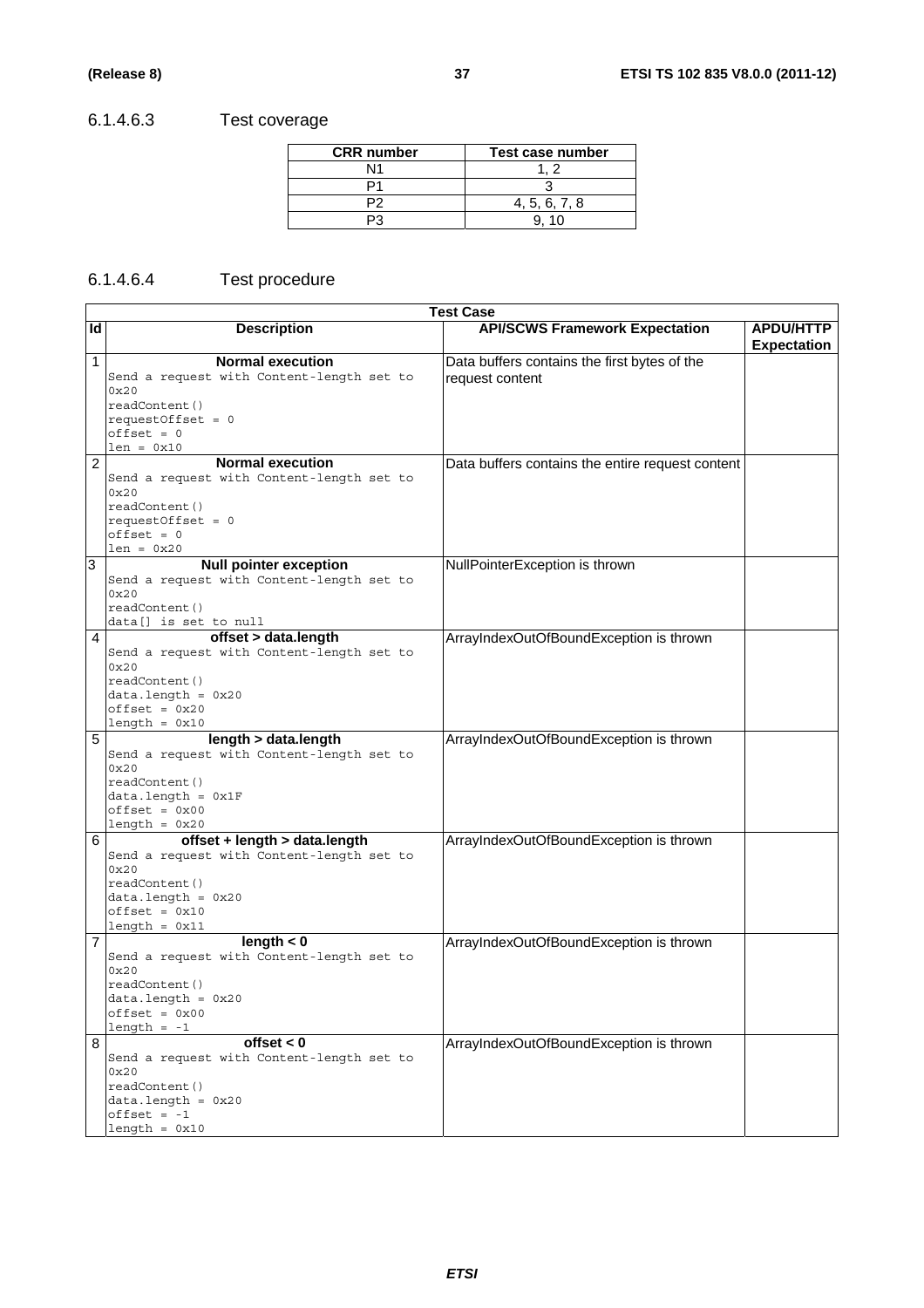|                 | Test Case                                 |                                       |                    |
|-----------------|-------------------------------------------|---------------------------------------|--------------------|
| Id              | <b>Description</b>                        | <b>API/SCWS Framework Expectation</b> | <b>APDU/HTTP</b>   |
|                 |                                           |                                       | <b>Expectation</b> |
| 9               | requestOffset > request length            | ScwsException.UNREACHABLE OFFSET is   |                    |
|                 | Send a request with Content-length set to | lthrown.                              |                    |
|                 | 0x20                                      |                                       |                    |
|                 | readContent()                             |                                       |                    |
|                 | Request length is 0x20                    |                                       |                    |
|                 | requestOffset = $0x20$                    |                                       |                    |
|                 | $data.length = 0x20$                      |                                       |                    |
|                 | $offset = 0$                              |                                       |                    |
|                 | $length = 0x10$                           |                                       |                    |
| 10 <sup>1</sup> | requestOffset $< 0$                       | ScwsException.UNREACHABLE OFFSET is   |                    |
|                 | Send a request with Content-length set to | thrown                                |                    |
|                 | 0x20                                      |                                       |                    |
|                 | readContent()                             |                                       |                    |
|                 | Request length is 0x20                    |                                       |                    |
|                 | requestOffset = $-1$                      |                                       |                    |
|                 | $data.length = 0x20$                      |                                       |                    |
|                 | $offset = 0$                              |                                       |                    |
|                 | $l$ ength = $0x10$                        |                                       |                    |

# 6.1.4.7 Method readContentType

Test Area Reference: Api\_1\_Hrq\_Rcty.

## 6.1.4.7.1 Conformance Requirement

The method with following header shall be compliant to its definition in the API.

```
short readContentType(byte[] data, 
            short offs, 
            short len) 
    throws: java.lang.NulPointerException 
            java.lang.ArrayIndexOutOfBoundsException
```
### 6.1.4.7.1.1 Normal execution

• CRRN1: Reads the content type given in the HTTP request and copy it in the data[ ] buffer. Returns the offset of the last data written in the buffer.

#### 6.1.4.7.1.2 Parameter Errors

- CRRP1: if the data buffer is null, a java.lang.NullPointerException will be thrown.
- CRRP2: if the copy operation would cause access out of bounds, a java.lang.ArrayIndexOutOfBoundsException will be thrown.

### 6.1.4.7.1.3 Context errors

• None.

### 6.1.4.7.2 Test area files

Specific triggering: Unrecognized envelope:

| Test Source: | Test_Api_1_Hrq_Rcty.java. |
|--------------|---------------------------|
| Test Applet: | Api_1_Hrq_Rcty_1.java.    |
| Cap File:    | Api_1_Hrq_Rcty.cap.       |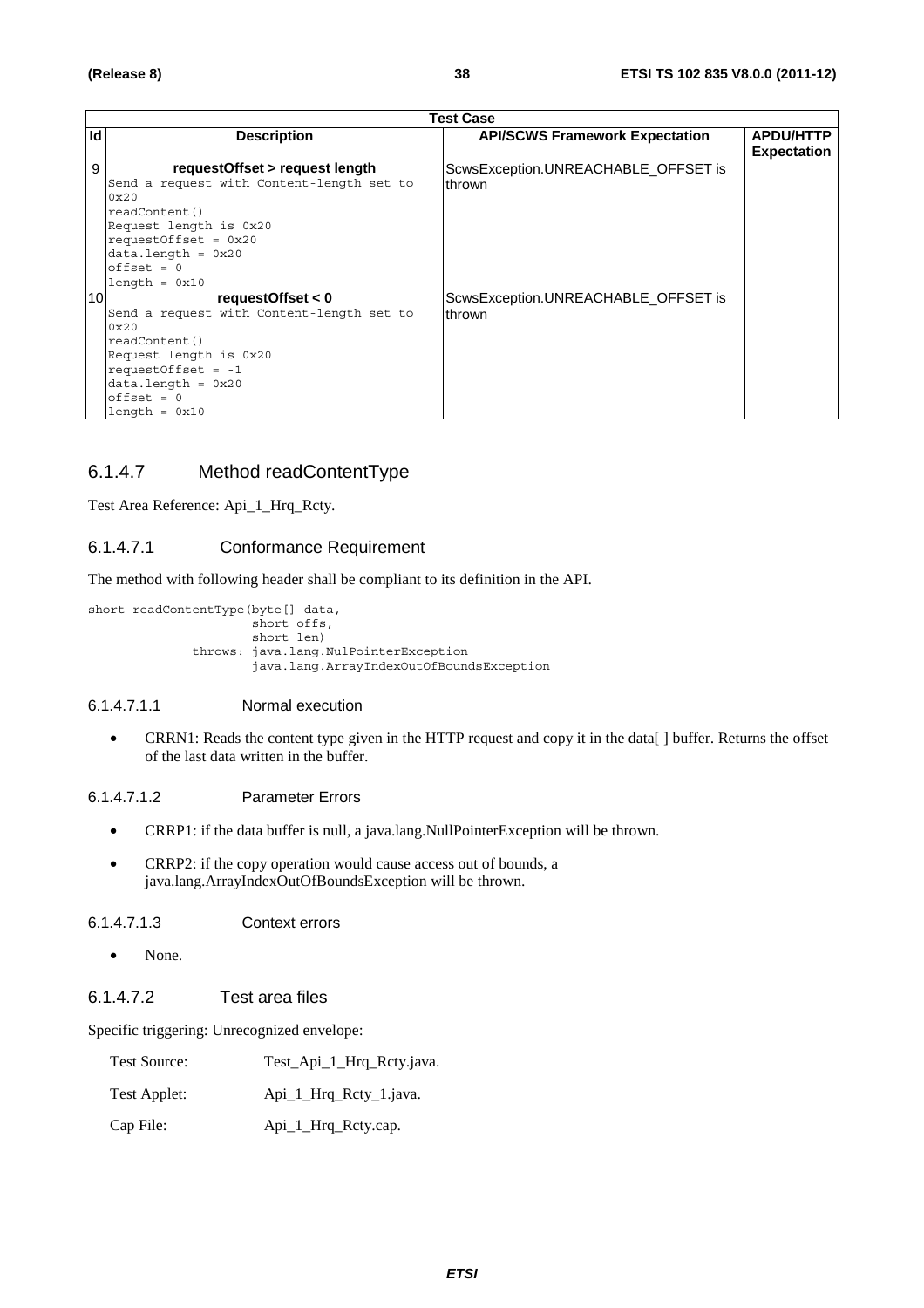**F** 

# 6.1.4.7.3 Test coverage

| <b>CRR</b> number | Test case number |
|-------------------|------------------|
|                   |                  |
|                   |                  |
|                   | 4.5.6.7.8        |

# 6.1.4.7.4 Test procedure

|                | Test Case                                                                                                                                                             |                                                                           |                                        |
|----------------|-----------------------------------------------------------------------------------------------------------------------------------------------------------------------|---------------------------------------------------------------------------|----------------------------------------|
| Id             | <b>Description</b>                                                                                                                                                    | <b>API/SCWS Framework</b><br><b>Expectation</b>                           | <b>APDU/HTTP</b><br><b>Expectation</b> |
| 1              | <b>Normal execution</b><br>Send a HTTP request with content type set to: text/html.<br>readContentType()<br>$data.length = 0x20$<br>$offset = 0x00$<br>$len = 0x0A$   | text/html is written in the data<br>buffer and the method returns<br>0x08 |                                        |
| $\overline{2}$ | <b>Normal execution</b><br>Send a HTTP request with content type set to: text/html.<br>readContentType()<br>$data.length = 0x20$<br>$offset = 0x00$<br>$len = 0x05$   | text/ is written in the data buffer<br>and the method returns 0x04        |                                        |
| 3              | <b>Null pointer</b><br>Send a HTTP request with content type set to: text/html<br>readContentType()<br>$data = null$<br>$offsets = 0x00$<br>$len = 0x0A$              | NullPointerException is thrown                                            |                                        |
| 4              | offs > data.length<br>Send a HTTP request with content type set to: text/html.<br>readContentType()<br>$data.length = 0x20$<br>$offs = 0x20$<br>$len = 0x10$          | ArrayIndexOutOfBoundException<br>is thrown                                |                                        |
| 5              | len > data.length<br>Send a HTTP request with content type set to: text/html.<br>readContentType()<br>$data.length = 0x05$<br>$offset = 0x00$<br>$len = 0x09$         | ArrayIndexOutOfBoundException<br>is thrown                                |                                        |
| 6              | offs + len > data.length<br>Send a HTTP request with content type set to: text/html.<br>readContentType()<br>$data.length = 0x05$<br>$offsets = 0x01$<br>$len = 0x05$ | ArrayIndexOutOfBoundException<br>is thrown                                |                                        |
| 7              | len < 0<br>Send a HTTP request with content type set to: text/html.<br>readContent()<br>$data.length = 0x20$<br>$offset = 0x00$<br>Len = $-1$                         | ArrayIndexOutOfBoundException<br>is thrown                                |                                        |
| $\infty$       | offs $< 0$<br>Send a HTTP request with content type set to: text/html.<br>readContent()<br>$data.length = 0x20$<br>$offs = -1$<br>Len = $0x10$                        | ArrayIndexOutOfBoundException<br>is thrown                                |                                        |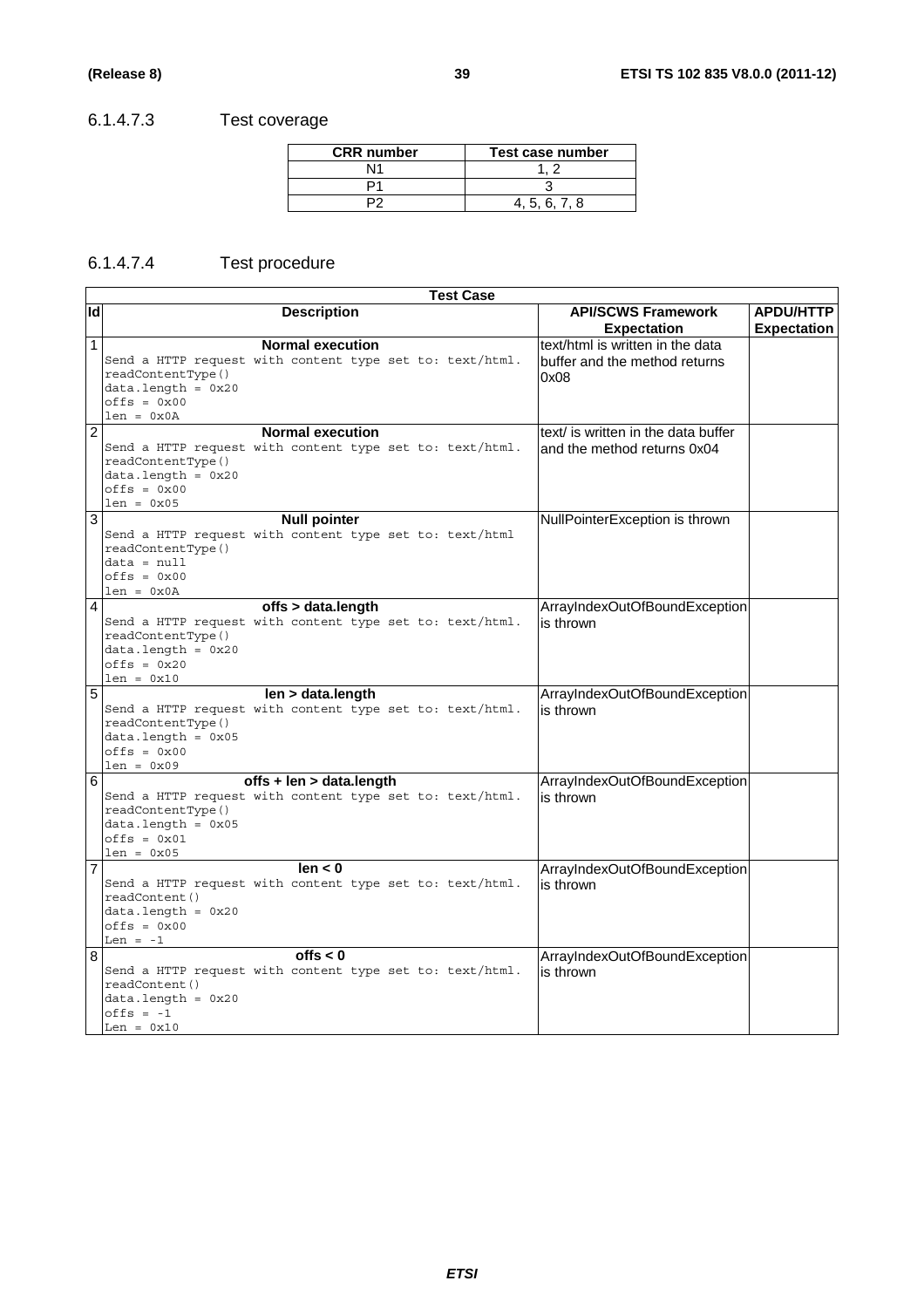# 6.1.5 Interface HttpResponse

# 6.1.5.1 Method appendContent

Test Area Reference: Api\_1\_Hrs\_Acon.

## 6.1.5.1.1 Conformance Requirement

The method with following header shall be compliant to its definition in the API.

```
void appendContent(byte[] data, 
          short offset, 
          short length) 
          throws ScwsException
```
#### 6.1.5.1.1.1 Normal execution

- CRRN1: Writes the content of data into the HttpResponse.
- CRRN2: Invoking this method implicitly finalizes the header of the HttpResponse.
- CRRN3: In case of chunked transfer encoding hex length of chunked data is automatically added by the framework.

### 6.1.5.1.1.2 Parameter Errors

- CRRP1: if data is null, a java.lang.NullPointerException is thrown.
- CRRP2: if parameter offset is negative, a java.lang.ArrayIndexOutOfBoundsException is thrown.
- CRRP3: if parameter length is negative, a java.lang.ArrayIndexOutOfBoundsException is thrown.
- CRRP4: if parameter offset plus length are greater than the length of array data, a java.lang.ArrayIndexOutOfBoundsException is thrown.

### 6.1.5.1.1.3 Context errors

- CRRC1: if appending the content would cause an overflow of the response buffer, a uicc.scws.ScwsException with reason codes BUFFER\_OVERFLOW is thrown.
- CRRC2: if the flush method was called previously, a uicc.scws.ScwsException with reason codes HTTP\_RESPONSE\_ALREADY\_SENT is thrown.
- CRRC3: if the sendError method was called previously, a uicc.scws.ScwsException with reason codes HTTP\_RESPONSE\_ALREADY\_SENT is thrown.

### 6.1.5.1.2 Test area files

Specific triggering: None:

- Test Source: Test\_Api\_1\_Hrs\_Acon.java.
- Test Applet: Api\_1\_Hrs\_Acon \_1.java.

Cap File: Api 1 Hrs Acon.cap.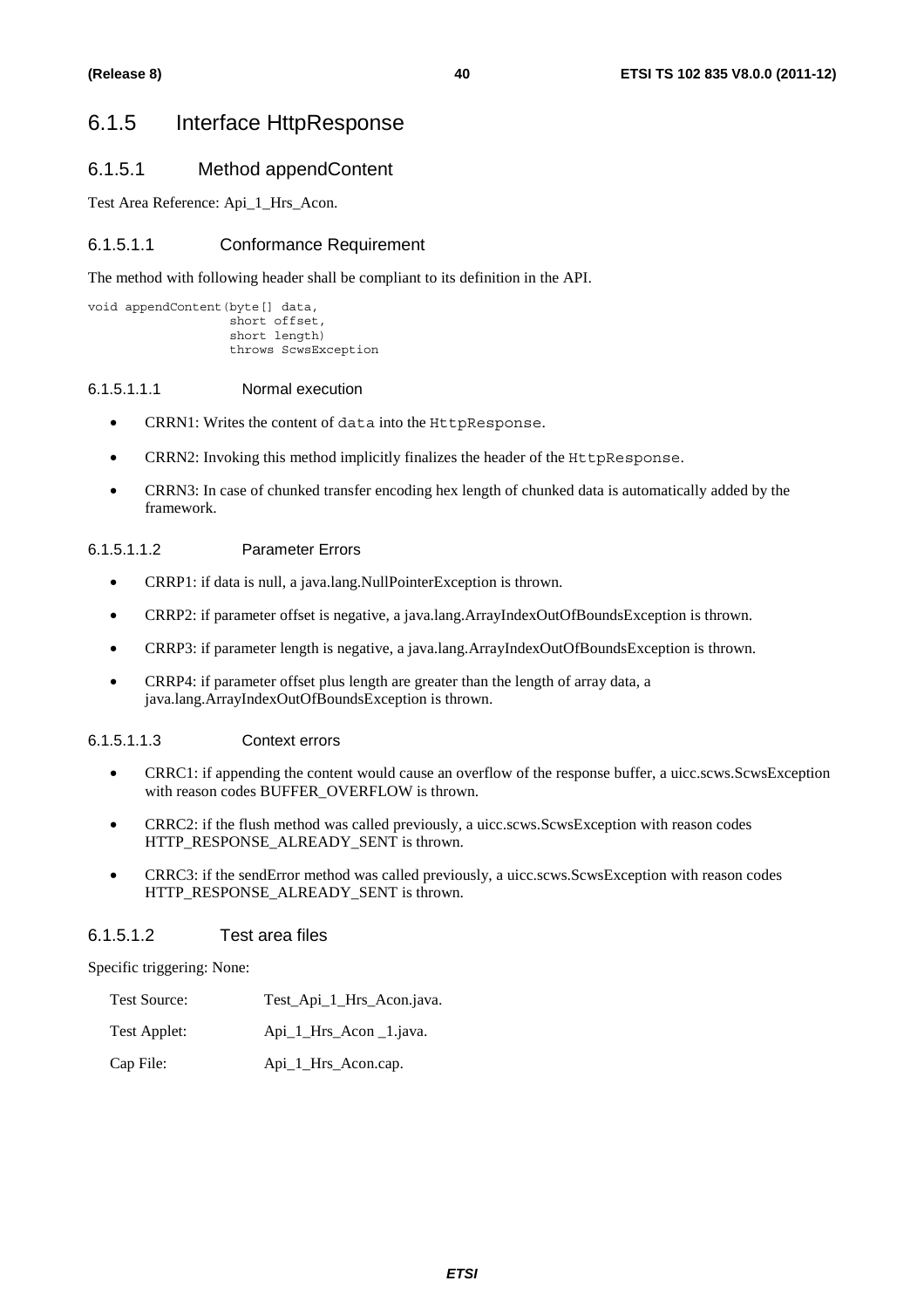# 6.1.5.1.3 Test coverage

| <b>CRR</b> number | Test case number  |
|-------------------|-------------------|
| N <sub>1</sub>    | 1, 2, 3, 4, 5, 14 |
| N <sub>2</sub>    |                   |
| N <sub>3</sub>    | 2, 14             |
| P <sub>1</sub>    |                   |
| P2                |                   |
| P3                |                   |
| P <sub>4</sub>    |                   |
| C1                | 12, 13            |
| $\overline{C2}$   | 10                |
| CЗ                |                   |

# 6.1.5.1.4 Test procedure

|                | <b>Test Case</b>                                                                                                                                                                                                                           |                                       |                                                                                                                       |
|----------------|--------------------------------------------------------------------------------------------------------------------------------------------------------------------------------------------------------------------------------------------|---------------------------------------|-----------------------------------------------------------------------------------------------------------------------|
| Id             | <b>Description</b>                                                                                                                                                                                                                         | <b>API/SCWS Framework Expectation</b> | <b>APDU/HTTP Expectation</b>                                                                                          |
| 1              | append chunk off<br>writeStatusCode(200)<br>finalizeHeader()<br>appendContent (                                                                                                                                                            |                                       | HTTPResponse (                                                                                                        |
|                | $data = [Hello World]$<br>$offset = 0$<br>$length = 6$                                                                                                                                                                                     |                                       | statusCode = $"200"$<br>Header("Content-Length") = "11"<br>contentBody = "Hello World"                                |
|                | appendContent (<br>data = [Hello World]<br>$offset = 6$<br>$length = 5$                                                                                                                                                                    |                                       |                                                                                                                       |
|                | flush()                                                                                                                                                                                                                                    |                                       |                                                                                                                       |
| $\overline{2}$ | append chunk on<br>writeStatusCode(200)<br>enableChunkMode()<br>finalizeHeader()<br>appendContent (<br>$data = [Hello World]$<br>$offset = 0$<br>$length = 6$<br>appendContent (<br>$data = [Hello World]$<br>$offset = 6$<br>$length = 5$ |                                       | HTTPResponse (<br>statusCode = $"200"$<br>Header("Transfer-Encoding") =<br>"chunked"<br>$contentBody = "Hello World"$ |
|                | flush()                                                                                                                                                                                                                                    |                                       |                                                                                                                       |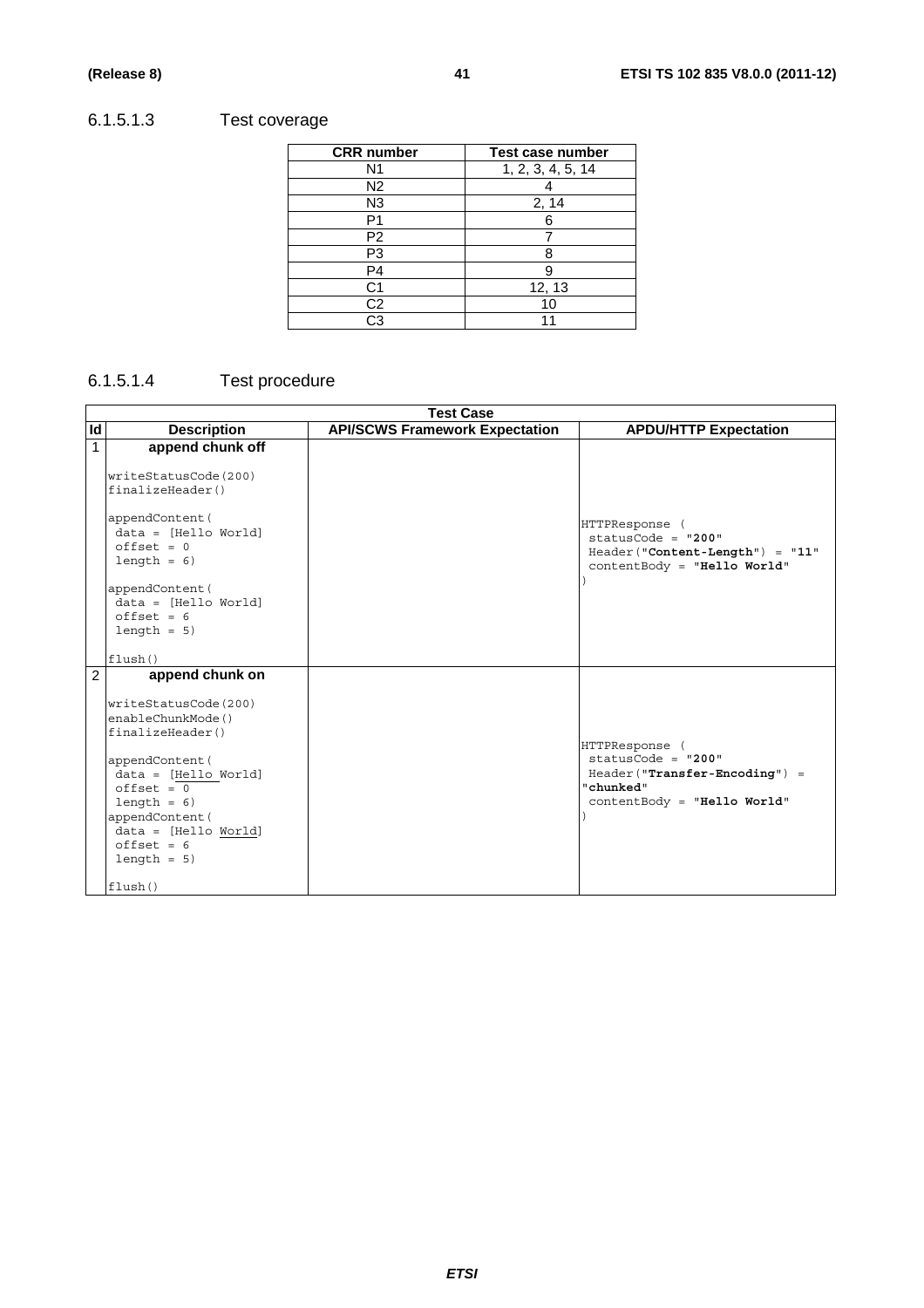|                | <b>Test Case</b>                                                                                             |                                                                                                                             |                                                                                            |  |
|----------------|--------------------------------------------------------------------------------------------------------------|-----------------------------------------------------------------------------------------------------------------------------|--------------------------------------------------------------------------------------------|--|
| ld             | <b>Description</b>                                                                                           | <b>API/SCWS Framework Expectation</b>                                                                                       | <b>APDU/HTTP Expectation</b>                                                               |  |
| 3              | append up to remaining<br>buffer length                                                                      |                                                                                                                             |                                                                                            |  |
|                | writeStatusCode(200)<br>finalizeHeader()                                                                     |                                                                                                                             | HTTPResponse (<br>$statusCode = "200"$                                                     |  |
|                | appendContent(<br>$data = 'aaa'$<br>$offset = 0$<br>$l$ ength =<br>remainingBufferLength)                    |                                                                                                                             | Header ("Content-Length") =<br>bufferLength<br>$contentBody = "aaa"$                       |  |
|                | flush()                                                                                                      |                                                                                                                             |                                                                                            |  |
| 4              | append implicitly finalizes<br>the header                                                                    |                                                                                                                             |                                                                                            |  |
|                | writeStatusCode(200)<br>appendContent (                                                                      |                                                                                                                             | HTTPResponse (<br>statusCode = "200"<br>Header ("Content-Length") = "11"                   |  |
|                | data= [Hello World]<br>$offset = 0$<br>$length = 11)$                                                        |                                                                                                                             | $contentBody = "Hello World"$                                                              |  |
|                | flush()                                                                                                      |                                                                                                                             |                                                                                            |  |
| 5              | $length = 0$                                                                                                 |                                                                                                                             |                                                                                            |  |
|                | writeStatusCode(200)<br>finalizeHeader()                                                                     |                                                                                                                             | HTTPResponse (<br>$statusCode = "200"$                                                     |  |
|                | appendContent (<br>$data = [Hello World]$<br>$offset = 0$<br>$length = 0)$                                   |                                                                                                                             | Header ("Content-Length") = "0"<br>contentBody = $^{\blacksquare\blacksquare\blacksquare}$ |  |
|                | flush()                                                                                                      |                                                                                                                             |                                                                                            |  |
| 6              | data[] is null                                                                                               |                                                                                                                             |                                                                                            |  |
|                | appendContent (<br>data= null<br>$offset = 0$<br>$length = 10$                                               | java.lang.NullPointerException is thrown:<br>Catch the exception and build a page with<br>status $code = 204$               | HTTPResponse (<br>$statusCode = "204"$                                                     |  |
| $\overline{7}$ | offset<0                                                                                                     |                                                                                                                             |                                                                                            |  |
|                | appendContent (<br>$data = [Hello World]$<br>$offset = -1$<br>length = $10)$                                 | java.lang.ArrayIndexOutOfBoundsExceptio<br>n is thrown.<br>Catch the exception and build a page with<br>status $code = 204$ | HTTPResponse (<br>statusCode = $"204"$                                                     |  |
| 8              | length<0                                                                                                     |                                                                                                                             |                                                                                            |  |
|                | appendContent (<br>$data = [Hello World]$<br>$offset = 0$<br>length $= -1$ )                                 | java.lang.ArrayIndexOutOfBoundsExce<br>ption is thrown.<br>Catch the exception and build a page with<br>status $code = 204$ | HTTPResponse (<br>$statusCode = "204"$                                                     |  |
| 9              | offset + length > data.length<br>appendContent(<br>$data = [Hello World]$<br>$offset = 10$<br>length = $11)$ | java.lang.ArrayIndexOutOfBoundsExce<br>ption is thrown.<br>Catch the exception and build a page with<br>status $code = 204$ | HTTPResponse (<br>statusCode = $"204"$                                                     |  |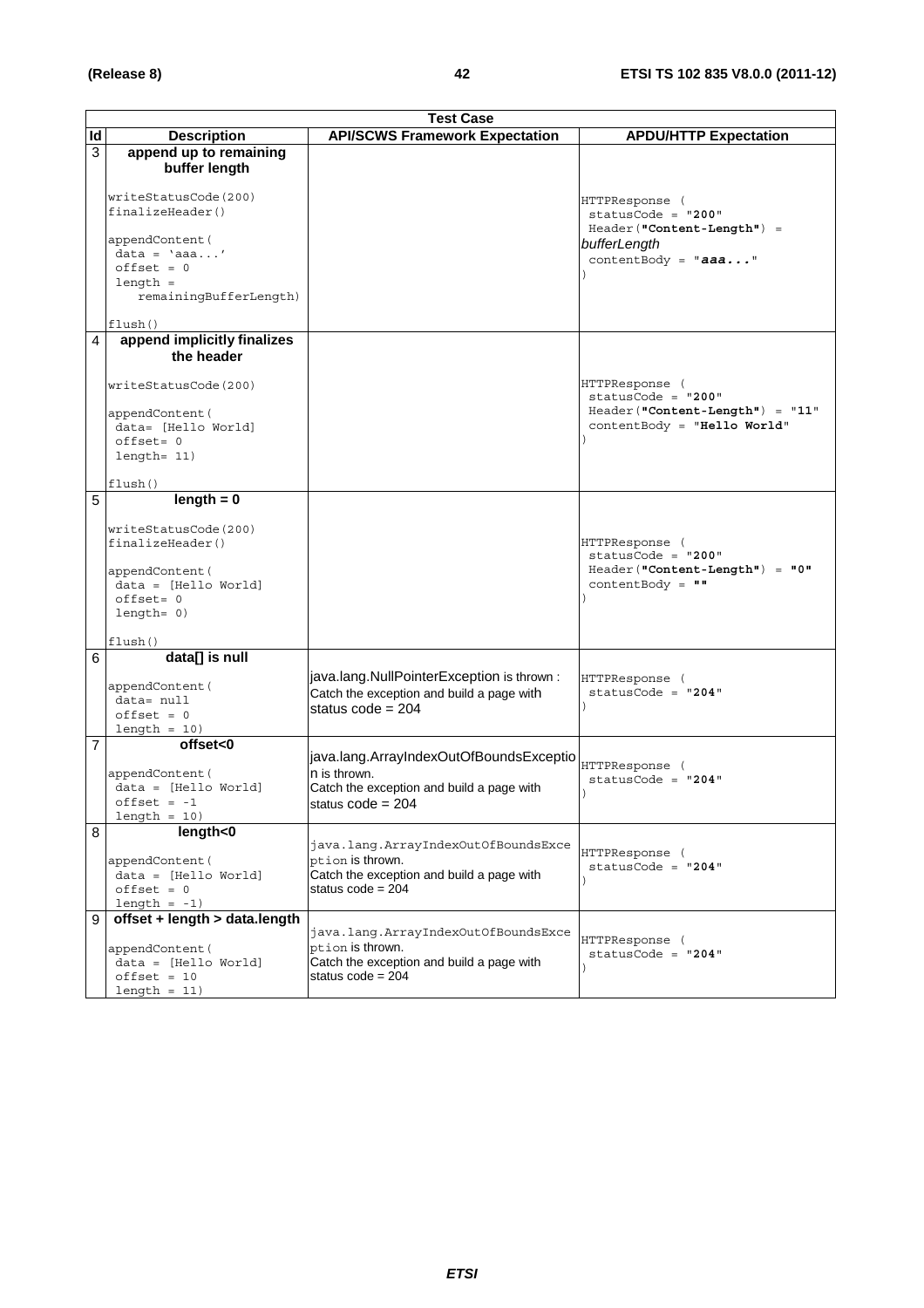|           | <b>Test Case</b>                                                                                                                 |                                                                                                                                             |                                                                                                     |
|-----------|----------------------------------------------------------------------------------------------------------------------------------|---------------------------------------------------------------------------------------------------------------------------------------------|-----------------------------------------------------------------------------------------------------|
| <b>Id</b> | <b>Description</b>                                                                                                               | <b>API/SCWS Framework Expectation</b>                                                                                                       | <b>APDU/HTTP Expectation</b>                                                                        |
| 10        | flush called previously                                                                                                          |                                                                                                                                             |                                                                                                     |
|           | writeStatusCode(200)<br>finalizeHeader()<br>appendContent (<br>$data = 'Hello'$<br>$offset = 0$<br>$length = 5$<br>flush()       |                                                                                                                                             | HTTPResponse (<br>$statusCode = "200"$<br>Header("Content-Length") = "5"<br>$contentBody = "Hello"$ |
|           | appendContent (<br>$data = 'World'$<br>$offset = 0$<br>$length = 5$                                                              | uicc.scws.ScwsException with reason<br>codes HTTP RESPONSE ALREADY SENT is<br>thrown.<br>Catch the exception and continue the<br>procedure. |                                                                                                     |
| 11        | sendError called previously                                                                                                      |                                                                                                                                             |                                                                                                     |
|           | sendError (500)<br>appendContent (<br>$data = 'World'$<br>$offset = 0$<br>$length = 5$                                           | uicc.scws.ScwsException with reason<br>codes HTTP RESPONSE ALREADY SENT is<br>thrown.<br>Catch the exception and continue the<br>procedure. | HTTPResponse (<br>$statusCode = "500"$                                                              |
| 12        | response buffer overflow                                                                                                         |                                                                                                                                             |                                                                                                     |
|           | writeStatusCode(200)<br>finalizeHeader()<br>appendContent (<br>$data = 'aaa'$<br>$offset = 0$<br>$length =$<br>responseBuffer+1) | uicc.scws.ScwsException with reason<br>codes BUFFER OVERFLOW is thrown.<br>Catch the exception and continue the<br>procedure.               | HTTPResponse (<br>$statusCode = "200"$<br>Header("Content-Length") = "0"<br>$contentBody = ""$      |
|           | 13 Void                                                                                                                          |                                                                                                                                             |                                                                                                     |
|           | 14 Void                                                                                                                          |                                                                                                                                             |                                                                                                     |
| 15        | Not present<br>writeStatusCode(200)<br>finalizeHeader()<br>flush()                                                               |                                                                                                                                             | HTTPResponse (<br>$statusCode = "200"$<br>Header("Content-Length") = "0"<br>ContentBody = $" "$     |

# 6.1.5.2 Method appendHeaderVariable(byte[] data, short offset, short length)

Test Area Reference: Api\_1\_Hrs\_Ahva\_Bss.

### 6.1.5.2.1 Conformance Requirement

The method with following header shall be compliant to its definition in the API.

```
void appendHeaderVariable(byte[] data, 
                  short offset, 
                  short length) 
                  throws ScwsException
```
#### 6.1.5.2.1.1 Normal execution

- CRRN1: Writes a header variable to outgoing buffer, "CRLF" will be appended automatically.
- CRRN2: The header variables content-length or transfer-encoding are inserted by the framework depending on the transfer mode.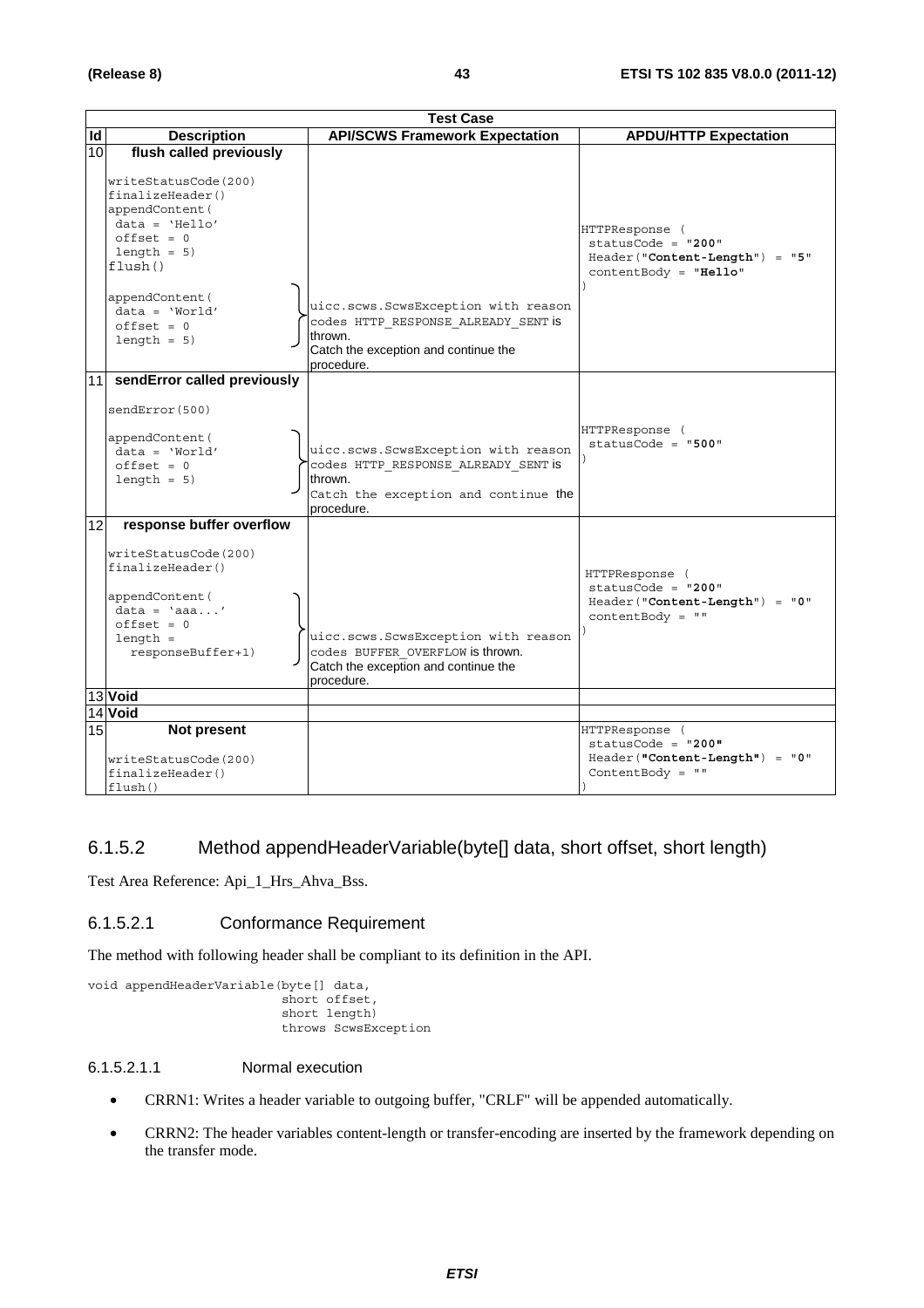#### 6.1.5.2.1.2 Parameter Errors

- CRRP1: if data is null, a java.lang.NullPointerException is thrown.
- CRRP2: if parameter offset is negative, a java.lang.ArrayIndexOutOfBoundsException is thrown.
- CRRP3: if parameter length is negative, a java.lang.ArrayIndexOutOfBoundsException is thrown.
- CRRP4: if parameter offset plus length are greater than the length of array data, a java.lang.ArrayIndexOutOfBoundsException is thrown.

#### 6.1.5.2.1.3 Context errors

- CRRC1: if the HTTP header was already finalized, a uicc.scws.ScwsException with reason codes HEADER\_ALREADY\_FINALIZED is thrown.
- CRRC2: if appending the header variable would cause an overflow of the response buffer, a uicc.scws.ScwsException with reason codes BUFFER\_OVERFLOW is thrown.
- CRRC3: if the flush method was called previously, a uicc.scws.ScwsException with reason codes HTTP\_RESPONSE\_ALREADY\_SENT is thrown.
- CRRC4: if the sendError method was called previously, a uicc.scws.ScwsException with reason codes HTTP\_RESPONSE\_ALREADY\_SENT is thrown.

### 6.1.5.2.2 Test area files

Specific triggering: None:

| Test Source: | Test_Api_1_Hrs_Ahva_Bss.java.       |
|--------------|-------------------------------------|
| Test Applet: | Api 1 Hrs Ahva Bss 1. <i>java</i> . |
| Cap File:    | Api_1_Hrs_Ahva_Bss.cap.             |

## 6.1.5.2.3 Test coverage

| <b>CRR</b> number | <b>Test case number</b> |
|-------------------|-------------------------|
| N1                | 1, 2, 3, 4              |
| N2                | 1, 2, 3, 4              |
| P1                | 5                       |
| P <sub>2</sub>    | ค                       |
| P3                |                         |
| $\overline{P4}$   | ጸ                       |
| C1                | 9, 10                   |
| C <sub>2</sub>    |                         |
| $\overline{C3}$   | 12                      |
| $\mathbin{\cap}4$ | 13                      |

### 6.1.5.2.4 Test procedure

|    | Test Case                                                                                           |                                       |                                                                                                                             |  |
|----|-----------------------------------------------------------------------------------------------------|---------------------------------------|-----------------------------------------------------------------------------------------------------------------------------|--|
| Id | <b>Description</b>                                                                                  | <b>API/SCWS Framework Expectation</b> | <b>APDU/HTTP Expectation</b>                                                                                                |  |
|    | <b>Basic</b>                                                                                        |                                       |                                                                                                                             |  |
|    | writeStatusCode(200)<br>appendHeaderVariable(<br>data= $[A; B]$ ,<br>$offset = 0,$<br>$l$ ength= 4) |                                       | HTTPResponse<br>$statusCode = "200"$<br>$Header("A") = "B"$<br>Header ("Content-Length")<br>$=$ "2"<br>contentBody = $"OK"$ |  |
|    | $finalizeHeader()$ ;                                                                                |                                       |                                                                                                                             |  |
|    | appendContent $([OK], 0, 2)$ ;                                                                      |                                       |                                                                                                                             |  |
|    | $flush()$ ;                                                                                         |                                       |                                                                                                                             |  |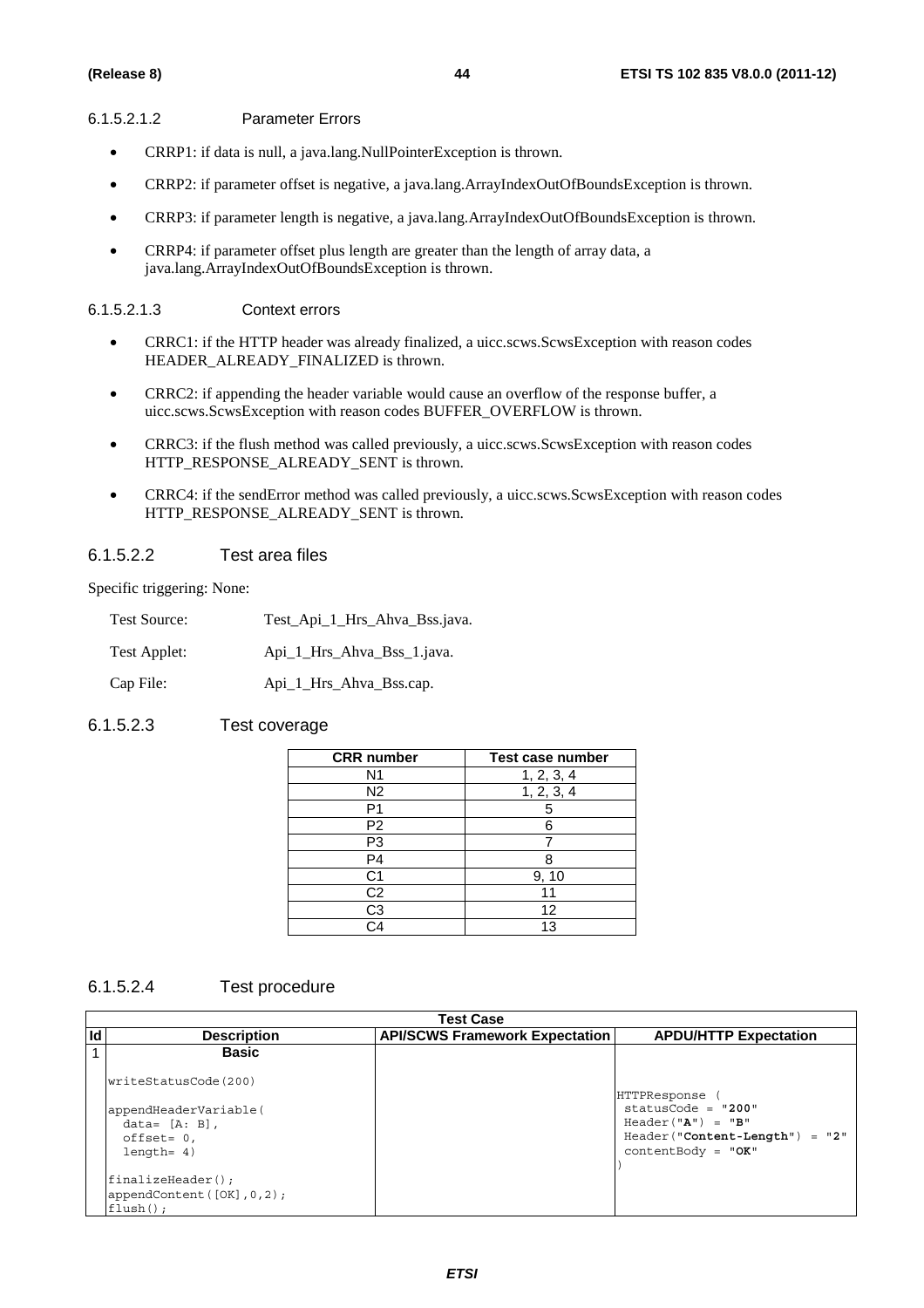|                | <b>Test Case</b>                                                                                                                                                                          |                                                                                                                             |                                                                                                                      |  |
|----------------|-------------------------------------------------------------------------------------------------------------------------------------------------------------------------------------------|-----------------------------------------------------------------------------------------------------------------------------|----------------------------------------------------------------------------------------------------------------------|--|
| Id             | <b>Description</b>                                                                                                                                                                        | <b>API/SCWS Framework Expectation</b>                                                                                       | <b>APDU/HTTP Expectation</b>                                                                                         |  |
| $\overline{2}$ | offset>0<br>writeStatusCode(200)<br>appendHeaderVariable(<br>$data = [A: BC: Dd],$<br>$offset = 4,$<br>$l$ enqth= 5)<br>$finalizeHeader()$ ;<br>appendContent([OK], 0, 2);<br>$flush()$ ; |                                                                                                                             | HTTPResponse (<br>statusCode= "200"<br>$Header('C") = "Dd"$<br>$Header("Content-Length") = "2"$<br>contentBody= "OK" |  |
| 3              | No SP char                                                                                                                                                                                |                                                                                                                             |                                                                                                                      |  |
|                | writeStatusCode(200)<br>appendHeaderVariable(<br>$data = [A:B],$<br>$offset = 0,$<br>$l$ enqth= 3)<br>$finalizeHeader()$ ;<br>appendContent([OK], 0, 2);<br>$flush()$ ;                   |                                                                                                                             | HTTPResponse (<br>statusCode= "200"<br>$Header('A") = "B"$<br>$Header('Content-Length") = "2"$<br>contentBody= "OK"  |  |
| 4              | length = $0$                                                                                                                                                                              |                                                                                                                             |                                                                                                                      |  |
|                | writeStatusCode(200)<br>appendHeaderVariable(<br>$data = [A: B],$<br>$offset = 0,$<br>$length = 0$<br>finalizeHeader();<br>appendContent([OK], 0, 2);<br>$flush()$ ;                      |                                                                                                                             | HTTPResponse (<br>statusCode= "200"<br>$Header('Content-Length") = "2"$<br>contentBody= "OK"                         |  |
| 5              | data[] is null                                                                                                                                                                            |                                                                                                                             |                                                                                                                      |  |
|                | appendHeaderVariable(<br>$data = null,$<br>$offset = 0,$<br>$length = 2)$                                                                                                                 | java.lang.NullPointerException<br>is thrown.<br>Catch the exception and build a page with $\vert$ )<br>status code = $204$  | HTTPResponse (<br>statusCode = $"204"$                                                                               |  |
| 6              | offset<0                                                                                                                                                                                  | java.lang.ArrayIndexOutOfBounds                                                                                             |                                                                                                                      |  |
|                | appendHeaderVariable(<br>data= [A: B],<br>$offset = -1,$<br>$l$ enqth= 4)                                                                                                                 | Exception <b>is thrown.</b><br>Catch the exception and build a page with<br>status $code = 204$                             | HTTPResponse (<br>statusCode = $"204"$                                                                               |  |
| $\overline{7}$ | Length<0                                                                                                                                                                                  | java.lang.ArrayIndexOutOfBounds                                                                                             |                                                                                                                      |  |
|                | appendHeaderVariable(<br>$data = [A: B],$<br>$offset = 0,$<br>$length = -1)$                                                                                                              | Exception is thrown.<br>Catch the exception and build a page with<br>status code = 204                                      | HTTPResponse (<br>$statusCode = "204"$                                                                               |  |
| 8              | valueOffset + valueLength >                                                                                                                                                               |                                                                                                                             |                                                                                                                      |  |
|                | value.length<br>appendHeaderVariable(<br>$data = [A: B],$<br>valueOffset= 1,<br>$length = 4)$                                                                                             | java.lang.ArrayIndexOutOfBounds<br>Exception is thrown.<br>Catch the exception and build a page with<br>status $code = 204$ | HTTPResponse (<br>statusCode = $"204"$                                                                               |  |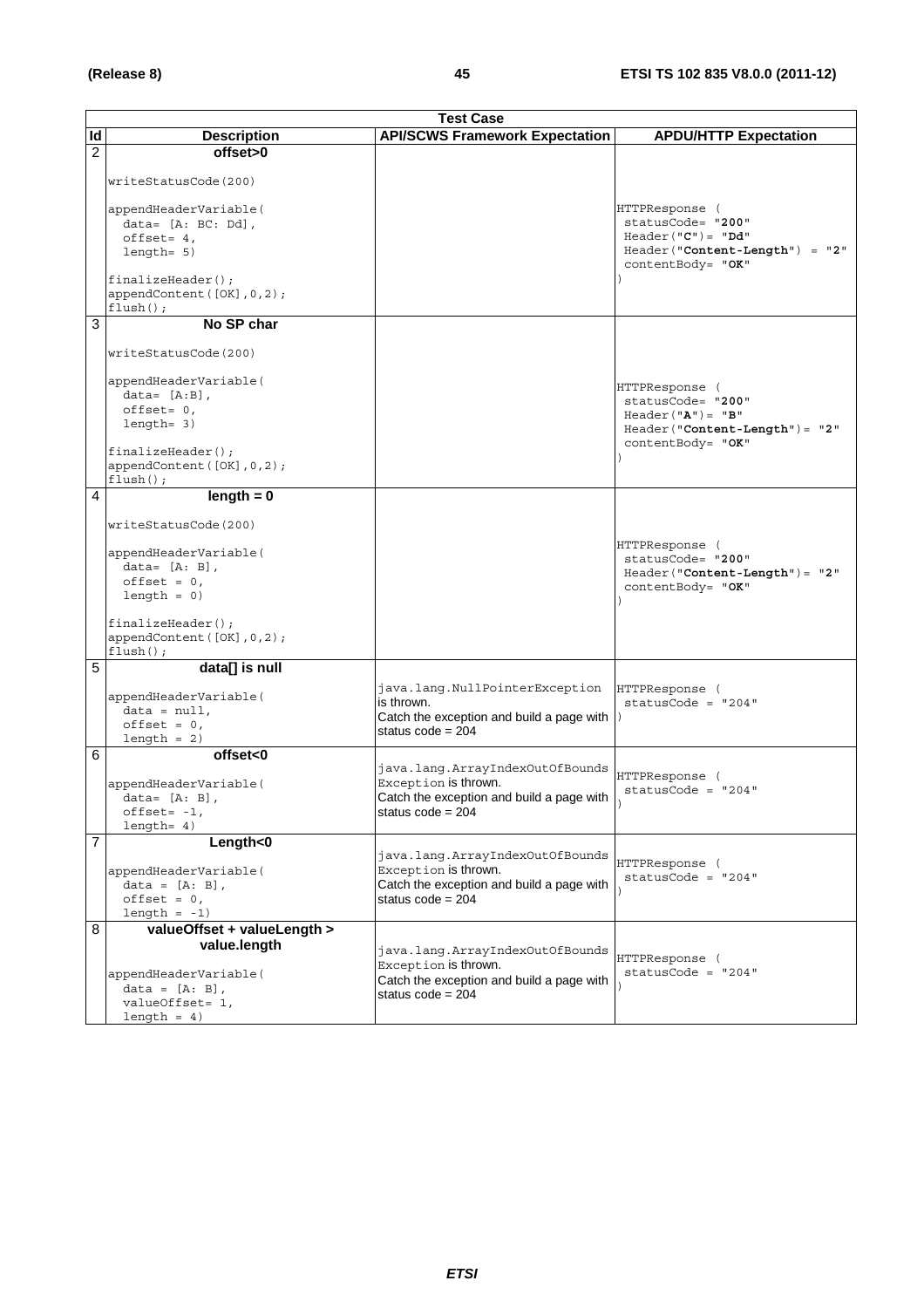|                 | <b>Test Case</b>                                                                                                                                                                                                                                             |                                                                                                                                                |                                                                                                                                               |
|-----------------|--------------------------------------------------------------------------------------------------------------------------------------------------------------------------------------------------------------------------------------------------------------|------------------------------------------------------------------------------------------------------------------------------------------------|-----------------------------------------------------------------------------------------------------------------------------------------------|
| $\overline{d}$  | <b>Description</b>                                                                                                                                                                                                                                           | <b>API/SCWS Framework Expectation</b>                                                                                                          | <b>APDU/HTTP Expectation</b>                                                                                                                  |
| $\overline{9}$  | finalizeHeader called previously                                                                                                                                                                                                                             |                                                                                                                                                |                                                                                                                                               |
|                 | writeStatusCode(200)<br>appendHeaderVariable(<br>$data = [A: B],$<br>valueOffset= 0,<br>length = $4)$<br>$finalizeHeader()$ ;<br>appendHeaderVariable(<br>$data = [C: D],$<br>valueOffset= 0,<br>length = $4$ )<br>appendContent([OK], 0, 2);<br>$flush()$ ; | Uicc.scws.ScwsException with<br>reason codes<br>HEADER ALREADY FINALIZED is<br>thrown.<br>Catch the exception and continue the<br>procedure.   | HTTPResponse (<br>statusCode= "200"<br>$Header(''A") = "B"$<br>Header ("Content-Length") = "2"<br>HeaderNotPresent ("C")<br>contentBody= "OK" |
| 10 <sup>1</sup> | appendContent called previously                                                                                                                                                                                                                              |                                                                                                                                                |                                                                                                                                               |
|                 | writeStatusCode(200)<br>appendHeaderVariable(<br>$data = [A: B],$<br>valueOffset= 0,<br>$length = 4)$<br>appendContent ([OK], 0, 2);<br>appendHeaderVariable(<br>$data = [C: D],$<br>valueOffset= 0,<br>length = $4)$<br>$flush()$ ;                         | Uicc.scws.ScwsException with<br>reason codes<br>HEADER ALREADY FINALIZED is<br>thrown.<br>Catch the exception and<br>continue the procedure.   | HTTPResponse (<br>statusCode= "200"<br>$Header("A") = "B"$<br>$Header('Content-Length") = "2"$<br>HeaderNotPresent ("C")<br>contentBody= "OK" |
| 11              | <b>BUFFER_OVERFLOW</b><br>writeStatusCode(200)<br>appendHeaderVariable(<br>$data = [A: BbB],$<br>valueOffset= 0,<br>length = remainingBufferLength+1)                                                                                                        | uicc.scws.ScwsException with<br>reason codes BUFFER OVERFLOW is<br>thrown.<br>Catch the exception and<br>continue the procedure.               | HTTPResponse (<br>statusCode = $"200"$<br>$Header('Content-Length") = "0"$<br>HeaderNotPresent ("A")                                          |
| 12              | flush called previously                                                                                                                                                                                                                                      |                                                                                                                                                |                                                                                                                                               |
|                 | writeStatusCode(200)<br>appendHeaderVariable(<br>data = $[A: B]$ ,<br>valueOffset= 0,<br>length $= 4$ )<br>appendContent([OK], 0, 2);<br>$flush()$ ;<br>appendHeaderVariable(<br>$data = [C: D],$<br>valueOffset= 0,<br>length = $4)$                        | uicc.scws.ScwsException with<br>reason codes<br>HTTP RESPONSE ALREADY SENT is<br>thrown.<br>Catch the exception and continue the               | HTTPResponse (<br>statusCode= "200"<br>$Header("A") = "B"$<br>Header("Content-Length") = "2"<br>HeaderNotPresent ("C")<br>contentBody= "OK"   |
| 13              | sendError called previously                                                                                                                                                                                                                                  | procedure.                                                                                                                                     |                                                                                                                                               |
|                 | sendError (500)<br>appendHeaderVariable(<br>$data = [A: B],$<br>valueOffset= 0,<br>length = $4)$                                                                                                                                                             | uicc.scws.ScwsException with<br>reason codes<br>HTTP_RESPONSE_ALREADY_SENT is<br>thrown.<br>Catch the exception and continue the<br>procedure. | HTTPResponse (<br>statusCode= "500"<br>HeaderNotPresent ("A")                                                                                 |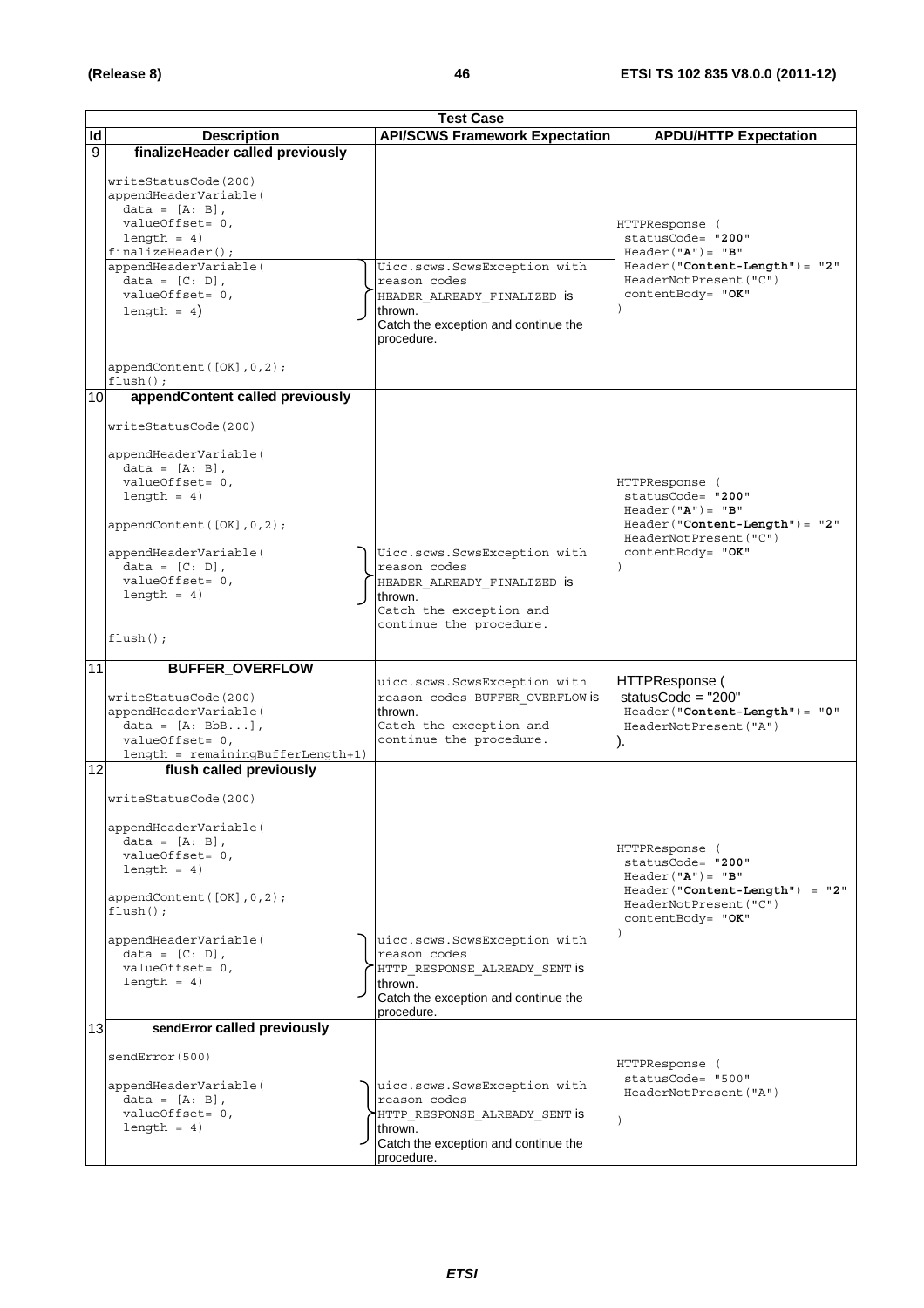# 6.1.5.3 Method appendHeaderVariable (byte[] name, short nameOffset, short nameLength, byte[] value, short valueOffset, short valueLength)

Test Area Reference: Api\_1\_Hrs\_Ahva\_Bss\_Bss.

### 6.1.5.3.1 Conformance Requirement

The method with following header shall be compliant to its definition in the API.

```
void appendHeaderVariable(byte[] name, 
                  short nameOffset, 
                  short nameLength, 
                  byte[] value, 
                 short valueOffset,
                  short valueLength) 
                  throws ScwsException
```
#### 6.1.5.3.1.1 Normal execution

- CRRN1: Appends a header variable to outgoing. The colon and space (":") as well as the "CRLF" will be appended automatically.
- CRRN2: The header variables content-length or transfer-encoding are inserted by the framework depending on the transfer mode.

#### 6.1.5.3.1.2 Parameter Errors

- CRRP1: if name is null, a java.lang.NullPointerException is thrown.
- CRRP2: if value is null, a java.lang.NullPointerException is thrown.
- CRRP3: if parameter nameOffset is negative, a java.lang.ArrayIndexOutOfBoundsException is thrown.
- CRRP4: if parameter nameLength is negative, a java.lang.ArrayIndexOutOfBoundsException is thrown.
- CRRP5: if parameter nameOffset plus nameLength are greater than the length of array name, a java.lang.ArrayIndexOutOfBoundsException is thrown.
- CRRP6: if parameter valueOffset is negative, a java.lang.ArrayIndexOutOfBoundsException is thrown.
- CRRP7: if parameter valueLength is negative, a java.lang.ArrayIndexOutOfBoundsException is thrown.
- CRRP8: if parameter valueOffset plus valueLength are greater than the length of array value, a java.lang.ArrayIndexOutOfBoundsException is thrown.

#### 6.1.5.3.1.3 Context errors

- CRRC1: if the HTTP header was already finalized, a uicc.scws.ScwsException with reason codes HEADER\_ALREADY\_FINALIZED is thrown.
- CRRC2: if appending the header variable would cause an overflow of the response buffer, a uicc.scws.ScwsException with reason codes BUFFER\_OVERFLOW is thrown.
- CRRC3: if the flush method was called previously, a uicc.scws.ScwsException with reason codes HTTP\_RESPONSE\_ALREADY\_SENT is thrown.
- CRRC4: if the sendError method was called previously, a uicc.scws.ScwsException with reason codes HTTP\_RESPONSE\_ALREADY\_SENT is thrown.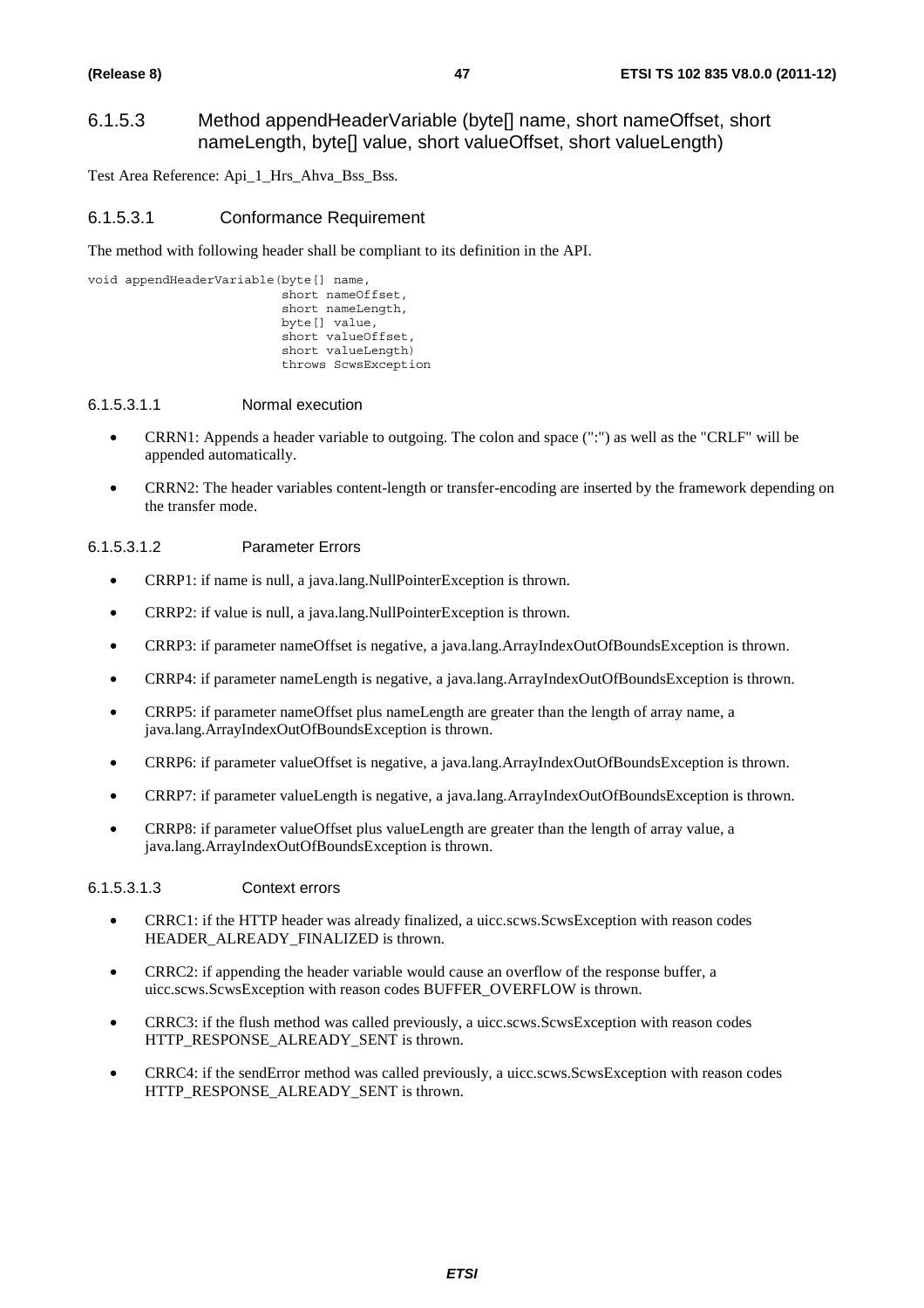# 6.1.5.3.2 Test area files

Specific triggering: None:

| Test Source: | Test_Api_1_Hrs_Ahva_Bss_Bss .java. |
|--------------|------------------------------------|
| Test Applet: | Api 1 Hrs Ahva Bss Bss 1. java.    |
| Cap File:    | Api_1_Hrs_Ahva_Bss_Bss.cap.        |

# 6.1.5.3.3 Test coverage

| <b>CRR</b> number | <b>Test case number</b> |
|-------------------|-------------------------|
| N <sub>1</sub>    | 1, 2, 3, 4, 5           |
| N <sub>2</sub>    | 1, 2, 3, 4, 5           |
| P <sub>1</sub>    | 6                       |
| P <sub>2</sub>    | 7                       |
| P3                | 8                       |
| $\overline{P4}$   | 10                      |
| P <sub>5</sub>    | 12                      |
| P <sub>6</sub>    | 9                       |
| P7                | 11                      |
| P <sub>8</sub>    | 13                      |
| C <sub>1</sub>    | 14, 15                  |
| C <sub>2</sub>    | 16                      |
| $\overline{C3}$   | 17                      |
| $\overline{C4}$   | 18                      |

# 6.1.5.3.4 Test procedure

|                | <b>Test Case</b>                                                                                                                                                                                                                                          |                                       |                                                                                                                          |  |
|----------------|-----------------------------------------------------------------------------------------------------------------------------------------------------------------------------------------------------------------------------------------------------------|---------------------------------------|--------------------------------------------------------------------------------------------------------------------------|--|
| Id             | <b>Description</b>                                                                                                                                                                                                                                        | <b>API/SCWS Framework Expectation</b> | <b>APDU/HTTP Expectation</b>                                                                                             |  |
| 1              | <b>Basic</b><br>writeStatusCode(200)                                                                                                                                                                                                                      |                                       |                                                                                                                          |  |
|                | appendHeaderVariable(<br>$name = [A]$ ,<br>$nameOffset = 0$ ,<br>nameLength= 1,<br>$value = [B]$ ,<br>value Offset= $0,$<br>value Length= 1)                                                                                                              |                                       | <b>HTTPResponse</b><br>statusCode= "200"<br>$Header("A") = "B"$<br>$Header('Content-Length") = "2"$<br>contentBody= "OK" |  |
|                | $finalizeHeader()$ ;<br>appendContent ( $[OK], 0, 2$ );<br>$flush()$ ;                                                                                                                                                                                    |                                       |                                                                                                                          |  |
| $\overline{2}$ | nameOffset>0<br>writeStatusCode(200)<br>appendHeaderVariable(<br>$name = [XAa]$ ,<br>nameOffset= 1,<br>nameLength= 2,<br>$value = [B]$ ,<br>value Offset= 0,<br>value Length= 1)<br>$finalizeHeader()$ ;<br>appendContent $([OK], 0, 2)$ ;<br>$flush()$ ; |                                       | HTTPResponse<br>statusCode= "200"<br>$Header('Aa") = "B"$<br>$Header('Content-Length") = "2"$<br>contentBody= "OK"       |  |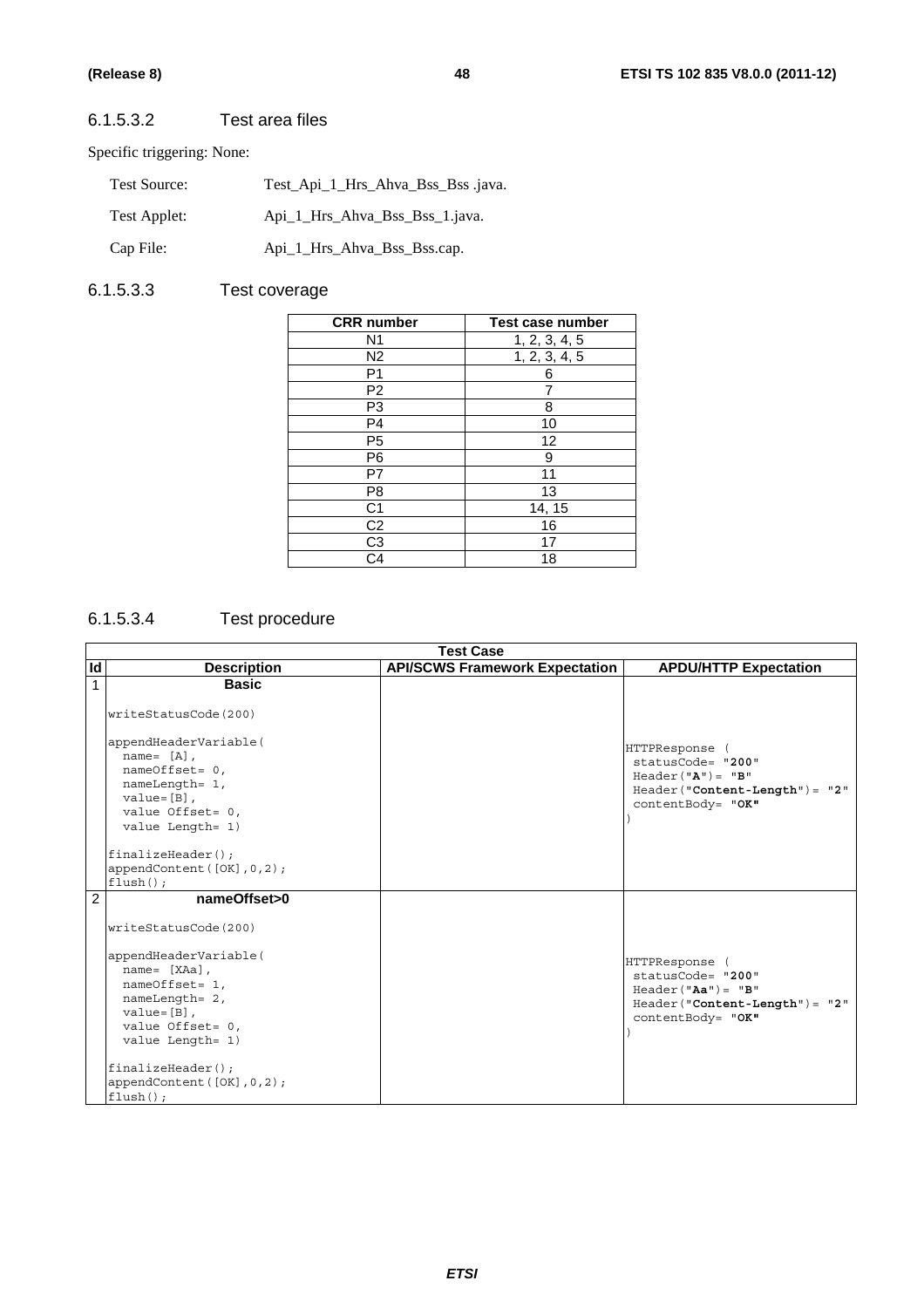|    | <b>Test Case</b>                                                                                                                                            |                                                                                                                             |                                                                                                                        |
|----|-------------------------------------------------------------------------------------------------------------------------------------------------------------|-----------------------------------------------------------------------------------------------------------------------------|------------------------------------------------------------------------------------------------------------------------|
| ld | <b>Description</b>                                                                                                                                          | <b>API/SCWS Framework Expectation</b>                                                                                       | <b>APDU/HTTP Expectation</b>                                                                                           |
| 3  | valueOffset>0                                                                                                                                               |                                                                                                                             |                                                                                                                        |
|    | writeStatusCode(200)                                                                                                                                        |                                                                                                                             |                                                                                                                        |
|    | appendHeaderVariable(<br>name= $[A]$ ,<br>$nameOffset = 0$ ,<br>nameLength= 1,<br>$value = [XBb]$ ,<br>valueOffset= 1,<br>valueLength= 2)                   |                                                                                                                             | HTTPResponse (<br>statusCode= "200"<br>$Header('A") = "Bb"$<br>$Header('Content-Length") = "2"$<br>contentBody= "OK"   |
|    | finalizeHeader();<br>appendContent([OK], 0, 2);<br>$flush()$ ;                                                                                              |                                                                                                                             |                                                                                                                        |
| 4  | $nameLength = 0$                                                                                                                                            |                                                                                                                             |                                                                                                                        |
|    | writeStatusCode(200)                                                                                                                                        |                                                                                                                             |                                                                                                                        |
|    | appendHeaderVariable(<br>name= $[A]$ ,<br>nameOffset= 0,<br>nameLength= 0,<br>$value = [B]$ ,<br>valueOffset= 0,<br>valueLength= 1)                         | When header name length is 0 then<br>nothing is append to the responseBuffer.                                               | HTTPResponse (<br>statusCode= "200"<br>$Header('Content-Length") = "2"$<br>contentBody= "OK"<br>HeaderNotPresent ("A") |
|    | $finalizeHeader()$ ;<br>appendContent([OK], 0, 2);<br>flush()                                                                                               |                                                                                                                             |                                                                                                                        |
| 5  | valueLength = $0$                                                                                                                                           |                                                                                                                             |                                                                                                                        |
|    | writeStatusCode(200)                                                                                                                                        |                                                                                                                             |                                                                                                                        |
|    | appendHeaderVariable(<br>name= $[A]$ ,<br>nameOffset= 0,<br>nameLength= 1,<br>$value = [B]$ ,<br>valueOffset= 0,<br>valueLength= 0)<br>$finalizeHeader()$ ; |                                                                                                                             | HTTPResponse (<br>statusCode= "200"<br>$Header('Content-Length") = "2"$<br>$Header("A") = ""$<br>contentBody= "OK"     |
|    | appendContent([OK], 0, 2);                                                                                                                                  |                                                                                                                             |                                                                                                                        |
|    | $flush()$ ;                                                                                                                                                 |                                                                                                                             |                                                                                                                        |
| 6  | name[] is null<br>appendHeaderVariable(<br>$name = null$ ,<br>$nameOffset = 0.$<br>nameLength= 1,<br>$value = [B]$ ,<br>value Offset= 0,<br>value Length= 1 | java.lang.NullPointerException is<br>thrown.<br>Catch the exception and build a page with<br>status $code = 204$            | HTTPResponse (<br>$statusCode = "204"$                                                                                 |
| 7  | value[] is null                                                                                                                                             |                                                                                                                             |                                                                                                                        |
|    | appendHeaderVariable(<br>$name = [A],$<br>$nameOffset = 0$ ,<br>nameLength= 1,<br>value= null,<br>value Offset= 0,<br>value Length= 1)                      | java.lang.NullPointerException<br>is thrown.<br>Catch the exception and build a page with<br>status $code = 204$            | HTTPResponse (<br>$statusCode = "204"$                                                                                 |
| 8  | nameOffset<0                                                                                                                                                |                                                                                                                             |                                                                                                                        |
|    | appendHeaderVariable(<br>name= $[A]$ ,<br>$nameOffset = -1$ ,<br>nameLength= 1,<br>$value = [B]$ ,<br>valueOffset= 0,<br>valueLength= 1)                    | java.lang.ArrayIndexOutOfBoundsE<br>xception is thrown.<br>Catch the exception and build a page with<br>status $code = 204$ | HTTPResponse (<br>statusCode = $"204"$                                                                                 |
|    |                                                                                                                                                             |                                                                                                                             |                                                                                                                        |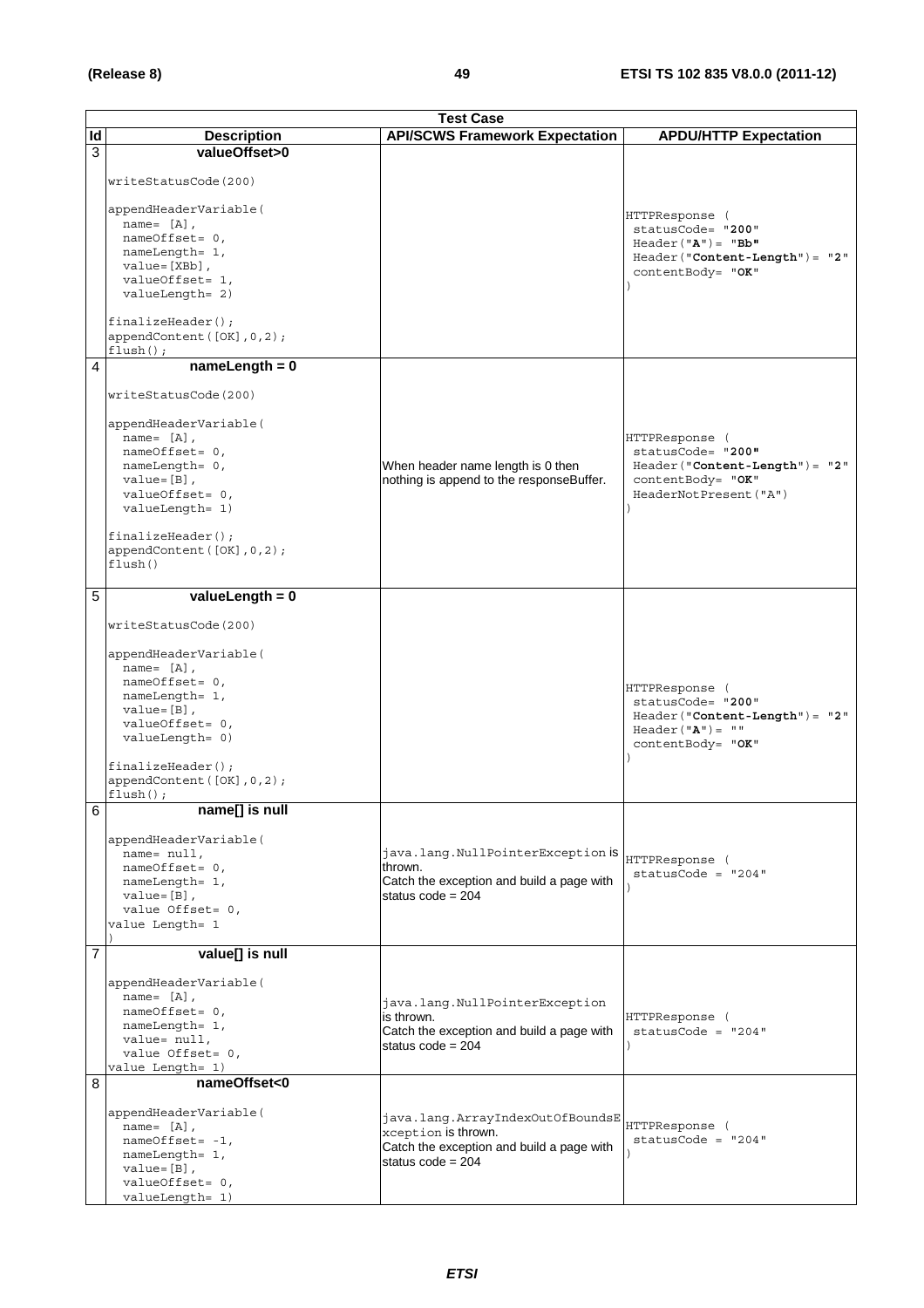|    | <b>Test Case</b>                                                                                                                                                                                                                                                                                                                                                                                                       |                                                                                                                                           |                                                                                                                                               |  |
|----|------------------------------------------------------------------------------------------------------------------------------------------------------------------------------------------------------------------------------------------------------------------------------------------------------------------------------------------------------------------------------------------------------------------------|-------------------------------------------------------------------------------------------------------------------------------------------|-----------------------------------------------------------------------------------------------------------------------------------------------|--|
| Id | <b>Description</b>                                                                                                                                                                                                                                                                                                                                                                                                     | <b>API/SCWS Framework Expectation</b>                                                                                                     | <b>APDU/HTTP Expectation</b>                                                                                                                  |  |
| 9  | valueOffset<0<br>appendHeaderVariable(<br>name= $[A]$ ,<br>nameOffset= 0,                                                                                                                                                                                                                                                                                                                                              | java.lang.ArrayIndexOutOfBoundsE<br>xception is thrown.                                                                                   | HTTPResponse (<br>$statusCode = "204"$                                                                                                        |  |
| 10 | nameLength= 1,<br>$value = [B]$ ,<br>$valueOffset = -1,$<br>valueLength= 1)<br>nameLength<0                                                                                                                                                                                                                                                                                                                            | Catch the exception and build a page with<br>status $code = 204$                                                                          |                                                                                                                                               |  |
|    | appendHeaderVariable(<br>$name = [A],$<br>nameOffset= 0,<br>$nameLength = -1$ ,<br>$value = [B]$ ,<br>valueOffset= 0,<br>valueLength= 1)                                                                                                                                                                                                                                                                               | java.lang.ArrayIndexOutOfBoundsE<br>xception is thrown.<br>Catch the exception and build a page with<br>status $code = 204$               | HTTPResponse (<br>$statusCode = "204"$                                                                                                        |  |
| 11 | valueLength<0<br>appendHeaderVariable(<br>name= $[A]$ ,<br>nameOffset= 0,<br>nameLength= 1,<br>$value = [B]$ ,<br>valueOffset= 0,<br>$valueLength = -1)$                                                                                                                                                                                                                                                               | java.lang.ArrayIndexOutOfBoundsE<br>xception is thrown.<br>Catch the exception and build a page with<br>status $code = 204$               | HTTPResponse (<br>statusCode = $"204"$                                                                                                        |  |
| 12 | nameOffset + nameLength ><br>name.length<br>appendHeaderVariable(<br>$name = [A],$<br>nameOffset= 0,<br>nameLength= 2,<br>$value = [B]$ ,<br>$valueOffset = 0,$<br>valueLength= 1)                                                                                                                                                                                                                                     | java.lang.ArrayIndexOutOfBoundsE<br>xception is thrown.<br>Catch the exception and build a page with<br>status $code = 204$               | HTTPResponse (<br>$statusCode = "204"$                                                                                                        |  |
| 13 | valueOffset + valueLength ><br>value.length<br>appendHeaderVariable(<br>$name = [A],$<br>nameOffset= 0,<br>nameLength= 1,<br>$value = [B]$ ,<br>valueOffset= 0,<br>valueLength= 2)                                                                                                                                                                                                                                     | java.lang.ArrayIndexOutOfBoundsE<br>xception is thrown.<br>Catch the exception and build a page with<br>status $code = 204$               | HTTPResponse (<br>$statusCode = "204"$                                                                                                        |  |
| 14 | finalizeHeader called previously<br>writeStatusCode(200)<br>appendHeaderVariable(<br>name= $[A]$ ,<br>$nameOffset = 0$ ,<br>nameLength= 1,<br>$value = [B]$ ,<br>valueOffset= 0,<br>valueLength= 1)<br>$finalizeHeader()$ ;<br>appendHeaderVariable(<br>name= $[C]$ ,<br>$nameOffset = 0$ ,<br>nameLength= 1,<br>$value = [D]$ ,<br>valueOffset= 0,<br>$valueLength = 1)$<br>appendContent([OK], 0, 2);<br>$flush()$ ; | Uicc.scws.ScwsException with<br>reason codes<br>HEADER ALREADY FINALIZED is thrown.<br>Catch the exception and continue the<br>procedure. | HTTPResponse (<br>statusCode= "200"<br>$Header("A") = "B"$<br>$Header('Content-Length') = "2"$<br>HeaderNotPresent ("C")<br>contentBody= "OK" |  |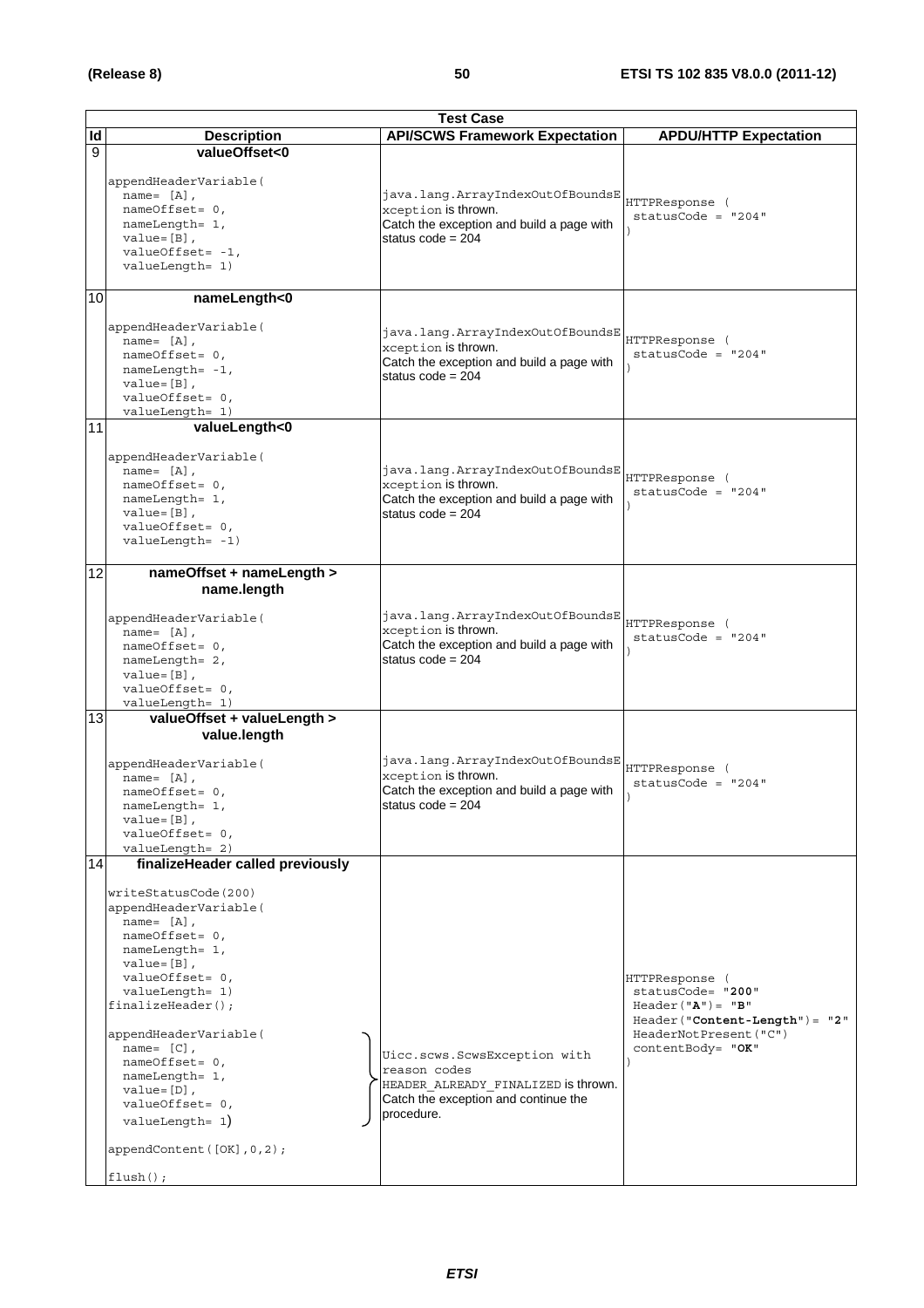|                          | <b>Test Case</b>                                                                                                                                                                                                                                                                                                                                                            |                                                                                                                                                |                                                                                                                                               |
|--------------------------|-----------------------------------------------------------------------------------------------------------------------------------------------------------------------------------------------------------------------------------------------------------------------------------------------------------------------------------------------------------------------------|------------------------------------------------------------------------------------------------------------------------------------------------|-----------------------------------------------------------------------------------------------------------------------------------------------|
| $\overline{\mathsf{Id}}$ | <b>Description</b>                                                                                                                                                                                                                                                                                                                                                          | <b>API/SCWS Framework Expectation</b>                                                                                                          | <b>APDU/HTTP Expectation</b>                                                                                                                  |
| 15                       | appendContent called previously<br>writeStatusCode(200)<br>appendHeaderVariable(<br>name= $[A]$ ,<br>nameOffset= 0,<br>nameLength= 1,<br>$value = [B]$ ,<br>valueOffset= 0,<br>valueLength= 1)<br>appendContent([OK], 0, 2);<br>appendHeaderVariable(<br>name= $[C]$ ,<br>nameOffset= 0,<br>nameLength= 1,<br>$value = [D]$ ,<br>valueOffset= 0,<br>valueLength= 1)         | Uicc.scws.ScwsException with<br>reason codes<br>HEADER_ALREADY_FINALIZED is thrown.<br>Catch the exception and continue the<br>procedure.      | HTTPResponse (<br>statusCode= "200"<br>$Header("A") = "B"$<br>Header("Content-Length")= "2"<br>HeaderNotPresent ("C")<br>contentBody= "OK"    |
|                          | $flush()$ ;                                                                                                                                                                                                                                                                                                                                                                 |                                                                                                                                                |                                                                                                                                               |
| 16                       | <b>BUFFER OVERFLOW</b><br>writeStatusCode(200)<br>appendHeaderVariable(<br>name= $[A]$ ,<br>nameOffset= 0,<br>nameLength= 1,<br>$value = [B]$ ,<br>valueOffset= 0,<br>valueLength=<br>(remainingBufferLength+1))                                                                                                                                                            | uicc.scws.ScwsException with<br>reason codes BUFFER OVERFLOW is<br>thrown.<br>Catch the exception and continue<br>the procedure.               | HTTPResponse (<br>statusCode = "200"<br>$Header("Content-Length") = "0"$<br>HeaderNotPresent ("A")                                            |
| 17                       | flush called previously<br>writeStatusCode(200)<br>appendHeaderVariable(<br>name= $[A]$ ,<br>nameOffset= 0,<br>nameLength= 1,<br>$value = [B]$ ,<br>valueOffset= 0,<br>valueLength= 1)<br>appendContent ([OK], 0, 2);<br>$flush()$ ;<br>appendHeaderVariable(<br>name= $[C]$ ,<br>nameOffset= 0,<br>nameLength= 1,<br>$value = [D]$ ,<br>valueOffset= 0,<br>valueLength= 1) | uicc.scws.ScwsException with<br>reason codes<br>HTTP RESPONSE ALREADY SENT is<br>thrown.<br>Catch the exception and continue the<br>procedure. | HTTPResponse (<br>statusCode= "200"<br>$Header('A") = "B"$<br>$Header('Content-Length") = "2"$<br>HeaderNotPresent ("C")<br>contentBody= "OK" |
| 18                       | sendError called previously<br>sendError(500)<br>appendHeaderVariable(<br>$name = [A],$<br>$nameOffset = 0$ ,<br>nameLength= 1,<br>$value = [B]$ ,<br>valueOffset= 0,<br>valueLength= 1)                                                                                                                                                                                    | uicc.scws.ScwsException with<br>reason codes<br>HTTP RESPONSE ALREADY SENT is<br>thrown.<br>Catch the exception and continue the<br>procedure. | HTTPResponse (<br>statusCode= "500"<br>HeaderNotPresent ("A")                                                                                 |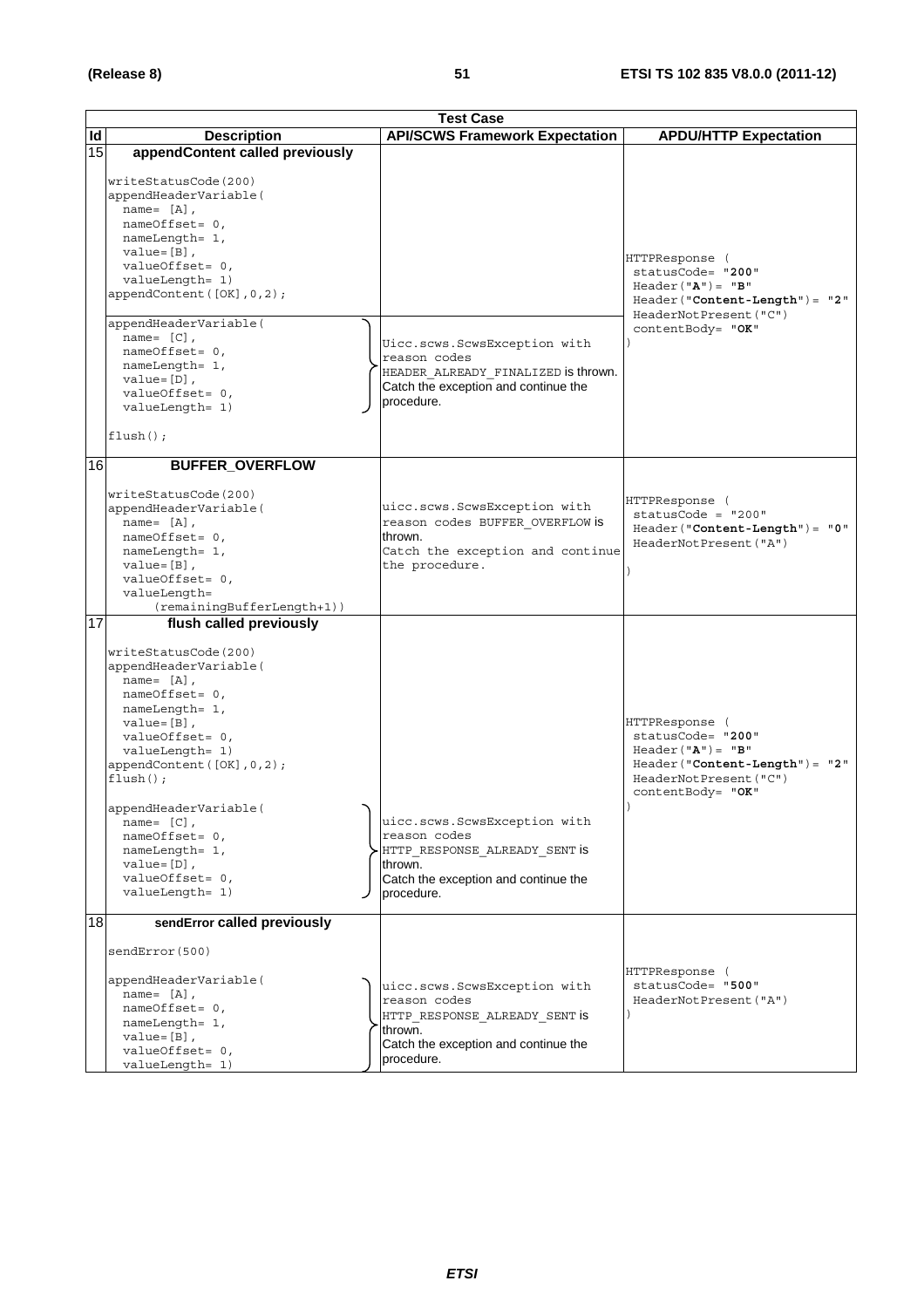# 6.1.5.4 Method appendHeaderVariable (short headerKeywordNameId, byte[] value, short valueOffset, short valueLength)

Test Area Reference: Api\_1\_Hrs\_Ahvas\_Bss.

### 6.1.5.4.1 Conformance Requirement

The method with following header shall be compliant to its definition in the API.

void appendHeaderVariable(short headerKeywordNameId, byte[] value, short valueOffset, short valueLength) throws ScwsException

#### 6.1.5.4.1.1 Normal execution

- CRRN1: Appends a header variable to outgoing. The colon and space (":") as well as the "CRLF" will be appended automatically.
- CRRN2: The header variables content-length or transfer-encoding are inserted by the framework depending on the transfer mode.

### 6.1.5.4.1.2 Parameter Errors

- CRRP1: if value is null, a java.lang.NullPointerException is thrown.
- CRRP2: if parameter valueOffset is negative, a java.lang.ArrayIndexOutOfBoundsException is thrown.
- CRRP3: if parameter valueLength is negative, a java.lang.ArrayIndexOutOfBoundsException is thrown.
- CRRP4: if parameter valueOffset plus valueLength are greater than the length of array data, a java.lang.ArrayIndexOutOfBoundsException is thrown.
- CRRP5: if parameter headerKeywordNameId is not correct according to SCWSConstants, a uicc.scws.ScwsException with reason codes UNKNOWN\_KEYWORD\_ID is thrown.

#### 6.1.5.4.1.3 Context errors

- CRRC1: if the HTTP header was already finalized, a uicc.scws.ScwsException with reason codes HEADER\_ALREADY\_FINALIZED is thrown.
- CRRC2: if appending the header variable would cause an overflow of the response buffer, a uicc.scws.ScwsException with reason codes BUFFER\_OVERFLOW is thrown.
- CRRC3: if the flush method was called previously, a uicc.scws.ScwsException with reason codes HTTP\_RESPONSE\_ALREADY\_SENT is thrown.
- CRRC4: if the sendError method was called previously, a uicc.scws.ScwsException with reason codes HTTP\_RESPONSE\_ALREADY\_SENT is thrown.

#### 6.1.5.4.2 Test area files

Specific triggering: None

| Test Source: | Test_Api_1_Hrs_Ahva_sBss.java. |
|--------------|--------------------------------|
| Test Applet: | Api_1_Hrs_Ahva_sBss_1.java.    |
| Cap File:    | Api_1_Hrs_Ahva_sBss.cap.       |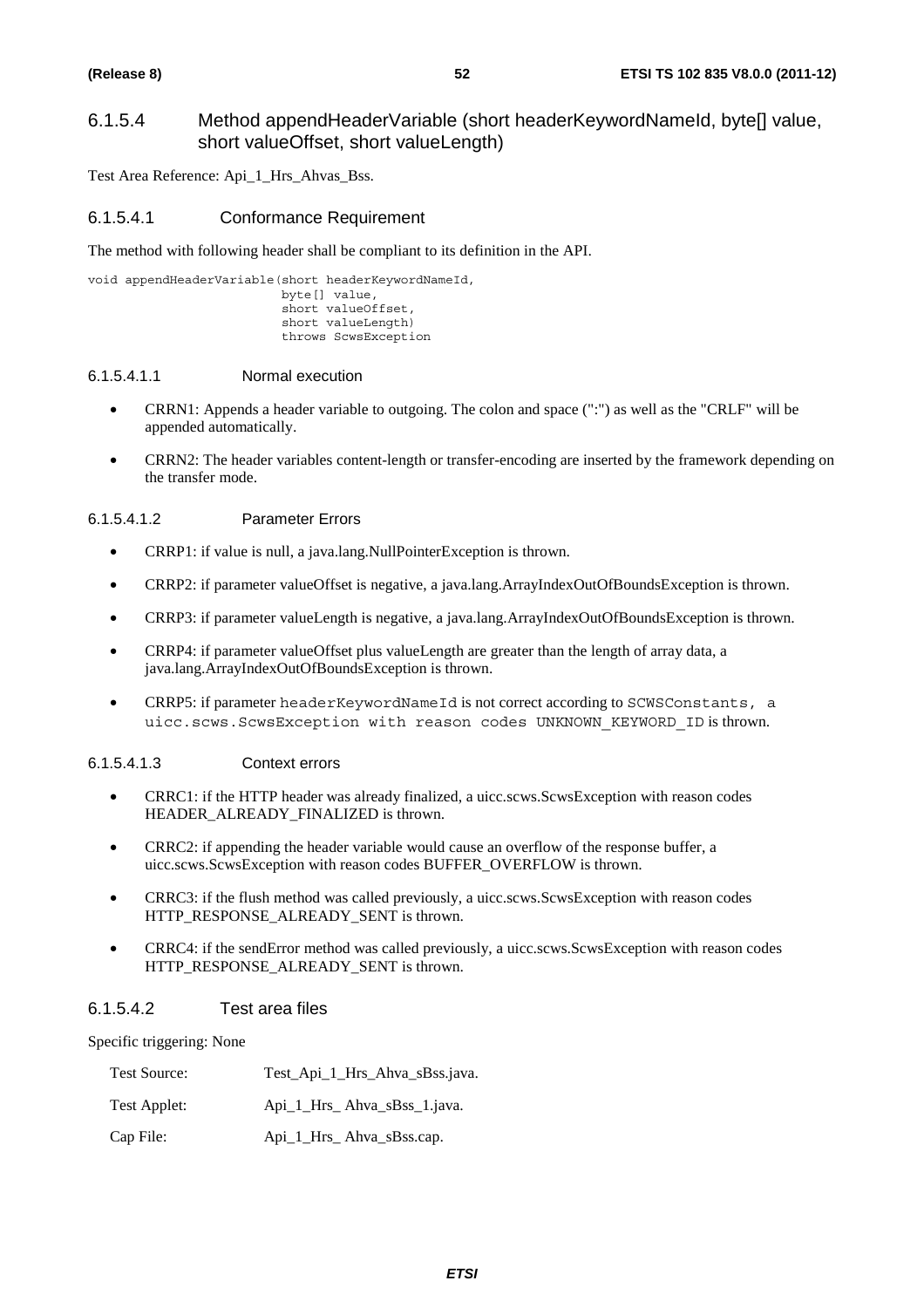## 6.1.5.5 Method enableChunkMode

Test Area Reference: Api\_1\_Hrs\_Encm.

### 6.1.5.5.1 Conformance Requirement

The method with following header shall be compliant to its definition in the API.

void enableChunkMode()

### 6.1.5.5.1.1 Normal execution

- CRRN1: Informs the SCWS to use the chunked mode for sending the response.
- CRRN2: Chunked mode off is the default mode.
- CRRN3: This allows the SCWS to handle large amounts of response data.

### 6.1.5.5.1.2 Parameter Errors

 $\bullet$   $n/a$ .

6.1.5.5.1.3 Context errors

- CRRC1: if the HTTP header was already finalized, a uicc.scws.ScwsException with reason codes HEADER\_ALREADY\_FINALIZED is thrown.
- CRRC2: if the flush method was called previously, a uicc.scws.ScwsException with reason codes HTTP\_RESPONSE\_ALREADY\_SENT is thrown.
- CRRC3: if the sendError method was called previously, a uicc.scws.ScwsException with reason codes HTTP\_RESPONSE\_ALREADY\_SENT is thrown.

### 6.1.5.5.2 Test area files

Specific triggering: None:

- Test Source: Test\_Api\_1\_Hrs\_Encm.java.
- Test Applet: Api\_1\_Hrs\_Encm\_1.java.

Cap File: Api\_1\_Hrs\_Encm.cap.

6.1.5.5.3 Test coverage

| <b>CRR</b> number | Test case number |
|-------------------|------------------|
| N1                | 1, 2, 3, 11      |
| N <sub>2</sub>    |                  |
| N3                | 5, 6             |
| ى:                | 7. 8             |
| 0י                |                  |
|                   |                  |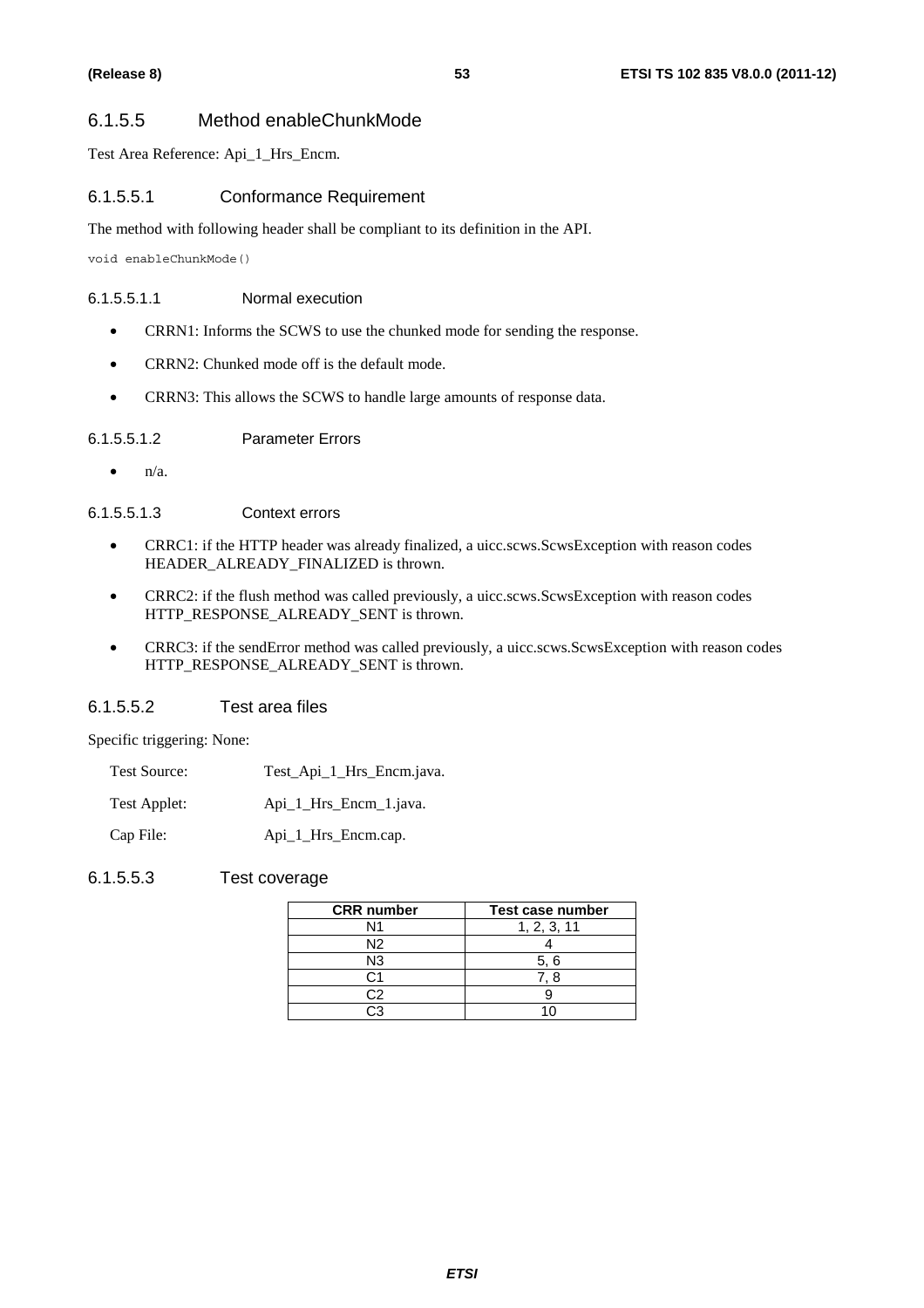# 6.1.5.5.4 Test procedure

|                | <b>Test Case</b>                                                 |                                                 |                                                                   |
|----------------|------------------------------------------------------------------|-------------------------------------------------|-------------------------------------------------------------------|
| Id             | <b>Description</b>                                               | <b>API/SCWS Framework</b><br><b>Expectation</b> | <b>APDU/HTTP Expectation</b>                                      |
| 1              | call in First                                                    |                                                 |                                                                   |
|                | enableChunkMode()                                                |                                                 | HTTPResponse (                                                    |
|                | writeStatusCode(200)                                             |                                                 | statusCode= "200"                                                 |
|                | appendHeaderVariable(                                            |                                                 | $Header('Accept") = "header1"$                                    |
|                | headerKeywordNameId= 1,                                          |                                                 | Header("Transfer-Encoding")=<br>"chunked"                         |
|                | value= [header1header2],<br>valueOffset= 0,                      |                                                 | contentBody= "OK"                                                 |
|                | valueLength= 7)                                                  |                                                 |                                                                   |
|                | $finalizeHeader()$ ;                                             |                                                 |                                                                   |
|                | appendContent ([OK], 0, 2);<br>$flush()$ ;                       |                                                 |                                                                   |
| $\overline{c}$ | write StatusCode call before                                     |                                                 |                                                                   |
|                | writeStatusCode(200)                                             |                                                 |                                                                   |
|                | enableChunkMode()                                                |                                                 | HTTPResponse (<br>statusCode= "200"                               |
|                | appendHeaderVariable(                                            |                                                 | $Header('Accept") = "header1"$<br>$Header("Transfer-Encoding") =$ |
|                | headerKeywordNameId= 1,                                          |                                                 | "chunked"                                                         |
|                | value= [header1header2],<br>valueOffset= 0,                      |                                                 | contentBody= "OK"                                                 |
|                | valueLength= 7)                                                  |                                                 |                                                                   |
|                | $finalizeHeader()$ ;                                             |                                                 |                                                                   |
|                | appendContent ([OK], 0, 2);<br>$flush()$ ;                       |                                                 |                                                                   |
| 3              | appendHeaderVariable call before                                 |                                                 |                                                                   |
|                | writeStatusCode(200)                                             |                                                 |                                                                   |
|                | appendHeaderVariable(<br>headerKeywordNameId= 1,                 |                                                 | HTTPResponse (                                                    |
|                | value= [header1header2],                                         |                                                 | statusCode= "200"<br>Header ("Accept") = "header1"                |
|                | valueOffset= 0,                                                  |                                                 | $Header("Transfer-Encoding") =$                                   |
|                | valueLength= 7)                                                  |                                                 | "chunked"                                                         |
|                | enableChunkMode()                                                |                                                 | contentBody= "OK"                                                 |
|                | $finalizeHeader()$ ;                                             |                                                 |                                                                   |
|                | appendContent ([OK], 0, 2);<br>$flush()$ ;                       |                                                 |                                                                   |
| 4              | default mode off                                                 |                                                 |                                                                   |
|                |                                                                  |                                                 | HTTPResponse (                                                    |
|                | writeStatusCode(200)                                             |                                                 | statusCode= "200"                                                 |
|                | appendHeaderVariable(<br>headerKeywordNameld= 1,                 |                                                 | $Header('Accept") = "header1"$                                    |
|                | value= [header1header2],                                         |                                                 | Content-Length: "2"<br>HeaderNotPresent ("Transfer-               |
|                | valueOffset= 0,                                                  |                                                 | Encoding")                                                        |
|                | valueLength= 7)<br>$finalizeHeader()$ ;                          |                                                 | contentBody= "OK"                                                 |
|                | appendContent ([OK], 0, 2);<br>$flush()$ ;                       |                                                 |                                                                   |
| 5              | large data several append                                        |                                                 |                                                                   |
|                | writeStatusCode(200)                                             |                                                 |                                                                   |
|                | enableChunkMode()                                                |                                                 |                                                                   |
|                | $finalizeHeader()$ ;                                             |                                                 |                                                                   |
|                | appendContent ([aaa], 0, 2048);                                  |                                                 |                                                                   |
|                | appendContent([aaa], 0, 2048);                                   |                                                 | HTTPResponse (                                                    |
|                | appendContent([aaa], 0, 2048);<br>appendContent([aaa], 0, 2048); |                                                 | statusCode= "200"                                                 |
|                | appendContent ([aaa], 0, 2048);                                  |                                                 | $Header("Transfer-Encoding") =$                                   |
|                | appendContent([aaa], 0, 2048);                                   |                                                 | "chunked <b>"</b><br>contentBody= "aaa"                           |
|                | appendContent([aaa], 0, 2048);                                   |                                                 |                                                                   |
|                | appendContent([aaa], 0, 2048);<br>appendContent([aaa], 0, 2048); |                                                 |                                                                   |
|                | appendContent([aaa], 0, 2048);                                   |                                                 |                                                                   |
|                | $flush()$ ;                                                      |                                                 |                                                                   |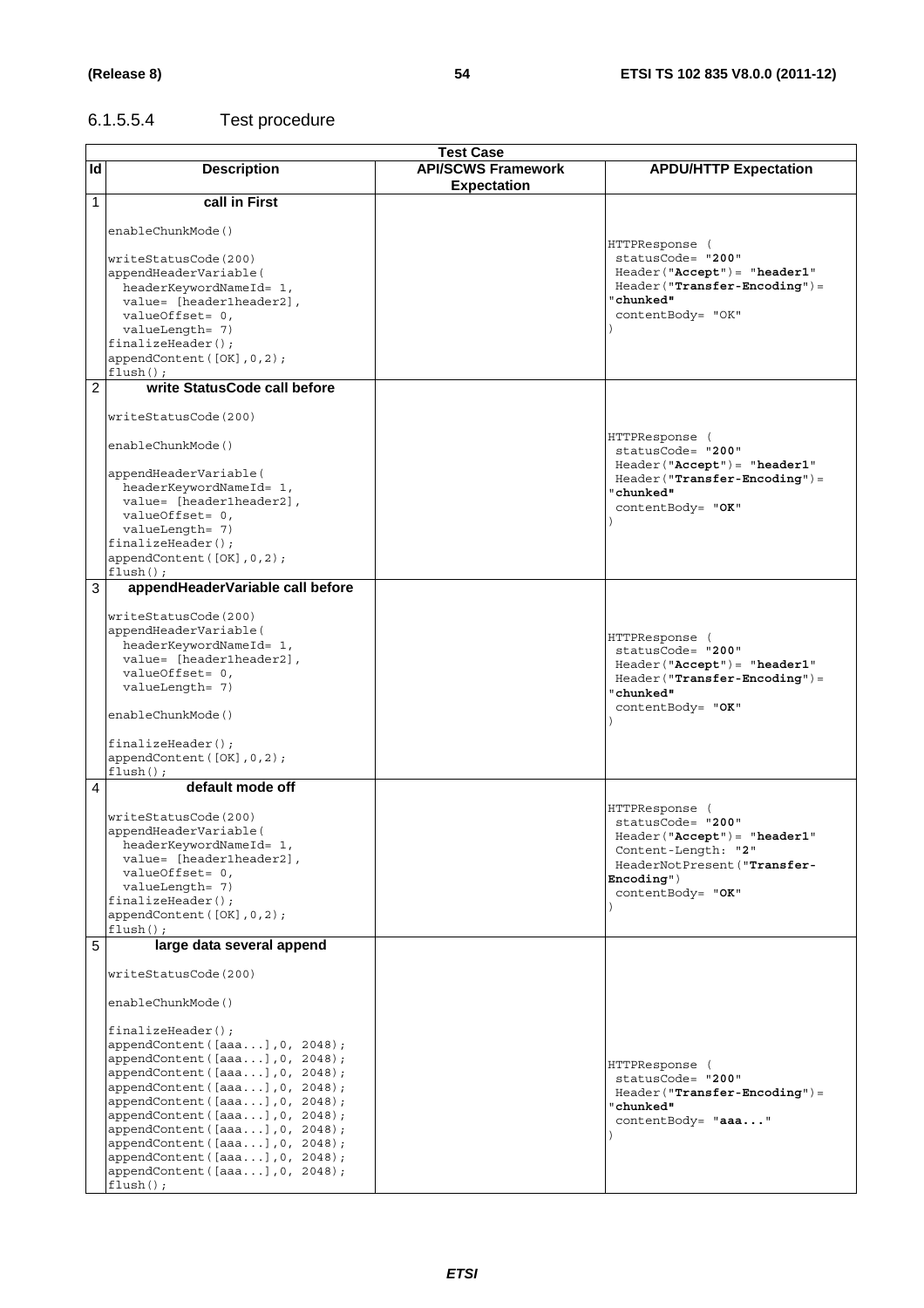|                | <b>Test Case</b>                                                                                                                                                                                                                                                      |                                                                                                                                                |                                                                                                                                                                                        |
|----------------|-----------------------------------------------------------------------------------------------------------------------------------------------------------------------------------------------------------------------------------------------------------------------|------------------------------------------------------------------------------------------------------------------------------------------------|----------------------------------------------------------------------------------------------------------------------------------------------------------------------------------------|
| Id             | <b>Description</b>                                                                                                                                                                                                                                                    | <b>API/SCWS Framework</b><br><b>Expectation</b>                                                                                                | <b>APDU/HTTP Expectation</b>                                                                                                                                                           |
| 6              | large data one append<br>writeStatusCode(200)<br>enableChunkMode()<br>$finalizeHeader()$ ;<br>appendContent ([aaa], 0, 10240);<br>$flush()$ ;                                                                                                                         |                                                                                                                                                | HTTPResponse (<br>statusCode= "200"<br>$Header("Transfer-Encoding") =$<br>"chunked"<br>contentBody= "aaa"                                                                              |
| $\overline{7}$ | header already finalized 01<br>writeStatusCode(200)<br>appendHeaderVariable(<br>headerKeywordNameId= 1,<br>value= [header1header2],<br>valueOffset= 0,<br>valueLength= 7)<br>$finalizeHeader()$ ;<br>enableChunkMode();<br>appendContent ([OK], 0, 2);<br>$flush()$ ; | Uicc.scws.ScwsException with<br>reason codes<br>HEADER ALREADY FINALIZED is<br>thrown.<br>Catch the exception and continue the<br>procedure.   | HTTPResponse (<br>statusCode= "200"<br>$Header('Accept") = "header1"$<br>$Header('Content-Length") = "2"$<br>HeaderNotPresent ("Transfer-<br>Encoding")<br>contentBody= "OK"           |
| 8              | header already finalized 02<br>writeStatusCode(200)<br>appendHeaderVariable(<br>headerKeywordNameId= 1,<br>value= [header1header2],<br>valueOffset= 0,<br>valueLength= 7)<br>$finalizeHeader()$ ;<br>appendContent([OK], 0, 2);<br>enableChunkMode();<br>$flush()$ ;  | Uicc.scws.ScwsException with<br>reason codes<br>HEADER ALREADY FINALIZED is<br>thrown.<br>Catch the exception and continue the<br>procedure.   | HTTPResponse (<br>statusCode= "200"<br>$Header('Accept") = "header1"$<br>$Header('Content-Length") = "2"$<br>HeaderNotPresent ("Transfer-<br>Encoder <sub>1</sub><br>contentBody= "OK" |
| 9              | flush called previously<br>writeStatusCode(200)<br>appendHeaderVariable(<br>headerKeywordNameId= 1,<br>value= [header1header2],<br>valueOffset= 0,<br>valueLength= 7)<br>finalizeHeader();<br>appendContent([OK], 0, 2);<br>$flush()$ ;<br>enableChunkMode();         | Uicc.scws.ScwsException with<br>reason codes<br>HTTP_RESPONSE_ALREADY_SENT is<br>thrown.<br>Catch the exception and continue the<br>procedure. | HTTPResponse (<br>statusCode= "200"<br>Header("Accept")= "header1"<br>$Header("Content-Length") = "2"$<br>HeaderNotPresent ("Transfer-<br>$Encoder"$ )<br>contentBody= "OK"            |
| 10             | sendError called previously<br>sendError(500)<br>enableChunkMode();                                                                                                                                                                                                   | Uicc.scws.ScwsException with<br>reason codes<br>HTTP_RESPONSE_ALREADY_SENT is<br>thrown.<br>Catch the exception and continue the<br>procedure. | HTTPResponse (<br>statusCode= "500"                                                                                                                                                    |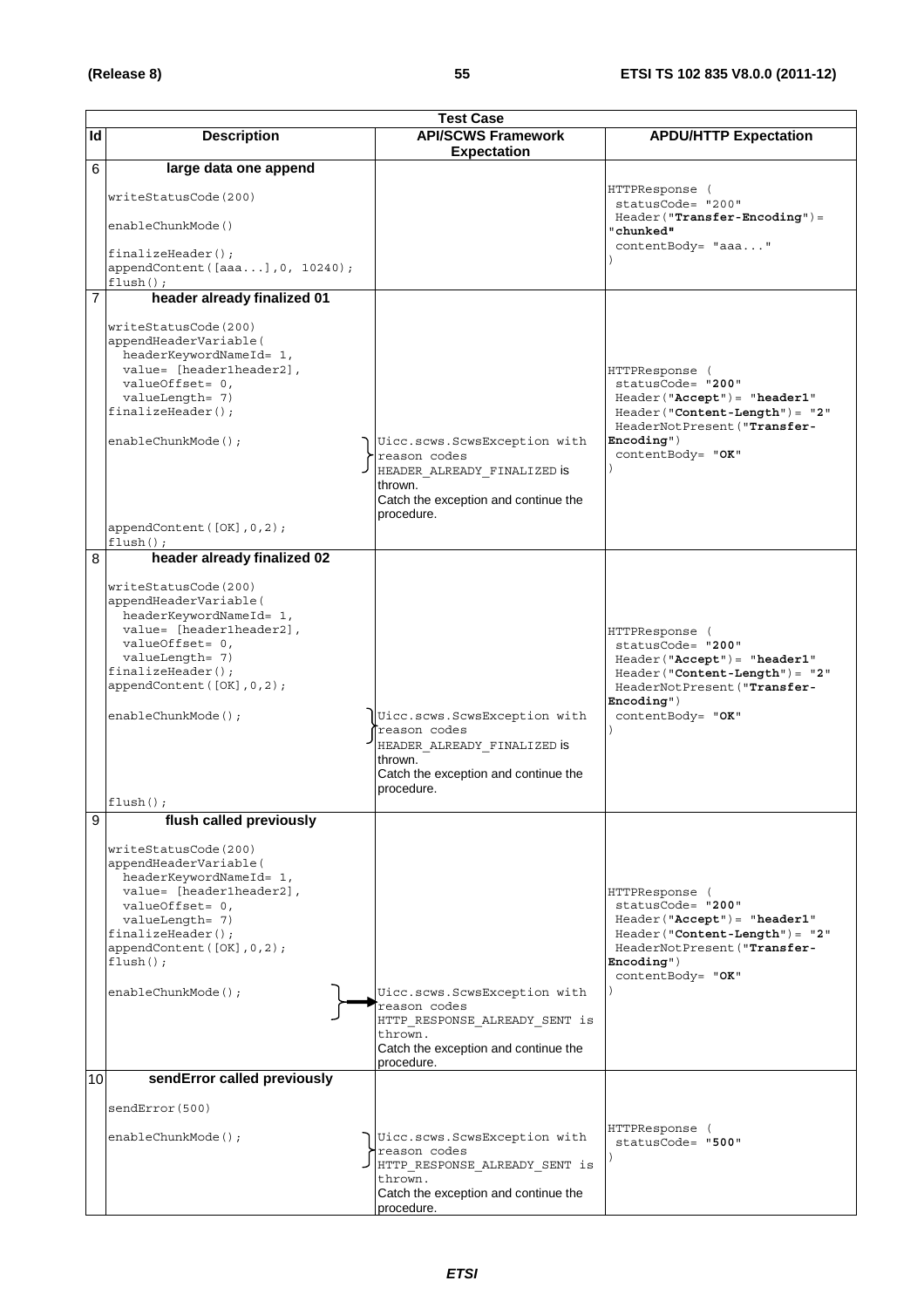|    | <b>Test Case</b>                                                                                                   |                                                 |                                                                                                                          |
|----|--------------------------------------------------------------------------------------------------------------------|-------------------------------------------------|--------------------------------------------------------------------------------------------------------------------------|
| Id | <b>Description</b>                                                                                                 | <b>API/SCWS Framework</b><br><b>Expectation</b> | <b>APDU/HTTP Expectation</b>                                                                                             |
| 11 | <b>Multiple success call</b>                                                                                       |                                                 |                                                                                                                          |
|    | enableChunkMode()                                                                                                  |                                                 |                                                                                                                          |
|    | writeStatusCode(200)                                                                                               |                                                 |                                                                                                                          |
|    | enableChunkMode()                                                                                                  |                                                 | HTTPResponse (                                                                                                           |
|    | appendHeaderVariable(<br>headerKeywordNameId= 1,<br>value= [header1header2],<br>valueOffset= 0,<br>valueLength= 7) |                                                 | statusCode= "200"<br>$Header("Accept") = "header1"$<br>$Header("Transfer-Encoding") =$<br>"chunked"<br>contentBody= "OK" |
|    | enableChunkMode()<br>enableChunkMode()                                                                             |                                                 |                                                                                                                          |
|    | $finalizeHeader()$ ;<br>appendContent([OK], 0, 2);<br>$flush()$ ;                                                  |                                                 |                                                                                                                          |

# 6.1.5.6 Method finalizeHeader

Test Area Reference: Api\_1\_Hrs\_Finh.

## 6.1.5.6.1 Conformance Requirement

The method with following header shall be compliant to its definition in the API.

void finalizeHeader()throws ScwsException

### 6.1.5.6.1.1 Normal execution

• CRRN1: Finalizes the header data in the outgoing buffer. It automatically adds missing header data with default values by the SCWS.

6.1.5.6.1.2 Parameter Errors

 $\bullet$   $\frac{n}{a}$ 

#### 6.1.5.6.1.3 Context errors

- CRRC1: if the HTTP header was already finalized, a uicc.scws.ScwsException with reason codes HEADER\_ALREADY\_FINALIZED is thrown.
- CRRC2: if the adding of missing header data would cause access outside the Response buffer, a uicc.scws.ScwsException with reason codes BUFFER\_OVERFLOW is thrown.
- CRRC3: if the flush method was called previously, a uicc.scws.ScwsException with reason codes HTTP\_RESPONSE\_ALREADY\_SENT is thrown.
- CRRC4: if the sendError method was called previously, a uicc.scws.ScwsException with reason codes HTTP\_RESPONSE\_ALREADY\_SENT is thrown.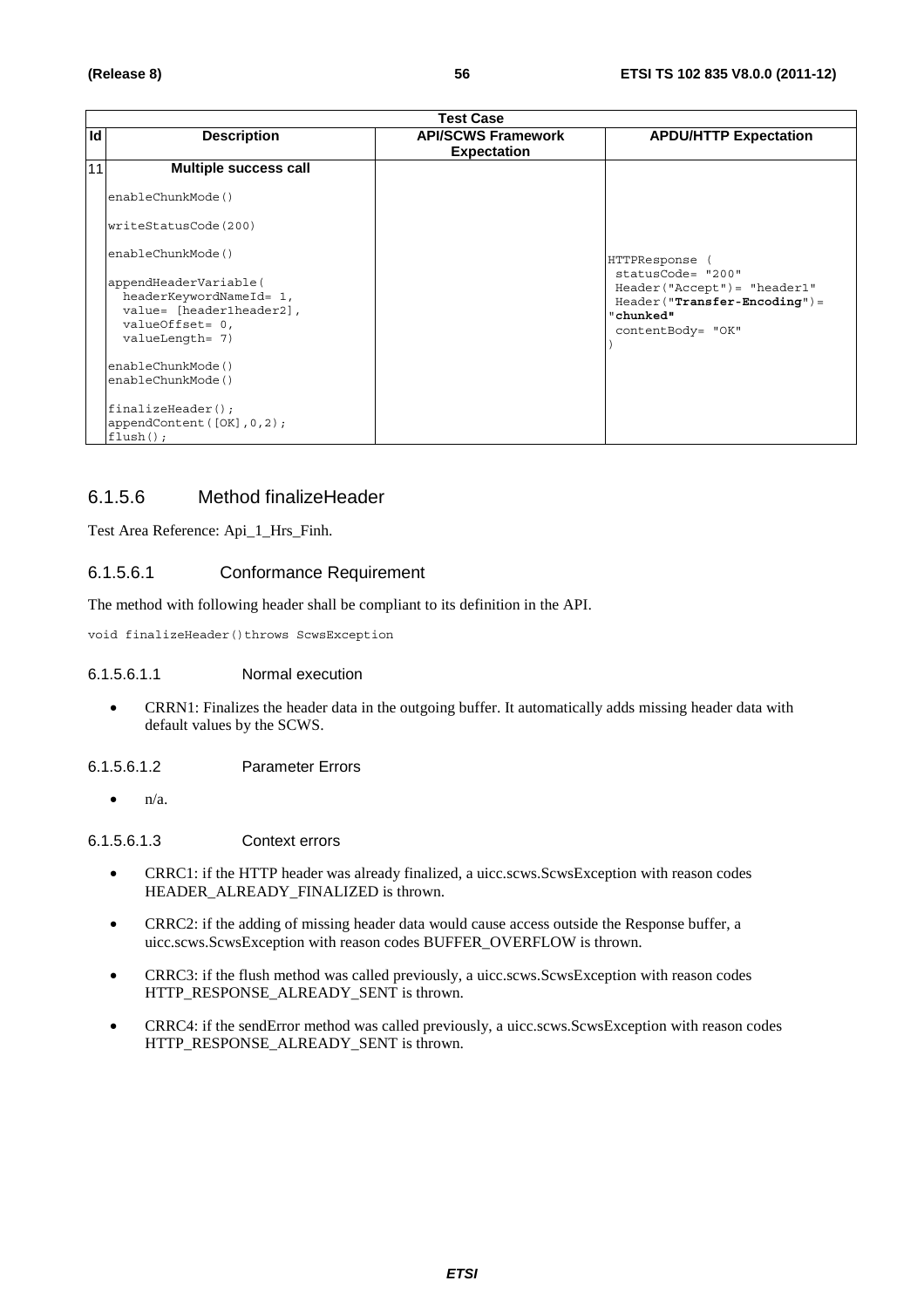## 6.1.5.6.2 Test area files

Specific triggering: None:

| Test Source: | Test Api 1 Hrs Finh.java. |
|--------------|---------------------------|
| Test Applet: | Api 1 Hrs Finh 1. java.   |
| Cap File:    | Api_1_Hrs_Finh.cap.       |

# 6.1.5.6.3 Test coverage

| Test case number |
|------------------|
|                  |
| 5. 6             |
|                  |
|                  |
|                  |
|                  |

# 6.1.5.6.4 Test procedure

|                | <b>Test Case</b>                                                                                                                                                                                                                                                 |                                                                                                                                              |                                                                                                                                |  |
|----------------|------------------------------------------------------------------------------------------------------------------------------------------------------------------------------------------------------------------------------------------------------------------|----------------------------------------------------------------------------------------------------------------------------------------------|--------------------------------------------------------------------------------------------------------------------------------|--|
| Id             | <b>Description</b>                                                                                                                                                                                                                                               | <b>API/SCWS Framework</b><br><b>Expectation</b>                                                                                              | <b>APDU/HTTP Expectation</b>                                                                                                   |  |
| $\mathbf{1}$   | Normal call<br>writeStatusCode(200)<br>appendHeaderVariable(<br>headerKeywordNameId= 1,<br>value= [header1header2],<br>$valueOffset = 0,$<br>valueLength= 7)<br>finalizeHeader();<br>appendContent ([OK], 0, 2);<br>$flush()$ ;                                  |                                                                                                                                              | HTTPResponse (<br>statusCode= "200"<br>$Header("Accept") = "header1"$<br>Header("Content-Length")= "2"<br>contentBody= "OK"    |  |
| $\overline{c}$ | header already finalized 01<br>writeStatusCode(200)<br>appendHeaderVariable(<br>headerKeywordNameId= 1,<br>value= [header1header2],<br>valueOffset= 0,<br>valueLength= 7)<br>finalizeHeader();<br>finalizeHeader()<br>appendContent ([OK], 0, 2);<br>$flush()$ ; | Uicc.scws.ScwsException with<br>reason codes<br>HEADER ALREADY FINALIZED IS<br>thrown.<br>Catch the exception and continue the<br>procedure. | HTTPResponse (<br>statusCode= "200"<br>$Header("Accept") = "header1"$<br>$Header('Content-Length") = "2"$<br>contentBody= "OK" |  |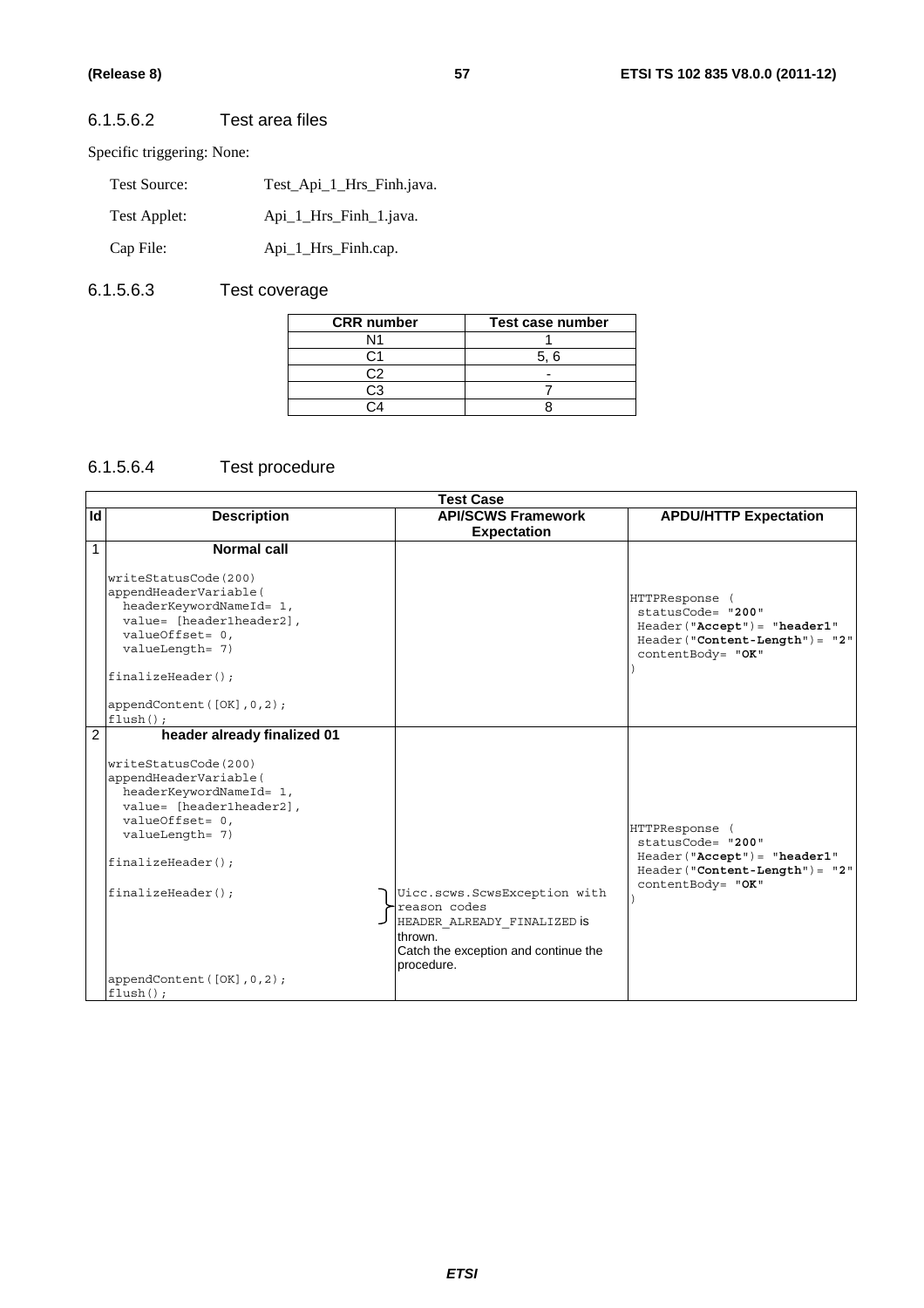|    | <b>Test Case</b>                                                                                                                                                                                                                                                           |                                                                                                                                                |                                                                                                                               |  |
|----|----------------------------------------------------------------------------------------------------------------------------------------------------------------------------------------------------------------------------------------------------------------------------|------------------------------------------------------------------------------------------------------------------------------------------------|-------------------------------------------------------------------------------------------------------------------------------|--|
| Id | <b>Description</b>                                                                                                                                                                                                                                                         | <b>API/SCWS Framework</b>                                                                                                                      | <b>APDU/HTTP Expectation</b>                                                                                                  |  |
|    |                                                                                                                                                                                                                                                                            | <b>Expectation</b>                                                                                                                             |                                                                                                                               |  |
| 3  | header already finalized 02<br>writeStatusCode(200)<br>appendHeaderVariable(<br>headerKeywordNameId= 1,<br>value= [header1header2],<br>valueOffset= 0,<br>valueLength= 7)<br>$finalizeHeader()$ ;<br>appendContent $([OK], 0, 2)$ ;<br>$finalizeHeader()$ ;<br>$flush()$ ; | Uicc.scws.ScwsException with<br>reason codes<br>HEADER ALREADY FINALIZED is<br>thrown.<br>Catch the exception and continue the<br>procedure.   | HTTPResponse (<br>statusCode= "200"<br>Header ("Accept") = "header1"<br>$Header('Content-Length") = "2"$<br>contentBody= "OK" |  |
| 4  | flush called previously<br>writeStatusCode(200)<br>appendHeaderVariable(<br>headerKeywordNameId= 1,<br>value= [header1header2],<br>valueOffset= 0,<br>valueLength= 7<br>appendContent([OK], 0, 2);<br>$flush()$ ;<br>$finalizeHeader()$ ;                                  | Uicc.scws.ScwsException with<br>reason codes<br>HTTP RESPONSE ALREADY SENT is<br>thrown.<br>Catch the exception and continue the<br>procedure. | HTTPResponse (<br>statusCode= "200"<br>Header("Accept") = "header1"<br>Header ("Content-Length") = "2"<br>contentBody= "OK"   |  |
| 5  | sendError called previously<br>sendError (500)<br>finalizeHeader();                                                                                                                                                                                                        | Uicc.scws.ScwsException with<br>reason codes<br>HTTP RESPONSE ALREADY SENT is<br>thrown.<br>Catch the exception and continue the<br>procedure. | HTTPResponse (<br>statusCode= "500"                                                                                           |  |

# 6.1.5.7 Method flush

Test Area Reference: Api\_1\_Hrs\_Flus.

## 6.1.5.7.1 Conformance Requirement

The method with following header shall be compliant to its definition in the API.

void flush()

### 6.1.5.7.1.1 Normal execution

- CRRN1: Sends all data contained in the HTTP response.
- CRRN2: If this method is invoked in fixed buffer mode after a previous invocation of the same method the SCWS will do nothing.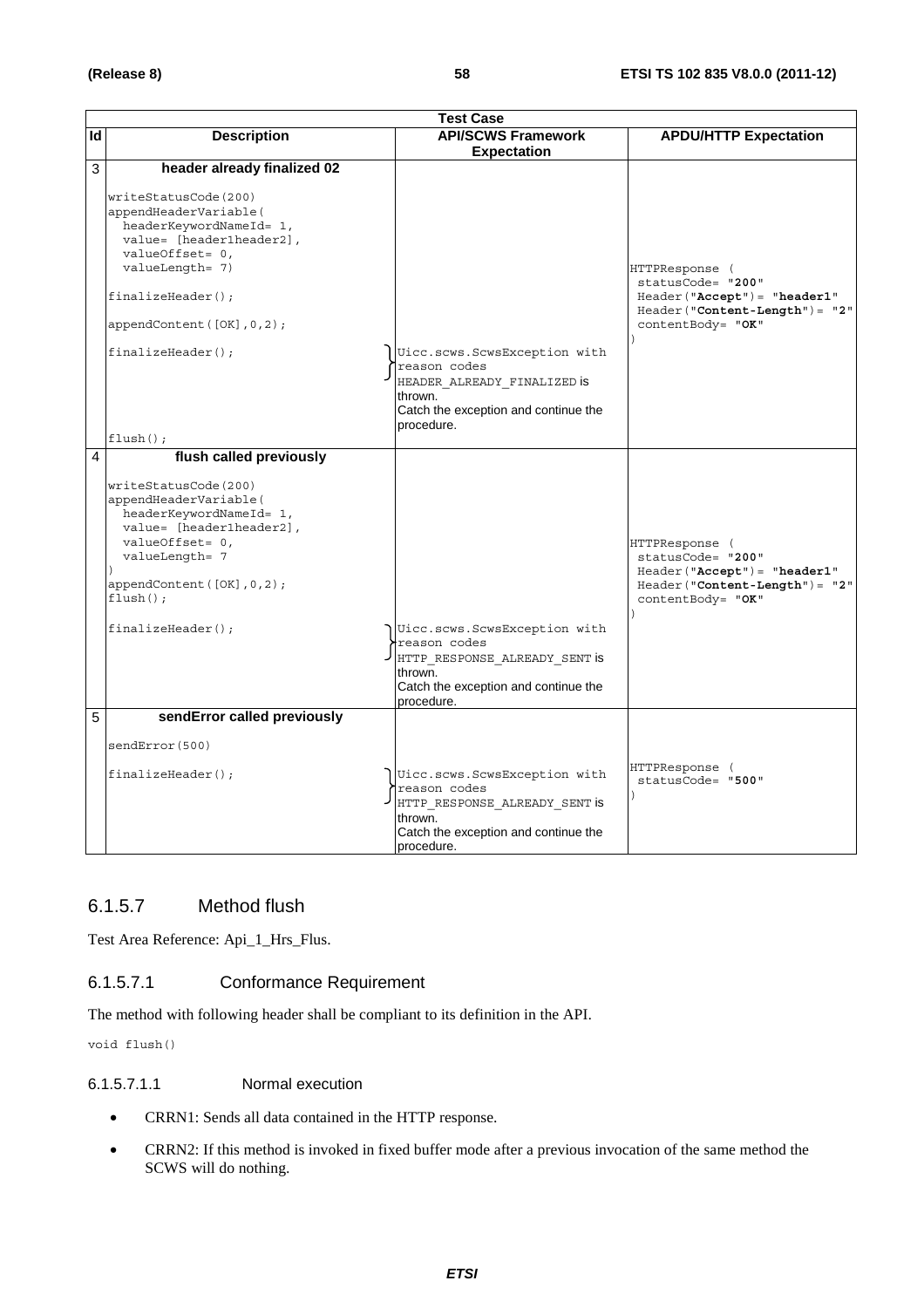- CRRN3: If this method is invoked in fixed buffer mode and the sendError() message was invoked previously the SCWS will do nothing.
- CRRN4: Invoking this method for the first time implicitly finalizes the header of the HttpResponse.

6.1.5.7.1.2 Parameter Errors

 $\bullet$  n/a.

6.1.5.7.1.3 Context errors

• CRRC1: if the adding of missing header data would cause access outside the Response buffer, a uicc.scws.ScwsException with reason codes BUFFER\_OVERFLOW is thrown.

#### 6.1.5.7.2 Test area files

Specific triggering: None:

| <b>Test Source:</b> | Test_Api_1_Hrs_Flus.java. |
|---------------------|---------------------------|
| Test Applet:        | Api_1_Hrs_Flus_1.java.    |
| Cap File:           | Api _1_Hrs_Flus.cap.      |

### 6.1.5.7.3 Test coverage

| <b>CRR</b> number | Test case number |
|-------------------|------------------|
| N1                | 1, 2, 3, 5       |
| N <sub>2</sub>    |                  |
| N <sub>3</sub>    |                  |
| N4                |                  |
|                   |                  |

## 6.1.5.7.4 Test procedure

|                | <b>Test Case</b>                                                                                                                                                                                                |                                       |                                                                                                            |
|----------------|-----------------------------------------------------------------------------------------------------------------------------------------------------------------------------------------------------------------|---------------------------------------|------------------------------------------------------------------------------------------------------------|
| Id             | <b>Description</b>                                                                                                                                                                                              | <b>API/SCWS Framework Expectation</b> | <b>APDU/HTTP Expectation</b>                                                                               |
| $\mathbf{1}$   | Normal case + Chunk off<br>writeStatusCode(200)<br>finalizeHeader()<br>appendContent $([OK], 0, 2)$ ;<br>$flush()$ ;                                                                                            |                                       | <b>HTTPResponse</b><br>statusCode= "200"<br>$Header('Content-Length") = "2"$<br>contentBody= "OK"          |
| $\overline{2}$ | Repeat flush + chunk off<br>writeStatusCode(200)<br>$finalizeHeader()$ ;<br>appendContent $([OK], 0, 2)$ ;<br>$flush()$ ;<br>$flush()$ ;<br>$flush()$ ;<br>$flush()$ ;                                          |                                       | HTTPResponse<br>statusCode= "200"<br>$Header('Content-Length") = "2"$<br>contentBody= "OK"                 |
| 3              | Normal case + chunk on<br>writeStatusCode(200)<br>enableChunkMode();<br>$finalizeHeader()$ ;<br>appendContent ([Hello], 0,5);<br>appendContent $([ ] , 0, 1)$ ;<br>appendContent ([World], 0,5);<br>$flush()$ ; |                                       | HTTPResponse<br>statusCode= "200"<br>Header("Transfer-Encoding")=<br>"chunk"<br>contentBody= "Hello World" |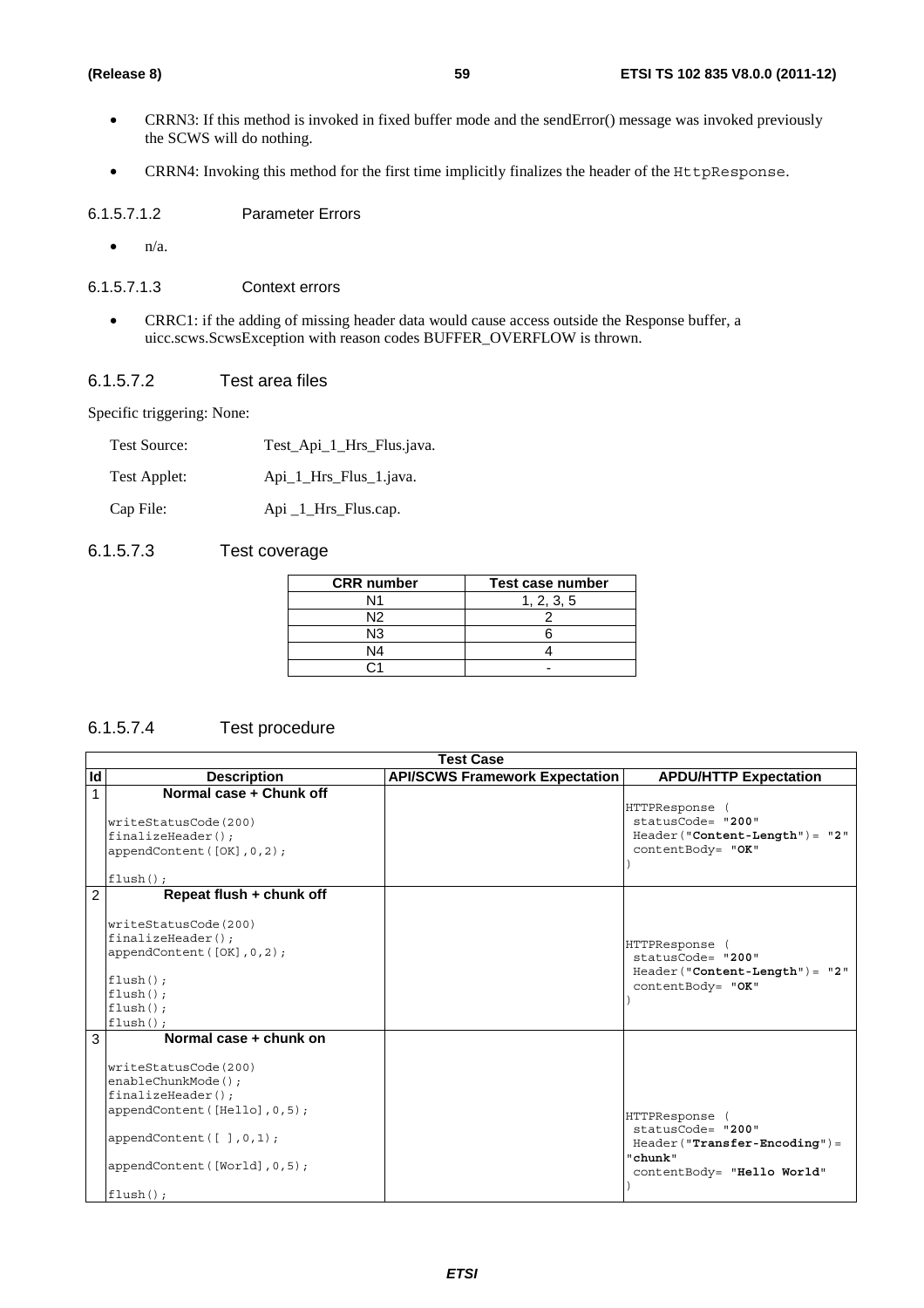|    | <b>Test Case</b>                |                                       |                                  |
|----|---------------------------------|---------------------------------------|----------------------------------|
| ld | <b>Description</b>              | <b>API/SCWS Framework Expectation</b> | <b>APDU/HTTP Expectation</b>     |
| 4  | Finalized the http header       |                                       | HTTPResponse                     |
|    |                                 |                                       | statusCode= "200"                |
|    | writeStatusCode(200);           |                                       | $Header('Content-Length") = "0"$ |
|    |                                 |                                       | contentBody= ""                  |
|    | $flush()$ ;                     |                                       |                                  |
| 5  | No flush                        |                                       | HTTPResponse                     |
|    |                                 |                                       | statusCode= "200"                |
|    | writeStatusCode(200)            |                                       | $Header('Content-Length") = "2"$ |
|    | $finalizeHeader()$ ;            |                                       | contentBody= "OK"                |
|    | appendContent ( $[OK], 0, 2$ ); |                                       |                                  |
| 6  | <b>SendError before</b>         |                                       |                                  |
|    |                                 |                                       | HTTPResponse                     |
|    | sendError(500);                 |                                       | statusCode= "500"                |
|    |                                 |                                       |                                  |
|    | $flush()$ ;                     |                                       |                                  |

# 6.1.5.8 Method getRemainingResponseBufferSize

Test Area Reference: Api\_1\_Hrs\_Grrs.

## 6.1.5.8.1 Conformance Requirement

The method with following header shall be compliant to its definition in the API.

int getRemainingResponseBufferSize()

### 6.1.5.8.1.1 Normal execution

- CRRN1: Returns the remaining size of the Response Buffer available for this applet.
- CRRN2: The size returned by this method is guaranteed until the next header data is added to the Response Buffer.
- CRRN3: The size returned by this method is guaranteed until the content data is added to the Response Buffer.
- CRRN4: Returns -1 if chunked mode is switched on.
- 6.1.5.8.1.2 Parameter Errors
	- $\bullet$   $\mathsf{n}/\mathsf{a}$ .

#### 6.1.5.8.1.3 Context errors

- CRRC1: if the flush method was called previously and the selected transfer mode is "Fixed transfer mode", a uicc.scws.ScwsException with reason codes HTTP\_RESPONSE\_ALREADY\_SENT is thrown.
- CRRC2: if the sendError method was called previously and the selected transfer mode is "Fixed transfer mode", a uicc.scws.ScwsException with reason codes HTTP\_RESPONSE\_ALREADY\_SENT is thrown.

### 6.1.5.8.2 Test area files

Specific triggering: None:

| Test Source: | Test_Api_1_Hrs_Grrs.java. |
|--------------|---------------------------|
| Test Applet: | Api_1_Hrs_Grrs_1.java.    |
| Cap File:    | Api_1_Hrs_Grrs.cap.       |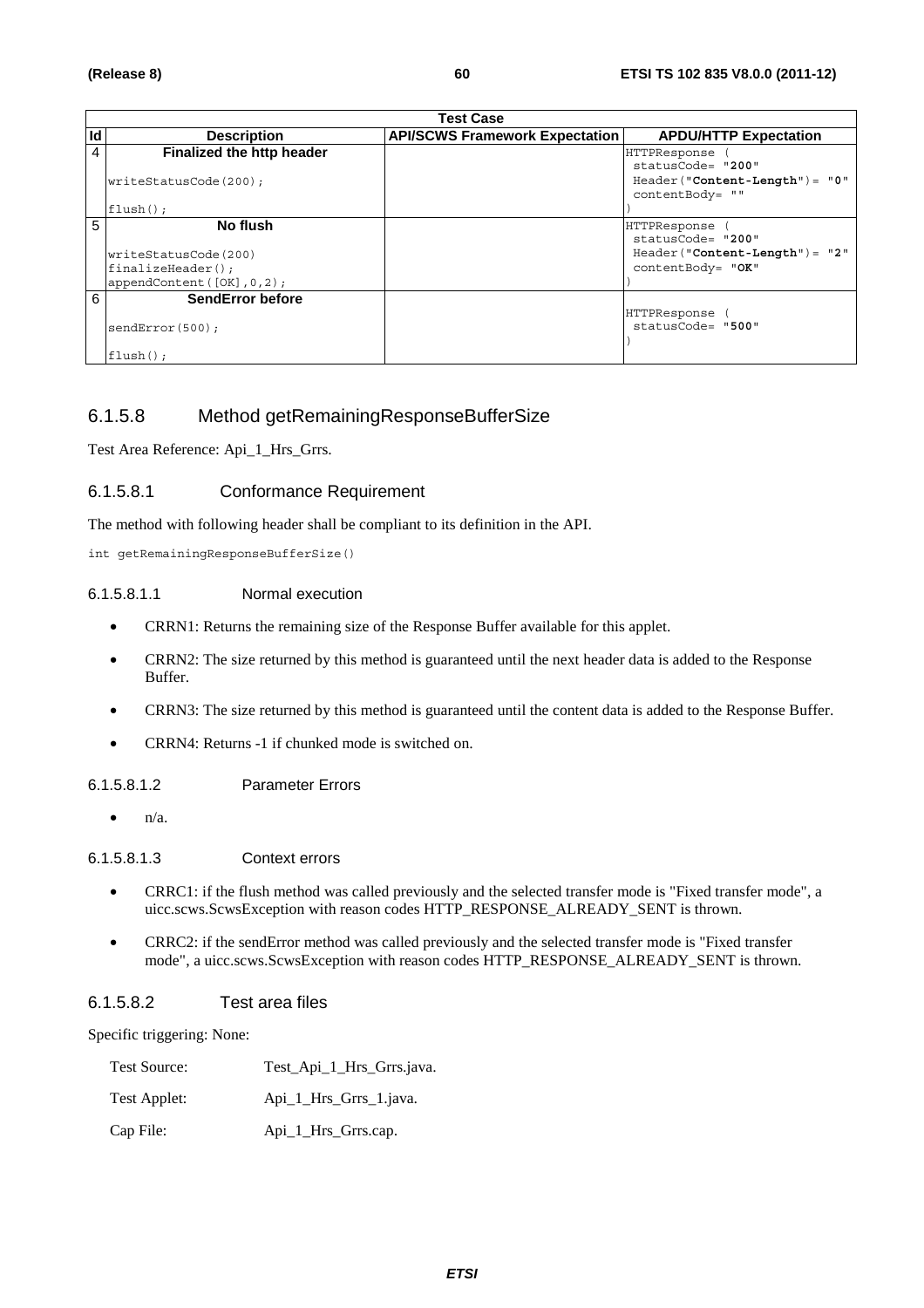# 6.1.5.8.3 Test coverage

| <b>CRR</b> number | Test case number |
|-------------------|------------------|
| N1                | 1, 2, 3          |
| N2                |                  |
| N <sub>3</sub>    |                  |
| N4                |                  |
|                   |                  |
|                   |                  |

# 6.1.5.8.4 Test procedure

|                | <b>Test Case</b>                                                                                                                                                                                 |                                                 |                                                                                                                             |  |
|----------------|--------------------------------------------------------------------------------------------------------------------------------------------------------------------------------------------------|-------------------------------------------------|-----------------------------------------------------------------------------------------------------------------------------|--|
| Id             | <b>Description</b>                                                                                                                                                                               | <b>API/SCWS Framework</b><br><b>Expectation</b> | <b>APDU/HTTP Expectation</b>                                                                                                |  |
| 1              | <b>Remaining content data</b>                                                                                                                                                                    |                                                 |                                                                                                                             |  |
|                | writeStatusCode(200)<br>finalizeHeader()<br>$remaining =$<br>getRemainingResponseBufferSize();<br>appendContent (<br>$data = [aaa]$<br>$offset = 0$<br>$length = remaining$<br>flush()           |                                                 | HTTPResponse (<br>statusCode= "200"<br>$Header('Content-Length") =$<br>remaining<br>$contentBody = "AaA[]$ "                |  |
| $\overline{2}$ | <b>Remaining + Chunk on</b>                                                                                                                                                                      |                                                 |                                                                                                                             |  |
|                | writeStatusCode(200)<br>enableChunkMode();<br>$finalizeHeader()$ ;<br>$remaining =$<br>getRemainingResponseBufferSize();<br>appendContent([OK], 0, 2);                                           | remaining $= -1$                                | HTTPResponse (<br>statusCode= "200"<br>$Header("Transfer-Encoding") =$<br>"chunked"<br>contentBody= "OK"                    |  |
|                | $flush()$ ;                                                                                                                                                                                      |                                                 |                                                                                                                             |  |
| 3              | Remaining header data                                                                                                                                                                            |                                                 |                                                                                                                             |  |
|                | writeStatusCode(200)                                                                                                                                                                             |                                                 |                                                                                                                             |  |
|                | $remainingA =$                                                                                                                                                                                   |                                                 |                                                                                                                             |  |
|                | getRemainingResponseBufferSize();                                                                                                                                                                |                                                 |                                                                                                                             |  |
|                | appendHeaderVariable(<br>headerKeywordNameId= 1,<br>value= [header1header2],<br>valueOffset= 7,<br>valueLength= 7<br>$remainingB =$<br>getRemainingResponseBufferSize(); remainingB < remainingA |                                                 | HTTPResponse (<br>statusCode= "200"<br>Header("Accept")= "header2"<br>$Header('Content-Length") = "2"$<br>contentBody= "OK" |  |
|                | $remainingC =$<br>getRemainingResponseBufferSize(); remainingB = remainingC                                                                                                                      |                                                 |                                                                                                                             |  |
|                | $finalizeHeader()$ ;<br>appendContent ([OK], 0, 2);<br>$flush()$ ;                                                                                                                               |                                                 |                                                                                                                             |  |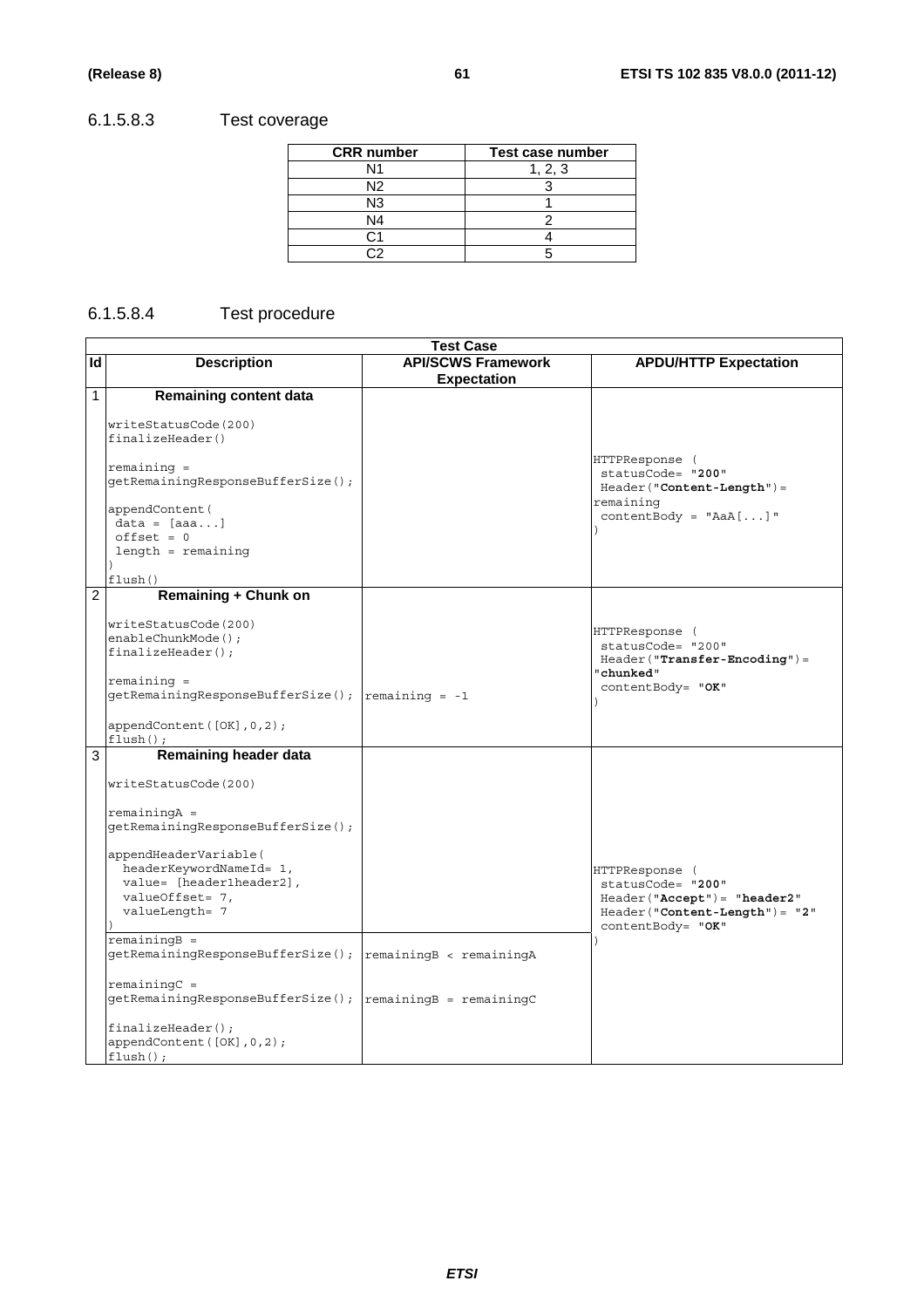|    | <b>Test Case</b>                                                                                                                                                                           |                                                                                                                 |                                                                                            |  |
|----|--------------------------------------------------------------------------------------------------------------------------------------------------------------------------------------------|-----------------------------------------------------------------------------------------------------------------|--------------------------------------------------------------------------------------------|--|
| Id | <b>Description</b>                                                                                                                                                                         | <b>API/SCWS Framework</b><br><b>Expectation</b>                                                                 | <b>APDU/HTTP Expectation</b>                                                               |  |
| 4  | flush called previously<br>writeStatusCode(200)<br>$finalizeHeader()$ ;<br>appendContent $([OK], 0, 2)$ ;<br>$flush()$ ;<br>qetRemainingResponseBufferSize(); Uicc.scws.ScwsException with | reason codes<br>HTTP RESPONSE ALREADY SENT is<br>thrown.<br>Catch the exception and continue the<br>procedure.  | HTTPResponse<br>statusCode= "200"<br>$Header('Content-Length") = "2"$<br>contentBody= "OK" |  |
| 5  | sendError called previously<br>sendError (500)<br>qetRemainingResponseBufferSize(); Uicc.scws.ScwsException with                                                                           | reason codes<br>JHTTP RESPONSE ALREADY SENT IS<br>thrown.<br>Catch the exception and continue the<br>procedure. | HTTPResponse<br>statusCode= "500"                                                          |  |

# 6.1.5.9 Method reset

Test Area Reference: Api\_1\_Hrs\_Rset.

## 6.1.5.9.1 Conformance Requirement

The method with following header shall be compliant to its definition in the API.

void reset() throws ScwsException

#### 6.1.5.9.1.1 Normal execution

- CRRN1: Clears the Response Buffer content.
- CRRN2: Reset the state of the HttpResponse Object to its initial state.
- CRRN3: All the header variables and content that was appended to the HttpResponse until the invocation of the reset method is lost.

6.1.5.9.1.2 Parameter Errors

 $\bullet$  n/a.

### 6.1.5.9.1.3 Context errors

- CRRC1: if the flush method was called previously, a uicc.scws.ScwsException with reason codes HTTP\_RESPONSE\_ALREADY\_SENT is thrown.
- CRRC2: if the sendError method was called previously, a uicc.scws.ScwsException with reason codes HTTP\_RESPONSE\_ALREADY\_SENT is thrown.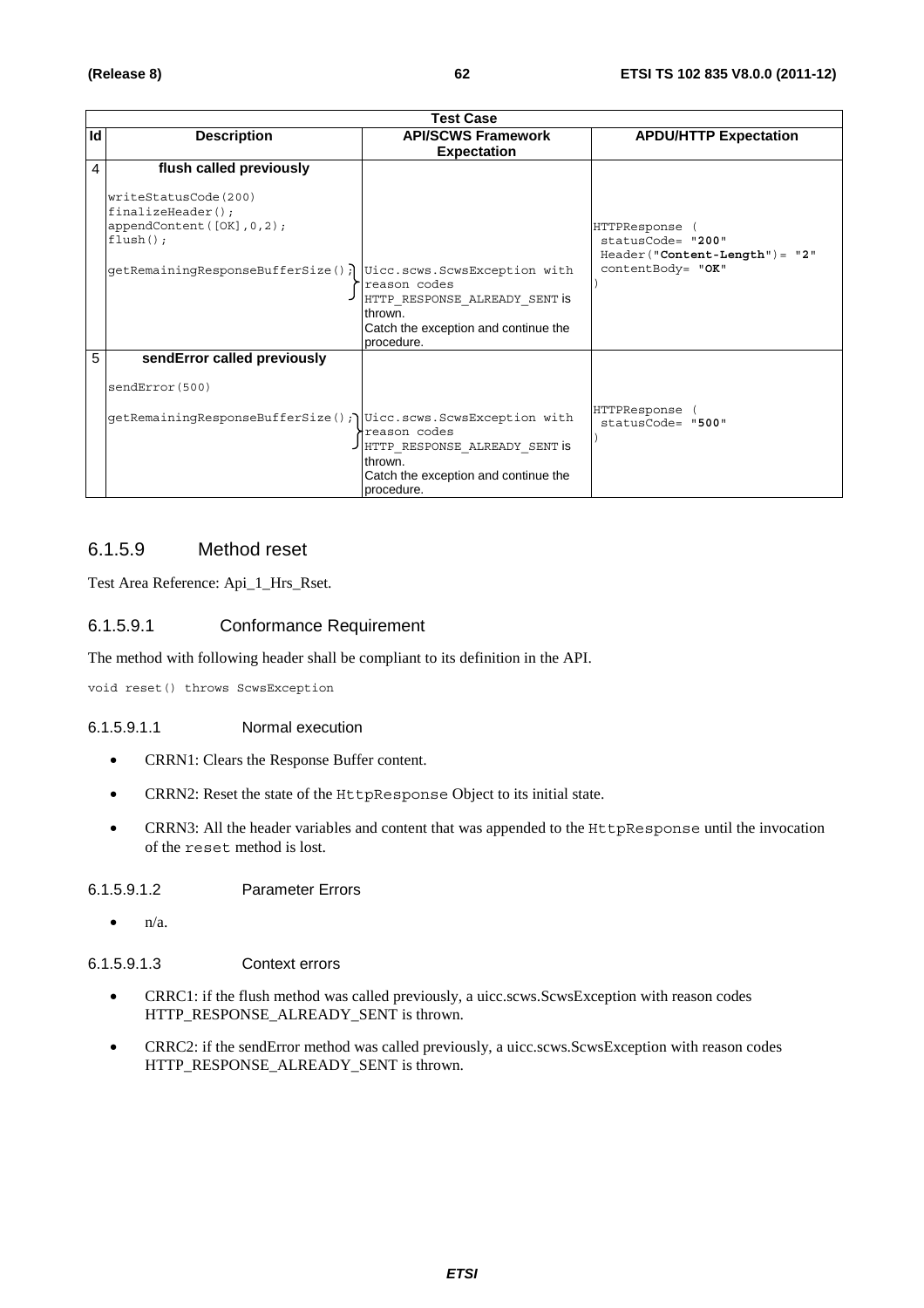## 6.1.5.9.2 Test area files

Specific triggering: None:

| Test Source: | Test Api 1 Hrs Rset.java. |
|--------------|---------------------------|
| Test Applet: | Api_1_Hrs_Rset_1.java.    |
| Cap File:    | Api_1_Hrs_Rset.cap.       |

# 6.1.5.9.3 Test coverage

| <b>CRR</b> number | Test case number |
|-------------------|------------------|
| N1                | 1, 2, 3          |
| N <sub>2</sub>    | 1, 2, 3          |
| N3                | 1, 2, 3          |
|                   |                  |
|                   |                  |

# 6.1.5.9.4 Test procedure

|                | <b>Test Case</b>                          |                                       |                                     |  |
|----------------|-------------------------------------------|---------------------------------------|-------------------------------------|--|
| ld             | <b>Description</b>                        | <b>API/SCWS Framework Expectation</b> | <b>APDU/HTTP Expectation</b>        |  |
| $\mathbf{1}$   | <b>Reset StatusCode</b>                   |                                       |                                     |  |
|                | writeStatusCode(204)                      |                                       | HTTPResponse (<br>statusCode= "200" |  |
|                | $reset()$ ;                               |                                       | $Header('Content-Length") = "2"$    |  |
|                | writeStatusCode(200);                     |                                       | contentBody = $"OK"$                |  |
|                | $finalizeHeader()$ ;                      |                                       |                                     |  |
|                | appendContent([OK], 0, 2);<br>$flush()$ ; |                                       |                                     |  |
| $\overline{2}$ | <b>Reset Header</b>                       |                                       |                                     |  |
|                | writeStatusCode(500);                     |                                       |                                     |  |
|                | appendHeaderVariable(8, [L1]              |                                       | HTTPResponse (                      |  |
|                | , 0, 2);                                  |                                       | statusCode= 200                     |  |
|                |                                           |                                       | $Header('Content-Length") = "2"$    |  |
|                | $reset()$ ;                               |                                       | $Header('Content-Lanquage") = "L2"$ |  |
|                |                                           |                                       | $contentBody = "OK"$                |  |
|                | appendHeaderVariable(8, [L2]              |                                       |                                     |  |
|                | , 0, 2);                                  |                                       |                                     |  |
|                | appendContent([OK], 0, 2);<br>$flush()$ ; |                                       |                                     |  |
|                |                                           |                                       |                                     |  |
| 3              | <b>Reset ContentType</b>                  |                                       | HTTPResponse (                      |  |
|                | setContextType(4);                        |                                       | statusCode= "200"                   |  |
|                | $reset()$ ;                               |                                       | $Header('Content-Length") = "2"$    |  |
|                |                                           |                                       | Header("Content-Type") =            |  |
|                | writeStatusCode(200);                     |                                       | "text/plain" (default value).       |  |
|                | appendContent([OK], 0, 2);                |                                       | $contentBody = "OK"$                |  |
|                | $flush()$ ;                               |                                       |                                     |  |
| $\overline{4}$ | <b>Reset Header Finalized</b>             |                                       |                                     |  |
|                |                                           |                                       |                                     |  |
|                | writeStatusCode(200);                     |                                       |                                     |  |
|                | appendHeaderVariable(8, [L1]              |                                       |                                     |  |
|                | 0, 2);                                    |                                       | HTTPResponse (                      |  |
|                | finalizeHeader();                         |                                       | statusCode= "200"                   |  |
|                |                                           |                                       | $Header('Content-Length") = "2"$    |  |
|                | $reset()$ ;                               |                                       | Header ("Content-Language") = "L2"  |  |
|                |                                           |                                       | $contentBody = "OK"$                |  |
|                | appendHeaderVariable(8, [L2]              |                                       |                                     |  |
|                | , 0, 2);                                  |                                       |                                     |  |
|                | appendContent([OK], 0, 2);                |                                       |                                     |  |
|                | $flush()$ ;                               |                                       |                                     |  |
|                |                                           |                                       |                                     |  |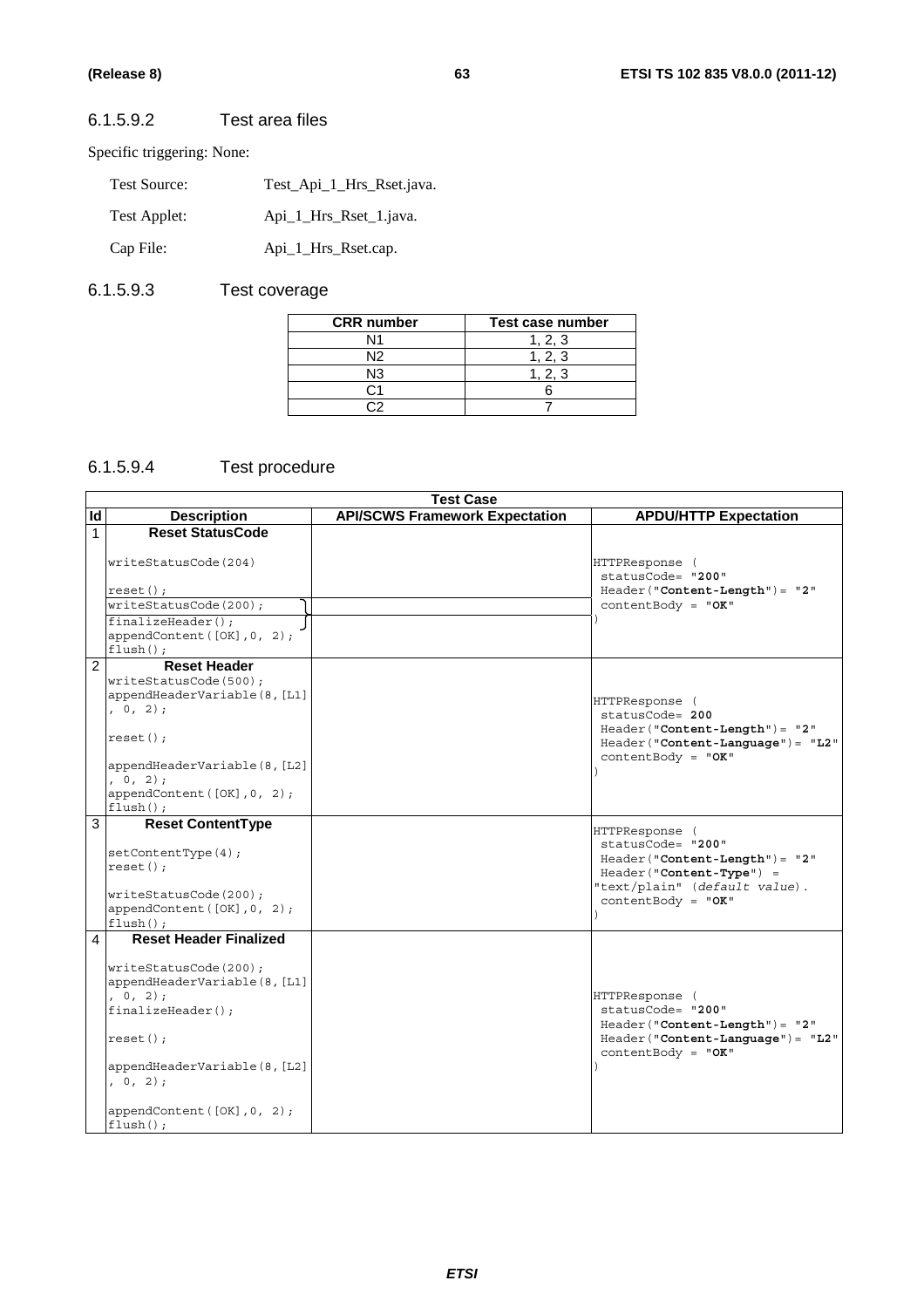|                | <b>Test Case</b>                                                                                                                                                                                     |                                                                                                                                          |                                                                                                                                            |  |
|----------------|------------------------------------------------------------------------------------------------------------------------------------------------------------------------------------------------------|------------------------------------------------------------------------------------------------------------------------------------------|--------------------------------------------------------------------------------------------------------------------------------------------|--|
| ld             | <b>Description</b>                                                                                                                                                                                   | <b>API/SCWS Framework Expectation</b>                                                                                                    | <b>APDU/HTTP Expectation</b>                                                                                                               |  |
| $\overline{5}$ | <b>Reset Data</b><br>writeStatusCode(200);<br>appendHeaderVariable(8, [L1]<br>, 0, 2);<br>$finalizeHeader()$ ;<br>appendContent ([NOT OK], 0,<br>$6)$ ;<br>$reset()$ ;<br>appendContent([OK], 0, 2); |                                                                                                                                          | HTTPResponse<br>statusCode= "200"<br>$Header('Content-Length") = "2"$<br>HeaderNotPresent ("Content-<br>Language")<br>$contentBody = "OK"$ |  |
| 6              | $flush()$ ;<br>flush() called previously<br>writeStatusCode(200);<br>$finalizeHeader()$ ;<br>appendContent([OK], 0, 2);<br>$flush()$ ;<br>$reset()$ ;                                                | uicc.scws.ScwsException with reason<br>codes HTTP RESPONSE ALREADY SENT is<br>thrown.<br>Catch the exception and continue the procedure. | HTTPResponse (<br>statusCode= "200"<br>$Header('Content-Length") = "2"$<br>$contentBody = "OK"$                                            |  |
| 7              | sendError called previously<br>sendError(500);<br>$reset()$ ;                                                                                                                                        | uicc.scws.ScwsException with reason<br>codes HTTP RESPONSE ALREADY SENT is<br>thrown.<br>Catch the exception and continue the procedure. | HTTPResponse (<br>statusCode= "500"                                                                                                        |  |

# 6.1.5.10 Method sendError

Test Area Reference: Api\_1\_Hrs\_Sene.

## 6.1.5.10.1 Conformance Requirement

The method with following header shall be compliant to its definition in the API.

void sendError(short errorCode)

#### 6.1.5.10.1.1 Normal execution

- CRRN1: Sends an error code to the SCWS.
- CRRN2: The HTTP response is sent immediately by the SCWS no other data is send by the SCWS.
- CRRN3: Missing header variables are added by the SCWS with their default values.
- CRRN4: Invoking this method implicitly finalizes the header of the HttpResponse.

### 6.1.5.10.1.2 Parameter Errors

• CRRP1: if parameter errorCode is unknown with respect to the HTTP 1.1 protocol, a uicc.scws.ScwsException with reason codes HTTP\_CODE\_UNKNOWN is thrown.

#### 6.1.5.10.1.3 Context errors

- CRRC1: if the HTTP header was already finalized, a uicc.scws.ScwsException with reason codes HEADER\_ALREADY\_FINALIZED is thrown.
- CRRC2: if the flush method was called previously, a uicc.scws.ScwsException with reason codes HTTP\_RESPONSE\_ALREADY\_SENT is thrown.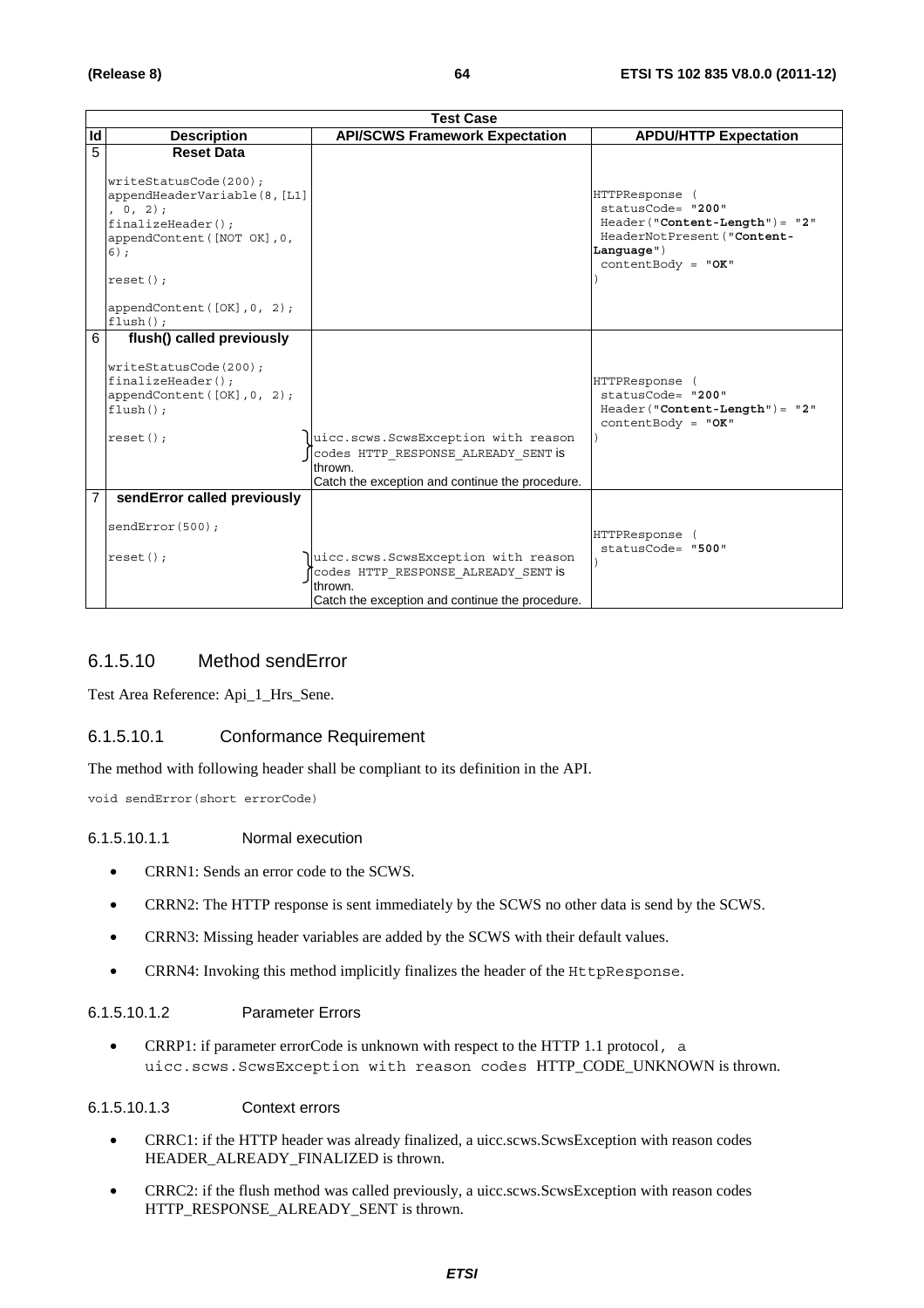• CRRC3: if the sendError method was called previously, a uicc.scws.ScwsException with reason codes HTTP\_RESPONSE\_ALREADY\_SENT is thrown.

## 6.1.5.10.2 Test area files

Specific triggering: None:

| Test Source: | Test Api 1 Hrs Sene.java. |
|--------------|---------------------------|
| Test Applet: | Api_1_Hrs_Sene_1.java.    |
| Cap File:    | Api_1_Hrs_Sene.cap.       |

# 6.1.5.10.3 Test coverage

| <b>CRR</b> number | Test case number |
|-------------------|------------------|
| N1                | 1, 2, 3, 4, 5, 6 |
| N <sub>2</sub>    | 1, 2, 3, 4, 5, 6 |
| N3                | 1, 2, 3, 4, 5, 6 |
| N4                | 1, 2, 3, 4, 5, 6 |
| P1                |                  |
| C1                | 8. 9             |
| C <sub>2</sub>    | 10               |
| CЗ                |                  |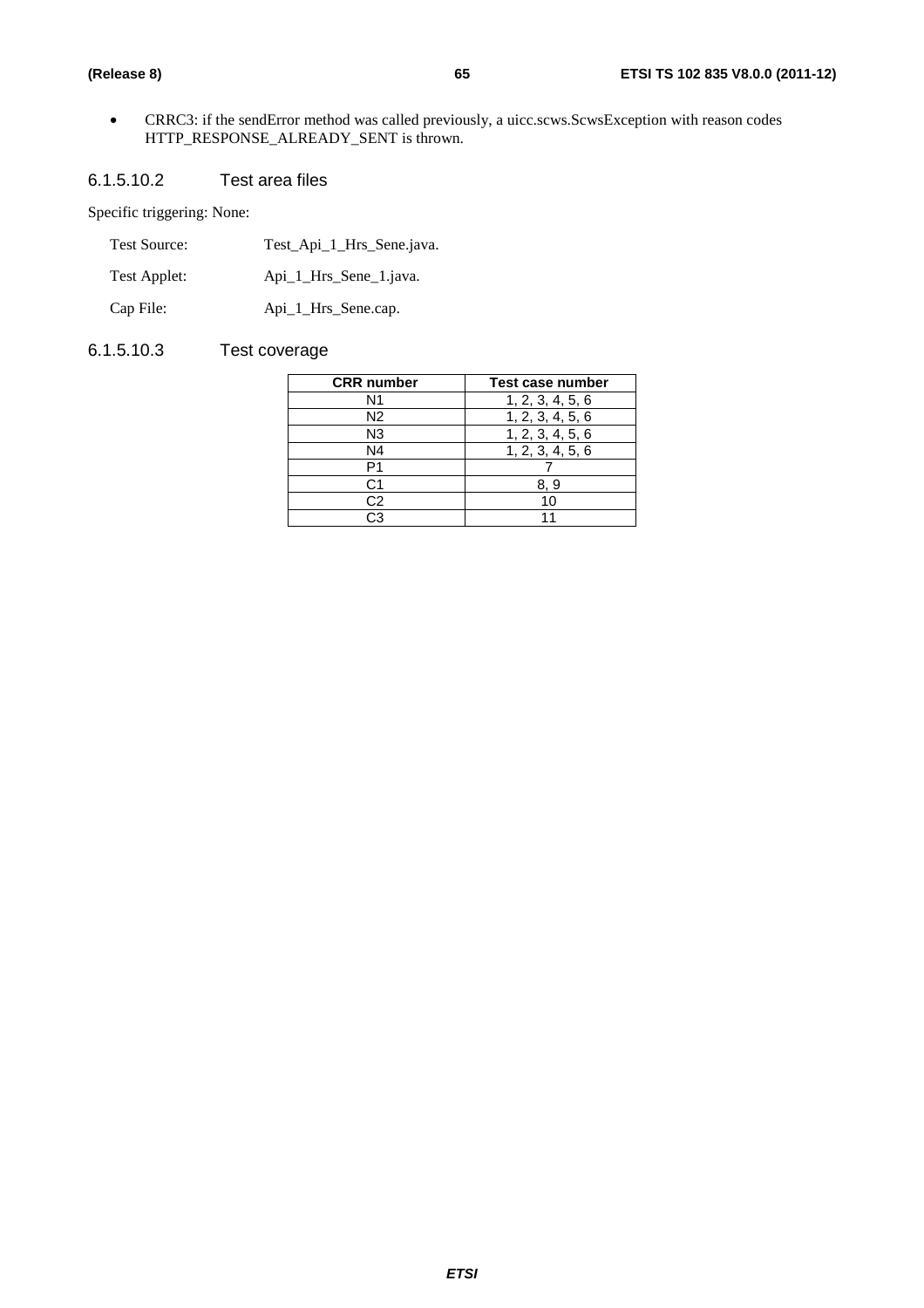# 6.1.5.10.4 Test procedure

| <b>Test Case</b> |    |                                                      |                                       |                              |
|------------------|----|------------------------------------------------------|---------------------------------------|------------------------------|
|                  | ld | <b>Description</b>                                   | <b>API/SCWS Framework Expectation</b> | <b>APDU/HTTP Expectation</b> |
|                  |    |                                                      |                                       |                              |
|                  |    |                                                      |                                       |                              |
| 1                |    | Normal use case : Return an Informational code (1xx) |                                       |                              |
|                  |    | $a$ // $sc$ continue                                 |                                       | Not testable                 |
|                  |    | sendError(100)                                       |                                       |                              |
|                  |    | b // SC_SWITCHING PROTOCOLS                          |                                       | Not testable                 |
|                  |    |                                                      |                                       |                              |
|                  |    | sendError(101)                                       |                                       |                              |
| $\overline{2}$   |    | Normal use case : Return a Successful code (2xx)     |                                       |                              |
|                  |    | $a$ // $\overline{SC\ OK}$                           |                                       | HTTPResponse (               |
|                  |    | sendError(200)                                       |                                       | statusCode= 200              |
|                  |    |                                                      |                                       |                              |
|                  | b  | // SC CREATED                                        |                                       | HTTPResponse (               |
|                  |    | sendError(201)                                       |                                       | statusCode= 201              |
|                  |    |                                                      |                                       |                              |
|                  |    | $C$ // SC_ACCEPTED                                   |                                       | HTTPResponse (               |
|                  |    | sendError(202)                                       |                                       | statusCode= 202              |
|                  |    |                                                      |                                       |                              |
|                  |    | $d$ //                                               |                                       | HTTPResponse (               |
|                  |    | SC NON AUTHORITATIVE INFORMATION                     |                                       | statusCode= 203              |
|                  |    | sendError(203)                                       |                                       |                              |
|                  |    |                                                      |                                       |                              |
|                  |    | e // SC_NO_CONTENT                                   |                                       | HTTPResponse (               |
|                  |    | sendError(204)                                       |                                       | statusCode= 204              |
|                  |    |                                                      |                                       |                              |
|                  |    | f // SC RESET CONTENT                                |                                       | HTTPResponse (               |
|                  |    | sendError(205)                                       |                                       | $statusCode = 205$           |
|                  |    |                                                      |                                       |                              |
|                  |    | // SC PARTIAL CONTENT                                |                                       | HTTPResponse (               |
|                  |    | sendError(206)                                       |                                       | statusCode= 206              |
|                  |    |                                                      |                                       |                              |
| 3                |    | Normal use case : Return a Redirection code (3xx)    |                                       |                              |
|                  |    | a // SC_MULTIPLE CHOICES                             |                                       | HTTPResponse (               |
|                  |    | sendError(300)                                       |                                       | statusCode= 300              |
|                  |    |                                                      |                                       |                              |
|                  |    | b // SC MOVED PERMANENTLY                            |                                       | HTTPResponse (               |
|                  |    | sendError(301)                                       |                                       | statusCode= 301              |
|                  |    |                                                      |                                       |                              |
|                  |    | $c$ // $sc$ FOUND                                    |                                       | HTTPResponse (               |
|                  |    | sendError(302)                                       |                                       | statusCode= 302              |
|                  |    |                                                      |                                       |                              |
|                  |    | $d$ // SC_SEE_OTHER                                  |                                       | HTTPResponse (               |
|                  |    | sendError(303)                                       |                                       | statusCode= 303              |
|                  |    |                                                      |                                       |                              |
|                  | e  | // SC NOT MODIFIED                                   |                                       | HTTPResponse (               |
|                  |    | sendError(304)                                       |                                       | statusCode= 304              |
|                  |    |                                                      |                                       |                              |
|                  |    | $f$ // SC USE PROXY                                  |                                       | HTTPResponse (               |
|                  |    | sendError(305)                                       |                                       | statusCode= 305              |
|                  |    |                                                      |                                       |                              |
|                  | g  | // SC TEMPORARY REDIRECT                             |                                       | HTTPResponse (               |
|                  |    | sendError(307)                                       |                                       | statusCode= 307              |
|                  |    |                                                      |                                       |                              |
| 4                |    | Normal use case : Return a client error code (4xx)   |                                       |                              |
|                  |    | a // SC_BAD REQUEST                                  |                                       |                              |
|                  |    | sendError(400)                                       |                                       | HTTPResponse (               |
|                  |    |                                                      |                                       | statusCode= 400              |
|                  |    |                                                      |                                       |                              |
|                  |    | b // SC_UNAUTHORIZED                                 |                                       | HTTPResponse (               |
|                  |    | sendError(401)                                       |                                       | statusCode= 401              |
|                  |    |                                                      |                                       |                              |
|                  |    | C // SC_PAYMENT_REQUIRED                             |                                       | HTTPResponse (               |
|                  |    | sendError(402)                                       |                                       | statusCode= 402              |
|                  |    |                                                      |                                       |                              |
|                  |    | $d$ $//$ sc FORBIDDEN                                |                                       | HTTPResponse (               |
|                  |    | sendError(403)                                       |                                       | statusCode= 403              |
|                  |    |                                                      |                                       |                              |
|                  |    | e // SC_NOT_FOUND                                    |                                       | HTTPResponse (               |
|                  |    | sendError(404)                                       |                                       | statusCode= 404              |
|                  |    |                                                      |                                       |                              |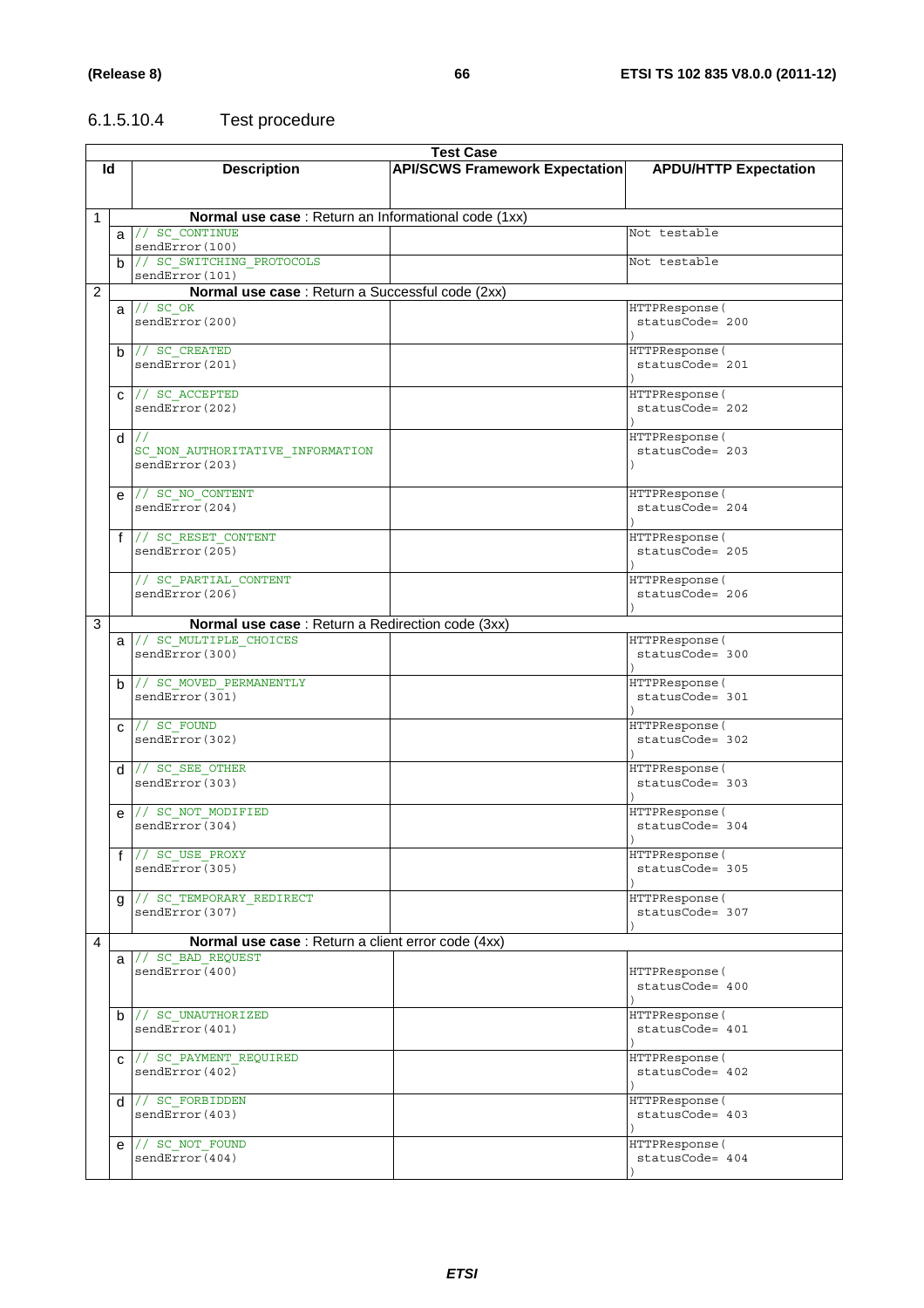|   | <b>Test Case</b> |                                                  |                                       |                                   |
|---|------------------|--------------------------------------------------|---------------------------------------|-----------------------------------|
|   | ld               | <b>Description</b>                               | <b>API/SCWS Framework Expectation</b> | <b>APDU/HTTP Expectation</b>      |
|   |                  |                                                  |                                       |                                   |
|   |                  |                                                  |                                       |                                   |
|   |                  | f // SC METHOD NOT ALLOWED                       |                                       | HTTPResponse (                    |
|   |                  | sendError(405)                                   |                                       | statusCode= 405                   |
|   |                  |                                                  |                                       |                                   |
|   |                  | $q$ // SC_NOT_ACCEPTABLE                         |                                       | HTTPResponse (                    |
|   |                  | sendError (406)                                  |                                       | statusCode= 406                   |
|   |                  |                                                  |                                       |                                   |
|   |                  | $h$ //                                           |                                       | HTTPResponse (                    |
|   |                  | SC PROXY AUTHENTICATION REQUIRED                 |                                       | statusCode= 407                   |
|   |                  | sendError(407)                                   |                                       |                                   |
|   |                  | // SC REQUEST TIMEOUT                            |                                       | HTTPResponse (                    |
|   |                  | sendError(408)                                   |                                       | statusCode= 408                   |
|   |                  |                                                  |                                       |                                   |
|   |                  | // SC CONFLICT                                   |                                       | HTTPResponse (                    |
|   |                  | sendError(409)                                   |                                       | statusCode= 409                   |
|   |                  |                                                  |                                       |                                   |
|   |                  | $k$ // SC GONE                                   |                                       | HTTPResponse (                    |
|   |                  | sendError(410)                                   |                                       | statusCode= 410                   |
|   |                  |                                                  |                                       |                                   |
|   |                  | // SC LENGTH REQUIRED<br>sendError(411)          |                                       | HTTPResponse (<br>statusCode= 411 |
|   |                  |                                                  |                                       |                                   |
|   |                  | m // SC_PRECONDITION FAILED                      |                                       | HTTPResponse (                    |
|   |                  | sendError(412)                                   |                                       | statusCode= 412                   |
|   |                  |                                                  |                                       |                                   |
|   |                  | n // SC_REQUEST_ENTITY_TOO_LARGE                 |                                       | HTTPResponse (                    |
|   |                  | sendError(413)                                   |                                       | statusCode= 413                   |
|   |                  |                                                  |                                       |                                   |
|   |                  | 0 // SC_REQUEST_URI_TOO_LONG                     |                                       | HTTPResponse (                    |
|   |                  | sendError(414)                                   |                                       | statusCode= 414                   |
|   |                  |                                                  |                                       |                                   |
|   |                  | p // SC_UNSUPPORTED_MEDIA_TYPE                   |                                       | HTTPResponse (                    |
|   |                  | sendError(415)                                   |                                       | statusCode= 415                   |
|   |                  |                                                  |                                       |                                   |
|   |                  | $q$ //                                           |                                       | HTTPResponse (                    |
|   |                  | SC REQUESTED RANGE NOT SATISFIABLE               |                                       | statusCode= 416                   |
|   |                  | sendError(416)                                   |                                       |                                   |
|   |                  | [ // SC EXPECTATION FAILED                       |                                       | HTTPResponse (                    |
|   |                  | sendError(417)                                   |                                       | statusCode= 417                   |
|   |                  |                                                  |                                       |                                   |
| 5 |                  | Normal use case : Return a Server Error 5xx code |                                       |                                   |
|   |                  | a // SC_INTERNAL_SERVER ERROR                    |                                       | HTTPResponse (                    |
|   |                  | sendError(500)                                   |                                       | statusCode= 500                   |
|   |                  |                                                  |                                       |                                   |
|   |                  | b // SC_NOT_IMPLEMENTED                          |                                       | HTTPResponse (                    |
|   |                  | sendError(501)                                   |                                       | statusCode= 501                   |
|   |                  |                                                  |                                       |                                   |
|   |                  | C // SC_BAD GATEWAY                              |                                       | HTTPResponse (                    |
|   |                  | sendError(502)                                   |                                       | statusCode= 502                   |
|   |                  |                                                  |                                       |                                   |
|   |                  | $d$ // SC SERVICE UNAVAILABLE                    |                                       | HTTPResponse (                    |
|   |                  | sendError(503)                                   |                                       | statusCode= 503                   |
|   |                  |                                                  |                                       |                                   |
|   |                  | e // SC_GATEWAY_TIMEOUT                          |                                       | HTTPResponse (                    |
|   |                  | sendError(504)                                   |                                       | statusCode= 504                   |
|   |                  | f // SC_HTTP_VERSION_NOT_SUPPORTED               |                                       | HTTPResponse (                    |
|   |                  | sendError(505)                                   |                                       |                                   |
|   |                  |                                                  |                                       | statusCode= 505                   |
|   |                  | <b>After writeStatusCode</b>                     |                                       |                                   |
|   | 6                |                                                  |                                       | HTTPResponse (                    |
|   |                  | writeStatusCode(200);                            |                                       | statusCode= 403                   |
|   |                  |                                                  |                                       |                                   |
|   |                  | sendError(403);                                  |                                       |                                   |
|   |                  |                                                  |                                       |                                   |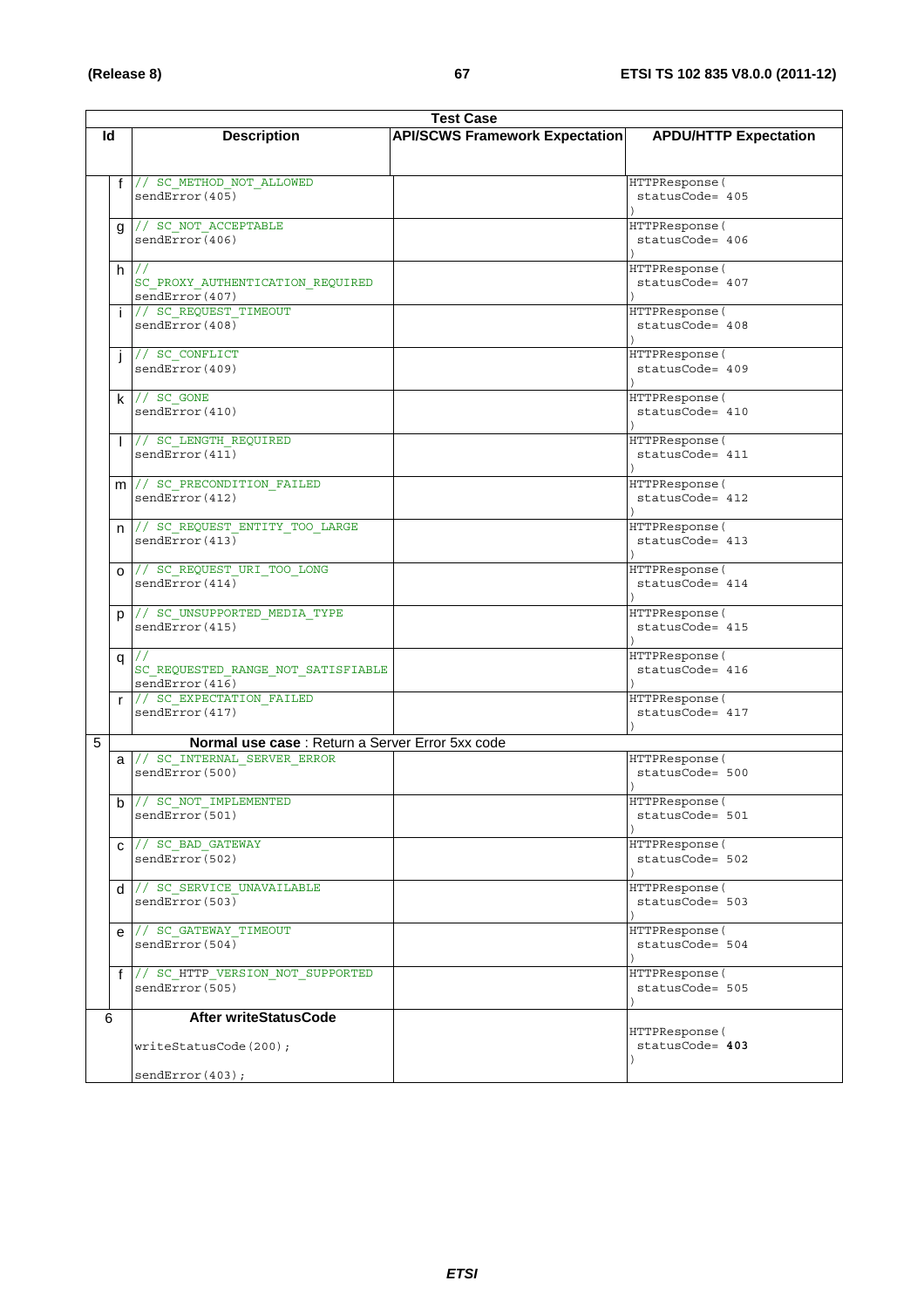|                | <b>Test Case</b>                                                                                                                                                                                                                                                                                                |                                                                                                                                                                |                                                                                            |
|----------------|-----------------------------------------------------------------------------------------------------------------------------------------------------------------------------------------------------------------------------------------------------------------------------------------------------------------|----------------------------------------------------------------------------------------------------------------------------------------------------------------|--------------------------------------------------------------------------------------------|
| ld             | <b>Description</b>                                                                                                                                                                                                                                                                                              | <b>API/SCWS Framework Expectation</b>                                                                                                                          | <b>APDU/HTTP Expectation</b>                                                               |
|                |                                                                                                                                                                                                                                                                                                                 |                                                                                                                                                                |                                                                                            |
| $\overline{7}$ | HTTP_CODE_UNKNOWN                                                                                                                                                                                                                                                                                               |                                                                                                                                                                |                                                                                            |
|                | sendError(0)<br>$sendError(-1)$<br>sendError(1000)<br>sendError(99)<br>sendError(102)<br>sendError(199)<br>sendError(207)<br>sendError(299)<br>sendError(308)<br>sendError(399)<br>sendError (418)<br>sendError (499)<br>sendError(506)<br>sendError(600)<br>sendError(700)<br>sendError(800)<br>sendError(900) | uicc.scws.ScwsException with<br>reason codes HTTP CODE UNKNOW is HTTPResponse (<br>thrown.<br>Catch the exception and build<br>a page with status code = $204$ | $statusCode = "204"$                                                                       |
| 8              | finalizeHeader called previously<br>writeStatusCode(200)<br>$finalizeHeader()$ ;<br>sendError(403);<br>appendContent ([OK], 0, 2);<br>$flush()$ ;                                                                                                                                                               | Uicc.scws.ScwsException with<br>reason codes<br>HEADER ALREADY FINALIZED is<br>thrown.<br>Catch the exception and continue the<br>procedure.                   | HTTPResponse (<br>statusCode= 200<br>Header("Content-Length")=<br>"2"<br>contentBody= "OK" |
| 9              | appendContent called previously<br>writeStatusCode(200)<br>appendContent([OK], 0, 2);<br>sendError(403);<br>$flush()$ ;                                                                                                                                                                                         | Uicc.scws.ScwsException with<br>reason codes<br>HEADER_ALREADY_FINALIZED is<br>thrown.<br>Catch the exception and continue the<br>procedure.                   | HTTPResponse (<br>statusCode= 200<br>Header("Content-Length")=<br>"2"<br>contentBody= "OK" |
| 10             | flush called previously                                                                                                                                                                                                                                                                                         |                                                                                                                                                                |                                                                                            |
|                | writeStatusCode(200)<br>appendContent([OK], 0, 2);<br>$flush()$ ;<br>sendError(403);                                                                                                                                                                                                                            | [uicc.scws.ScwsException with<br>reason codes<br>HTTP RESPONSE ALREADY SENT is<br>thrown.<br>Catch the exception and continue the<br>procedure.                | HTTPResponse (<br>statusCode= 200<br>Header("Content-Length")=<br>"2"<br>contentBody= "OK" |
| 11             | sendError called previously                                                                                                                                                                                                                                                                                     |                                                                                                                                                                |                                                                                            |
|                | sendError(500);<br>sendError(403);                                                                                                                                                                                                                                                                              | Uuicc.scws.ScwsException with<br>reason codes<br>HTTP RESPONSE ALREADY SENT is<br>thrown.<br>Catch the exception and continue the<br>procedure.                | HTTPResponse (<br>statusCode= 500<br>$\lambda$                                             |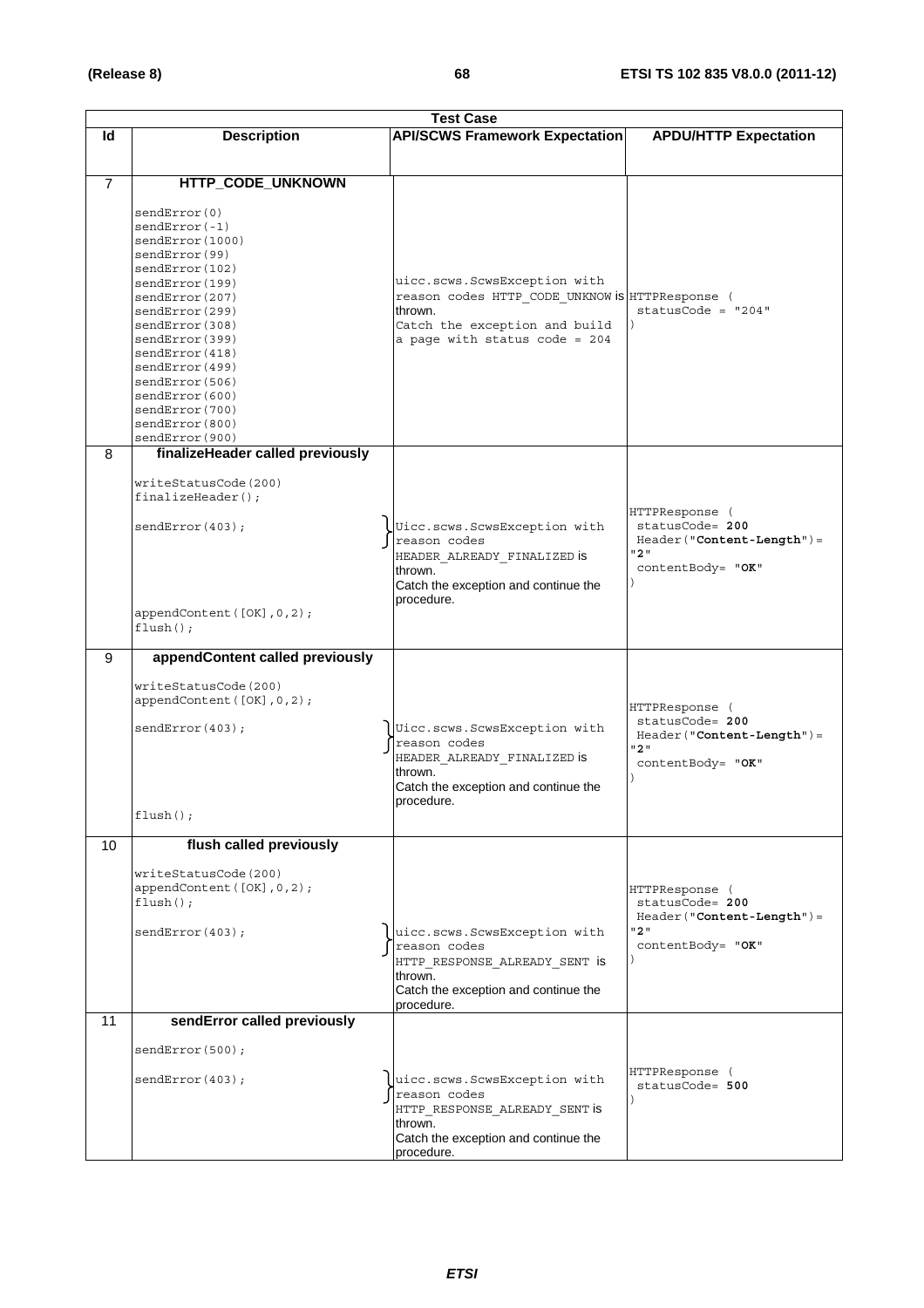## 6.1.5.11 Method setContentType

Test Area Reference: Api\_1\_Hrs\_Scot.

### 6.1.5.11.1 Conformance Requirement

The method with following header shall be compliant to its definition in the API.

void setContentType(short type) throws ScwsException

### 6.1.5.11.1.1 Normal execution

• CRRN1: Sets the content type of the HTTP response.

### 6.1.5.11.1.2 Parameter Errors

• CRRP1: if parameter type is not correct according to SCWSConstants, a uicc.scws.ScwsException with reason codes UNKNOWN\_KEYWORD\_ID is thrown.

6.1.5.11.1.3 Context errors

- CRRC1: if the HTTP header was already finalized, a uicc.scws.ScwsException with reason codes HEADER\_ALREADY\_FINALIZED is thrown.
- CRRC2: if appending the header variable would cause an overflow of the response buffer, a uicc.scws.ScwsException with reason codes BUFFER\_OVERFLOW is thrown.
- CRRC3: if the flush method was called previously, a uicc.scws.ScwsException with reason codes HTTP\_RESPONSE\_ALREADY\_SENT is thrown.
- CRRC4: if the sendError method was called previously, a uicc.scws.ScwsException with reason codes HTTP\_RESPONSE\_ALREADY\_SENT is thrown.

## 6.1.5.11.2 Test area files

Specific triggering: None:

| Test Source: | Test_Api_1_Hrs_Scot.java. |
|--------------|---------------------------|
|--------------|---------------------------|

Test Applet: Api\_1\_Hrs\_Scot\_1.java.

Cap File: Api\_1\_Hrs\_Scot.cap.

### 6.1.5.11.3 Test coverage

| <b>CRR</b> number | <b>Test case number</b> |
|-------------------|-------------------------|
| N1                | 1, 2, 3, 4, 5           |
|                   |                         |
|                   | 7 R                     |
| C2                |                         |
| CЗ                |                         |
|                   |                         |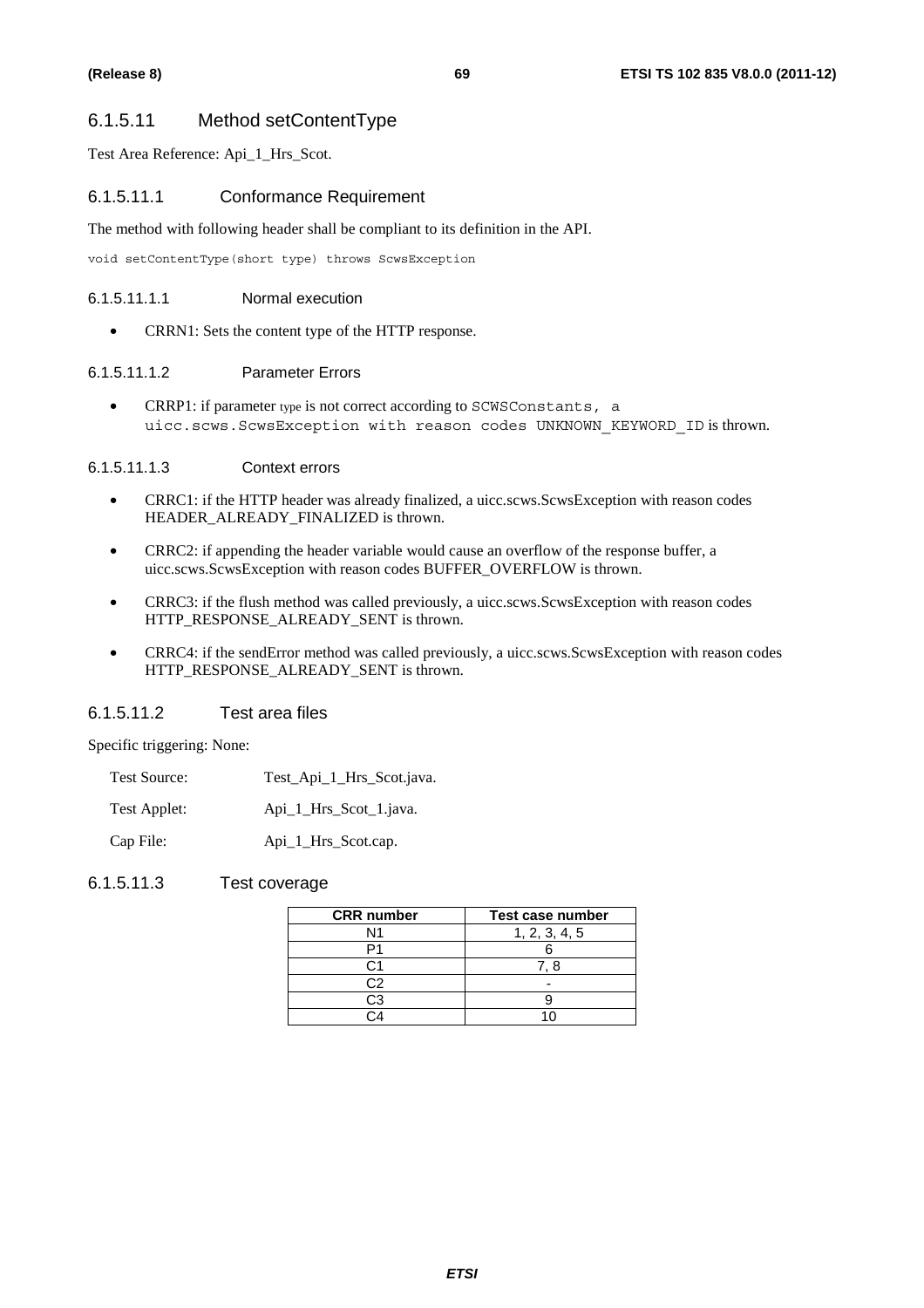# 6.1.5.11.4 Test procedure

|              | <b>Test Case</b>                                                                                                                                                 |                                                 |                                                                                                                                                                            |  |  |
|--------------|------------------------------------------------------------------------------------------------------------------------------------------------------------------|-------------------------------------------------|----------------------------------------------------------------------------------------------------------------------------------------------------------------------------|--|--|
| ld.          | <b>Description</b>                                                                                                                                               | <b>API/SCWS Framework</b><br><b>Expectation</b> | <b>APDU/HTTP Expectation</b>                                                                                                                                               |  |  |
| $\mathbf{1}$ | All success type                                                                                                                                                 |                                                 |                                                                                                                                                                            |  |  |
| a            | // CONTENT TYPE IMAGE GIF<br>writeStatusCode(200)<br>setContextType(4);<br>$finalizeHeader()$ ;<br>appendContent([OK], 0, 2);<br>$flush()$ ;                     |                                                 | HTTPResponse (<br>statusCode= "200"<br>$Header("Content-Type") = "image/gif"$<br>Header("Content-Length")= "2"<br>contentBody= "OK"                                        |  |  |
|              | b // CONTENT TYPE IMAGE JPEG<br>writeStatusCode(200)<br>setContentType(3);<br>$finalizeHeader()$ ;<br>appendContent([OK], 0, 2);<br>$flush()$ ;                  |                                                 | HTTPResponse (<br>statusCode= 200<br>Header("Content-Type")= "image/jpeg"<br>Header("Content-Length")= "2"<br>contentBody= "OK"                                            |  |  |
|              | $C$ // CONTENT TYPE IMAGE PNG<br>writeStatusCode(200)<br>setContextType(5);<br>$finalizeHeader()$ ;<br>appendContent([OK], 0, 2);<br>$flush()$ ;                 |                                                 | HTTPResponse (<br>statusCode= 200<br>$Header('Content-Type") = "image/pnq"$<br>Header("Content-Length")= "2"<br>contentBody= "OK"                                          |  |  |
|              | $d$ // CONTENT TYPE TEXT HTML<br>writeStatusCode(200)<br>setContextType(1);<br>$finalizeHeader()$ ;<br>appendContent([OK], 0, 2);<br>$flush()$ ;                 |                                                 | HTTPResponse (<br>statusCode= 200<br>$Header("Content-Type") = "text/html"$<br>$Header('Content-Length") = "2"$<br>contentBody= "OK"                                       |  |  |
|              | $e$ // CONTENT TYPE TEXT PLAIN<br>writeStatusCode(200)<br>setContextType(2);<br>$finalizeHeader()$ ;<br>appendContent([OK], 0, 2);<br>$flush()$ ;                |                                                 | HTTPResponse (<br>statusCode= 200<br>Header ("Content-Type") = "text/plain"<br>Header("Content-Length")= "2"<br>contentBody= "OK"                                          |  |  |
| 2            | <b>Call in first</b><br>setContextType(2);<br>writeStatusCode(200)<br>$finalizeHeader()$ ;<br>appendContent([OK], 0, 2);<br>$flush()$ ;                          |                                                 | HTTPResponse (<br>statusCode= 200<br>$Header("Content-Type") = "text/plain"$<br>Header("Content-Length")= "2"<br>contentBody= "OK"                                         |  |  |
| 3            | <b>Call after status line</b><br>writeStatusCode(200)<br>setContentType(2);<br>$finalizeHeader()$ ;<br>appendContent([OK], 0, 2);<br>$flush()$ ;                 |                                                 | HTTPResponse (<br>statusCode= 200<br>Header("Content-Type")= "text/plain"<br>$Header('Content-Length") = "2"$<br>contentBody= "OK"                                         |  |  |
| 4            | Call after appendHeaderVariable                                                                                                                                  |                                                 |                                                                                                                                                                            |  |  |
|              | writeStatusCode(200)<br>appendHeaderVariable(<br>headerKeywordNameId= 1,<br>value= [header1header2],<br>valueOffset= 0,<br>valueLength= 7)<br>setContentType(2); |                                                 | HTTPResponse (<br>statusCode= 200<br>$\texttt{Header}("Accept") = "header1"$<br>Header("Content-Type")= "text/plain"<br>Header("Content-Length")= "2"<br>contentBody= "OK" |  |  |
|              | $finalizeHeader()$ ;<br>appendContent ([OK], 0, 2);<br>$flush()$ ;                                                                                               |                                                 |                                                                                                                                                                            |  |  |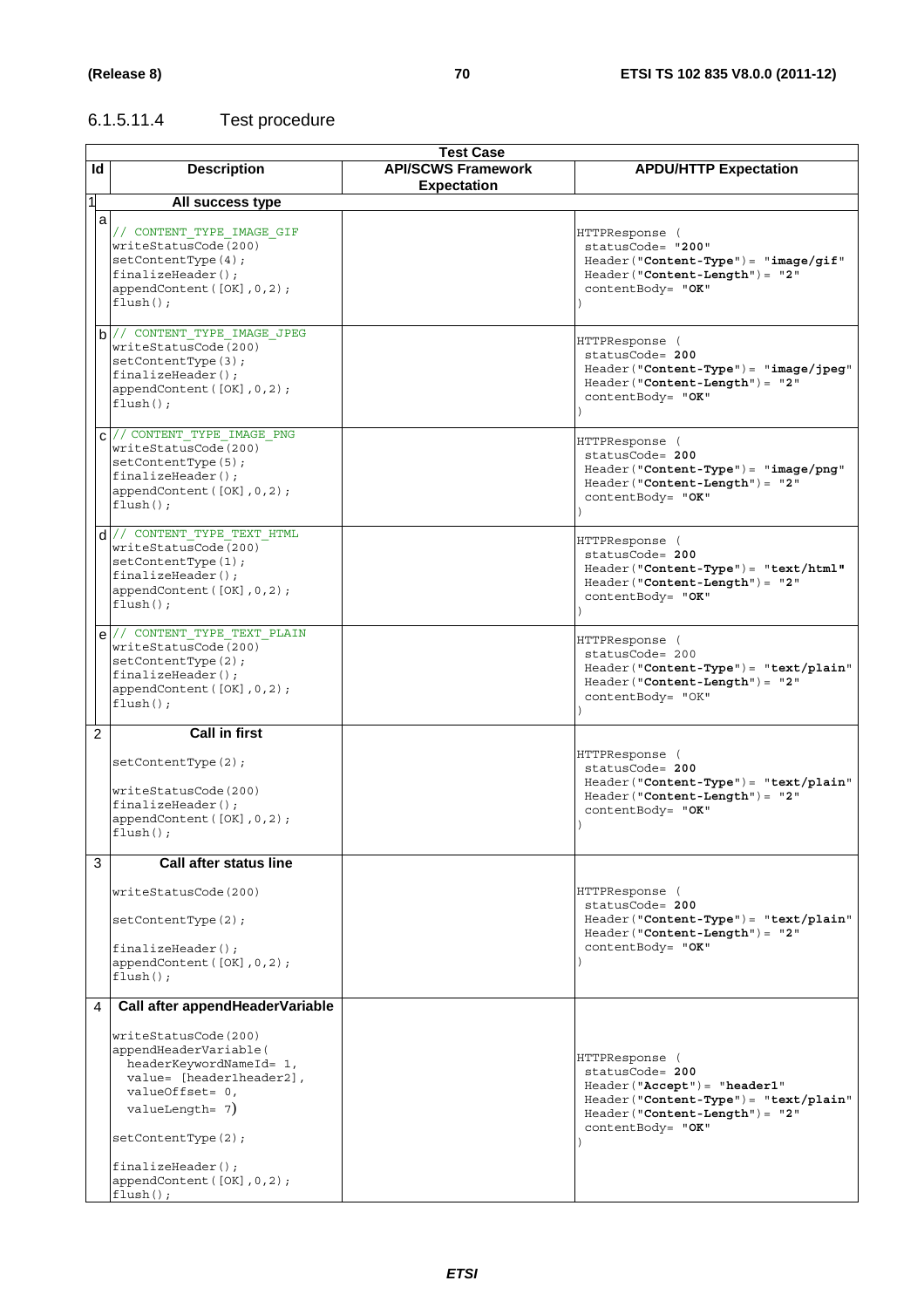|    | <b>Test Case</b>                                                                                           |                                                                                                                                               |                                                                                                                                  |  |  |  |
|----|------------------------------------------------------------------------------------------------------------|-----------------------------------------------------------------------------------------------------------------------------------------------|----------------------------------------------------------------------------------------------------------------------------------|--|--|--|
| Id | <b>Description</b>                                                                                         | <b>API/SCWS Framework</b><br><b>Expectation</b>                                                                                               | <b>APDU/HTTP Expectation</b>                                                                                                     |  |  |  |
| 5  | <b>Multiple call</b>                                                                                       |                                                                                                                                               |                                                                                                                                  |  |  |  |
|    | writeStatusCode(200)                                                                                       |                                                                                                                                               |                                                                                                                                  |  |  |  |
|    | setContentType(5);<br>setContextType(4);<br>setContextType(3);<br>setContextType(2);<br>setContextType(1); |                                                                                                                                               | HTTPResponse (<br>statusCode= 200<br>Header ("Content-Type") = "text/html"<br>Header("Content-Length")= "2"<br>contentBody= "OK" |  |  |  |
|    | $finalizeHeader()$ ;<br>appendContent ([OK], 0, 2);<br>$flush()$ ;                                         |                                                                                                                                               |                                                                                                                                  |  |  |  |
| 6  | UNKNOWN KEYWORD ID                                                                                         |                                                                                                                                               |                                                                                                                                  |  |  |  |
|    | writeStatusCode(200)                                                                                       |                                                                                                                                               |                                                                                                                                  |  |  |  |
|    | setContextType(0);                                                                                         | luicc.scws.ScwsException with<br>lreason codes                                                                                                |                                                                                                                                  |  |  |  |
|    | $setContextType(-1);$                                                                                      | UNKNOWN KEYWORD ID is thrown.<br>uicc.scws.ScwsException with<br>reason codes                                                                 |                                                                                                                                  |  |  |  |
|    | setContentType(6);                                                                                         | UNKNOWN KEYWORD ID is thrown.<br>uicc.scws.ScwsException with<br>reason codes                                                                 |                                                                                                                                  |  |  |  |
|    | $setContextType(-2);$                                                                                      | UNKNOWN KEYWORD ID is thrown.<br>uicc.scws.ScwsException with<br>reason codes<br>UNKNOWN_KEYWORD_ID is thrown.                                | HTTPResponse (<br>statusCode= 200<br>Header("Content-Type")= "text/plain"<br>Header("Content-Length")= "2"<br>contentBody= "OK"  |  |  |  |
|    |                                                                                                            | Catch all exceptions and continue the<br>procedure.                                                                                           |                                                                                                                                  |  |  |  |
|    | setContextType(2);<br>$finalizeHeader()$ ;<br>appendContent ([OK], 0, 2);<br>$flush()$ ;                   |                                                                                                                                               |                                                                                                                                  |  |  |  |
| 7  | finalizeHeader called previously                                                                           |                                                                                                                                               |                                                                                                                                  |  |  |  |
|    | writeStatusCode(200)<br>$finalizeHeader()$ ;                                                               |                                                                                                                                               |                                                                                                                                  |  |  |  |
|    | setContentType(2);                                                                                         | Uicc.scws.ScwsException with<br>reason codes<br>HEADER_ALREADY_FINALIZED is<br>thrown.<br>Catch the exception and continue the<br>procedure.  | HTTPResponse (<br>statusCode= 200<br>$Header('Content-Length") = "2"$<br>contentBody= "OK"                                       |  |  |  |
|    | appendContent ([OK], 0, 2);<br>$flush()$ ;                                                                 |                                                                                                                                               |                                                                                                                                  |  |  |  |
| 8  | appendContent called previously                                                                            |                                                                                                                                               |                                                                                                                                  |  |  |  |
|    | writeStatusCode(200)<br>$finalizeHeader()$ ;<br>appendContent([OK], 0, 2);                                 |                                                                                                                                               | HTTPResponse (<br>statusCode= 200                                                                                                |  |  |  |
|    | setContextType(2);                                                                                         | UUicc.scws.ScwsException with<br>reason codes<br>HEADER ALREADY FINALIZED IS<br>thrown.<br>Catch the exception and continue the<br>procedure. | Header("Content-Length")= "2"<br>contentBody= "OK"                                                                               |  |  |  |
|    | $flush()$ ;                                                                                                |                                                                                                                                               |                                                                                                                                  |  |  |  |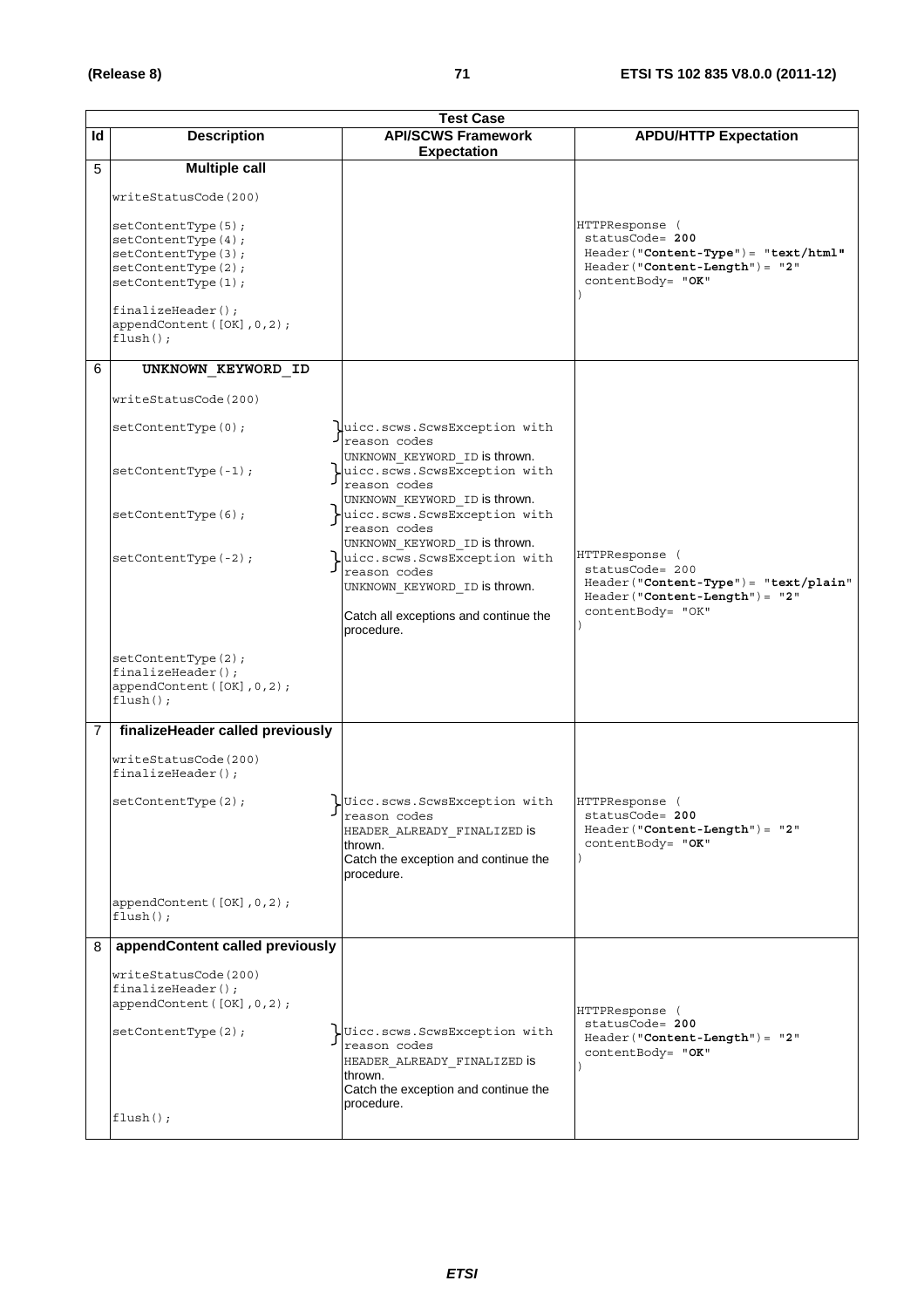|                 | <b>Test Case</b>                                                                                                                         |                                                                                                                                                |                                                                                                                                    |  |  |
|-----------------|------------------------------------------------------------------------------------------------------------------------------------------|------------------------------------------------------------------------------------------------------------------------------------------------|------------------------------------------------------------------------------------------------------------------------------------|--|--|
| Id              | <b>Description</b>                                                                                                                       | <b>API/SCWS Framework</b><br><b>Expectation</b>                                                                                                | <b>APDU/HTTP Expectation</b>                                                                                                       |  |  |
| 9               | flush called previously<br>writeStatusCode(200)<br>setContextType(2);<br>appendContent([OK], 0, 2);<br>$flush()$ ;<br>setContextType(1); | uicc.scws.ScwsException with<br>reason codes<br>HTTP RESPONSE ALREADY SENT IS<br>thrown.<br>Catch the exception and continue the<br>procedure. | HTTPResponse<br>statusCode= 200<br>$Header("Content-Type") = "text/plain$<br>$Header('Content-Length") = "2"$<br>contentBody= "OK" |  |  |
| 10 <sup>°</sup> | sendError called previously<br>sendError(500)<br>setContextType(2);                                                                      | uicc.scws.ScwsException with<br>reason codes<br>HTTP RESPONSE ALREADY SENT IS<br>thrown.<br>Catch the exception and continue the<br>procedure. | HTTPResponse<br>$statusCode = 500$                                                                                                 |  |  |

## 6.1.5.12 Method writeStatusCode

Test Area Reference: Api\_1\_Hrs\_Wstc.

### 6.1.5.12.1 Conformance Requirement

The method with following header shall be compliant to its definition in the API.

void writeStatusCode(short code) throws ScwsException

#### 6.1.5.12.1.1 Normal execution

• CRRN1: Write an HTTP status code into the outgoing buffer.

### 6.1.5.12.1.2 Parameter Errors

• CRRP1: if parameter code is unknown with respect to the HTTP 1.1 protocol, a uicc.scws.ScwsException with reason codes HTTP\_CODE\_UNKNOWN is thrown.

#### 6.1.5.12.1.3 Context errors

- CRRC1: if the HTTP header was already finalized, a uicc.scws.ScwsException with reason codes HEADER\_ALREADY\_FINALIZED is thrown.
- CRRC2: if the writeStatusCode has already been invoked, a uicc.scws.ScwsException with reason codes STATUS\_LINE\_ALREADY\_SET is thrown.
- CRRC3: if the appendHeaderVariable has already been invoked, a uicc.scws.ScwsException with reason codes STATUS\_LINE\_ALREADY\_SET is thrown.
- CRRC4: if the flush method was called previously, a uicc.scws.ScwsException with reason codes HTTP\_RESPONSE\_ALREADY\_SENT is thrown.
- CRRC5: if the sendError method was called previously, a uicc.scws.ScwsException with reason codes HTTP\_RESPONSE\_ALREADY\_SENT is thrown.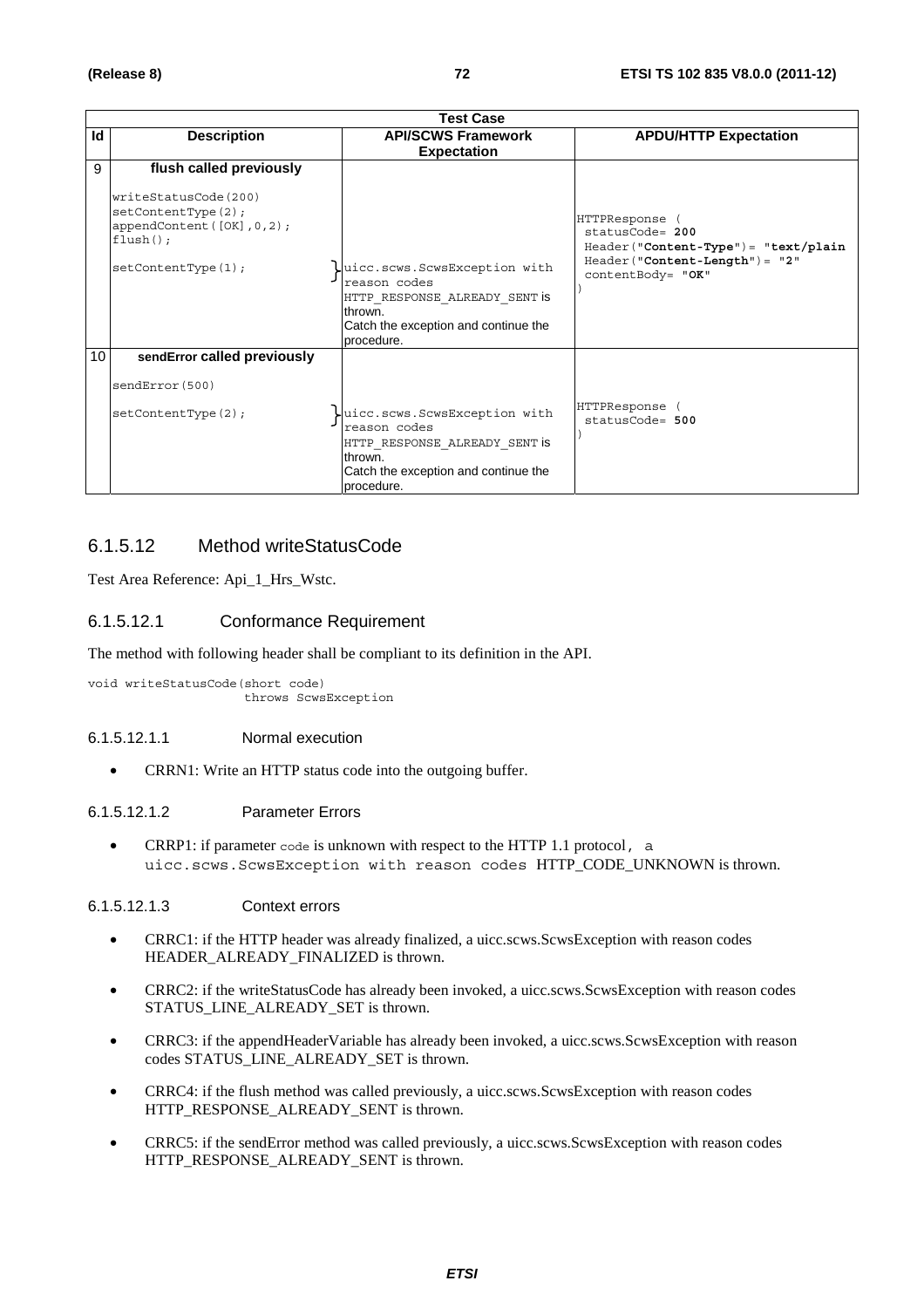### 6.1.5.12.2 Test area files

Specific triggering: None:

| Test Source: | Test_Api_1_Hrs_Wstc.java. |
|--------------|---------------------------|
| Test Applet: | Api_1_Hrs_Wstc_1.java.    |
| Cap File:    | Api_1_Hrs_Wstc.cap.       |

## 6.1.5.12.3 Test coverage

| <b>CRR</b> number | <b>Test case number</b> |
|-------------------|-------------------------|
| N <sub>1</sub>    | 1, 2, 3, 4, 5, 12       |
|                   |                         |
|                   |                         |
| 32                |                         |
| C3                |                         |
|                   |                         |
|                   |                         |

## 6.1.5.12.4 Test procedure

|                | <b>Test Case</b> |                                                                                                            |                                                                                                           |                                                                                          |  |
|----------------|------------------|------------------------------------------------------------------------------------------------------------|-----------------------------------------------------------------------------------------------------------|------------------------------------------------------------------------------------------|--|
| ld             |                  | <b>Description</b>                                                                                         | <b>API/SCWS Framework</b><br><b>Expectation</b>                                                           | <b>APDU/HTTP Expectation</b>                                                             |  |
|                |                  | 1   Normal use case : Return a basic page with an Informational status code (1xx)                          |                                                                                                           |                                                                                          |  |
|                |                  | $a$ // $sc$ continue<br>writeStatusCode(100)                                                               |                                                                                                           | Not testable                                                                             |  |
|                |                  | b // SC SWITCHING PROTOCOLS<br>writeStatusCode(101)                                                        |                                                                                                           | Not testable                                                                             |  |
| $\overline{2}$ |                  | Normal use case: Return a basic page with a Successful status code (2xx)                                   |                                                                                                           |                                                                                          |  |
|                |                  | $a$ // sc $OK$<br>writeStatusCode(200)<br>appendContent([OK], 0, 2);<br>$flush()$ ;                        |                                                                                                           | HTTPResponse(<br>statusCode= 200<br>$Header('Content-Length") = 2$<br>contentBody= "OK"  |  |
|                |                  | $b$ // SC CREATED<br>writeStatusCode(201)<br>appendContent([OK], 0, 2);<br>$flush()$ ;                     |                                                                                                           | HTTPResponse(<br>statusCode= 201<br>$Header('Content-Length") = 2$<br>contentBody= "OK"  |  |
|                |                  | $C$ // SC ACCEPTED<br>writeStatusCode(202)<br>appendContent([OK], 0, 2);<br>$flush()$ ;                    |                                                                                                           | HTTPResponse (<br>statusCode= 202<br>$Header('Content-Length") = 2$<br>contentBody= "OK" |  |
|                |                  | d // SC NON AUTHORITATIVE INFORMATION<br>writeStatusCode(203)<br>appendContent([OK], 0, 2);<br>$flush()$ ; |                                                                                                           | HTTPResponse (<br>statusCode= 203<br>$Header('Content-Length") = 2$<br>contentBody= "OK" |  |
|                |                  | $e$ // $SC$ NO CONTENT<br>writeStatusCode(204)                                                             | HTTPResponse (<br>statusCode= 204<br>Header("Content-Length")=<br>null // not present in the<br>response. |                                                                                          |  |
|                |                  | f // SC RESET CONTENT<br>writeStatusCode(205)<br>appendContent([OK], 0, 2);<br>$flush()$ ;                 |                                                                                                           | HTTPResponse (<br>statusCode= 205<br>$Header('Content-Length") = 2$<br>contentBody= "OK" |  |
|                | a                | // SC PARTIAL CONTENT<br>writeStatusCode(206)<br>appendContent ([OK], 0, 2);<br>$flush()$ ;                |                                                                                                           | HTTPResponse (<br>statusCode= 206<br>$Header('Content-Length") = 2$<br>contentBody= "OK" |  |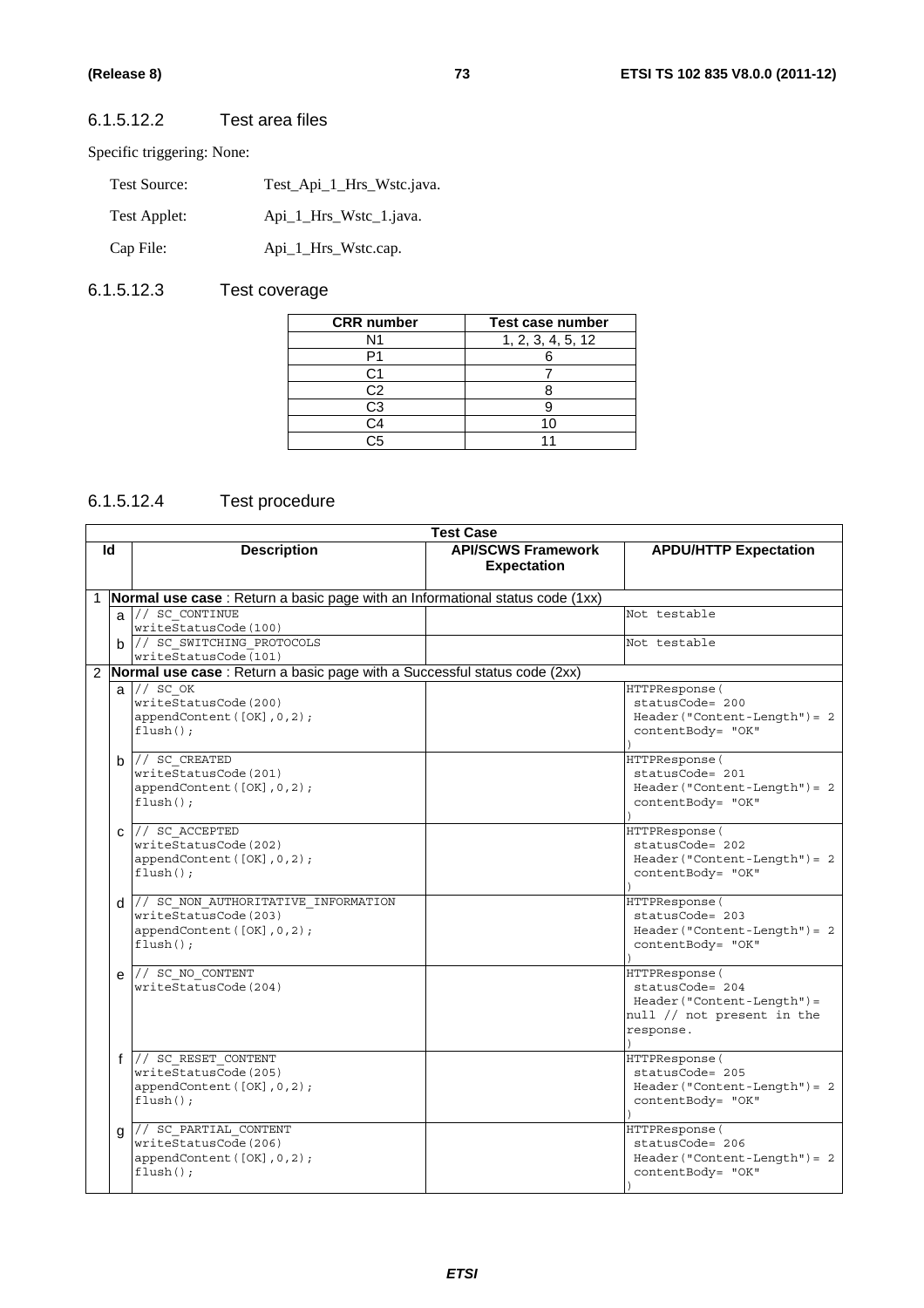|              | <b>Test Case</b>                                                                               |                                                 |                                                                                            |  |  |  |
|--------------|------------------------------------------------------------------------------------------------|-------------------------------------------------|--------------------------------------------------------------------------------------------|--|--|--|
| ld           | <b>Description</b>                                                                             | <b>API/SCWS Framework</b><br><b>Expectation</b> | <b>APDU/HTTP Expectation</b>                                                               |  |  |  |
|              | 3 <b>Normal use case</b> : Return a basic page with a Redirection status code (3xx)            |                                                 |                                                                                            |  |  |  |
|              | a // SC MULTIPLE CHOICES<br>writeStatusCode(300)<br>appendContent([OK], 0, 2);<br>$flush()$ ;  |                                                 | HTTPResponse(<br>statusCode= 300<br>$Header('Content-Length") = 2$<br>contentBody= "OK"    |  |  |  |
|              | b // SC MOVED PERMANENTLY<br>writeStatusCode(301)<br>appendContent([OK], 0, 2);<br>$flush()$ : |                                                 | HTTPResponse (<br>statusCode= 301<br>$Header('Content-Length") = 2$<br>contentBody= "OK"   |  |  |  |
|              | $C$ // $SC$ FOUND<br>writeStatusCode(302)<br>appendContent([OK], 0, 2);<br>$flush()$ ;         |                                                 | HTTPResponse (<br>statusCode= 302<br>$Header('Content-Length") = 2$<br>contentBody= "OK"   |  |  |  |
|              | $d$ // SC SEE OTHER<br>writeStatusCode(303)<br>appendContent ([OK], 0, 2);<br>$flush()$ ;      |                                                 | HTTPResponse (<br>statusCode= 303<br>$Header('Content-Length") = 2$<br>contentBody= "OK"   |  |  |  |
|              | $\rho$ // SC NOT MODIFIED<br>writeStatusCode(304)                                              |                                                 | HTTPResponse(<br>statusCode= 304                                                           |  |  |  |
|              | $f$ // SC USE PROXY<br>writeStatusCode(305)<br>appendContent ([OK], 0, 2);<br>$flush()$ ;      |                                                 | HTTPResponse (<br>statusCode= 305<br>$Header('Content-Length") = 2$<br>contentBody= "OK"   |  |  |  |
| g            | // SC TEMPORARY REDIRECT<br>writeStatusCode(307)<br>appendContent([OK], 0, 2);<br>$flush()$ ;  |                                                 | HTTPResponse(<br>statusCode= 307<br>Header("Content-Length") = 2<br>contentBody= "OK"      |  |  |  |
|              | <b>Normal use case</b> : Return a basic page with a Client error status code (4xx)<br>4        |                                                 |                                                                                            |  |  |  |
|              | $a$ // $SC$ BAD REQUEST<br>writeStatusCode(400)<br>appendContent([OK], 0, 2);<br>$flush()$ ;   |                                                 | HTTPResponse(<br>statusCode= 400<br>$Header('Content-Length") = 2$<br>contentBody= "OK"    |  |  |  |
| b            | // SC UNAUTHORIZED<br>writeStatusCode(401)<br>appendContent([OK], 0, 2);<br>$flush()$ ;        |                                                 | HTTPResponse(<br>$statusCode = 401$<br>$Header('Content-Length") = 2$<br>contentBody= "OK" |  |  |  |
|              | C // SC PAYMENT REQUIRED<br>writeStatusCode(402)<br>appendContent([OK], 0, 2);<br>$flush()$ ;  |                                                 | HTTPResponse (<br>statusCode= 402<br>$Header('Content-Length") = 2$<br>contentBody= "OK"   |  |  |  |
|              | $d$ // SC FORBIDDEN<br>writeStatusCode(403)<br>appendContent ([OK], 0, 2);<br>$flush()$ ;      |                                                 | HTTPResponse (<br>statusCode= 403<br>$Header('Content-Length") = 2$<br>contentBody= "OK"   |  |  |  |
|              | $e$ // $SCNOT$ FOUND<br>writeStatusCode(404)<br>appendContent([OK], 0, 2);<br>$flush()$ ;      |                                                 | HTTPResponse (<br>statusCode= 404<br>$Header("Content-Length") = 2$<br>contentBody= "OK"   |  |  |  |
| $\mathbf{f}$ | // SC METHOD NOT ALLOWED<br>writeStatusCode(405)<br>appendContent ([OK], 0, 2);<br>$flush()$ ; |                                                 | HTTPResponse (<br>statusCode= 405<br>$Header('Content-Length") = 2$<br>contentBody= "OK"   |  |  |  |
| g            | // SC_NOT_ACCEPTABLE<br>writeStatusCode(406)<br>appendContent([OK], 0, 2);<br>$flush()$ ;      |                                                 | HTTPResponse (<br>statusCode= 406<br>$Header('Content-Length") = 2$<br>contentBody= "OK"   |  |  |  |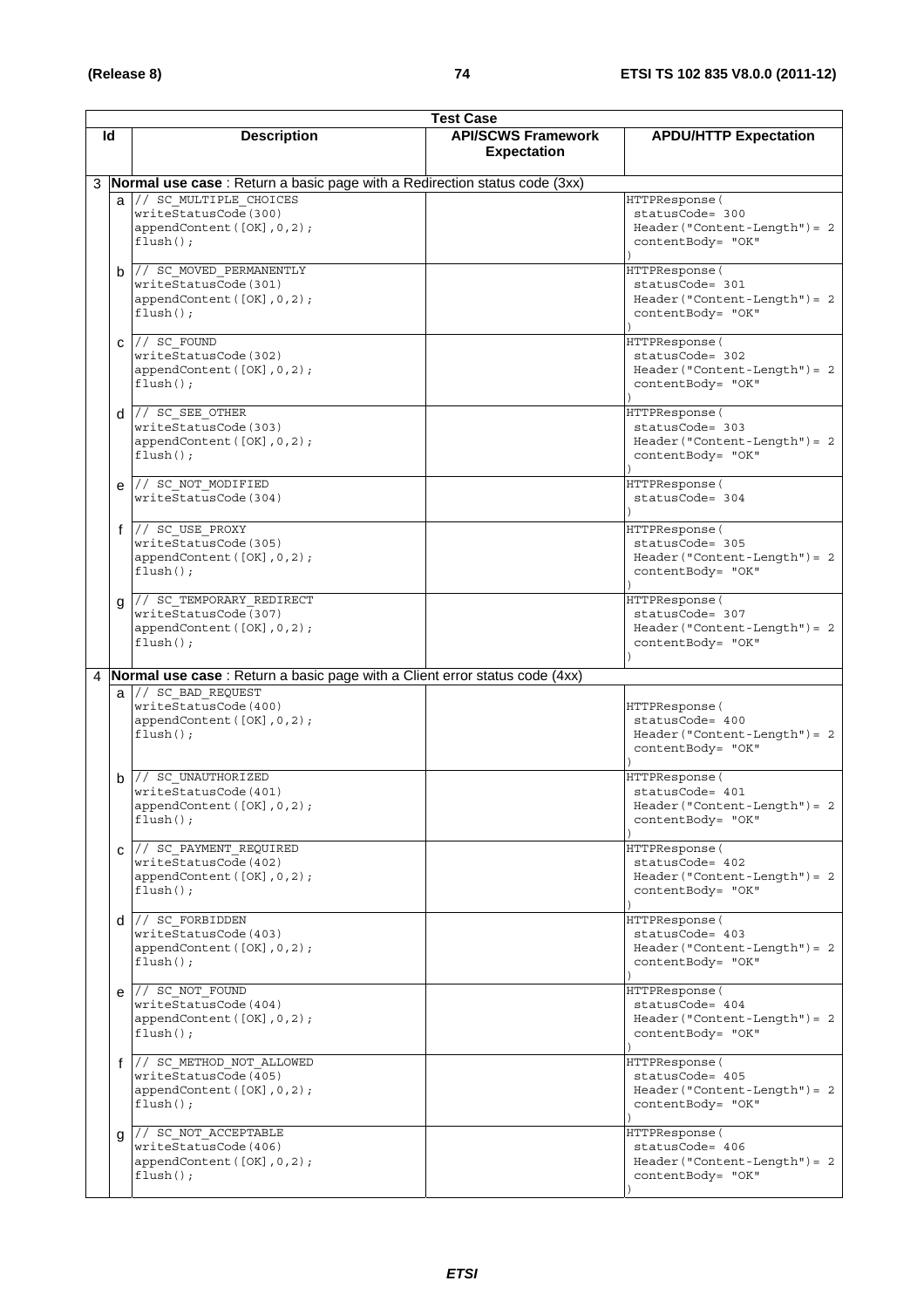|    | <b>Test Case</b> |                                                                                                               |                              |                                                                                          |  |
|----|------------------|---------------------------------------------------------------------------------------------------------------|------------------------------|------------------------------------------------------------------------------------------|--|
| ld |                  | <b>Description</b>                                                                                            | <b>APDU/HTTP Expectation</b> |                                                                                          |  |
|    |                  | $h$ // SC_PROXY_AUTHENTICATION_REQUIRED<br>writeStatusCode(407)<br>appendContent ([OK], 0, 2);<br>$flush()$ ; |                              | HTTPResponse (<br>statusCode= 407<br>$Header('Content-Length") = 2$<br>contentBody= "OK" |  |
|    | i.               | // SC REQUEST TIMEOUT<br>writeStatusCode(408)<br>appendContent([OK], 0, 2);<br>$flush()$ ;                    |                              | HTTPResponse (<br>statusCode= 408<br>$Header('Content-Length') = 2$<br>contentBody= "OK" |  |
|    |                  | // SC_CONFLICT<br>writeStatusCode(409)<br>appendContent ([OK], 0, 2);<br>$flush()$ ;                          |                              | HTTPResponse (<br>statusCode= 409<br>$Header('Content-Length') = 2$<br>contentBody= "OK" |  |
|    |                  | $k$ // $SC_GONE$<br>writeStatusCode(410)<br>appendContent ([OK], 0, 2);<br>$flush()$ ;                        |                              | HTTPResponse (<br>statusCode= 410<br>$Header('Content-Length') = 2$<br>contentBody= "OK" |  |
|    |                  | // SC LENGTH REQUIRED<br>writeStatusCode(411)<br>appendContent ([OK], 0, 2);<br>$flush()$ ;                   |                              | HTTPResponse (<br>statusCode= 411<br>$Header('Content-Length") = 2$<br>contentBody= "OK" |  |
|    |                  | m // SC_PRECONDITION FAILED<br>writeStatusCode(412)<br>appendContent([OK], 0, 2);<br>$flush()$ ;              |                              | HTTPResponse (<br>statusCode= 412<br>$Header('Content-Length') = 2$<br>contentBody= "OK" |  |
|    |                  | n  // SC REQUEST ENTITY TOO LARGE<br>writeStatusCode(413)<br>appendContent([OK], 0, 2);<br>$flush()$ ;        |                              | HTTPResponse (<br>statusCode= 413<br>$Header('Content-Length") = 2$<br>contentBody= "OK" |  |
|    |                  | 0 // SC_REQUEST_URI_TOO_LONG<br>writeStatusCode(414)<br>appendContent([OK], 0, 2);<br>$flush()$ ;             |                              | HTTPResponse (<br>statusCode= 414<br>$Header('Content-Length") = 2$<br>contentBody= "OK" |  |
|    | p                | // SC UNSUPPORTED MEDIA TYPE<br>writeStatusCode(415)<br>appendContent([OK], 0, 2);<br>$flush()$ ;             |                              | HTTPResponse (<br>statusCode= 415<br>$Header('Content-Length') = 2$<br>contentBody= "OK" |  |
|    |                  | q // SC_REQUESTED_RANGE_NOT_SATISFIABLE<br>writeStatusCode(416)<br>appendContent([OK], 0, 2);<br>$flush()$ ;  |                              | HTTPResponse (<br>statusCode= 416<br>$Header('Content-Length") = 2$<br>contentBody= "OK" |  |
|    | r                | // SC EXPECTATION FAILED<br>writeStatusCode(417)<br>appendContent ([OK], 0, 2);<br>$flush()$ ;                |                              | HTTPResponse (<br>statusCode= 417<br>$Header('Content-Length") = 2$<br>contentBody= "OK" |  |
|    |                  | 5 <b>Normal use case</b> : Return a basic page with a Server error status code (5xx)                          |                              |                                                                                          |  |
|    |                  | a // SC INTERNAL SERVER ERROR<br>writeStatusCode(500)<br>appendContent([OK], 0, 2);<br>$flush()$ ;            |                              | HTTPResponse (<br>statusCode= 500<br>$Header('Content-Length") = 2$<br>contentBody= "OK" |  |
|    |                  | b // SC_NOT_IMPLEMENTED<br>writeStatusCode(501)<br>appendContent ([OK], 0, 2);<br>$flush()$ ;                 |                              | HTTPResponse (<br>statusCode= 501<br>$Header('Content-Length") = 2$<br>contentBody= "OK" |  |
|    | C                | $\frac{1}{2}$ SC BAD GATEWAY<br>writeStatusCode(502)<br>appendContent([OK], 0, 2);<br>flush();                |                              | HTTPResponse (<br>statusCode= 502<br>$Header('Content-Length") = 2$<br>contentBody= "OK" |  |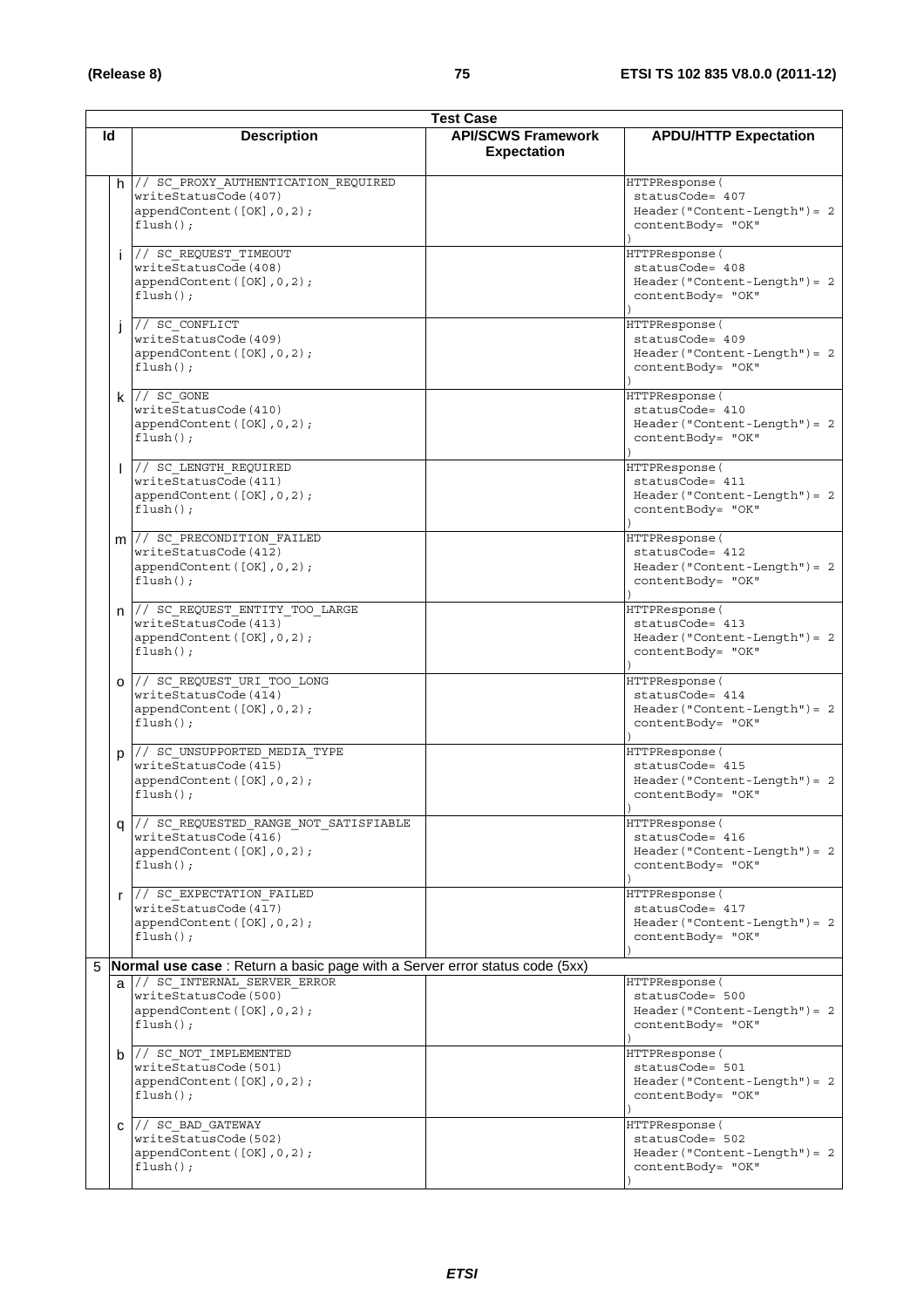|    | <b>Test Case</b>                                  |                                              |                                   |  |  |  |
|----|---------------------------------------------------|----------------------------------------------|-----------------------------------|--|--|--|
| ld | <b>Description</b>                                | <b>API/SCWS Framework</b>                    | <b>APDU/HTTP Expectation</b>      |  |  |  |
|    |                                                   | <b>Expectation</b>                           |                                   |  |  |  |
|    |                                                   |                                              |                                   |  |  |  |
|    | d // SC SERVICE UNAVAILABLE                       |                                              | HTTPResponse(                     |  |  |  |
|    | writeStatusCode(503)                              |                                              | statusCode= 503                   |  |  |  |
|    | appendContent([OK], 0, 2);                        |                                              | $Header("Content-Length") = 2$    |  |  |  |
|    | $flush()$ ;                                       |                                              | contentBody= "OK"                 |  |  |  |
|    |                                                   |                                              |                                   |  |  |  |
|    | $e$ // SC GATEWAY TIMEOUT<br>writeStatusCode(504) |                                              | HTTPResponse(<br>statusCode= 504  |  |  |  |
|    | appendContent([OK], 0, 2);                        |                                              | $Header('Content-Length") = 2$    |  |  |  |
|    | $flush()$ ;                                       |                                              | contentBody= "OK"                 |  |  |  |
|    |                                                   |                                              |                                   |  |  |  |
|    | f // SC HTTP VERSION NOT SUPPORTED                |                                              | HTTPResponse(                     |  |  |  |
|    | writeStatusCode(505)                              |                                              | statusCode= 505                   |  |  |  |
|    | appendContent ([OK], 0, 2);                       |                                              | $Header('Content-Length") = 2$    |  |  |  |
|    | $flush()$ ;                                       |                                              | contentBody= "OK"                 |  |  |  |
| 6  | HTTP_CODE_UNKNOWN                                 |                                              |                                   |  |  |  |
|    |                                                   |                                              |                                   |  |  |  |
|    | writeStatusCode(0)                                |                                              |                                   |  |  |  |
|    | writeStatusCode(-1)                               |                                              |                                   |  |  |  |
|    | writeStatusCode(1000)<br>writeStatusCode(99)      |                                              |                                   |  |  |  |
|    | writeStatusCode(102)                              | uicc.scws.ScwsException                      |                                   |  |  |  |
|    | writeStatusCode(199)                              | with reason codes                            |                                   |  |  |  |
|    | writeStatusCode(207)                              | HTTP CODE UIINKNOW is                        | HTTPResponse (                    |  |  |  |
|    | writeStatusCode(299)                              | thrown.                                      | $statusCode = "204"$              |  |  |  |
|    | writeStatusCode(308)                              | Catch ALL exceptions and                     |                                   |  |  |  |
|    | writeStatusCode(399)                              | build a page with status                     |                                   |  |  |  |
|    | writeStatusCode(418)                              | $code = 204$                                 |                                   |  |  |  |
|    | writeStatusCode(499)                              |                                              |                                   |  |  |  |
|    | writeStatusCode(506)                              |                                              |                                   |  |  |  |
|    | writeStatusCode(600)<br>writeStatusCode(700)      |                                              |                                   |  |  |  |
|    | writeStatusCode(800)                              |                                              |                                   |  |  |  |
|    | writeStatusCode(900)                              |                                              |                                   |  |  |  |
| 7  | header already finalized                          |                                              |                                   |  |  |  |
|    |                                                   |                                              |                                   |  |  |  |
|    | writeStatusCode(200)                              |                                              |                                   |  |  |  |
|    | $finalizeHeader()$ ;                              |                                              |                                   |  |  |  |
|    | writeStatusCode(500)                              |                                              |                                   |  |  |  |
|    |                                                   | Uicc.scws.ScwsException<br>with reason codes | HTTPResponse (<br>statusCode= 200 |  |  |  |
|    |                                                   | HEADER ALREADY FINALIZED is                  | $Header('Content-Length') = 2$    |  |  |  |
|    |                                                   | thrown.                                      | contentBody= "OK"                 |  |  |  |
|    |                                                   | Catch the exception and continue             |                                   |  |  |  |
|    |                                                   | the procedure.                               |                                   |  |  |  |
|    |                                                   |                                              |                                   |  |  |  |
|    | appendContent([OK], 0, 2);                        |                                              |                                   |  |  |  |
|    | $flush()$ ;                                       |                                              |                                   |  |  |  |
| 8  | writeStatusCode already invoked                   |                                              |                                   |  |  |  |
|    | writeStatusCode(200)                              |                                              |                                   |  |  |  |
|    |                                                   |                                              |                                   |  |  |  |
|    | writeStatusCode(500)                              | Uicc.scws.ScwsException<br>with reason codes |                                   |  |  |  |
|    |                                                   | STATUS LINE ALREADY SET IS                   | HTTPResponse(<br>statusCode= 200  |  |  |  |
|    |                                                   | thrown.                                      | $Header('Content-Length") = 2$    |  |  |  |
|    |                                                   | Catch the exception and continue             | contentBody= "OK"                 |  |  |  |
|    |                                                   | the procedure.                               |                                   |  |  |  |
|    |                                                   |                                              |                                   |  |  |  |
|    | $finalizeHeader()$ ;                              |                                              |                                   |  |  |  |
|    | appendContent([OK], 0, 2);                        |                                              |                                   |  |  |  |
|    | $flush()$ ;                                       |                                              |                                   |  |  |  |
|    |                                                   |                                              |                                   |  |  |  |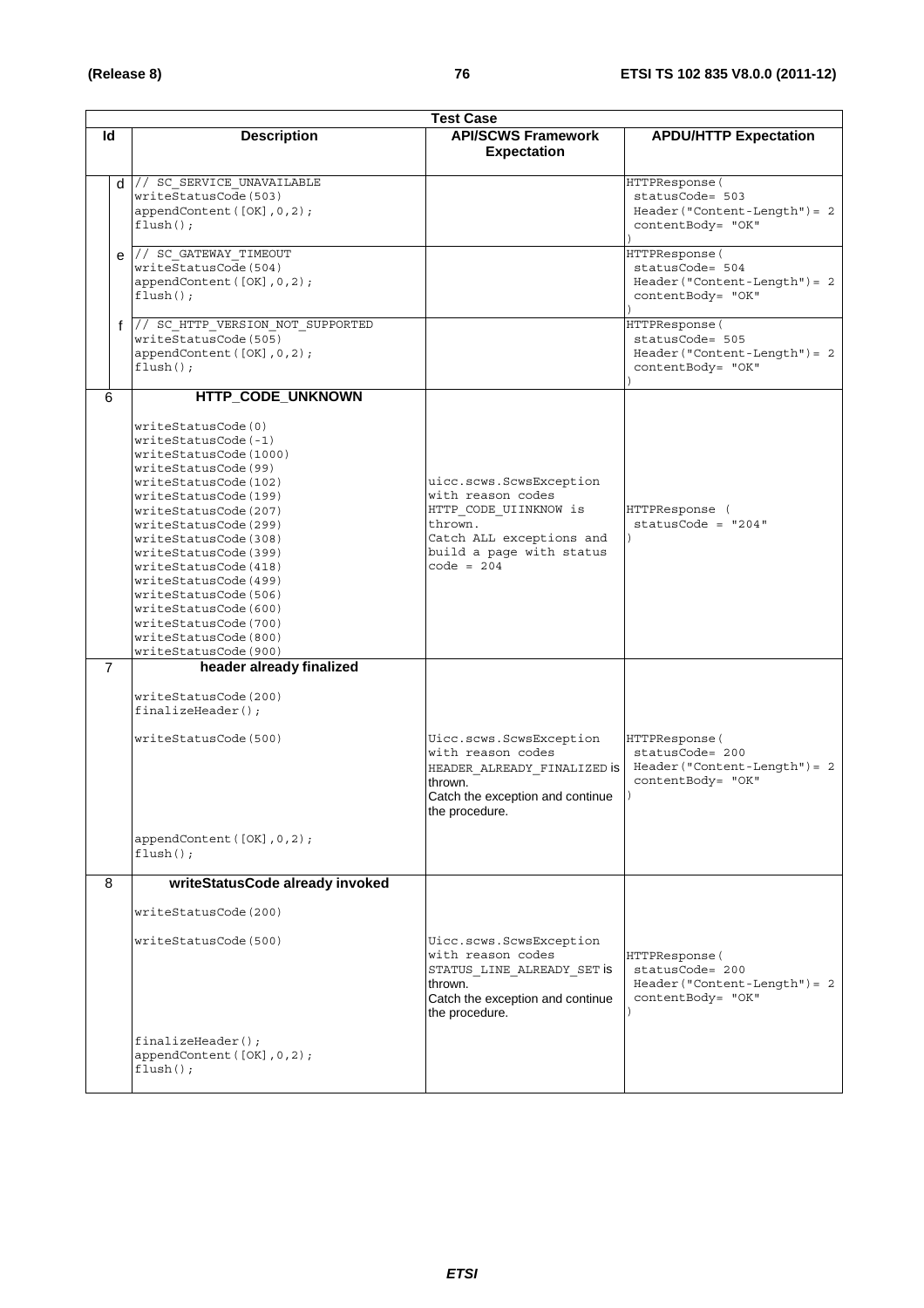|    | <b>Test Case</b>                                                                                                                                                                                                                                        |                                                                                                                                                |                                                                                                   |  |  |  |
|----|---------------------------------------------------------------------------------------------------------------------------------------------------------------------------------------------------------------------------------------------------------|------------------------------------------------------------------------------------------------------------------------------------------------|---------------------------------------------------------------------------------------------------|--|--|--|
| ld | <b>Description</b>                                                                                                                                                                                                                                      | <b>API/SCWS Framework</b><br><b>Expectation</b>                                                                                                | <b>APDU/HTTP Expectation</b>                                                                      |  |  |  |
| 9  | appendHeaderVariable already invoked<br>writeStatusCode(200)<br>appendHeaderVariable(<br>headerKeywordNameId= 10,<br>value= [test],<br>valueOffset= 0,<br>valueLength= 4<br>writeStatusCode(500)<br>$finalizeHeader()$ ;<br>appendContent ([OK], 0, 2); | Uicc.scws.ScwsException<br>with reason codes<br>STATUS LINE ALREADY SET IS<br>thrown.<br>Catch the exception and continue<br>the procedure.    | HTTPResponse (<br>statusCode= 200<br>Content-Length: 2<br>Content-Type: test<br>contentBody= "OK" |  |  |  |
| 10 | $flush()$ ;<br>flush called previously<br>writeStatusCode(200)<br>$finalizeHeader()$ ;<br>appendContent([OK], 0, 2);<br>$flush()$ ;<br>writeStatusCode(500)                                                                                             | Uicc.scws.ScwsException<br>with reason codes<br>HTTP_RESPONSE_ALREADY_SENT<br>is thrown.<br>Catch the exception and continue<br>the procedure. | HTTPResponse(<br>statusCode= 200<br>Content-Length: 2<br>contentBody= "OK"                        |  |  |  |
| 11 | sendError called previously<br>sendError(500)<br>writeStatusCode(200)                                                                                                                                                                                   | Uicc.scws.ScwsException<br>with reason codes<br>HTTP RESPONSE ALREADY SENT<br>is thrown.<br>Catch the exception and continue<br>the procedure. | HTTPResponse (<br>statusCode= 500                                                                 |  |  |  |
| 12 | writeStatusCode not called<br>appendContent([OK], 0, 2);<br>$flush()$ ;                                                                                                                                                                                 | Default status code is 200.                                                                                                                    | HTTPResponse(<br>statusCode= 200<br>Content-Length: 2<br>contentBody= "OK"                        |  |  |  |

## 6.2 SCWS Runtime Environment

## 6.2.1 Applet state

## 6.2.1.1 Invokation of applets not in state selectable

Test Area Reference: Api\_2\_Aps\_Ivns.

### 6.2.1.1.1 Conformance Requirement

The SCWS Framework implementation shall be compliant to the following statement (TS 102 588 [2], clause 4.3):

• Only an Applet that is in selectable state can be invoked by the SCWS.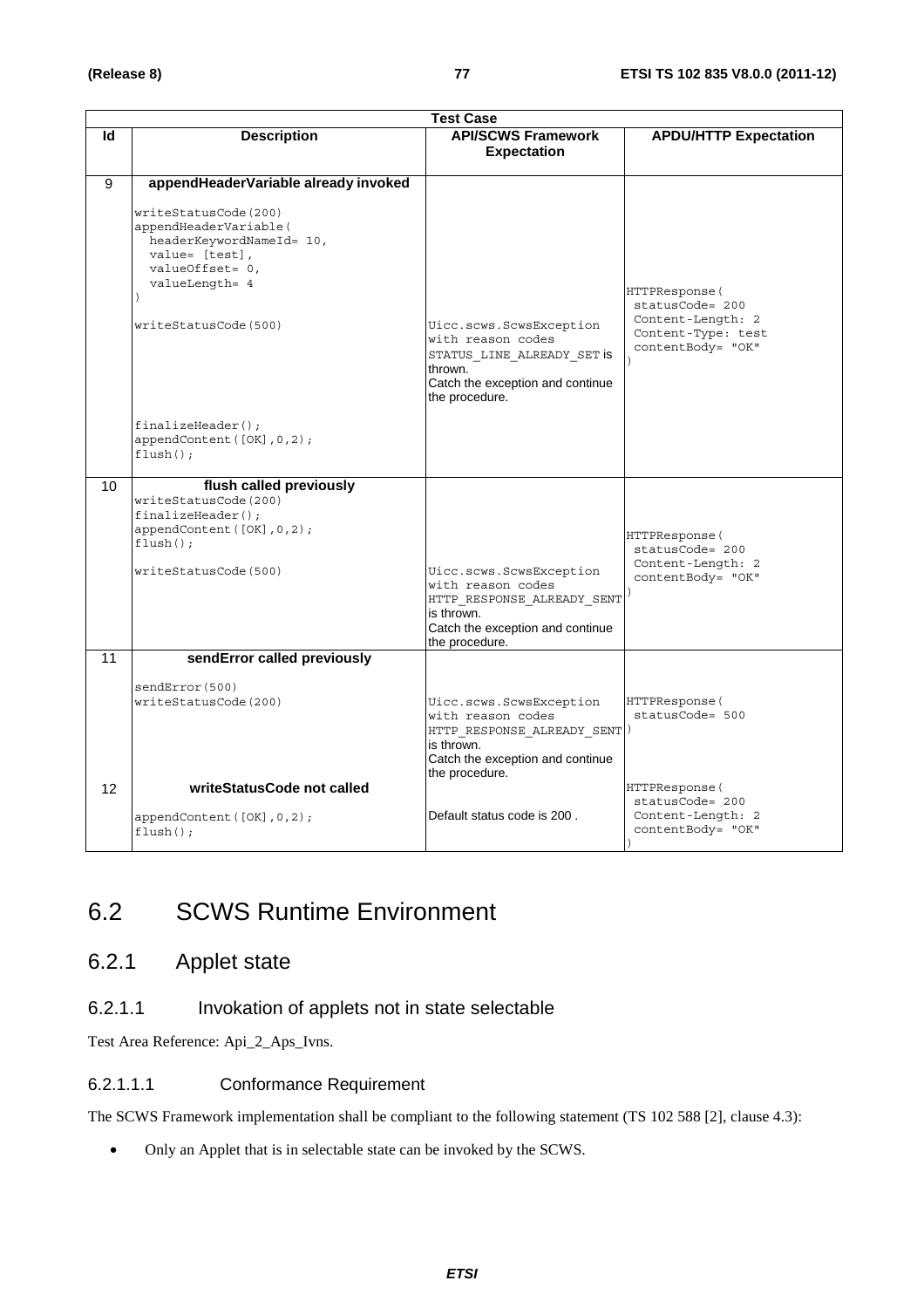#### 6.2.1.1.1.1 Normal execution

- CRRN1: Only an applet in selectable state can be invoked by the SCWS.
- CRRN2: If the applet is in non selectable state, then the SCWS does not invoke this one and returns an HTTP response with a error status code = SC\_NOT\_FOUND whatever the HTTP method.

#### 6.2.1.1.1.2 Parameter Errors

- $\bullet$  n/a.
- 6.2.1.1.1.3 Context errors
	- $\bullet$  n/a.

#### 6.2.1.1.2 Test area files

Specific triggering: Unrecognized envelope:

| Test Source: | Test_Api_2_Aps_Ivns.java. |
|--------------|---------------------------|
| Test Applet: | Api_2_Aps_Ivns_1.java.    |
| Cap File:    | Api_2_Aps_Ivns.cap.       |

#### 6.2.1.1.3 Test coverage

| <b>CRR</b> number               | Test case number |
|---------------------------------|------------------|
| N <sub>1</sub> , N <sub>2</sub> |                  |
| N <sub>1</sub> , N <sub>2</sub> |                  |
| N <sub>1</sub> , N <sub>2</sub> |                  |
| N <sub>1</sub> , N <sub>2</sub> |                  |
| N <sub>1</sub> , N <sub>2</sub> |                  |
| N <sub>1</sub> , N <sub>2</sub> |                  |
| N <sub>1</sub> . N <sub>2</sub> |                  |

## 6.2.1.1.4 Test procedure

|     | <b>Test Case</b>                                             |                                                           |                                                        |  |  |  |
|-----|--------------------------------------------------------------|-----------------------------------------------------------|--------------------------------------------------------|--|--|--|
| lld | <b>Description</b>                                           | <b>API/SCWS</b><br><b>Framework</b><br><b>Expectation</b> | <b>APDU/HTTP</b><br><b>Expectation</b>                 |  |  |  |
|     | 1 Invoke an applet LOCKED / UNLOCKED with HTTP methods: POST |                                                           | Check the HTTP                                         |  |  |  |
|     | 1. Send POST HTTP REQUEST (1) to Api_2_Aps_lvns_1            |                                                           | RESPONSE (1):<br>HTTPResponse                          |  |  |  |
|     | 2. Lock the applet Api 2 Aps Ivns 1 (non selectable state)   |                                                           | $statusCode =$<br>"204"                                |  |  |  |
|     | 3. Send POST HTTP REQUEST (2) to Api_2_Aps_lvns_1            |                                                           |                                                        |  |  |  |
|     | 4. Unlock the applet Api 2 Aps Ivns 1 (selectable state)     |                                                           | RESPONSE (2):<br><b>HTTPResponse</b><br>$statusCode =$ |  |  |  |
|     | 5. Send POST HTTP REQUEST (3) to Api_2_Aps_lvns_1            |                                                           | "404"                                                  |  |  |  |
|     | Applet source code in doPost()                               |                                                           | RESPONSE (3):<br><b>HTTPResponse</b><br>$statusCode =$ |  |  |  |
|     | response.writeStatusCode(ScwsConstants.SC NO CONTENT);       |                                                           | "204"                                                  |  |  |  |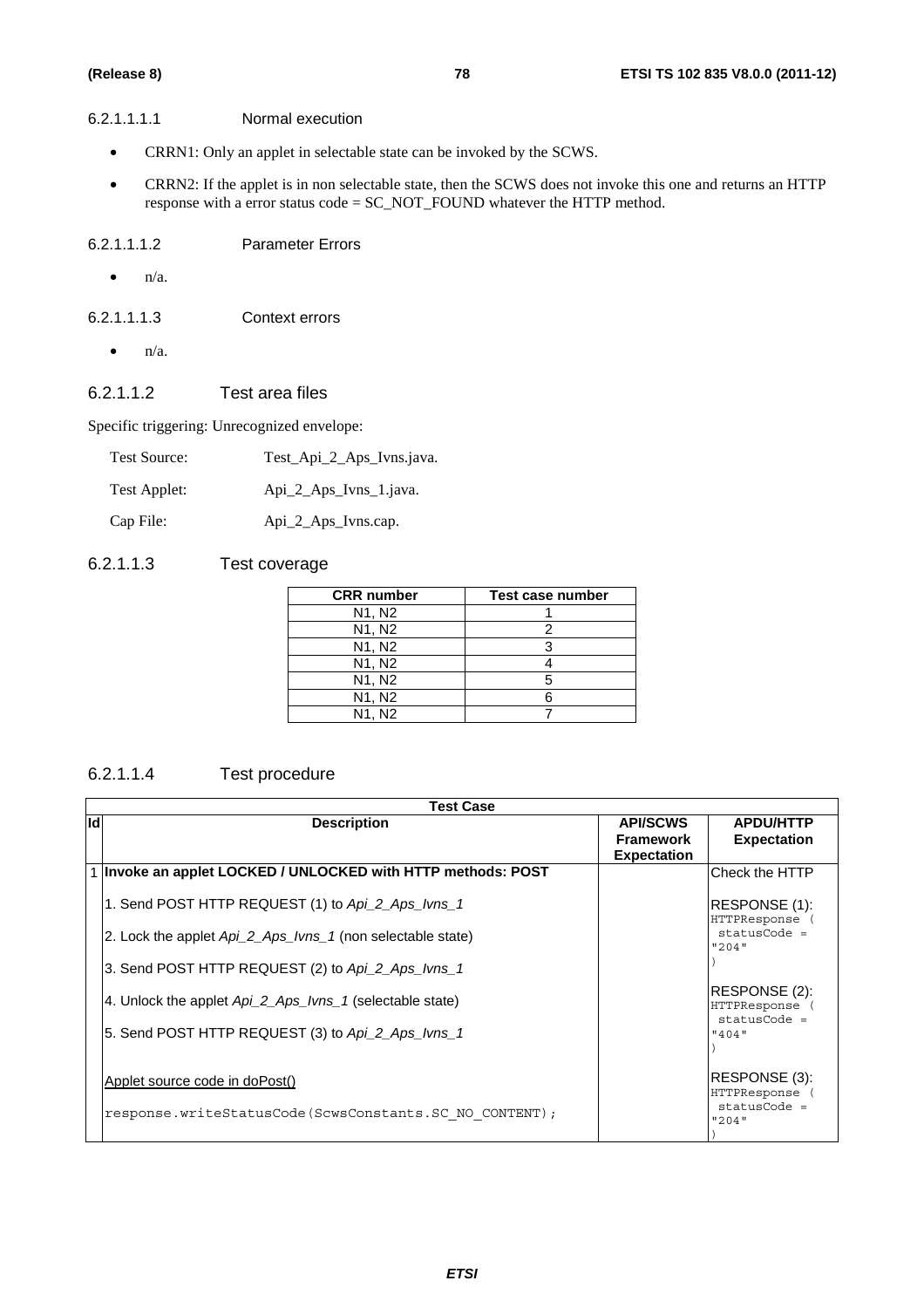|    | <b>Test Case</b>                                               |                                                           |                                                   |  |  |
|----|----------------------------------------------------------------|-----------------------------------------------------------|---------------------------------------------------|--|--|
| ld | <b>Description</b>                                             | <b>API/SCWS</b><br><b>Framework</b><br><b>Expectation</b> | <b>APDU/HTTP</b><br><b>Expectation</b>            |  |  |
|    | 2 Invoke an applet LOCKED / UNLOCKED with HTTP methods: GET    |                                                           | Check the HTTP                                    |  |  |
|    | 1. Send GET HTTP REQUEST (1) to Api_2_Aps_lvns_1               |                                                           | RESPONSE (1):<br>HTTPResponse (                   |  |  |
|    | 2. Lock the applet Api_2_Aps_Ivns_1 (non selectable state)     |                                                           | statusCode =<br>"204"                             |  |  |
|    | 3. Send GET HTTP REQUEST (2) to Api_2_Aps_lvns_1               |                                                           |                                                   |  |  |
|    | 4. Unlock the applet Api_2_Aps_Ivns_1 (selectable state)       |                                                           | RESPONSE (2):<br>HTTPResponse (<br>$statusCode =$ |  |  |
|    | 5. Send GET HTTP REQUEST (3) to Api_2_Aps_lvns_1               |                                                           | "404"                                             |  |  |
|    | Applet source code in doGet()                                  |                                                           | RESPONSE (3):<br>HTTPResponse (                   |  |  |
|    | response.writeStatusCode(ScwsConstants.SC NO CONTENT);         |                                                           | $statusCode =$<br>"204"                           |  |  |
|    | 3 Invoke an applet LOCKED / UNLOCKED with HTTP methods: DELETE |                                                           | Check the HTTP                                    |  |  |
|    | 1. Send DELETE HTTP REQUEST (1) to Api_2_Aps_lvns_1            |                                                           | RESPONSE (1):<br>HTTPResponse (                   |  |  |
|    | 2. Lock the applet Api_2_Aps_Ivns_1 (non selectable state)     |                                                           | statusCode =                                      |  |  |
|    | 3. Send DELETE HTTP REQUEST (2) to Api_2_Aps_lvns_1            |                                                           | "204"                                             |  |  |
|    | 4. Unlock the applet Api_2_Aps_Ivns_1 (selectable state)       |                                                           | RESPONSE (2):<br>HTTPResponse (                   |  |  |
|    | 5. Send DELETE HTTP REQUEST (3) to Api_2_Aps_lvns_1            |                                                           | statusCode =<br>"404"                             |  |  |
|    | Applet source code in doDelete()                               |                                                           | RESPONSE (3):<br>HTTPResponse (                   |  |  |
|    | response.writeStatusCode(ScwsConstants.SC NO CONTENT);         |                                                           | $statusCode =$<br>"204"                           |  |  |
|    | 4 Invoke an applet LOCKED / UNLOCKED with HTTP methods : HEAD  |                                                           | Check the HTTP                                    |  |  |
|    | 1. Send HEAD HTTP REQUEST (1) to Api_2_Aps_lvns_1              |                                                           | RESPONSE (1):                                     |  |  |
|    | 2. Lock the applet Api_2_Aps_Ivns_1 (non selectable state)     |                                                           | HTTPResponse (<br>statusCode =<br>"204"           |  |  |
|    | 3. Send HEAD HTTP REQUEST (2) to Api_2_Aps_lvns_1              |                                                           |                                                   |  |  |
|    | 4. Unlock the applet Api_2_Aps_Ivns_1 (selectable state)       |                                                           | RESPONSE (2):<br>HTTPResponse (                   |  |  |
|    | 5. Send HEAD HTTP REQUEST (3) to Api_2_Aps_lvns_1              |                                                           | statusCode =<br>"404"                             |  |  |
|    | Applet source code in doHead()                                 |                                                           | RESPONSE (3):                                     |  |  |
|    | response.writeStatusCode(ScwsConstants.SC NO CONTENT);         |                                                           | HTTPResponse (<br>$statusCode =$<br>"204"         |  |  |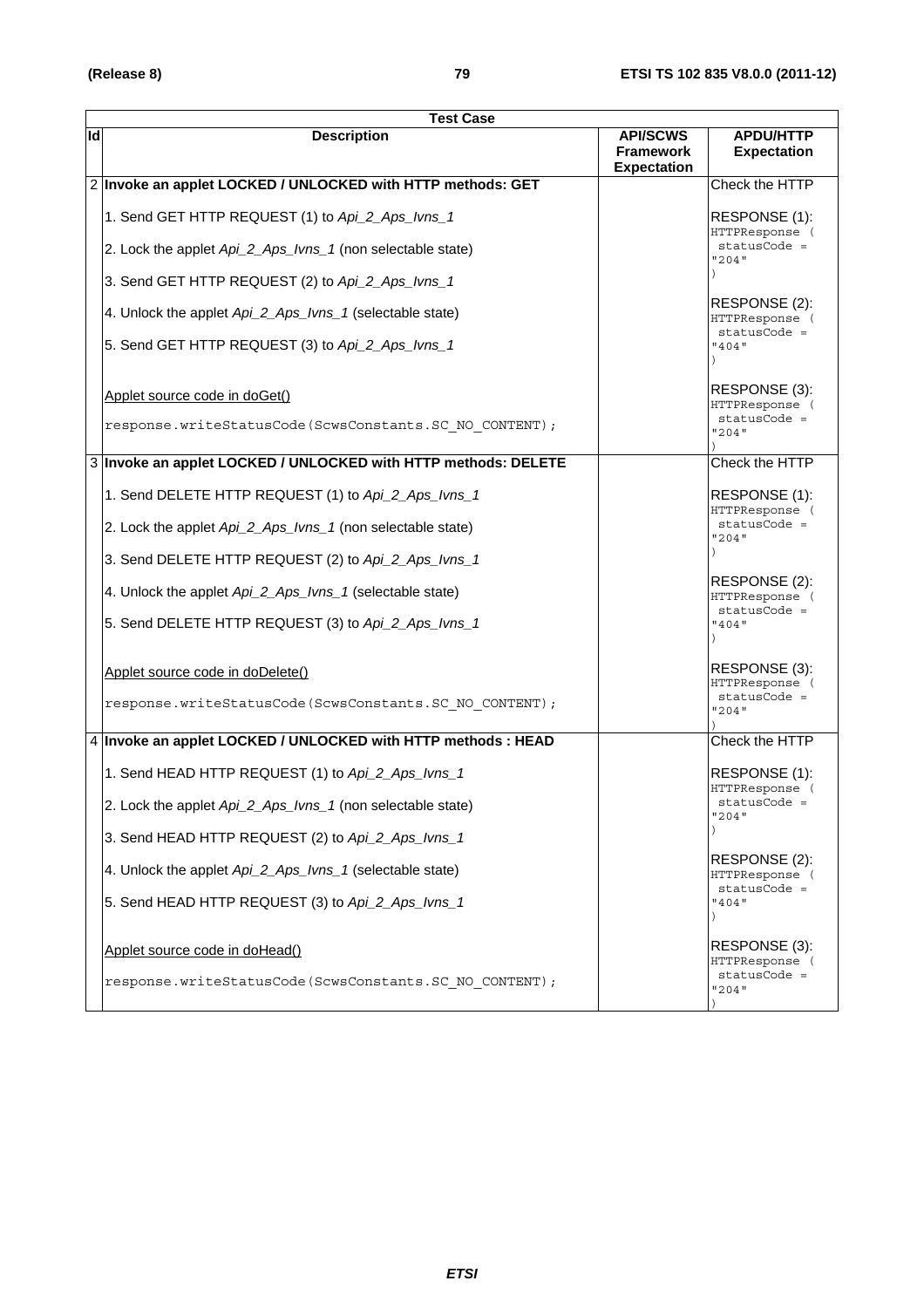|    | <b>Test Case</b>                                                 |                                                           |                                                 |  |  |
|----|------------------------------------------------------------------|-----------------------------------------------------------|-------------------------------------------------|--|--|
| ld | <b>Description</b>                                               | <b>API/SCWS</b><br><b>Framework</b><br><b>Expectation</b> | <b>APDU/HTTP</b><br><b>Expectation</b>          |  |  |
|    | 5 Invoke an applet LOCKED / UNLOCKED with HTTP methods : PUT     |                                                           | Check the HTTP                                  |  |  |
|    | 1. Send PUT HTTP REQUEST (1) to Api_2_Aps_lvns_1                 |                                                           | RESPONSE (1):<br>HTTPResponse (                 |  |  |
|    | 2. Lock the applet Api_2_Aps_Ivns_1 (non selectable state)       |                                                           | statusCode =<br>"204"                           |  |  |
|    | 3. Send PUT HTTP REQUEST (2) to Api_2_Aps_lvns_1                 |                                                           |                                                 |  |  |
|    | 4. Unlock the applet Api_2_Aps_Ivns_1 (selectable state)         |                                                           | RESPONSE (2):<br>HTTPResponse (<br>statusCode = |  |  |
|    | 5. Send PUT HTTP REQUEST (3) to Api_2_Aps_lvns_1                 |                                                           | "404"                                           |  |  |
|    | Applet source code in doPut()                                    |                                                           | RESPONSE (3):<br>HTTPResponse (                 |  |  |
|    | response.writeStatusCode(ScwsConstants.SC NO CONTENT);           |                                                           | $statusCode =$<br>"204"                         |  |  |
|    | 6 Invoke an applet LOCKED / UNLOCKED with HTTP methods : OPTIONS |                                                           | Check the HTTP                                  |  |  |
|    | 1. Send OPTIONS HTTP REQUEST (1) to Api_2_Aps_lvns_1             |                                                           | RESPONSE (1):<br>HTTPResponse (                 |  |  |
|    | 2. Lock the applet Api_2_Aps_Ivns_1 (non selectable state)       |                                                           | statusCode =<br>"204"                           |  |  |
|    | 3. Send OPTIONS HTTP REQUEST (2) to Api_2_Aps_lvns_1             |                                                           |                                                 |  |  |
|    | 4. Unlock the applet Api_2_Aps_Ivns_1 (selectable state)         |                                                           | RESPONSE (2):<br>HTTPResponse (<br>statusCode = |  |  |
|    | 5. Send OPTIONS HTTP REQUEST (3) to Api_2_Aps_lvns_1             |                                                           | "404"                                           |  |  |
|    | Applet source code in doOptions()                                |                                                           | RESPONSE (3):<br>HTTPResponse (                 |  |  |
|    | response.writeStatusCode(ScwsConstants.SC NO CONTENT);           |                                                           | $statusCode =$<br>"204"                         |  |  |
|    | 7 Invoke an applet LOCKED / UNLOCKED with HTTP methods : TRACE   |                                                           | Check the HTTP                                  |  |  |
|    | 1. Send TRACE HTTP REQUEST (1) to Api_2_Aps_lvns_1               |                                                           | RESPONSE (1):<br>HTTPResponse (                 |  |  |
|    | 2. Lock the applet Api_2_Aps_Ivns_1 (non selectable state)       |                                                           | statusCode =<br>"204"                           |  |  |
|    | 3. Send TRACE HTTP REQUEST (2) to Api_2_Aps_lvns_1               |                                                           |                                                 |  |  |
|    | 4. Unlock the applet Api_2_Aps_Ivns_1 (selectable state)         |                                                           | RESPONSE (2):<br>HTTPResponse (<br>statusCode = |  |  |
|    | 5. Send TRACE HTTP REQUEST (3) to Api_2_Aps_lvns_1               |                                                           | "404"                                           |  |  |
|    | Applet source code in doTrace()                                  |                                                           | RESPONSE (3):<br>HTTPResponse (                 |  |  |
|    | response.writeStatusCode(ScwsConstants.SC_NO_CONTENT);           |                                                           | statusCode =<br>"204"                           |  |  |

## 6.2.1.2 Registration remains valid if applet is not in selectable state

Test Area Reference: Api\_2\_Aps\_Regv.

### 6.2.1.2.1 Conformance Requirement

The SCWS Framework implementation shall be compliant to the following statement (TS 102 588, clause 4.2):

• If the Applet is in a non selectable state, its registration to the SCWS is still valid.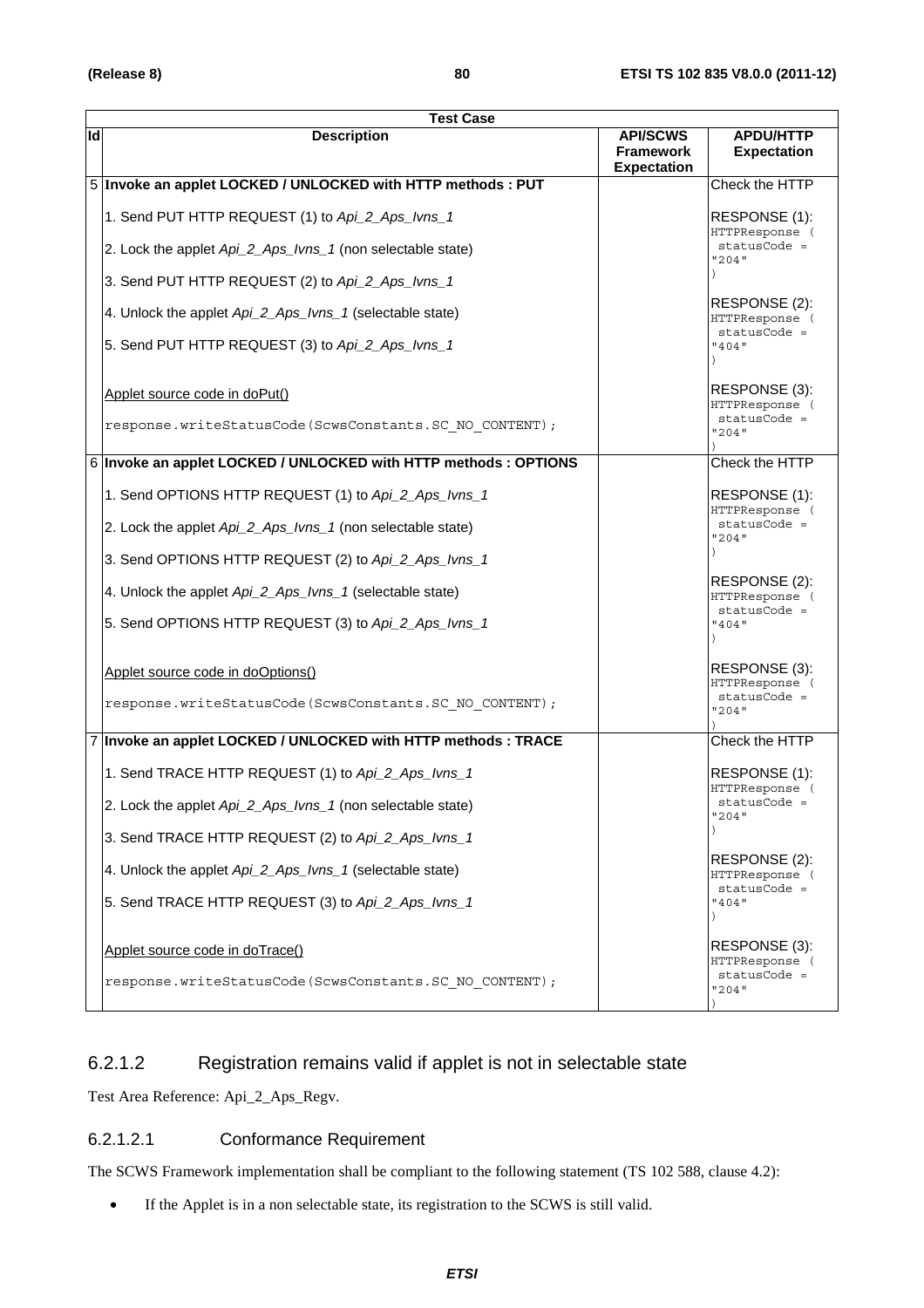| 6.2.1.2.1.1          | Normal execution                                                                                 |
|----------------------|--------------------------------------------------------------------------------------------------|
| $\bullet$            | CRRN1: If the Applet is in a non selectable state, its registrations to the SCWS is still valid. |
| 6.2.1.2.1.2          | <b>Parameter Errors</b>                                                                          |
| $n/a$ .<br>$\bullet$ |                                                                                                  |
| 6.2.1.2.1.3          | Context errors                                                                                   |
| $n/a$ .              |                                                                                                  |

### 6.2.1.2.2 Test area files

Specific triggering: Unrecognized envelope

| Test Source: | Test_Api_2_Aps_Regv.java. |
|--------------|---------------------------|
|--------------|---------------------------|

Test Applet: Api\_2\_Aps\_Regv\_1.java.

Cap File:  $\text{Api\_2\_Aps\_Regv.cap.}$ 

6.2.1.2.3 Test coverage

| <b>CRR</b> number | Test case number |
|-------------------|------------------|
|                   |                  |

## 6.2.1.2.4 Test procedure

| <b>Test Case</b>                                                   |                    |                                                                      |                    |  |
|--------------------------------------------------------------------|--------------------|----------------------------------------------------------------------|--------------------|--|
| Id                                                                 | <b>Description</b> | <b>API/SCWS</b>                                                      | <b>APDU/HTTP</b>   |  |
|                                                                    |                    | <b>Framework</b><br><b>Expectation</b>                               | <b>Expectation</b> |  |
| Map an applet in non selectable state                              |                    |                                                                      |                    |  |
| 1. Register Api 2 Aps Regy 1 to SCWS                               |                    |                                                                      |                    |  |
| 2. Lock the applet Api_2_Aps_Regv_1 (non selectable state)         |                    | Api_2_Aps_Regv_1<br>mapping success                                  |                    |  |
| 3. Map the $Api 2$ $Aps$ $Regv 1(1)$                               |                    | (1)                                                                  |                    |  |
| 4. Unlock the applet $Api 2 \text{ Aps}$ Regy 1 (selectable state) |                    |                                                                      |                    |  |
| 5. Send a HTTP REQUEST (2) to Api_2_Aps_Regv_1                     |                    | lCheck the HTTP<br>RESPONSE (2):<br>HTTPResponse (<br>$statusCode =$ |                    |  |
| Applet source code in doPost()                                     |                    | "204"                                                                |                    |  |
| response.writeStatusCode(ScwsConstants.SC NO CONTENT);             |                    |                                                                      |                    |  |

## 6.2.2 Response sending

All tests regarding sending of a response are implicitely covered by the test cases in clause 6.1.5.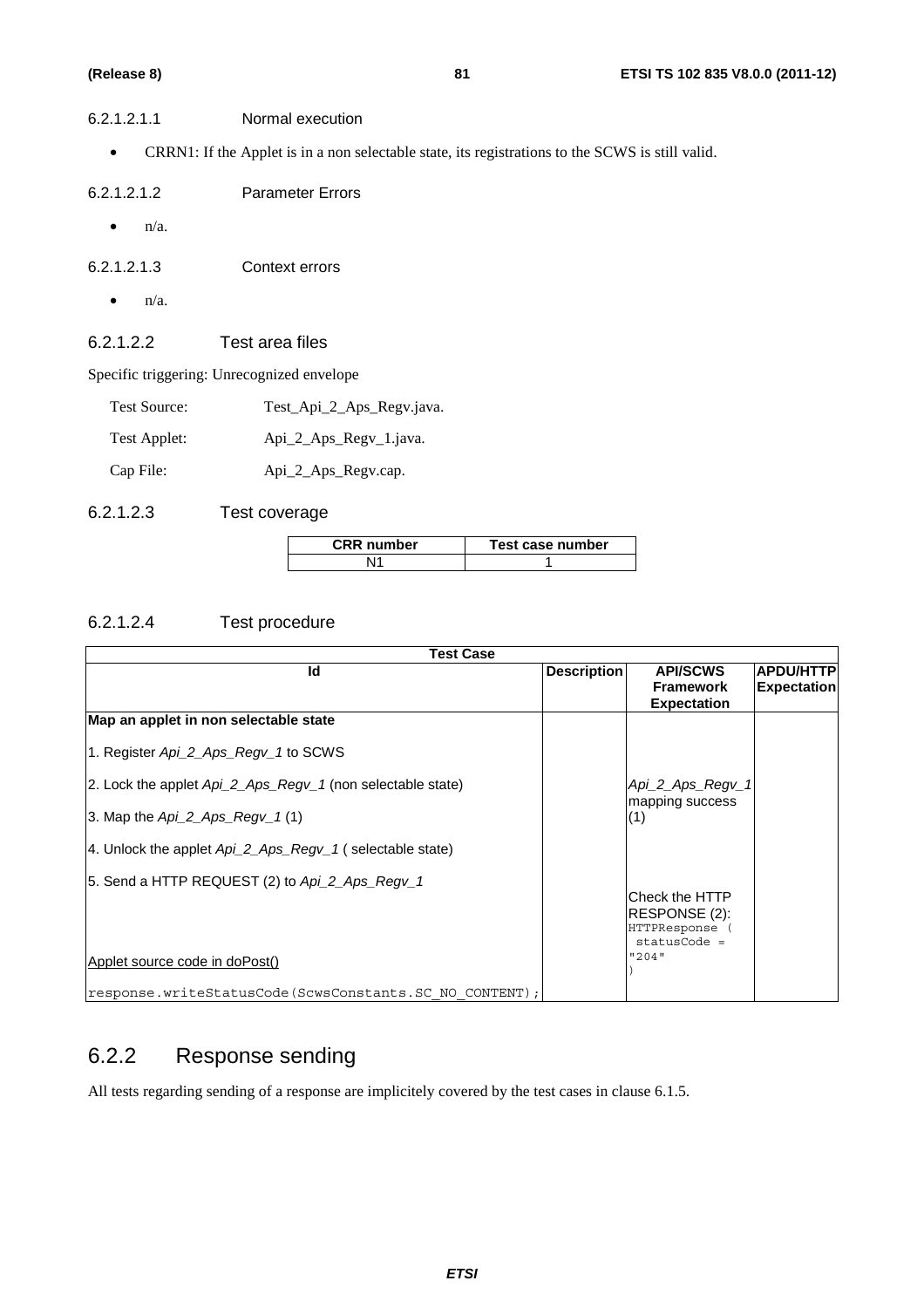## 6.2.3 Exception handling

## 6.2.3.1 No exception shall be propagated as HTTP error to the terminal

Test Area Reference: Api\_2\_Exh\_Noex.

### 6.2.3.1.1 Conformance Requirement

The SCWS Framework implementation shall be compliant to the following statement (TS 102 588 [2], clause 4.4):

• Exceptions thrown by the invoked Applet shall not be propagated to the terminal, and the SCWS shall send an error status code according to HTTP 1.1[1]. In case of "chunked mode", some response data could have already been sent by the SCWS. In this case, no error shall be sent by the SCWS. In case of "fixed buffer size mode", the status code is always sent by the SCWS.

#### 6.2.3.1.1.1 Normal execution

- CRRN1: If an exceptions thrown by the invoked Applet the SCWS send an error status code according to HTTP 1.1[1].
- CRRN2: In case of "chunked mode", if an exceptions thrown by the invoked Applet the SCWS and if some response data could have already been sent by the SCWS. Then, no error shall be sent by the SCWS.
- CRRN3: In case of "fixed buffer size mode", if an exceptions thrown by the invoked Applet the SCWS. Then, the status code is always sent by the SCWS.

#### 6.2.3.1.1.2 Parameter Errors

• n/a.

#### 6.2.3.1.1.3 Context errors

• n/a.

### 6.2.3.1.2 Test area files

Specific triggering: Unrecognized envelope:

| Test Source: | Test_Api_2_Exh_Noex.java. |
|--------------|---------------------------|
| Test Applet: | Api 2 Exh Noex 1. java.   |
| Cap File:    | Api_2_Exh_Noex.cap.       |

### 6.2.3.1.3 Test coverage

| <b>CRR</b> number | Test case number |
|-------------------|------------------|
|                   |                  |
| NIC               |                  |
| ୲୵                |                  |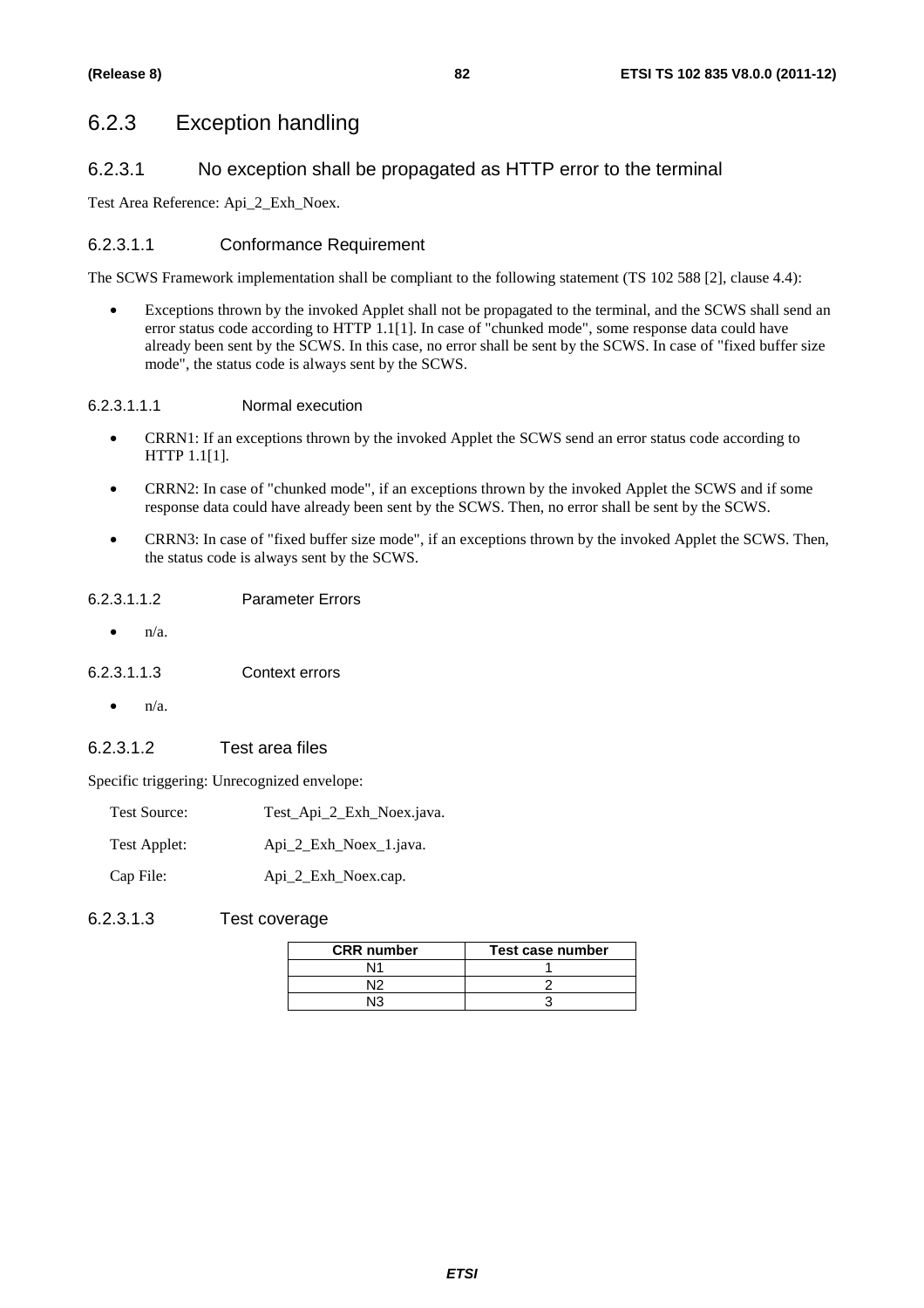## 6.2.3.1.4 Test procedure

|                | <b>Test Case</b>                                                                                                                                                                                                                                      |           |                                                          |                                                                                |
|----------------|-------------------------------------------------------------------------------------------------------------------------------------------------------------------------------------------------------------------------------------------------------|-----------|----------------------------------------------------------|--------------------------------------------------------------------------------|
| ld             | <b>Description</b>                                                                                                                                                                                                                                    |           | <b>API/SCWS Framework Expectation</b>                    | <b>APDU/HTTP Expectation</b>                                                   |
|                | Applet throws an exception                                                                                                                                                                                                                            |           |                                                          |                                                                                |
|                | Byte[] $array = new byte[2]$<br>$Array[3] = 0x00;$                                                                                                                                                                                                    | is thrown | java.lang. ArrayIndexOutOfBoundsException HTTPResponse ( | $statusCode = "500"$                                                           |
| $\overline{2}$ | In "chunked mode", applet<br>throws an Exception AFTER<br>writeStatusCode()<br>enableChunkMode()<br>writeStatusCode(200)<br>Byte[] $array = new byte[2]$                                                                                              | is thrown | java.lang. ArrayIndexOutOfBoundsException                | HTTPResponse (<br>$statusCode = "500"$                                         |
| $\overline{3}$ | $Array[3] = 0x00;$<br>In "chunked mode", applet<br>throws an Exception AFTER<br>appendHeaderVariable()<br>enableChunkMode()<br>writeStatusCode(200)<br>appendHeaderVariable("a: B",<br>0, 4)<br>Byte[] $array = new byte[2]$<br>Array [3] = $0x00;$   | is thrown | java.lang. ArrayIndexOutOfBoundsException                | HTTPResponse (<br>$statusCode = "500"$                                         |
| $\overline{4}$ | In "chunked mode", applet<br>throws an Exception AFTER<br>appendContent()<br>enableChunkMode()<br>writeStatusCode(200)<br>appendHeaderVariable("A: B",<br>0, 4)<br>appendContent ("OK", 0, 2)<br>Byte[] $array = new byte[2]$<br>$Array[3] = 0x00;$   | is thrown | java.lang. ArrayIndexOutOfBoundsException)               | HTTPResponse (<br>$statusCode = "200"$<br>Header = $"A: B$<br>Content = $"OK"$ |
| $\overline{5}$ | In "fixed buffer size mode",<br>applet throws an Exception<br>AFTER writeStatusCode ()<br>writeStatusCode(200)<br>Byte $[]$ array = new<br>byte [2]<br>$Array[3] = 0x00;$                                                                             | is thrown | java.lang. ArrayIndexOutOfBoundsException)               | HTTPResponse (<br>$statusCode = "500"$                                         |
| 6              | In "fixed buffer size mode",<br>applet throws an Exception<br>AFTER appendHeaderVariable<br>()<br>writeStatusCode(200)<br>appendHeaderVariable("a: B",<br>0, 4)<br>Byte[] $array = new byte[2]$<br>$Array[3] = 0x00;$<br>In "fixed buffer size mode". | is thrown | java.lang. ArrayIndexOutOfBoundsException)               | HTTPResponse (<br>$statusCode = "500"$                                         |
|                | applet throws an Exception<br>AFTER appendContent()<br>writeStatusCode(200)<br>appendHeaderVariable("A: B",<br>0, 4)<br>appendContent ("OK", 0, 2)<br>Byte[] $array = new byte[2]$<br>$Array[3] = 0x00;$                                              | is thrown | java.lang. ArrayIndexOutOfBoundsException                | HTTPResponse (<br>$statusCode = "500"$                                         |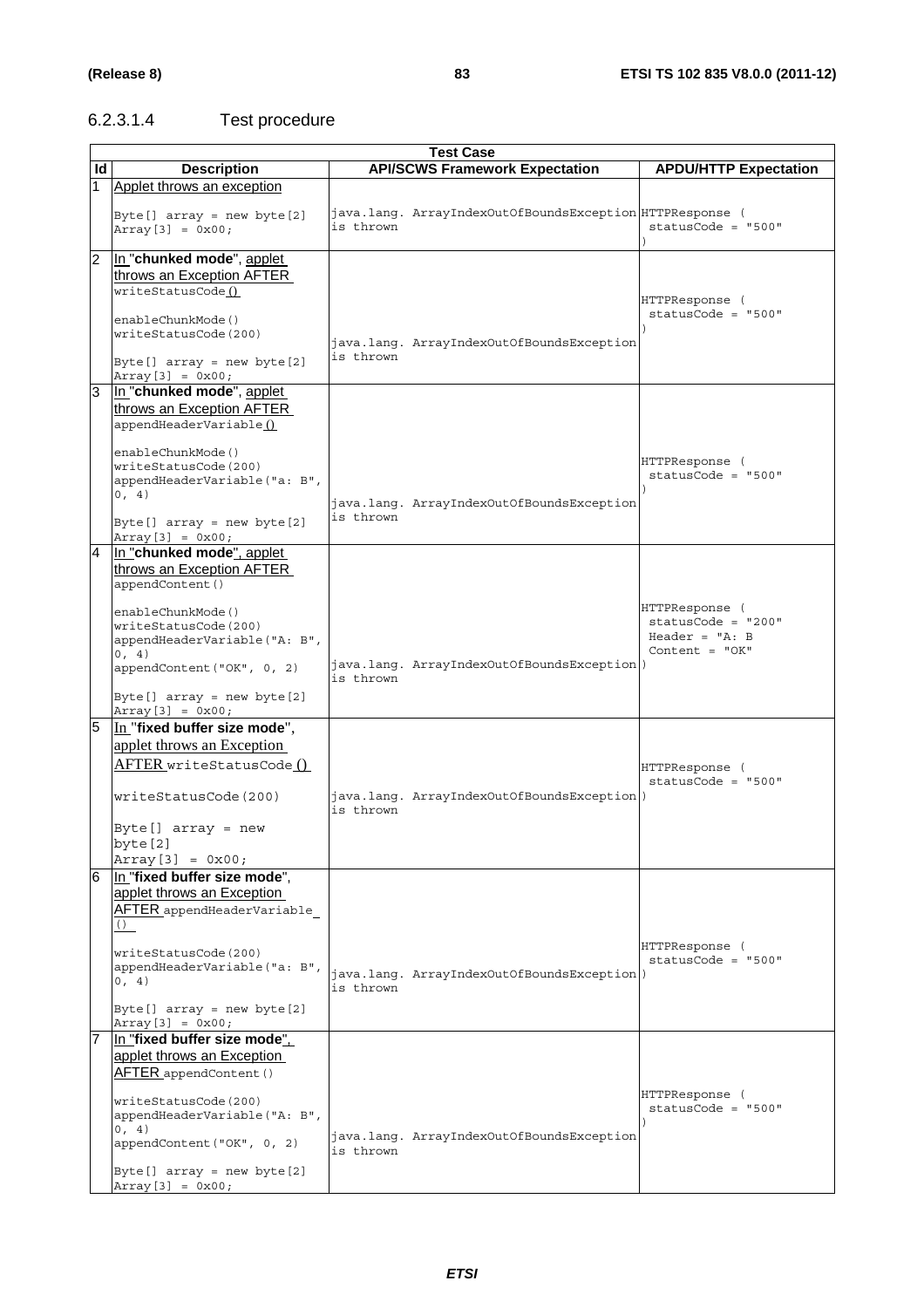## 6.2.4 Response Header Management

## 6.2.4.1 Send status code indicating success

Test Area Reference: Api\_2\_Rhm\_Scis.

#### 6.2.4.1.1 Conformance Requirement

The SCWS Framework implementation shall be compliant to the following statement (TS 102 588 [2], clause 4.5):

- The following headers shall be added by the SCWS if not provided by the application:
	- Status line, indicating success status  $(200 OK)$  or  $204 No$  Content)

#### 6.2.4.1.1.1 Normal execution

- CRRN1 : If an Applet returns data in the response body, the SCWS shall append status code 200 (OK) if not set by the Applet.
- CRRN2 : If an Applet returns no data in the response body, the SCWS shall append status code 204 (No Content) if not set by the Applet.

#### 6.2.4.1.1.2 Parameter Errors

 $\bullet$  n/a.

#### 6.2.4.1.1.3 Context errors

 $n/a$ .

#### 6.2.4.1.2 Test area files

Specific triggering: Unrecognized envelope:

- Test Source: Test\_Api\_2\_Rhm\_Scis.java.
- Test Applet: Api\_2\_Rhm\_Scis\_1.java.

Cap File: Api\_2\_Rhm\_Scis.cap.

#### 6.2.4.1.3 Test coverage

| <b>CRR</b> number | Test case number |
|-------------------|------------------|
| Ν1                |                  |
| מות               |                  |

#### 6.2.4.1.4 Test procedure

|     | <b>Test Case</b>                                                                                              |                                                             |                                                                                |  |  |
|-----|---------------------------------------------------------------------------------------------------------------|-------------------------------------------------------------|--------------------------------------------------------------------------------|--|--|
| lld | <b>Description</b>                                                                                            | <b>API/SCWS Framework Expectation APDU/HTTP Expectation</b> |                                                                                |  |  |
|     | 1 Invoke an applet that returns data<br>$finalizeHeader()$ ;<br>appendContent( $[OK]$ , 0, 2);<br>$flush()$ : |                                                             | HTTPResponse (<br>$statusCode = 200$<br>Content-Length: 2<br>contentBody= "OK" |  |  |
|     | 2 Invoke an applet that returns no data<br>finalizeHeader();<br>$flush()$ :                                   |                                                             | HTTPResponse (<br>statusCode= 204                                              |  |  |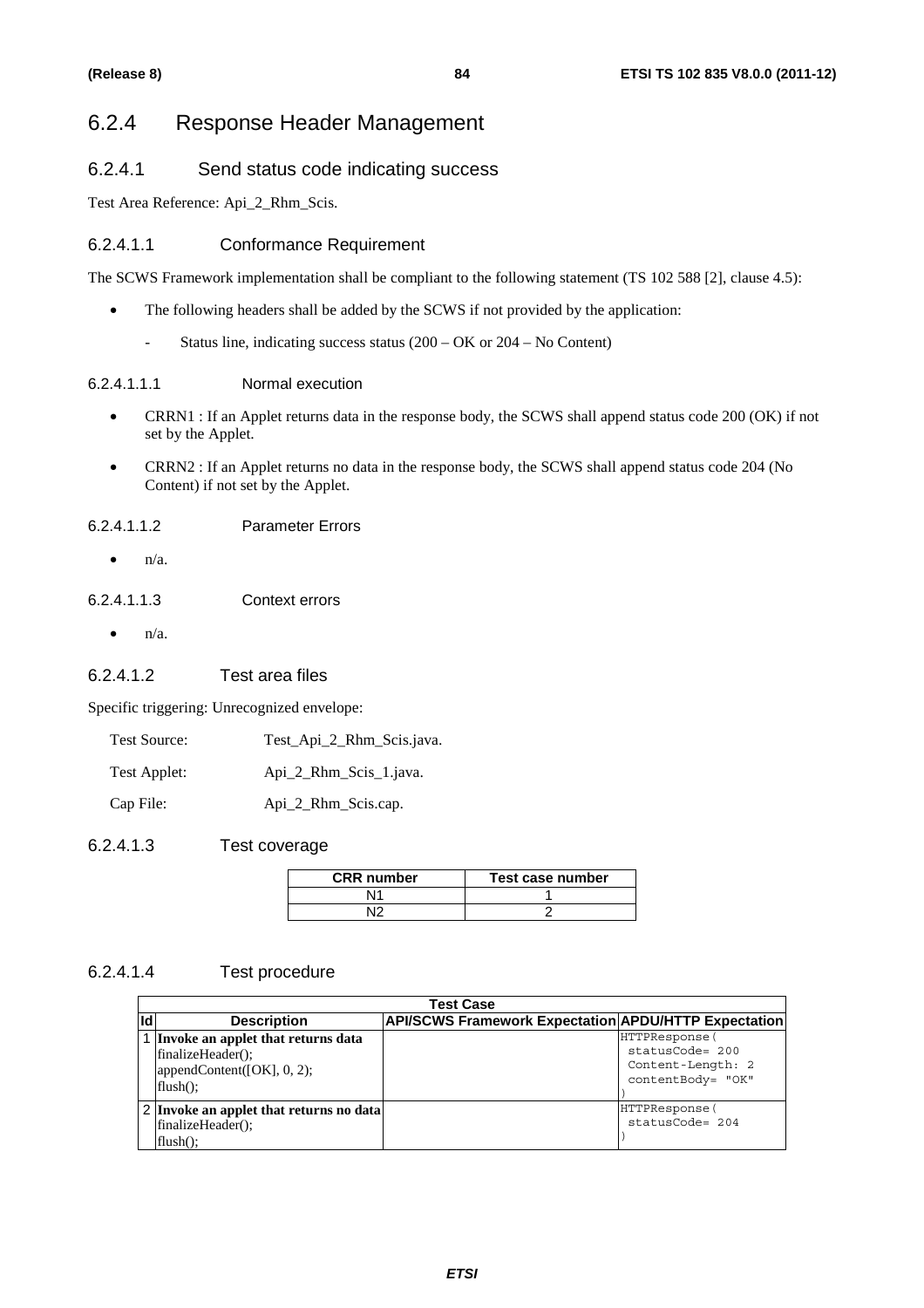## 6.2.5 Availability of ProactiveHandler / ProactiveResponseHandler

## 6.2.5.1 Incoming Http request

Test Area Reference: Api\_2\_Pro\_Inhr.

#### 6.2.5.1.1 Conformance Requirement

The SCWS Framework implementation shall be compliant to the following statement (TS 102 588 [2], clause 4.6).

The ProactiveHandler shall be available for applets that are invoked by an incoming Http request (i.e. by one of the methods *doGet()*, *doPost()*, *doDelete()*, *doHead()*, *doOptions()*, *doPut()*, and *doTrace()*) in the same way as if it would be available for an applet which was triggered by the method processToolkit() in the current card state.

#### 6.2.5.1.1.1 Normal execution

• CRRN1: ProactiveHandler is available for applets that are invoked by an incoming Http request.

- $\bullet$   $n/a$ .
- 6.2.5.1.1.3 Context errors
	- $\bullet$  n/a.

#### 6.2.5.1.2 Test area files

Specific triggering: Unrecognized envelope:

| Test Source: | Test_Api_2_Pro_Inhr.java. |
|--------------|---------------------------|
|              |                           |

| Test Applet: | Api_2_Pro_Inhr_1.java. |
|--------------|------------------------|
|              |                        |

Cap File: Api\_2\_Pro\_Inhr.cap.

#### 6.2.5.1.3 Test coverage

| <b>CRR</b> number | Test case number |
|-------------------|------------------|
|                   |                  |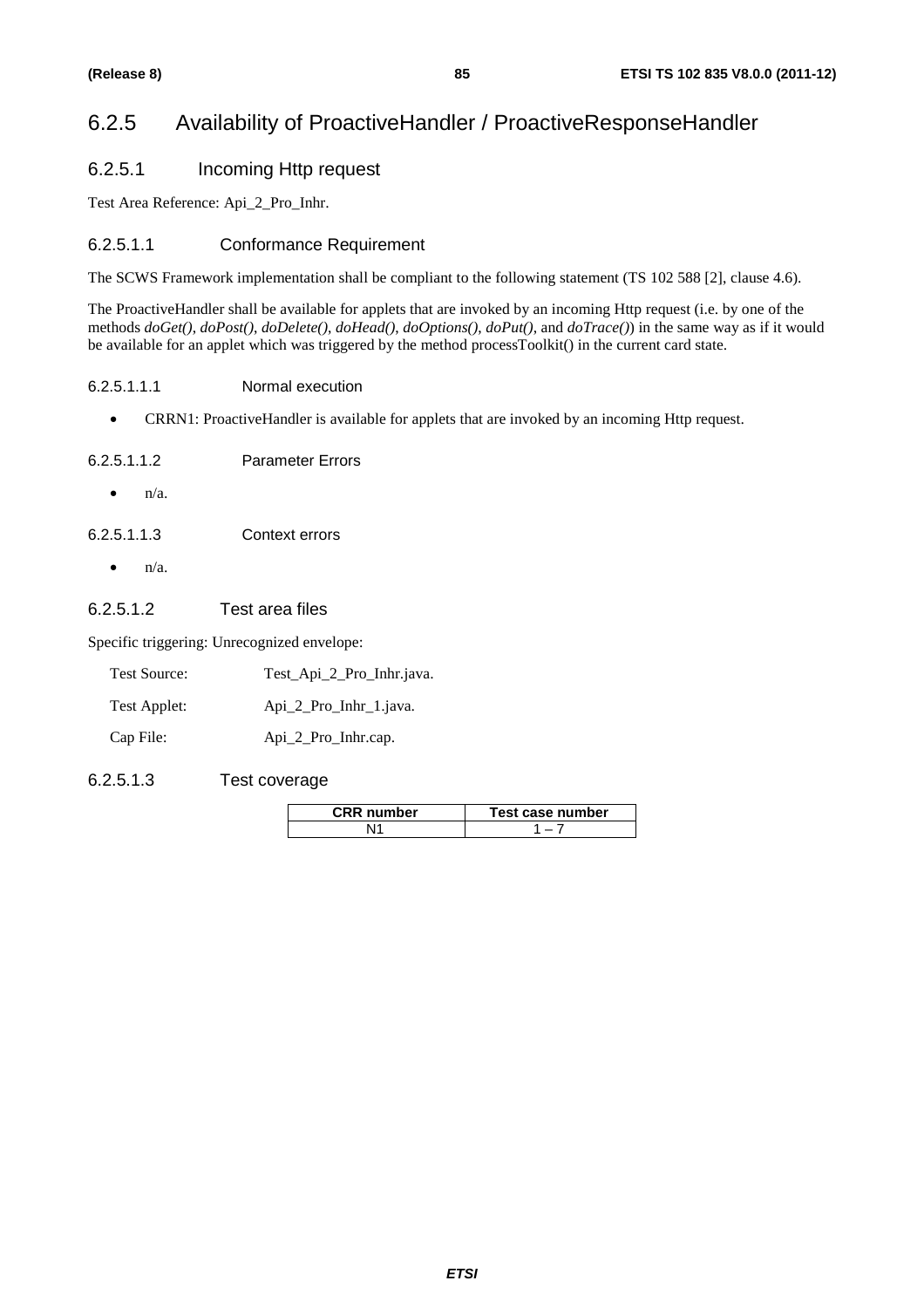### 6.2.5.1.4 Test procedure

|                | <b>Test Case</b>                                                                |                                                                                    |                                        |  |
|----------------|---------------------------------------------------------------------------------|------------------------------------------------------------------------------------|----------------------------------------|--|
| ld             | <b>Description</b>                                                              | <b>API/SCWS Framework Expectation</b>                                              | <b>APDU/HTTP Expectation</b>           |  |
|                | Applet is triggered by doGet()<br>Get reference to the<br>ProactiveHandler.     | Invocation of<br>ProactiveHandler.qetCapacity() returns a<br>value greater than 0. | HTTPResponse<br>$statusCode = "200"$   |  |
| 2              | Applet is triggered by doPost()<br>Get reference to the<br>ProactiveHandler.    | Invocation of<br>ProactiveHandler.getCapacity() returns a<br>value greater than 0. | HTTPResponse<br>$statusCode = "200"$   |  |
| 3              | Applet is triggered by doDelete()<br>Get reference to the<br>ProactiveHandler.  | Invocation of<br>ProactiveHandler.getCapacity() returns a<br>value greater than 0. | HTTPResponse<br>statusCode = $"200"$   |  |
| $\overline{4}$ | Applet is triggered by doHead()<br>Get reference to the<br>ProactiveHandler.    | Invocation of<br>ProactiveHandler.getCapacity() returns a<br>value greater than 0. | HTTPResponse<br>$statusCode = "200"$   |  |
| $5^{\circ}$    | Applet is triggered by doOptions()<br>Get reference to the<br>ProactiveHandler. | Invocation of<br>ProactiveHandler.getCapacity() returns a<br>value greater than 0. | HTTPResponse (<br>$statusCode = "200"$ |  |
| 6              | Applet is triggered by doPut()<br>Get reference to the<br>ProactiveHandler.     | Invocation of<br>ProactiveHandler.getCapacity() returns a<br>value greater than 0. | HTTPResponse<br>$statusCode = "200"$   |  |
| $\overline{7}$ | Applet is triggered by doTrace()<br>Get reference to the<br>ProactiveHandler.   | Invocation of<br>ProactiveHandler.getCapacity() returns a<br>value greater than 0. | HTTPResponse<br>$statusCode = "200"$   |  |

### 6.2.5.2 Available for complete Http response

Test Area Reference: Api\_2\_Pro\_Avco.

#### 6.2.5.2.1 Conformance Requirement

The SCWS Framework implementation shall be compliant to the following statement (TS 102 588 [2], clause 4.6).

If available, the ProactiveHandler shall be available for these applets until they have sent the complete Http response to the SCWS.

#### 6.2.5.2.1.1 Normal execution

- CRRN1: In chunked mode, retrieve a reference to the ProactiveHandler after sending some chunks of data to the SCWS and issue a Provide Local Information (IMEI) command. Then send HttpResponse.flush(). The whole data sent in chunks to the SCWS shall be included in the SCWS response page.
- CRRN2: In fixed buffer mode fill the buffer until the second last byte, issue Provide Local Information (IMEI) command. Then append one more byte the to HTTPResponse object. The SCWS shall send the whole response page.
- CRRN3: In fixed buffer mode invoke HttpResponse.flush(). Afterwards get a reference to the ProactiveHandler and issue a proactive command.

#### 6.2.5.2.1.2 Parameter Errors

 $n/a$ .

#### 6.2.5.2.1.3 Context errors

 $\bullet$   $n/a$ .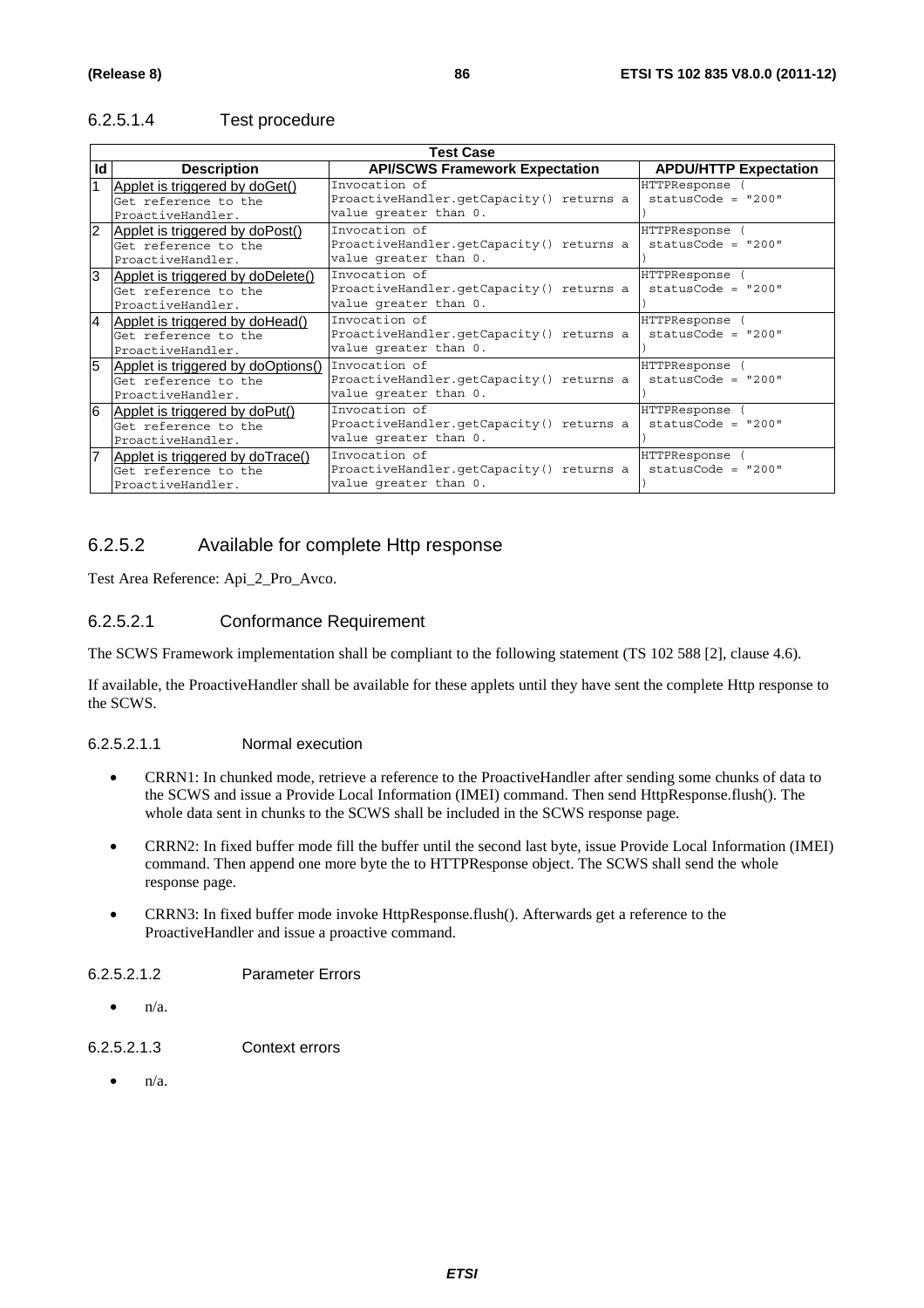### 6.2.5.2.2 Test area files

Specific triggering: Unrecognized envelope:

| <b>Test Source:</b> | Test_Api_2_Pro_Avco.java. |
|---------------------|---------------------------|
| Test Applet:        | Api_2_Pro_Avco_1.java.    |
| Cap File:           | Api_2_Pro_Avco.cap.       |

### 6.2.5.2.3 Test coverage

| <b>CRR</b> number | Test case number |
|-------------------|------------------|
| Ν١                |                  |
| מות               |                  |
| N۱                |                  |

### 6.2.5.2.4 Test procedure

|                | <b>Test Case</b>                                                  |                                                                                                                                               |                                                                                                                                                                            |  |
|----------------|-------------------------------------------------------------------|-----------------------------------------------------------------------------------------------------------------------------------------------|----------------------------------------------------------------------------------------------------------------------------------------------------------------------------|--|
| ld             | <b>Description</b>                                                | <b>API/SCWS Framework Expectation</b>                                                                                                         | <b>APDU/HTTP Expectation</b>                                                                                                                                               |  |
|                | Get reference to the<br>ProactiveHandler in chunked<br>mode.      | Data appended to the HttpResponsebuffer<br>before invocation of ProactiveHandler is<br>sent in the http response.                             | Prov.Loc.Info(IMEI)<br>HTTPResponse (<br>Content complete<br>$statusCode = "200"$                                                                                          |  |
| $\overline{2}$ | Get reference to the<br>ProactiveHandler in fixed<br>buffer mode. | Data appended to the HttpResponsebuffer<br>before invocation of ProactiveHandler is<br>sent in the http response.                             | Prov.Loc.Info(IMEI)<br>HTTPResponse<br>Content complete<br>$statusCode = "200"$                                                                                            |  |
| l3.            | Issue a proactive command<br>after invoking flush()               | Append Data to the HttpResponse Buffer,<br>invoke flush(), then get a reference to<br>the ProactiveHandler and invoke a<br>proactive command. | HTTPResponse<br>Content complete<br>$statusCode = "200"$<br>Prov.Loc.Info(IMEI)<br>or<br>Prov.Loc.Info(IMEI)<br>HTTPResponse (<br>Content complete<br>$statusCode = "200"$ |  |

#### 6.2.5.3 Availability of ProactiveResponseHandler

#### 6.2.5.3.1 Conformance Requirement

The SCWS Framework implementation shall be compliant to the following statement (TS 102 588 [2], clause 4.6).

The availability of the ProactiveResponseHandler shall depend on the availability of the ProactiveHandler as defined in TS 102 241 [12], except that it is available until the termination of the method that was invoked by the incoming Http request.

#### 6.2.5.3.1.1 Normal execution

• Tested implicitely in clause 6.2.5.2.1.1.

#### 6.2.5.3.1.2 Parameter Errors

 $\bullet$  n/a.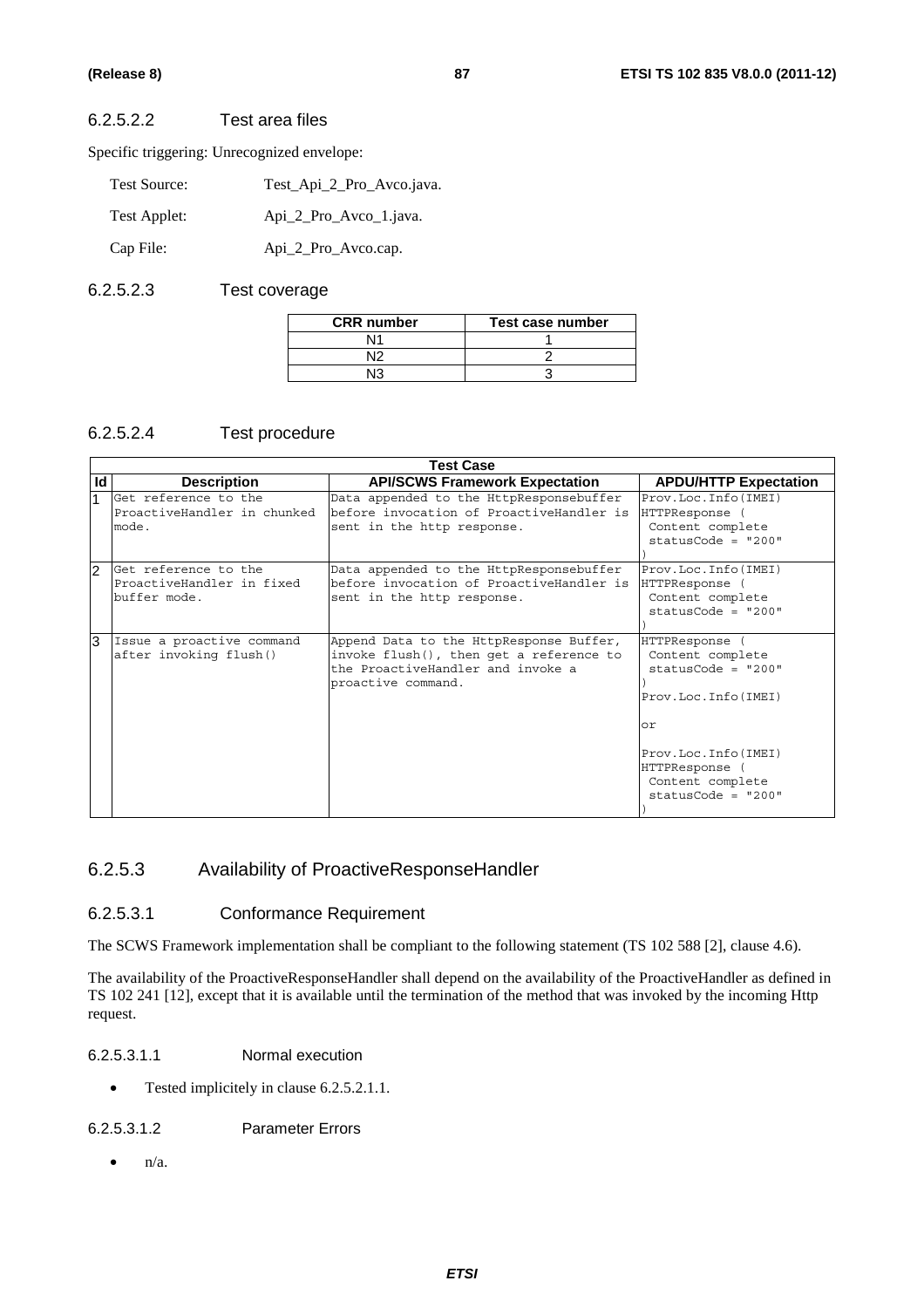#### 6.2.5.3.1.3 Context errors

- Tested implicitely in clause 6.2.5.2.1.3.
- 6.2.5.3.2 Test area files
	- $\bullet$   $n/a$ .

6.2.5.3.3 Test coverage

 $\bullet$  n/a.

#### 6.2.5.3.4 Test procedure

 $\bullet$   $n/a$ .

### 6.2.5.4 Triggering through the ToolkitInterface

Test Area Reference: Api\_2\_Pro\_Tool.

#### 6.2.5.4.1 Conformance Requirement

The SCWS Framework implementation shall be compliant to the following statement (TS 102 588 [2], clause 4.6).

Applets implementing the ToolkitInterface as defined in TS 102 241 [12] in addition to the SCWS interface will be triggered in the processToolkit() method upon reception of any Toolkit event.

#### 6.2.5.4.1.1 Normal execution

• CRRN1: Trigger an applet registered to the SCWS by an http request. Within the appropriate doXXX method register to EVENT\_PROACTIVE\_HANDLER\_AVAILABLE. After returning from doXXX the applet is triggered in the processToolkit method by this event and sets a flag. Then the applet is triggered a second time by doXXX and the flag is checked to be set.

6.2.5.4.1.2 Parameter Errors

 $\bullet$   $n/a$ .

6.2.5.4.1.3 Context errors

 $\bullet$   $n/a$ 

#### 6.2.5.4.2 Test area files

Specific triggering: Unrecognized envelope:

- Test Source: Test Api 2 Pro Tool.java.
- Test Applet: Api\_2\_Pro\_Tool\_1.java.

Cap File: Api\_2\_Pro\_Tool.cap.

#### 6.2.5.4.3 Test coverage

| <b>CRR</b> number | Test case number |
|-------------------|------------------|
|                   |                  |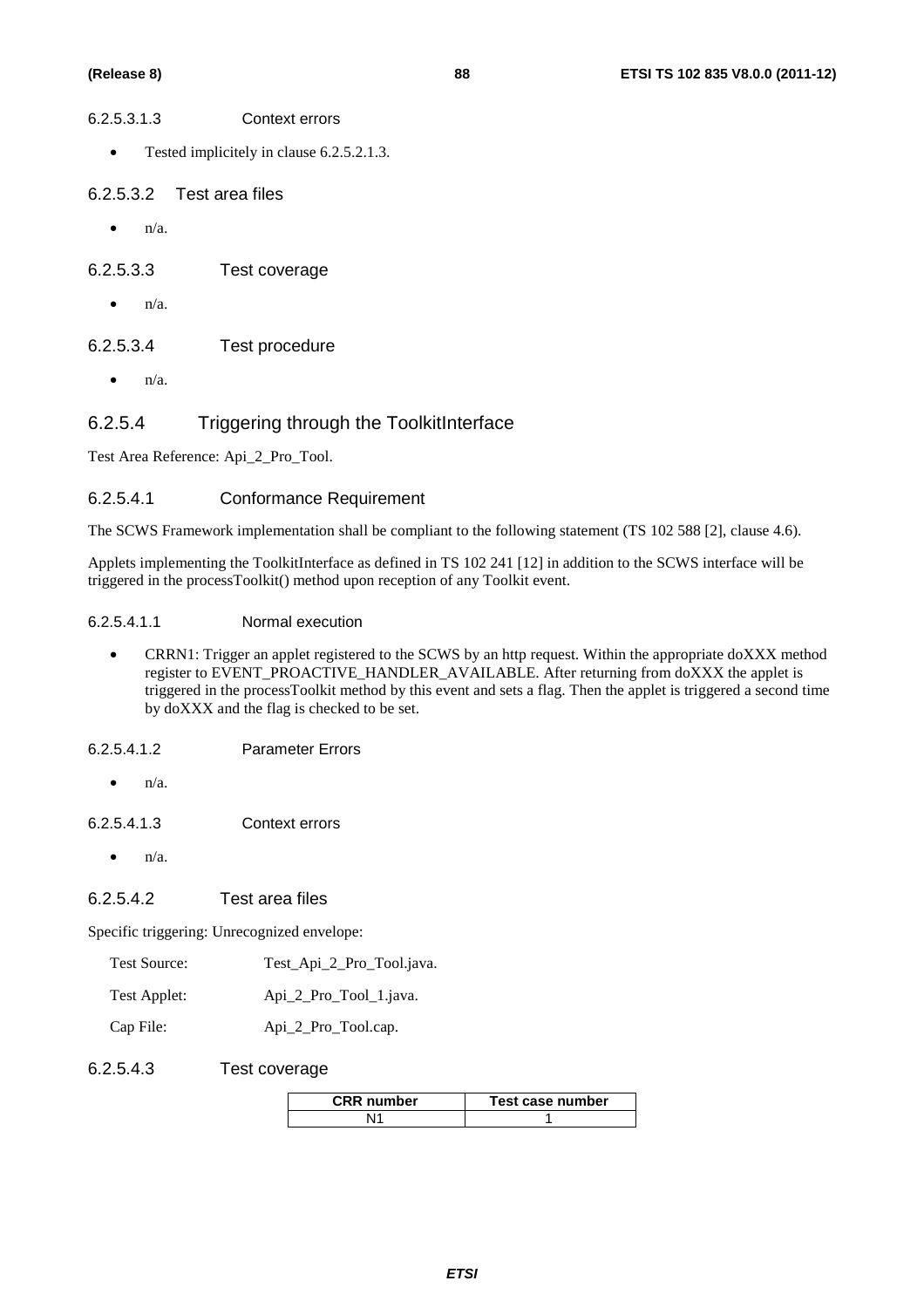#### 6.2.5.4.4 Test procedure

| Test Case                                                                                                                                          |                                                                               |                                      |  |
|----------------------------------------------------------------------------------------------------------------------------------------------------|-------------------------------------------------------------------------------|--------------------------------------|--|
| <b>Description</b>                                                                                                                                 | <b>API/SCWS Framework Expectation</b>                                         | <b>APDU/HTTP Expectation</b>         |  |
| Applet is triggered by doGet()<br>Register to<br>EVENT PROACTIVE HANDLER AVAILABLE.<br>When applet is triggered in<br>processToolkit() set a flaq. | Applet is triggerd in processToolkit()<br>after returning from first doGet(). | HTTPResponse<br>$statusCode = "200"$ |  |
| Trigger applet again by goGet()<br>and check if flag is set.                                                                                       |                                                                               | HTTPResponse<br>$statusCode = "200"$ |  |

## 6.2.5.5 Presence of CAT\_TP multiplexing application

#### 6.2.5.5.1 Conformance Requirement

The SCWS Framework implementation shall be compliant to the following statement (TS 102 588 [2], clause 4.6):

Implementation dependent on a central CAT\_TP multiplexing application as defined in TS 102 225 [14] may be present in the card. It must not block the ProactiveHandler when an applet is invoked by an incoming Http request.

6.2.5.5.1.1 Normal execution

• implicitely tested by all tests in clause 6.2.4.

#### 6.2.5.5.1.2 Parameter Errors

- $\bullet$   $n/a$ .
- 6.2.5.5.1.3 Context errors
	- $\bullet$  n/a.
- 6.2.5.5.2 Test area files
	- $\bullet$  n/a.
- 6.2.5.5.3 Test coverage
	- n/a.
- 6.2.5.5.4 Test procedure
	- $n/a$ .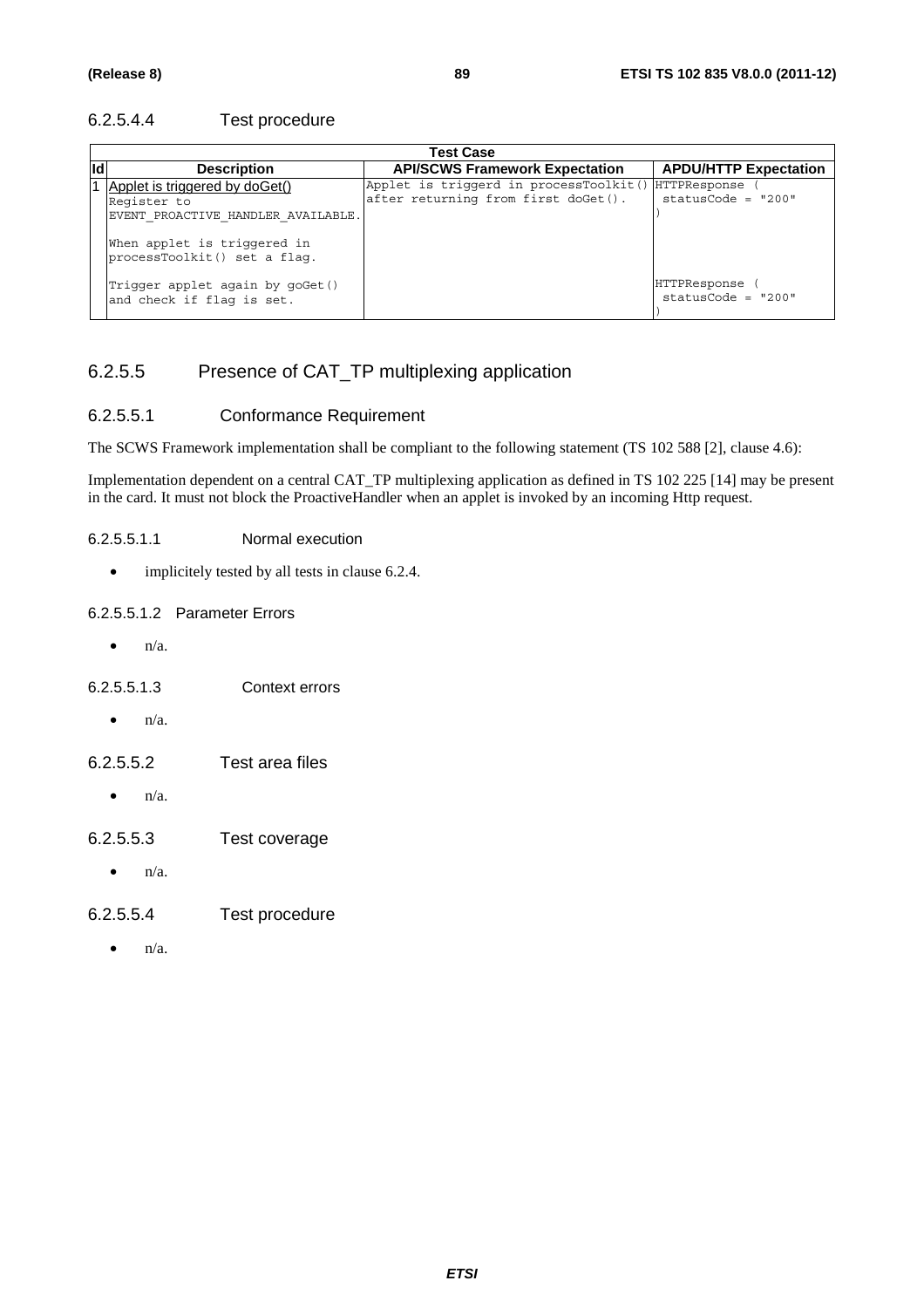# Annex A (normative): Class, methods and SCWSFramework tests acronyms

# A.1 Smart Card Web Server part

| ScwsExtensionReqistry | Ser |
|-----------------------|-----|
| ScwsExtension         | Set |
| ScwsExtensionService  | Ses |
| HttpRequest           | Hro |
| HttpResponse          | Hrs |

## A.1.1 Class ScwsExtensionRegistry

| Method name              | <b>Acronyms</b> |
|--------------------------|-----------------|
| static void deregister() | Drea            |
| static void register()   | Reai            |

## A.1.2 Class ScwsExtensionService

| <b>Method Name</b> | <b>Acronyms</b> |
|--------------------|-----------------|
| void doDelete()    | Ddel            |
| void doGet ()      | Dget            |
| void doHead()      | <b>Dhea</b>     |
| void doOption()    | Dopt            |
| void doPost()      | <b>D</b> pos    |
| void doPut()       | Dput            |
| void doTrace()     | Dtra            |

# A.1.3 HttpRequest interface

| <b>Method Name</b>                                   | <b>Acronyms</b> |
|------------------------------------------------------|-----------------|
| short findAndCopyKeywordValue(byte[]                 | Fckw_Bss_Bss    |
| headerKeywordName, short nameOffs, short nameLength, |                 |
| byte[] buffer, short bufferOffs, short maxLength)    |                 |
| short findAndCopyKeywordValue(short keywordId,       | Fckws Bss       |
| byte[] buffer, short bufferOffs, short maxLength)    |                 |
| int getContentLength()                               | Gcle            |
| short getContentType()                               | Gcty            |
| short getRequestHttpVersion()                        | Grhv            |
| short readContent()                                  | Rcon            |
| short readContentType()                              | Rcty            |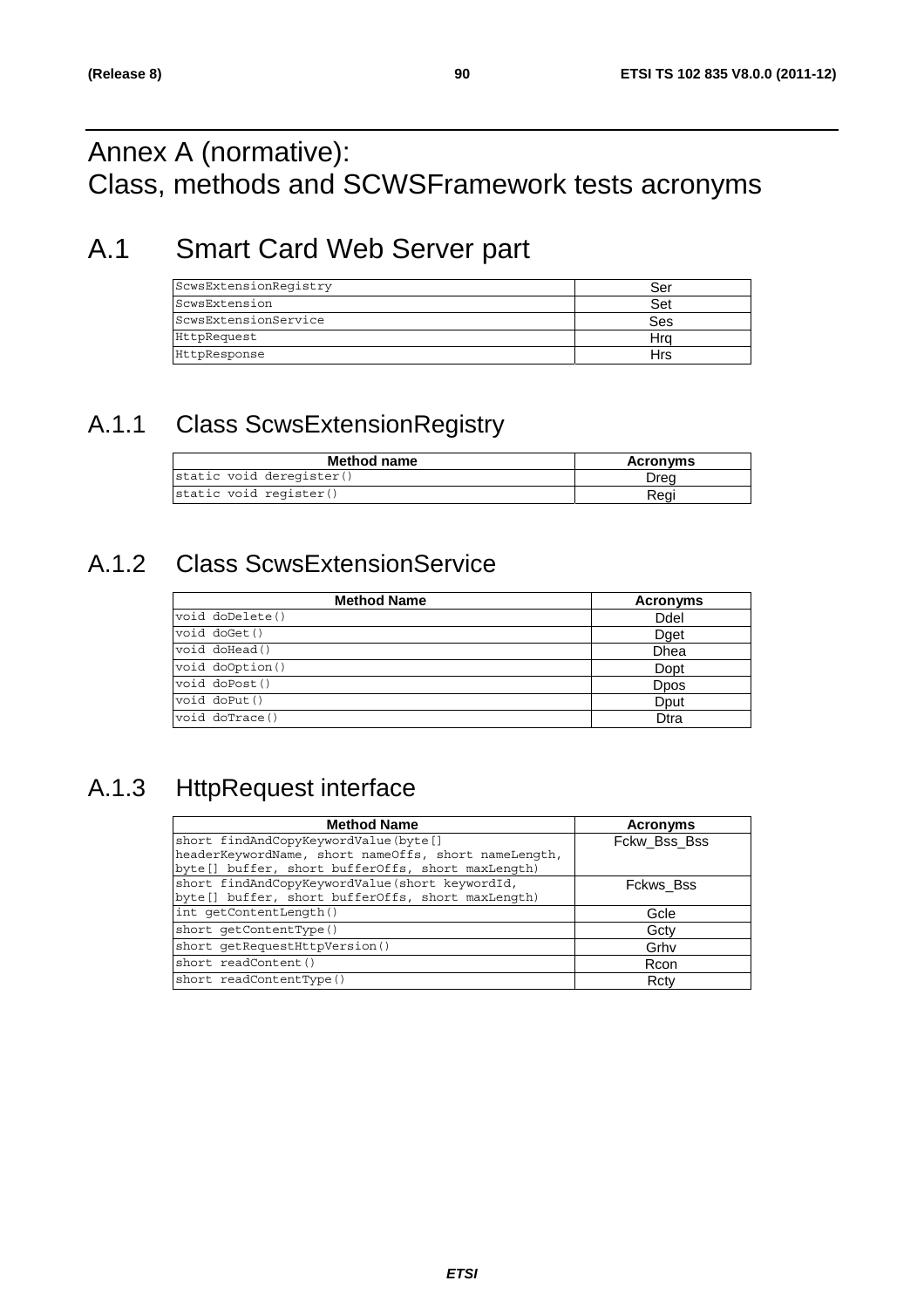## A.1.4 HttpResponse interface

| <b>Method Name</b>                                                                                                                   | <b>Acronyms</b> |
|--------------------------------------------------------------------------------------------------------------------------------------|-----------------|
| void appendContent()                                                                                                                 | Acon            |
| void appendHeaderVariable(byte[] data, short offset,<br>short length)                                                                | Ahva Bss        |
| void appendHeaderVariable(byte[] name, short<br>nameOffset, short nameLength, byte[] value, short<br>valueOffset, short valueLength) | Ahva Bss Bss    |
| void appendHeaderVariable (short headerKeywordNameId,<br>byte[] value, short valueOffset, short valueLength)                         | Ahvas_Bss       |
| void enableChunkMode()                                                                                                               | Encm            |
| void finalizeHeader()                                                                                                                | Finh            |
| void flush()                                                                                                                         | <b>Flus</b>     |
| int getRemainingResponseBufferSize()                                                                                                 | Grrs            |
| void reset ()                                                                                                                        | Rset            |
| void sendError()                                                                                                                     | Sene            |
| void setContentType()                                                                                                                | Scot            |
| void writeStatusCode()                                                                                                               | Wstc            |

# A.2 Acronyms for SCWS Framework tests

| <b>Method Name</b>                                          | Acronyms   |  |  |
|-------------------------------------------------------------|------------|--|--|
| Applet state                                                | Aps        |  |  |
| <b>Exception handling</b>                                   | Exh        |  |  |
| Response Header Management                                  | <b>Rhm</b> |  |  |
| Availability of ProactiveHandler / ProactiveResponseHandler | Pro        |  |  |

## A.2.1 Applet state

| <b>Test Area within the chapter</b>                             | Acronyms    |
|-----------------------------------------------------------------|-------------|
| Invokation of applets not in state selectable                   | <b>Ivns</b> |
| Registration remains valid if applet is not in selectable state | Regv        |

## A.2.3 Exception handling

| <b>Method Name</b>                                             | <b>Acronyms</b> |
|----------------------------------------------------------------|-----------------|
| No exception shall be propagated as HTTP error to the terminal | Noex            |

## A.2.4 Response Header Management

| <b>Method Name</b>                  | Acronyms |
|-------------------------------------|----------|
| Send status code indicating success | Scis     |

## A.2.5 Availability of ProactiveHandler / ProactiveResponseHandler

| <b>Test Area within the chapter</b>         | <b>Acronyms</b> |
|---------------------------------------------|-----------------|
| Incoming Http request                       | Inhr            |
| Available for complete Http response        | Avco            |
| Availability of ProactiveResponseHandler    | Resp            |
| Triggering through the ToolkitInterface     | Tool            |
| Presence of CAT_TP multiplexing application | Mult            |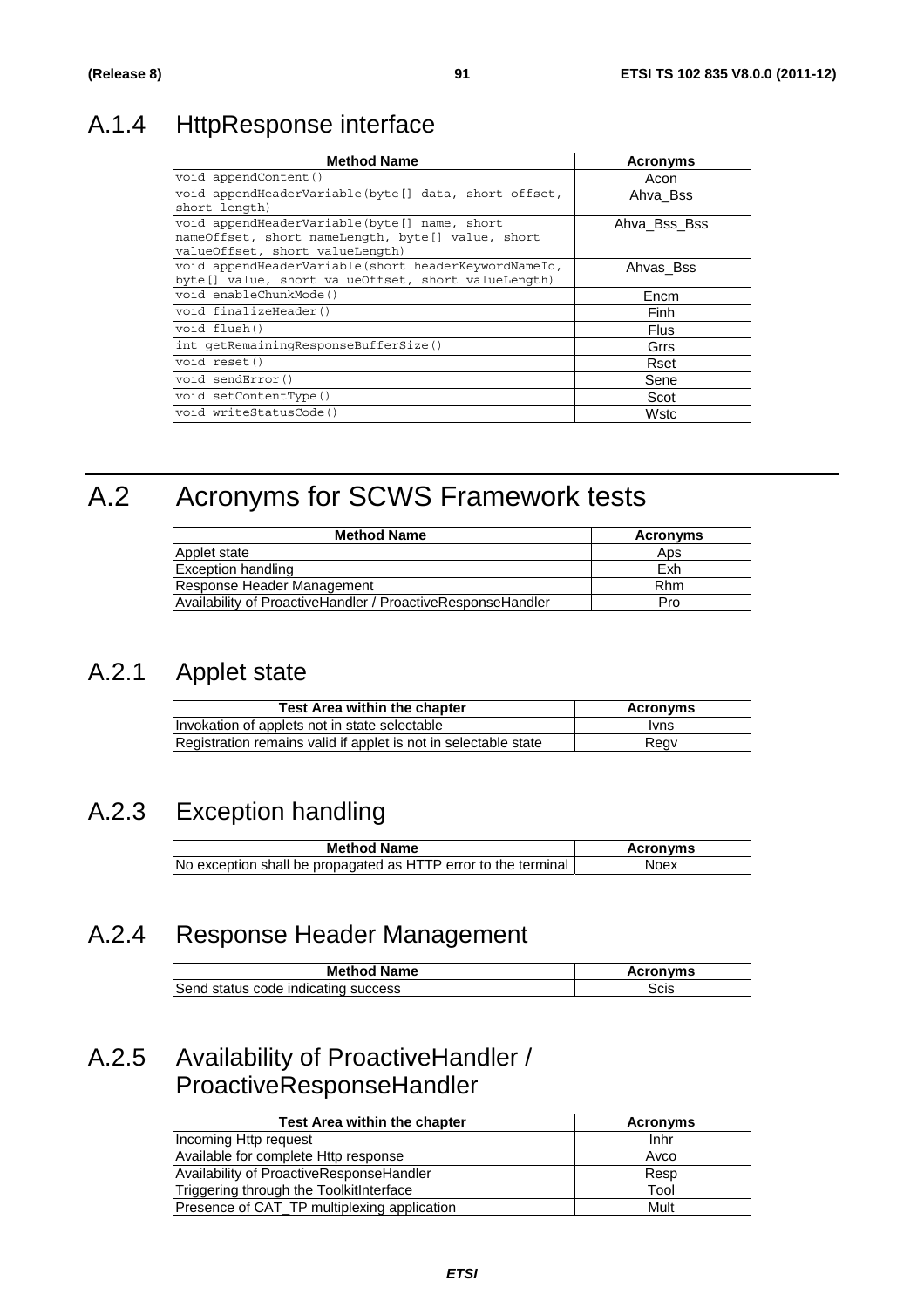# Annex B (normative): Test file description

Every test source is written in JAVA™ and shall use methods defined in Annex C interfaces to communicate with the card.

In order to be more readable, data specified as method string parameters shall be presented in 4 blocks of 4 bytes per line. Every block is separated by a space character. Every string line is appended to previous one and shall be aligned. An example is provided in annex C.

Every test file shall start with a call to reset() method.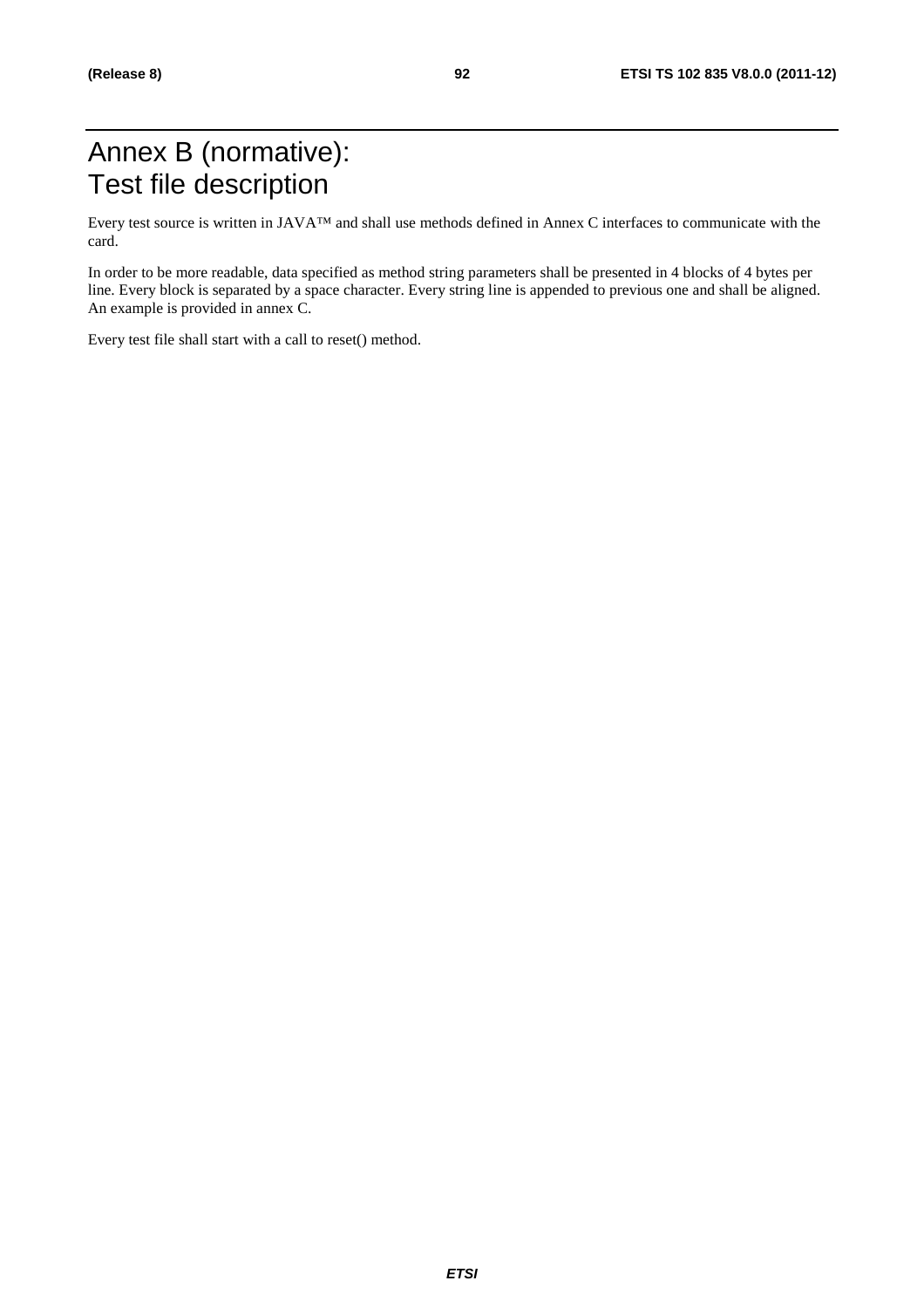# Annex C (normative): uicc.scws.test.util package and interfaces

See attached files:

- Annex\_C\_ScwsTestUtil.zip.
- Annex\_C\_ScwsInterfaces.zip.

NOTE: These files are contained in archive ts\_102835v080000p0.zip which accompanies the present document.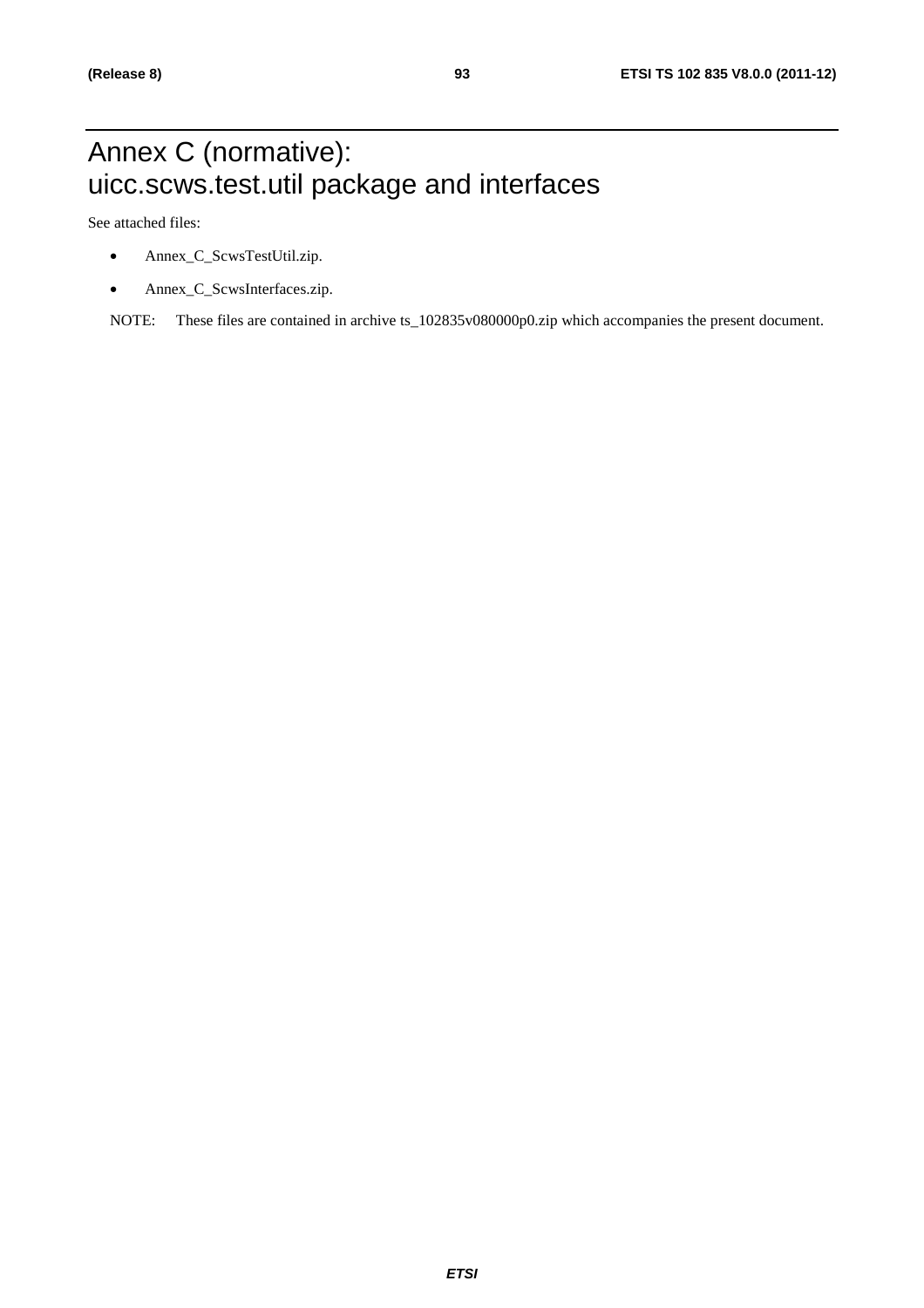## Annex D (normative): Test Area files

See attached file:

- Annex\_D\_SourceCode.zip.
- NOTE: This file is contained in archive ts\_102835v080000p0.zip which accompanies the present document.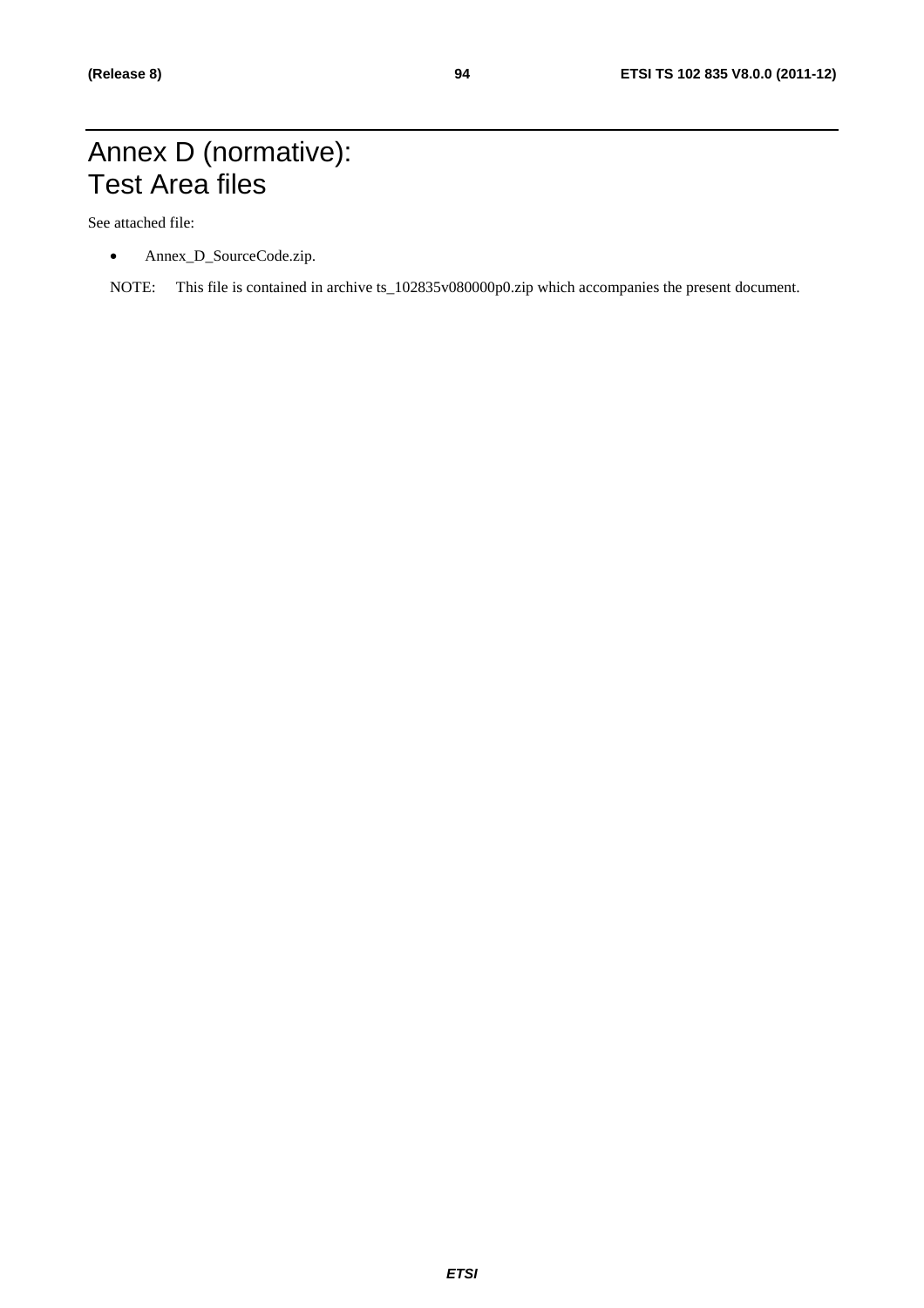# Annex E (informative): HTTP-Request and HTTP-Response handling

The HttpClient V3.1 [i.2] from the Apache Software Foundation is used to handle HTTP requests and HTTP responses.

It is permissible to use another framework for HTTP handling, in this case the interface *ScwsApplicationManagementService* has to be modified accordingly.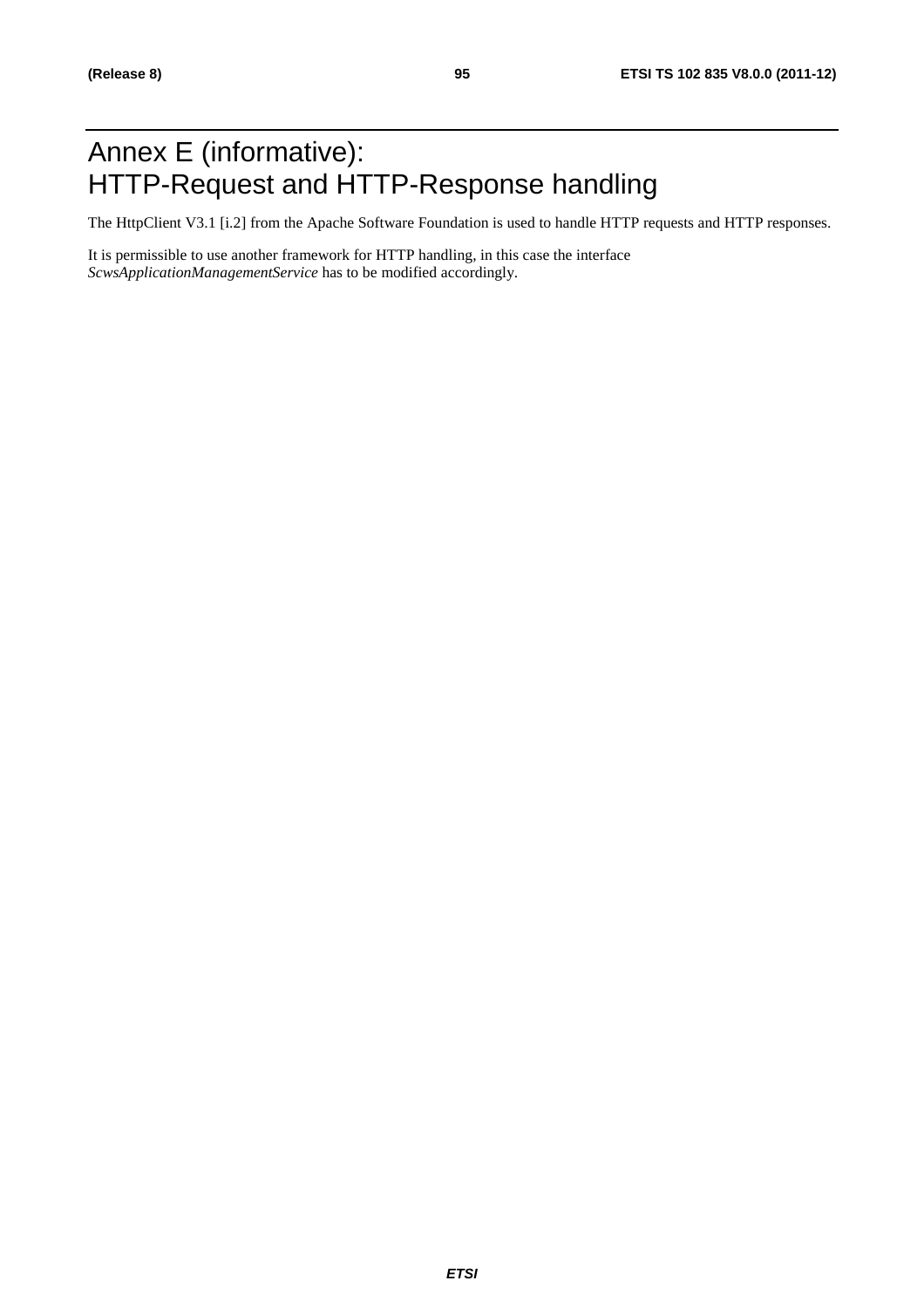# Annex F (informative): Bibliography

• IETF RFC 791: "Internet Protocol".

NOTE: Available at [http://www.ietf.org/rfc/rfc791.txt.](http://www.ietf.org/rfc/rfc791.txt)

• IETF RFC 2616: "Hypertext Transfer Protocol -- HTTP/1.1".

NOTE: Available at [http://www.ietf.org/rfc/rfc2616.txt.](http://www.ietf.org/rfc/rfc2616.txt)

• IETF RFC 793: "Transmission Control Protocol".

NOTE: Available at [http://www.ietf.org/rfc/rfc793.txt.](http://www.ietf.org/rfc/rfc793.txt)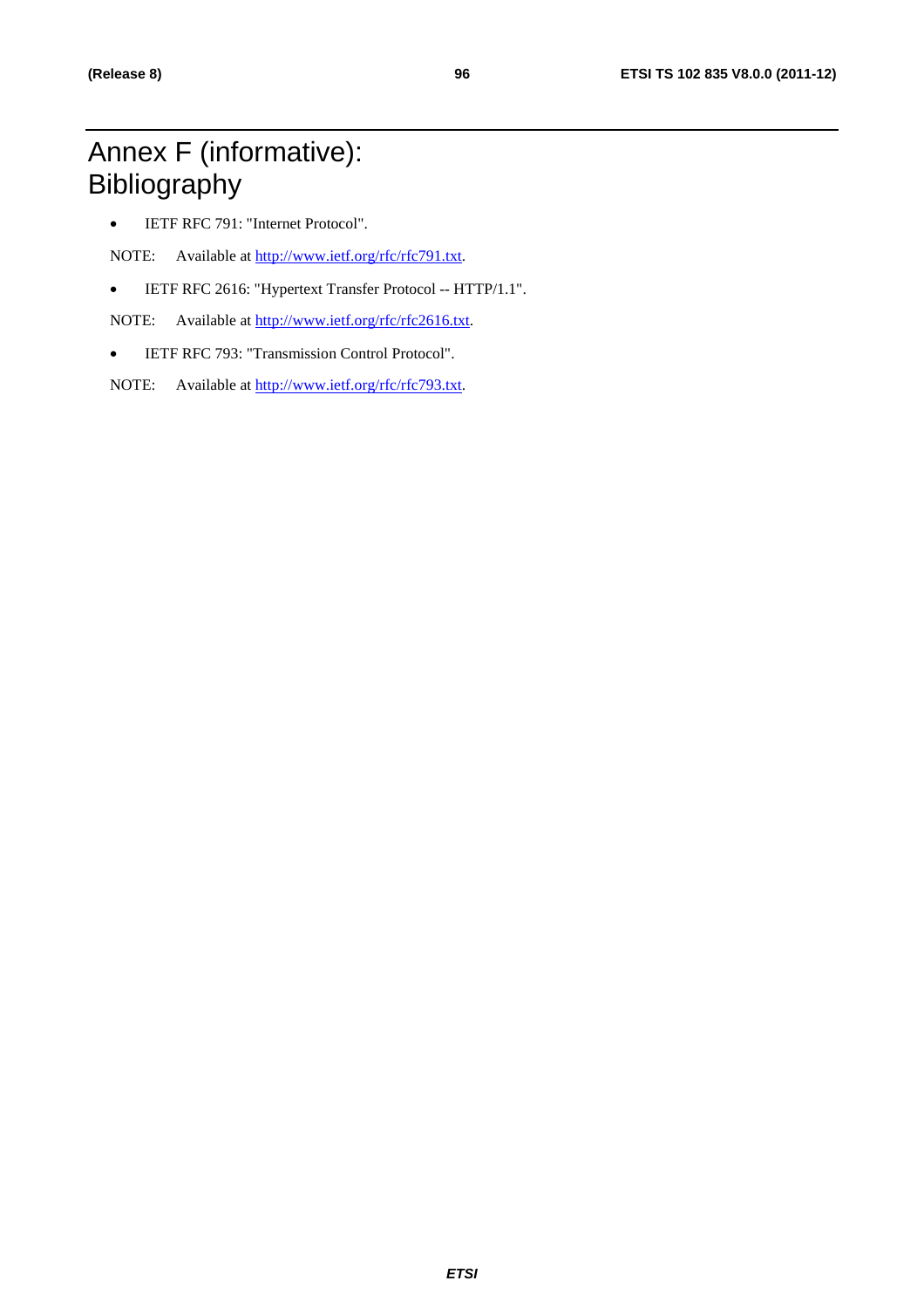# Annex G (informative): Change history

The table below indicates all changes that have been incorporated into the present document since it was placed under change control.

| <b>Change history</b> |                |                       |     |                |                |                                                               |       |            |
|-----------------------|----------------|-----------------------|-----|----------------|----------------|---------------------------------------------------------------|-------|------------|
| Date                  | Meeting        | <b>Plenary Doc</b>    |     | CR Rev Cat     |                | Subject/Comment                                               | Old   | <b>New</b> |
|                       |                |                       |     |                |                | Creation of the specification                                 |       | 7.0.0      |
| 2010-07               |                | SCP #45 SCP(10)0117   | 001 | $\blacksquare$ | F              | Test case 6.1.4.4 Method getContentType                       | 7.0.0 | 7.1.0      |
|                       |                | SCP(10)0117           | 002 | $\mathbf{r}$   | $\overline{F}$ | Test case 6.1.5.4 ID 4 not in line with TS 102 588            |       |            |
|                       |                | SCP(10)0117           | 003 | $\blacksquare$ | F              | Test case 6.2.1.2 Registration remains valid if applet is not |       |            |
|                       |                |                       |     |                |                | in selectable state                                           |       |            |
|                       |                | SCP(10)0117           | 004 |                | E              | Implementation of test case 6.1.4.3                           |       |            |
| 2010-10               |                | SCP #46 SCP(10)0197r2 | 019 | $\blacksquare$ | E              | Several corrections for test case 6.1.3.7                     | 7.1.0 | 7.2.0      |
|                       |                | SCP(10)0226           | 005 | $\mathbf{r}$   | F              | Correction of implementation of test case 2                   |       |            |
|                       |                | SCP(10)0227           | 006 | ÷.             | F              | Separation of tests included in Ap1 1 Hrg Fckw. Test          |       |            |
|                       |                |                       |     |                |                | implementation correction                                     |       |            |
|                       |                | SCP(10)0228           | 007 |                | F              | Dynamically creation of a data buffer in response buffer      |       |            |
|                       |                |                       |     |                |                | size                                                          |       |            |
|                       |                | SCP(10)0229           | 008 | $\blacksquare$ |                | F Illegal usage of method appendContent()                     |       |            |
|                       |                | SCP(10)0230           | 009 |                | F              | Dynamic allocation of remaining response buffer               |       |            |
|                       |                | SCP(10)0231           | 010 | $\omega$       |                | F Invalid import of used library                              |       |            |
|                       |                | SCP(10)0232           | 011 |                | $\mathsf{F}$   | Api_1_Ses_Ddel test correction                                |       |            |
|                       |                | SCP(10)0233r1         | 012 | $\blacksquare$ | F              | Api 1 Ses Dget test correction                                |       |            |
|                       |                | SCP(10)0234           | 013 | $\blacksquare$ | $\mathsf{F}$   | Api_1_Ses correction of test implementation                   |       |            |
|                       |                | SCP(10)0235           | 014 | $\blacksquare$ | F              | Api_1_Ses_Dopt - Correction of test implementation            |       |            |
|                       |                | SCP(10)0236           | 015 | $\blacksquare$ | $\overline{F}$ | Api_1_Ses_Dput -Corrected test implementation                 |       |            |
|                       |                | SCP(10)0237           | 016 | ÷.             | F              | Api 1 Ses Dpos - Correction of test implementation            |       |            |
|                       |                | SCP(10)0238           | 018 | $\blacksquare$ | $\overline{F}$ | Removal of unused version information in Java files           |       |            |
| 2011-09               | <b>SCP #51</b> | SCP(11)0140r2         | 017 | $\mathbf{2}$   | B              | Addition of test cases introduced by TS 102 588 Rel-8         | 7.3.0 | 8.0.0      |
|                       |                | SCP(11)0136           | 019 | $\blacksquare$ | F              | Corrections in AID coding                                     |       |            |
|                       |                | SCP(11)0137           | 020 |                | $\mathsf{F}$   | Correction of wrong comments                                  |       |            |
|                       |                | SCP(11)0138r1         | 021 | 1              | F              | Correct test implementation of method                         |       |            |
|                       |                |                       |     |                |                | getRequestHttpVersion                                         |       |            |
|                       |                | SCP(11)0139           | 022 |                | F              | Correction of test execution and evaluation of test result    |       |            |
|                       |                | SCP(11)0141r1         | 023 |                | F              | Test for the support for HTTP response code 204               |       |            |